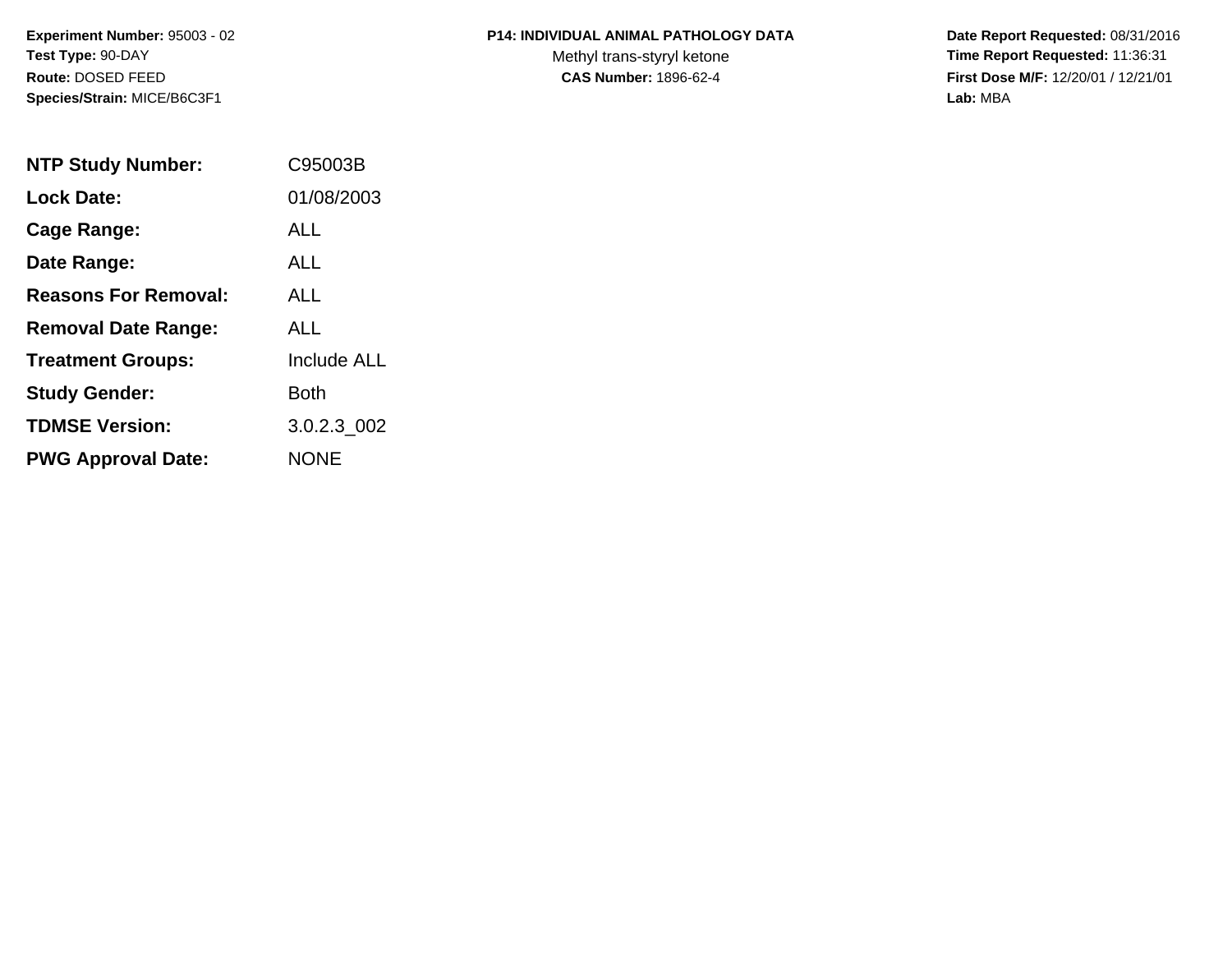| Experiment Number: 95003 - 02 | <b>P14: INDIVIDUAL ANIMAL PATHOLOGY DATA</b><br>Methyl trans-styryl ketone |                                   | Date Report Requested: 08/31/2016<br>Time Report Requested: 11:36:31 |
|-------------------------------|----------------------------------------------------------------------------|-----------------------------------|----------------------------------------------------------------------|
| Test Type: 90-DAY             |                                                                            |                                   |                                                                      |
| Route: DOSED FEED             |                                                                            | <b>CAS Number: 1896-62-4</b>      | First Dose M/F: 12/20/01 / 12/21/01                                  |
| Species/Strain: MICE/B6C3F1   |                                                                            |                                   | Lab: MBA                                                             |
| <b>ANIMAL ID: 1</b>           | <b>TRT#: 1</b>                                                             | <b>SEX: Male</b>                  | DAY ON TEST: 92                                                      |
|                               | <b>DOSE: VEHICLE CONTROL</b>                                               | <b>DISP: Terminal Sacrifice</b>   | <b>HISTO: MB460M-1</b>                                               |
|                               |                                                                            | ORGAN AND ACCOUNTABLE SITE STATUS |                                                                      |
| <b>NORMAL</b>                 |                                                                            |                                   |                                                                      |
| * Adrenal Cortex              | * Adrenal Medulla                                                          | * Blood Vessel                    | * Bone                                                               |
| * Bone Marrow                 | * Brain                                                                    | * Epididymis                      | * Esophagus                                                          |
| * Eye                         | * Gallbladder                                                              | * Harderian Gland                 | * Heart                                                              |
| * Intestine Large, Cecum      | * Intestine Large, Colon                                                   | * Intestine Large, Rectum         | * Intestine Small, Duodenum                                          |
| * Intestine Small, Ileum      | * Intestine Small, Jejunum                                                 | * Islets, Pancreatic              | * Liver                                                              |
| * Lung                        | * Lymph Node, Mandibular                                                   | * Lymph Node, Mesenteric          | * Nose                                                               |
| * Pancreas                    | * Parathyroid Gland                                                        | * Pituitary Gland                 | * Preputial Gland                                                    |
| * Prostate                    | * Salivary Glands                                                          | * Seminal Vesicle                 | * Skin                                                               |
| * Spleen                      | * Stomach, Forestomach                                                     | * Stomach, Glandular              | * Testes                                                             |
| * Thymus                      | * Thyroid Gland                                                            | * Tongue                          | * Trachea                                                            |
| * Urinary Bladder             |                                                                            |                                   |                                                                      |
| <b>MISSING</b>                |                                                                            |                                   |                                                                      |
| * Mammary Gland               |                                                                            |                                   |                                                                      |
| <b>OBSERVATIONS</b>           |                                                                            |                                   |                                                                      |
| Kidney                        | <b>Renal Tubule</b>                                                        | Vacuolization Cytoplasmic         | Moderate                                                             |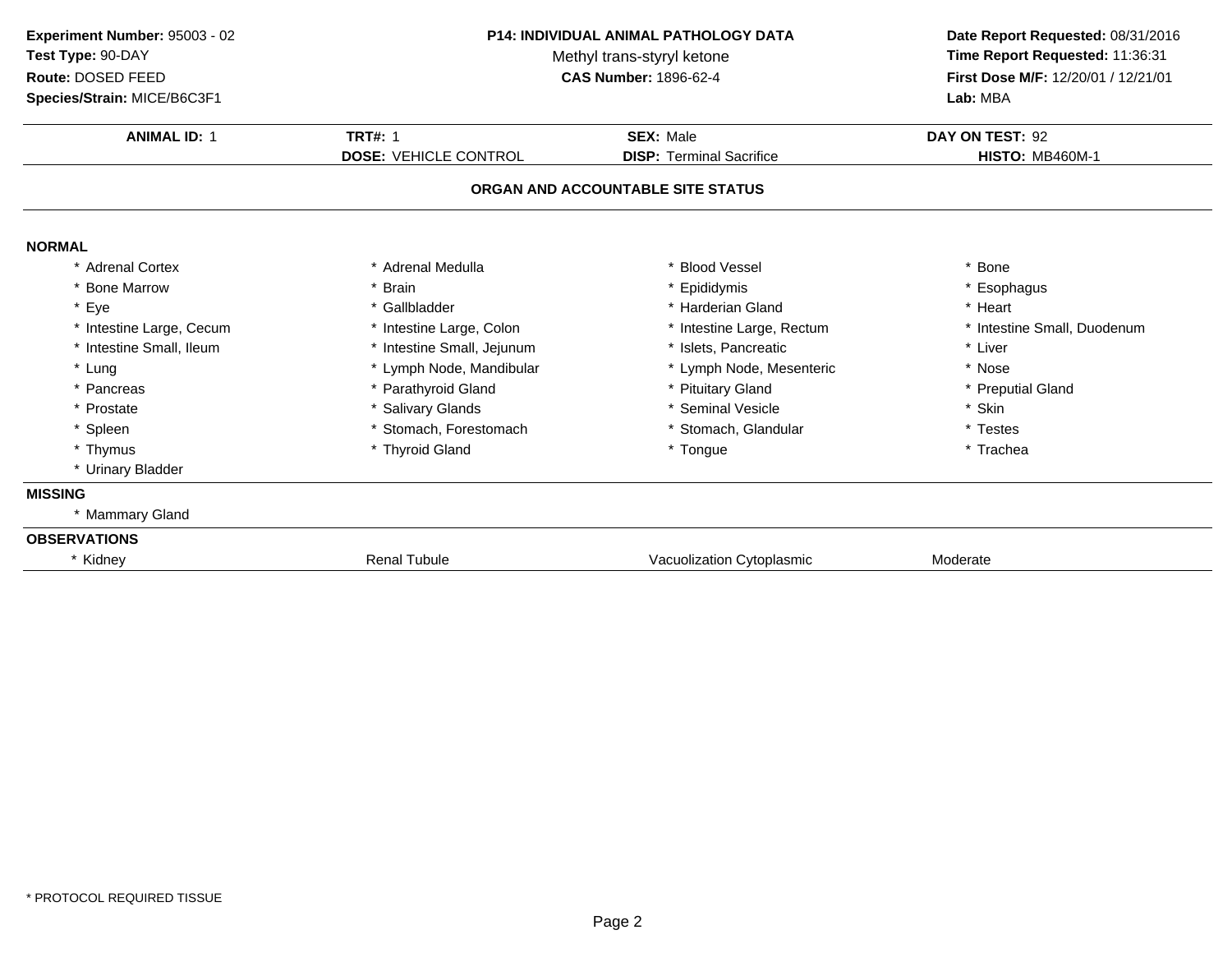| Experiment Number: 95003 - 02<br>Test Type: 90-DAY<br>Route: DOSED FEED<br>Species/Strain: MICE/B6C3F1 | <b>P14: INDIVIDUAL ANIMAL PATHOLOGY DATA</b><br>Methyl trans-styryl ketone<br><b>CAS Number: 1896-62-4</b> |                                   | Date Report Requested: 08/31/2016<br>Time Report Requested: 11:36:31<br>First Dose M/F: 12/20/01 / 12/21/01<br>Lab: MBA |
|--------------------------------------------------------------------------------------------------------|------------------------------------------------------------------------------------------------------------|-----------------------------------|-------------------------------------------------------------------------------------------------------------------------|
| <b>ANIMAL ID: 2</b>                                                                                    | <b>TRT#: 1</b>                                                                                             | <b>SEX: Male</b>                  | DAY ON TEST: 92                                                                                                         |
|                                                                                                        | <b>DOSE: VEHICLE CONTROL</b>                                                                               | <b>DISP:</b> Terminal Sacrifice   | <b>HISTO: MB460M-2</b>                                                                                                  |
|                                                                                                        |                                                                                                            | ORGAN AND ACCOUNTABLE SITE STATUS |                                                                                                                         |
| <b>NORMAL</b>                                                                                          |                                                                                                            |                                   |                                                                                                                         |
| * Adrenal Cortex                                                                                       | * Adrenal Medulla                                                                                          | * Blood Vessel                    | * Bone                                                                                                                  |
| * Bone Marrow                                                                                          | * Brain                                                                                                    | * Epididymis                      | * Esophagus                                                                                                             |
| * Eye                                                                                                  | * Gallbladder                                                                                              | * Harderian Gland                 | * Heart                                                                                                                 |
| * Intestine Large, Cecum                                                                               | * Intestine Large, Colon                                                                                   | * Intestine Large, Rectum         | * Intestine Small, Duodenum                                                                                             |
| * Intestine Small, Ileum                                                                               | * Intestine Small, Jejunum                                                                                 | * Islets. Pancreatic              | * Liver                                                                                                                 |
| * Lung                                                                                                 | * Lymph Node, Mesenteric                                                                                   | * Nose                            | * Pancreas                                                                                                              |
| * Pituitary Gland                                                                                      | * Preputial Gland                                                                                          | * Prostate                        | * Salivary Glands                                                                                                       |
| * Seminal Vesicle                                                                                      | * Skin                                                                                                     | * Spleen                          | * Stomach, Forestomach                                                                                                  |
| * Stomach, Glandular                                                                                   | * Testes                                                                                                   | * Thymus                          | * Thyroid Gland                                                                                                         |
| * Tongue                                                                                               | * Trachea                                                                                                  | * Urinary Bladder                 |                                                                                                                         |
| <b>MISSING</b>                                                                                         |                                                                                                            |                                   |                                                                                                                         |
| * Lymph Node, Mandibular                                                                               | * Mammary Gland                                                                                            | * Parathyroid Gland               |                                                                                                                         |
| <b>OBSERVATIONS</b>                                                                                    |                                                                                                            |                                   |                                                                                                                         |
| * Kidney                                                                                               | <b>Renal Tubule</b>                                                                                        | Vacuolization Cytoplasmic         | Moderate                                                                                                                |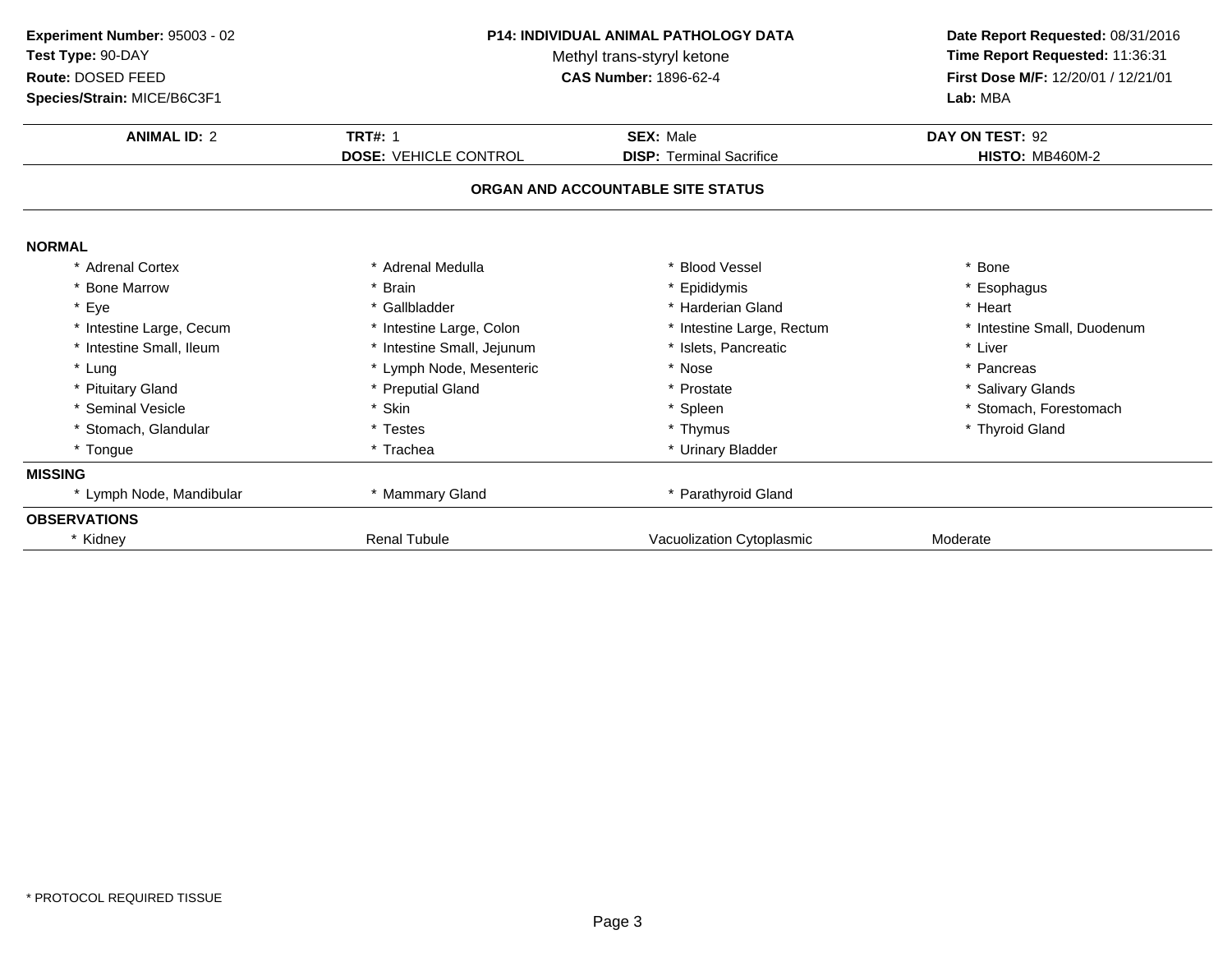| Experiment Number: 95003 - 02<br>Test Type: 90-DAY<br>Route: DOSED FEED<br>Species/Strain: MICE/B6C3F1 | P14: INDIVIDUAL ANIMAL PATHOLOGY DATA<br>Methyl trans-styryl ketone<br><b>CAS Number: 1896-62-4</b> |                                                                      | Date Report Requested: 08/31/2016<br>Time Report Requested: 11:36:31<br>First Dose M/F: 12/20/01 / 12/21/01<br>Lab: MBA |
|--------------------------------------------------------------------------------------------------------|-----------------------------------------------------------------------------------------------------|----------------------------------------------------------------------|-------------------------------------------------------------------------------------------------------------------------|
| <b>ANIMAL ID: 3</b>                                                                                    | <b>TRT#: 1</b>                                                                                      | <b>SEX: Male</b>                                                     | DAY ON TEST: 92                                                                                                         |
|                                                                                                        | <b>DOSE: VEHICLE CONTROL</b>                                                                        | <b>DISP:</b> Terminal Sacrifice<br>ORGAN AND ACCOUNTABLE SITE STATUS | <b>HISTO: MB460M-3</b>                                                                                                  |
| <b>NORMAL</b>                                                                                          |                                                                                                     |                                                                      |                                                                                                                         |
| * Adrenal Cortex                                                                                       | * Adrenal Medulla                                                                                   | * Blood Vessel                                                       | * Bone                                                                                                                  |
| * Bone Marrow                                                                                          | * Brain                                                                                             | * Epididymis                                                         | * Esophagus                                                                                                             |
| * Eye                                                                                                  | * Gallbladder                                                                                       | * Harderian Gland                                                    | * Heart                                                                                                                 |
| * Intestine Large, Cecum                                                                               | * Intestine Large, Colon                                                                            | * Intestine Large, Rectum                                            | * Intestine Small, Duodenum                                                                                             |
| * Intestine Small, Ileum                                                                               | * Intestine Small, Jejunum                                                                          | * Islets, Pancreatic                                                 | * Liver                                                                                                                 |
| * Lung                                                                                                 | * Lymph Node, Mandibular                                                                            | * Lymph Node, Mesenteric                                             | * Nose                                                                                                                  |
| * Pancreas                                                                                             | * Pituitary Gland                                                                                   | * Preputial Gland                                                    | * Prostate                                                                                                              |
| * Salivary Glands                                                                                      | * Seminal Vesicle                                                                                   | * Skin                                                               | * Spleen                                                                                                                |
| * Stomach, Forestomach                                                                                 | * Stomach, Glandular                                                                                | * Testes                                                             | * Thymus                                                                                                                |
| * Thyroid Gland                                                                                        | * Tongue                                                                                            | * Trachea                                                            | * Urinary Bladder                                                                                                       |
| <b>MISSING</b>                                                                                         |                                                                                                     |                                                                      |                                                                                                                         |
| * Mammary Gland                                                                                        | * Parathyroid Gland                                                                                 |                                                                      |                                                                                                                         |
| <b>OBSERVATIONS</b>                                                                                    |                                                                                                     |                                                                      |                                                                                                                         |
| * Kidney                                                                                               | <b>Renal Tubule</b>                                                                                 | Vacuolization Cytoplasmic                                            | Moderate                                                                                                                |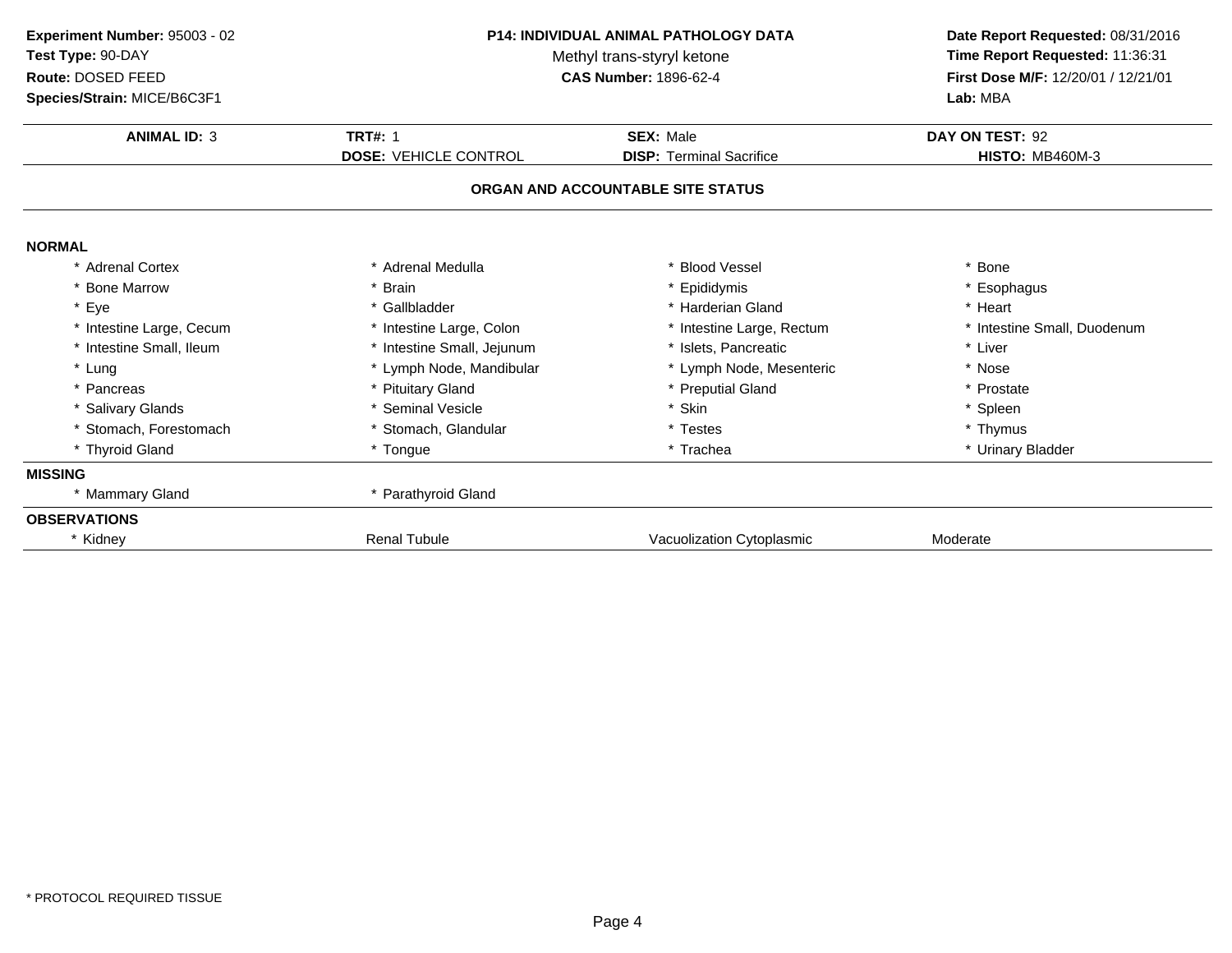| Experiment Number: 95003 - 02<br>Test Type: 90-DAY<br>Route: DOSED FEED<br>Species/Strain: MICE/B6C3F1 | P14: INDIVIDUAL ANIMAL PATHOLOGY DATA<br>Methyl trans-styryl ketone<br><b>CAS Number: 1896-62-4</b> |                                   | Date Report Requested: 08/31/2016<br>Time Report Requested: 11:36:31<br>First Dose M/F: 12/20/01 / 12/21/01<br>Lab: MBA |
|--------------------------------------------------------------------------------------------------------|-----------------------------------------------------------------------------------------------------|-----------------------------------|-------------------------------------------------------------------------------------------------------------------------|
| <b>ANIMAL ID: 4</b>                                                                                    | <b>TRT#: 1</b>                                                                                      | <b>SEX: Male</b>                  | DAY ON TEST: 92                                                                                                         |
|                                                                                                        | <b>DOSE: VEHICLE CONTROL</b>                                                                        | <b>DISP:</b> Terminal Sacrifice   | <b>HISTO: MB460M-4</b>                                                                                                  |
|                                                                                                        |                                                                                                     | ORGAN AND ACCOUNTABLE SITE STATUS |                                                                                                                         |
| <b>NORMAL</b>                                                                                          |                                                                                                     |                                   |                                                                                                                         |
| * Adrenal Cortex                                                                                       | * Adrenal Medulla                                                                                   | <b>Blood Vessel</b>               | * Bone                                                                                                                  |
| * Bone Marrow                                                                                          | * Brain                                                                                             | Epididymis                        | * Esophagus                                                                                                             |
| * Eye                                                                                                  | * Gallbladder                                                                                       | * Harderian Gland                 | * Heart                                                                                                                 |
| * Intestine Large, Cecum                                                                               | * Intestine Large, Colon                                                                            | * Intestine Large, Rectum         | * Intestine Small, Duodenum                                                                                             |
| * Intestine Small, Ileum                                                                               | * Intestine Small, Jejunum                                                                          | * Islets, Pancreatic              | * Liver                                                                                                                 |
| * Lung                                                                                                 | * Lymph Node, Mandibular                                                                            | * Lymph Node, Mesenteric          | * Nose                                                                                                                  |
| * Pancreas                                                                                             | * Pituitary Gland                                                                                   | * Preputial Gland                 | * Prostate                                                                                                              |
| * Salivary Glands                                                                                      | * Seminal Vesicle                                                                                   | * Skin                            | * Spleen                                                                                                                |
| * Stomach, Forestomach                                                                                 | * Stomach, Glandular                                                                                | * Testes                          | * Thymus                                                                                                                |
| * Thyroid Gland                                                                                        | * Tongue                                                                                            | * Trachea                         | * Urinary Bladder                                                                                                       |
| <b>MISSING</b>                                                                                         |                                                                                                     |                                   |                                                                                                                         |
| * Mammary Gland                                                                                        | * Parathyroid Gland                                                                                 |                                   |                                                                                                                         |
| <b>OBSERVATIONS</b>                                                                                    |                                                                                                     |                                   |                                                                                                                         |
| * Kidney                                                                                               | <b>Renal Tubule</b>                                                                                 | Vacuolization Cytoplasmic         | Mild                                                                                                                    |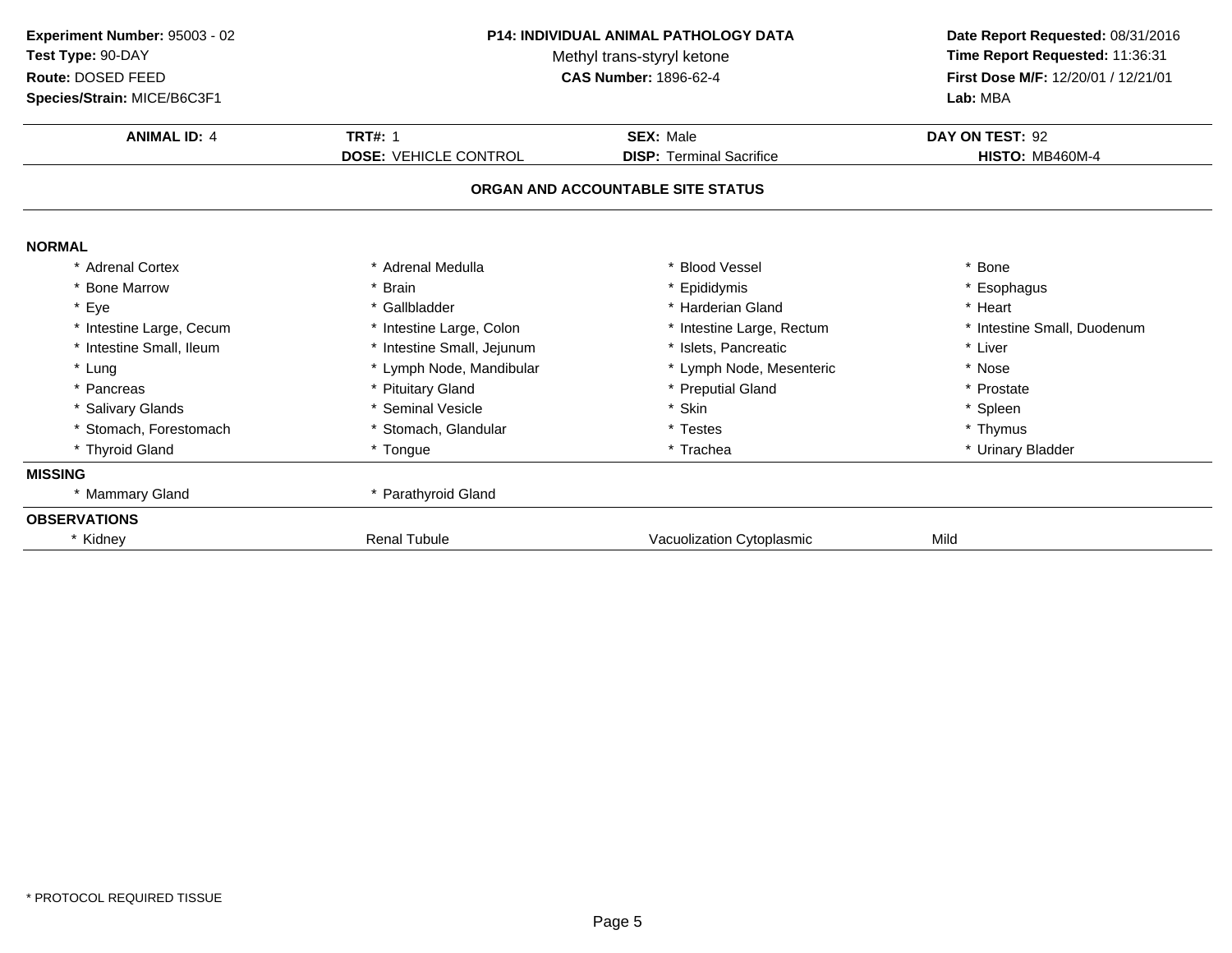| Experiment Number: 95003 - 02<br>Test Type: 90-DAY<br>Route: DOSED FEED<br>Species/Strain: MICE/B6C3F1 | P14: INDIVIDUAL ANIMAL PATHOLOGY DATA<br>Methyl trans-styryl ketone<br><b>CAS Number: 1896-62-4</b> |                                   | Date Report Requested: 08/31/2016<br>Time Report Requested: 11:36:31<br>First Dose M/F: 12/20/01 / 12/21/01<br>Lab: MBA |  |
|--------------------------------------------------------------------------------------------------------|-----------------------------------------------------------------------------------------------------|-----------------------------------|-------------------------------------------------------------------------------------------------------------------------|--|
| <b>ANIMAL ID: 5</b>                                                                                    | <b>TRT#: 1</b>                                                                                      | <b>SEX: Male</b>                  | DAY ON TEST: 92                                                                                                         |  |
|                                                                                                        | <b>DOSE: VEHICLE CONTROL</b>                                                                        | <b>DISP: Terminal Sacrifice</b>   | <b>HISTO: MB460M-5</b>                                                                                                  |  |
|                                                                                                        |                                                                                                     | ORGAN AND ACCOUNTABLE SITE STATUS |                                                                                                                         |  |
| <b>NORMAL</b>                                                                                          |                                                                                                     |                                   |                                                                                                                         |  |
| * Adrenal Cortex                                                                                       | * Adrenal Medulla                                                                                   | <b>Blood Vessel</b>               | * Bone                                                                                                                  |  |
| * Bone Marrow                                                                                          | * Brain                                                                                             | Epididymis                        | * Esophagus                                                                                                             |  |
| * Eye                                                                                                  | * Gallbladder                                                                                       | * Harderian Gland                 | * Heart                                                                                                                 |  |
| * Intestine Large, Cecum                                                                               | * Intestine Large, Colon                                                                            | * Intestine Large, Rectum         | * Intestine Small, Duodenum                                                                                             |  |
| * Intestine Small, Ileum                                                                               | * Intestine Small, Jejunum                                                                          | * Islets, Pancreatic              | * Liver                                                                                                                 |  |
| * Lung                                                                                                 | * Lymph Node, Mandibular                                                                            | * Nose                            | * Pancreas                                                                                                              |  |
| * Pituitary Gland                                                                                      | * Preputial Gland                                                                                   | * Prostate                        | * Salivary Glands                                                                                                       |  |
| * Seminal Vesicle                                                                                      | * Skin                                                                                              | * Spleen                          | * Stomach, Forestomach                                                                                                  |  |
| * Stomach, Glandular                                                                                   | * Testes                                                                                            | * Thyroid Gland                   | * Tongue                                                                                                                |  |
| * Trachea                                                                                              | * Urinary Bladder                                                                                   |                                   |                                                                                                                         |  |
| <b>MISSING</b>                                                                                         |                                                                                                     |                                   |                                                                                                                         |  |
| * Lymph Node, Mesenteric                                                                               | * Mammary Gland                                                                                     | * Parathyroid Gland               |                                                                                                                         |  |
| <b>OBSERVATIONS</b>                                                                                    |                                                                                                     |                                   |                                                                                                                         |  |
| * Kidney                                                                                               | <b>Renal Tubule</b>                                                                                 | Nephropathy                       | Minimal                                                                                                                 |  |
|                                                                                                        | <b>Renal Tubule</b>                                                                                 | Vacuolization Cytoplasmic         | Mild                                                                                                                    |  |
| * Thymus                                                                                               |                                                                                                     | Atrophy                           | Minimal                                                                                                                 |  |
| Note: increased tingible bodies                                                                        |                                                                                                     |                                   |                                                                                                                         |  |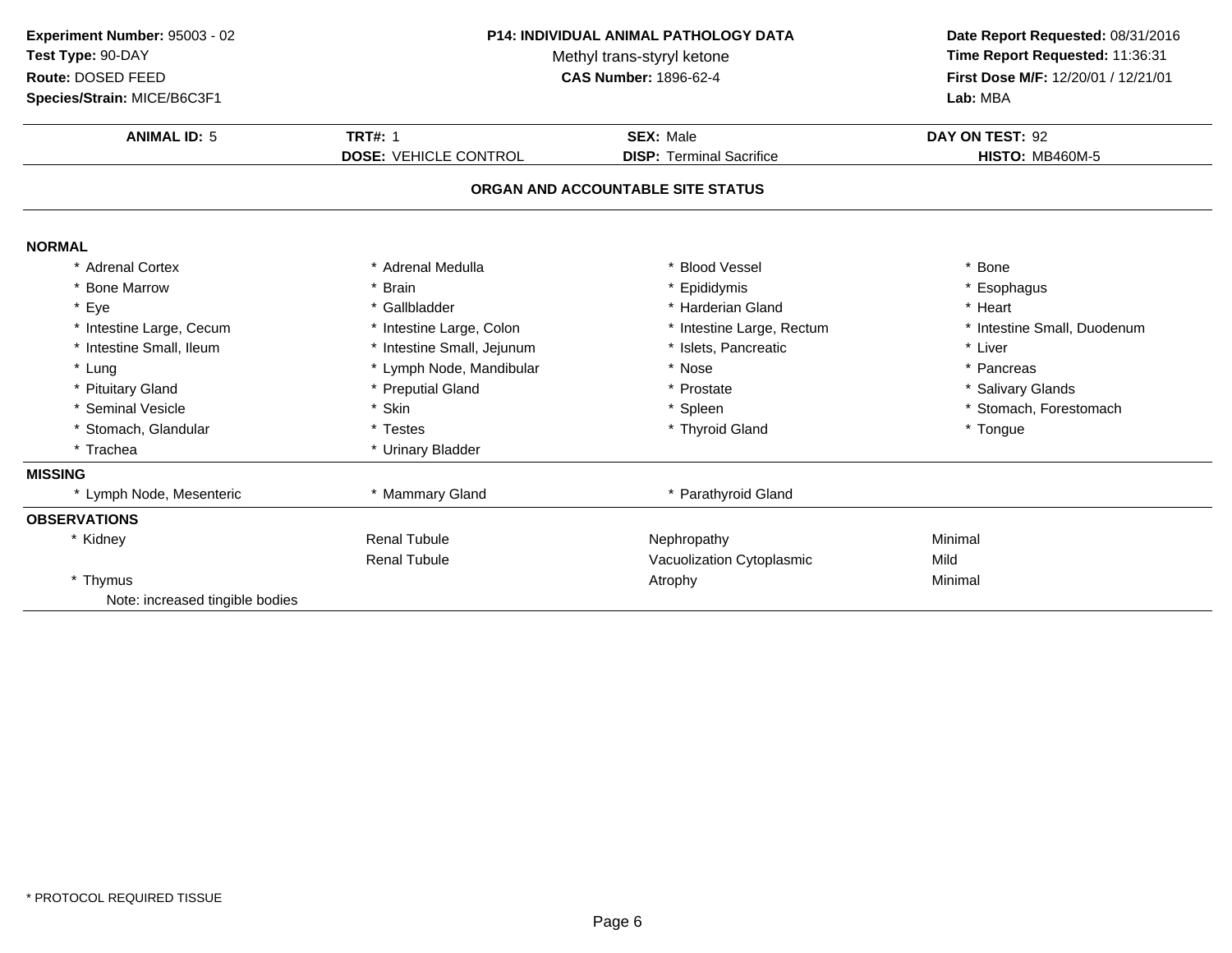| Experiment Number: 95003 - 02<br>Test Type: 90-DAY<br>Route: DOSED FEED<br>Species/Strain: MICE/B6C3F1 | <b>P14: INDIVIDUAL ANIMAL PATHOLOGY DATA</b><br>Methyl trans-styryl ketone<br><b>CAS Number: 1896-62-4</b> |                                   | Date Report Requested: 08/31/2016<br>Time Report Requested: 11:36:31<br>First Dose M/F: 12/20/01 / 12/21/01<br>Lab: MBA |
|--------------------------------------------------------------------------------------------------------|------------------------------------------------------------------------------------------------------------|-----------------------------------|-------------------------------------------------------------------------------------------------------------------------|
| <b>ANIMAL ID: 6</b>                                                                                    | <b>TRT#: 1</b>                                                                                             | <b>SEX: Male</b>                  | DAY ON TEST: 92                                                                                                         |
|                                                                                                        | <b>DOSE: VEHICLE CONTROL</b>                                                                               | <b>DISP: Terminal Sacrifice</b>   | <b>HISTO: MB460M-6</b>                                                                                                  |
|                                                                                                        |                                                                                                            | ORGAN AND ACCOUNTABLE SITE STATUS |                                                                                                                         |
| <b>NORMAL</b>                                                                                          |                                                                                                            |                                   |                                                                                                                         |
| * Adrenal Cortex                                                                                       | * Adrenal Medulla                                                                                          | <b>Blood Vessel</b>               | * Bone                                                                                                                  |
| * Bone Marrow                                                                                          | * Brain                                                                                                    | * Epididymis                      | * Esophagus                                                                                                             |
| * Eye                                                                                                  | * Gallbladder                                                                                              | * Harderian Gland                 | * Heart                                                                                                                 |
| * Intestine Large, Cecum                                                                               | * Intestine Large, Colon                                                                                   | * Intestine Large, Rectum         | * Intestine Small, Duodenum                                                                                             |
| * Intestine Small, Ileum                                                                               | * Intestine Small, Jejunum                                                                                 | * Islets, Pancreatic              | * Liver                                                                                                                 |
| * Lung                                                                                                 | * Lymph Node, Mesenteric                                                                                   | * Nose                            | * Pancreas                                                                                                              |
| * Pituitary Gland                                                                                      | * Preputial Gland                                                                                          | * Salivary Glands                 | * Seminal Vesicle                                                                                                       |
| * Skin                                                                                                 | * Spleen                                                                                                   | * Stomach, Forestomach            | * Stomach, Glandular                                                                                                    |
| * Testes                                                                                               | * Thymus                                                                                                   | * Thyroid Gland                   | * Tongue                                                                                                                |
| * Trachea                                                                                              | * Urinary Bladder                                                                                          |                                   |                                                                                                                         |
| <b>MISSING</b>                                                                                         |                                                                                                            |                                   |                                                                                                                         |
| * Lymph Node, Mandibular                                                                               | * Mammary Gland                                                                                            | * Parathyroid Gland               |                                                                                                                         |
| <b>INSUFFICIENT TISSUE</b>                                                                             |                                                                                                            |                                   |                                                                                                                         |
| * Prostate                                                                                             |                                                                                                            |                                   |                                                                                                                         |
| <b>OBSERVATIONS</b>                                                                                    |                                                                                                            |                                   |                                                                                                                         |
| * Kidney                                                                                               | <b>Renal Tubule</b>                                                                                        | Vacuolization Cytoplasmic         | Moderate                                                                                                                |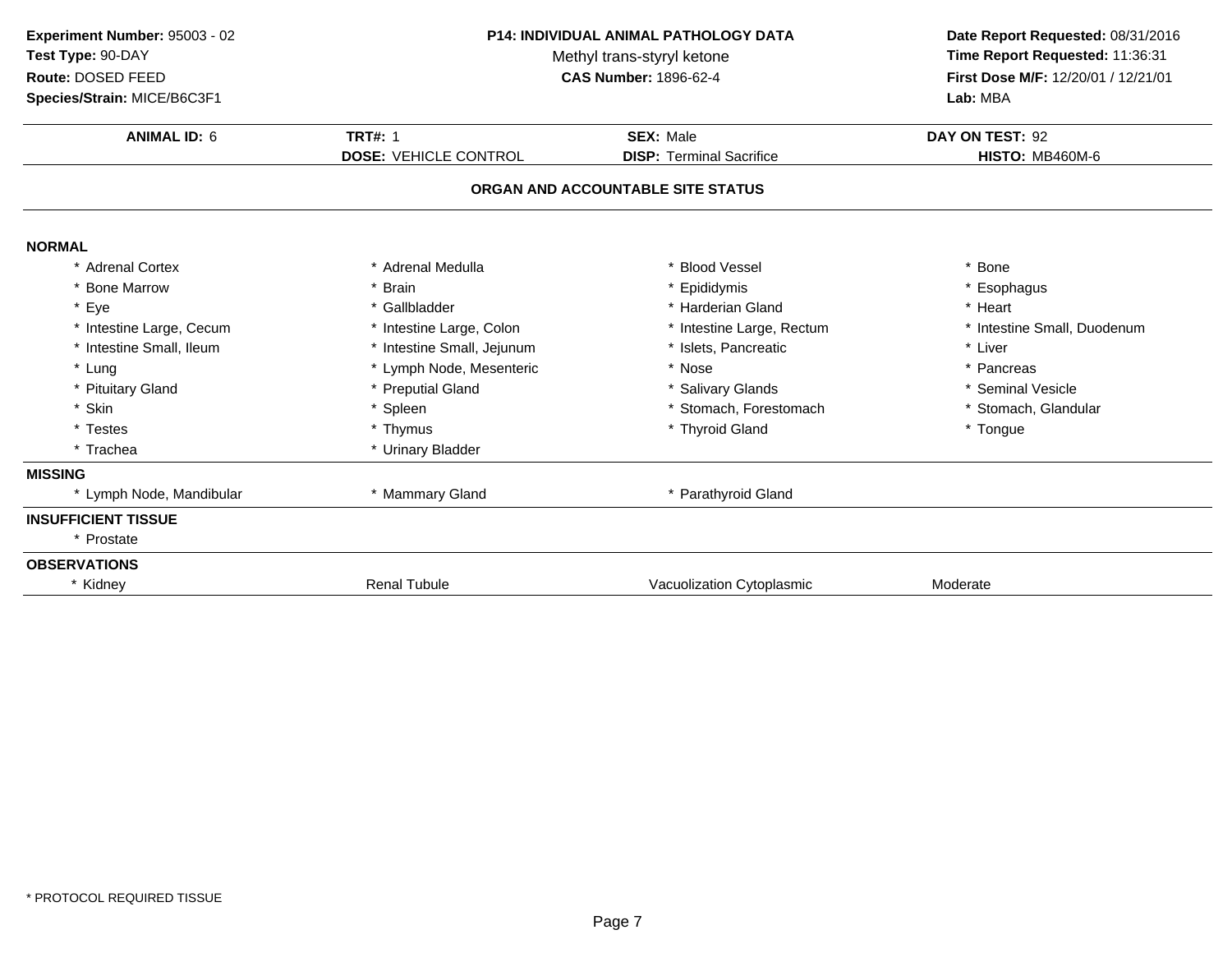| Experiment Number: 95003 - 02<br>Test Type: 90-DAY<br>Route: DOSED FEED<br>Species/Strain: MICE/B6C3F1 | <b>P14: INDIVIDUAL ANIMAL PATHOLOGY DATA</b><br>Methyl trans-styryl ketone<br><b>CAS Number: 1896-62-4</b> |                                                                      | Date Report Requested: 08/31/2016<br>Time Report Requested: 11:36:31<br>First Dose M/F: 12/20/01 / 12/21/01<br>Lab: MBA |
|--------------------------------------------------------------------------------------------------------|------------------------------------------------------------------------------------------------------------|----------------------------------------------------------------------|-------------------------------------------------------------------------------------------------------------------------|
| <b>ANIMAL ID: 7</b>                                                                                    | <b>TRT#: 1</b>                                                                                             | <b>SEX: Male</b>                                                     | DAY ON TEST: 92                                                                                                         |
|                                                                                                        | <b>DOSE: VEHICLE CONTROL</b>                                                                               | <b>DISP: Terminal Sacrifice</b><br>ORGAN AND ACCOUNTABLE SITE STATUS | <b>HISTO: MB460M-7</b>                                                                                                  |
| <b>NORMAL</b>                                                                                          |                                                                                                            |                                                                      |                                                                                                                         |
| * Adrenal Cortex                                                                                       | * Adrenal Medulla                                                                                          | * Blood Vessel                                                       | Bone                                                                                                                    |
| * Bone Marrow                                                                                          | * Brain                                                                                                    | * Epididymis                                                         | * Esophagus                                                                                                             |
| * Eye                                                                                                  | * Gallbladder                                                                                              | * Harderian Gland                                                    | * Heart                                                                                                                 |
| * Intestine Large, Cecum                                                                               | * Intestine Large, Colon                                                                                   | * Intestine Large, Rectum                                            | * Intestine Small, Duodenum                                                                                             |
| * Intestine Small, Ileum                                                                               | * Intestine Small, Jejunum                                                                                 | * Islets, Pancreatic                                                 | * Liver                                                                                                                 |
| * Lung                                                                                                 | * Lymph Node, Mandibular                                                                                   | * Lymph Node, Mesenteric                                             | * Nose                                                                                                                  |
| * Pancreas                                                                                             | * Pituitary Gland                                                                                          | * Preputial Gland                                                    | * Prostate                                                                                                              |
| * Salivary Glands                                                                                      | * Seminal Vesicle                                                                                          | * Skin                                                               | * Spleen                                                                                                                |
| * Stomach, Forestomach                                                                                 | * Stomach, Glandular                                                                                       | * Testes                                                             | * Thymus                                                                                                                |
| * Thyroid Gland                                                                                        | * Tongue                                                                                                   | * Trachea                                                            | * Urinary Bladder                                                                                                       |
| <b>MISSING</b>                                                                                         |                                                                                                            |                                                                      |                                                                                                                         |
| * Mammary Gland                                                                                        | * Parathyroid Gland                                                                                        |                                                                      |                                                                                                                         |
| <b>OBSERVATIONS</b>                                                                                    |                                                                                                            |                                                                      |                                                                                                                         |
| * Kidney                                                                                               | <b>Renal Tubule</b>                                                                                        | Vacuolization Cytoplasmic                                            | Moderate                                                                                                                |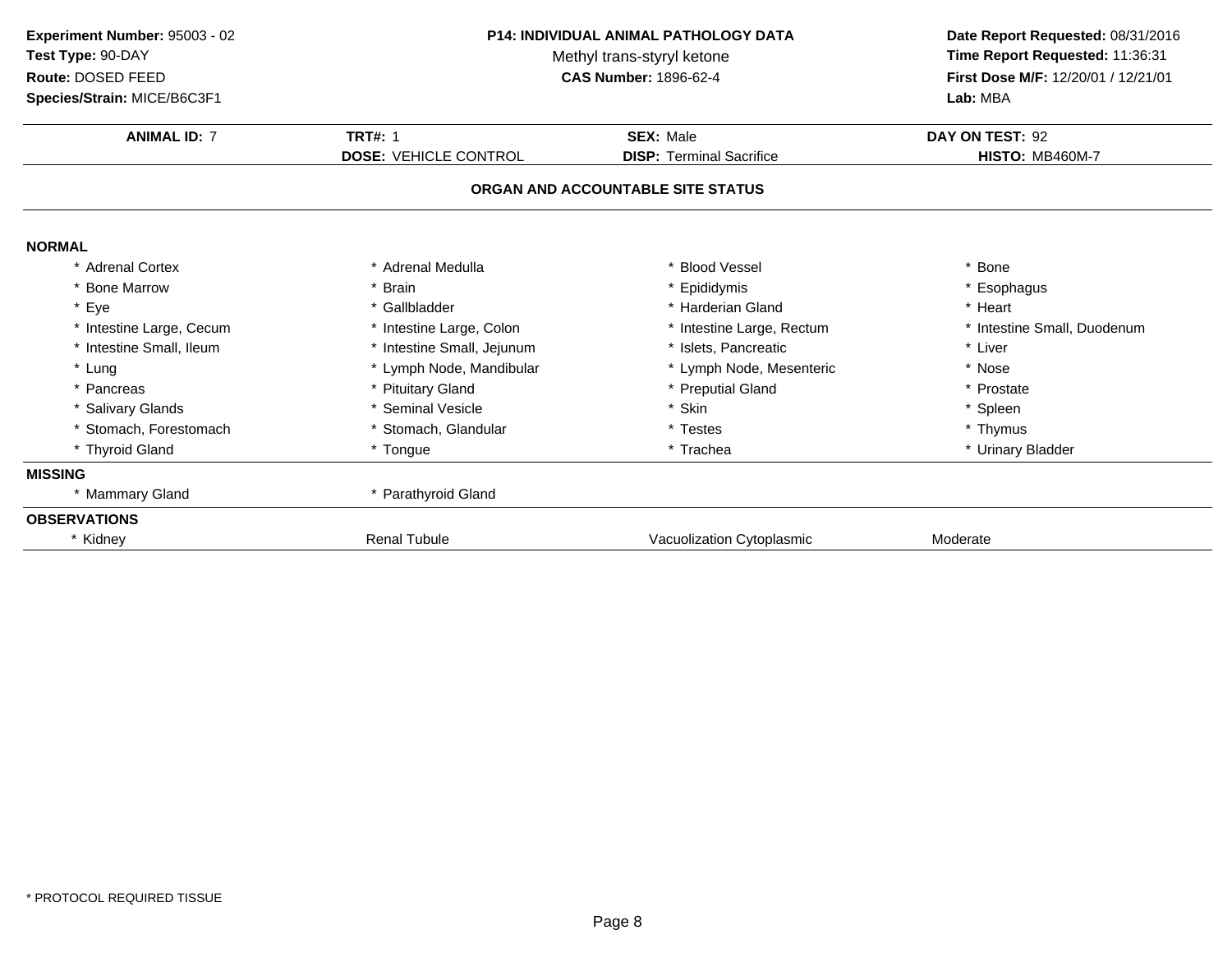| Experiment Number: 95003 - 02<br>Test Type: 90-DAY<br>Route: DOSED FEED<br>Species/Strain: MICE/B6C3F1 | <b>P14: INDIVIDUAL ANIMAL PATHOLOGY DATA</b><br>Methyl trans-styryl ketone<br><b>CAS Number: 1896-62-4</b> |                                                     | Date Report Requested: 08/31/2016<br>Time Report Requested: 11:36:31<br>First Dose M/F: 12/20/01 / 12/21/01<br>Lab: MBA |
|--------------------------------------------------------------------------------------------------------|------------------------------------------------------------------------------------------------------------|-----------------------------------------------------|-------------------------------------------------------------------------------------------------------------------------|
| <b>ANIMAL ID: 8</b>                                                                                    | <b>TRT#: 1</b><br><b>DOSE: VEHICLE CONTROL</b>                                                             | <b>SEX: Male</b><br><b>DISP: Terminal Sacrifice</b> | DAY ON TEST: 92<br><b>HISTO: MB460M-8</b>                                                                               |
|                                                                                                        |                                                                                                            | ORGAN AND ACCOUNTABLE SITE STATUS                   |                                                                                                                         |
| <b>NORMAL</b>                                                                                          |                                                                                                            |                                                     |                                                                                                                         |
| Adrenal Medulla                                                                                        | <b>Blood Vessel</b>                                                                                        | * Bone                                              | <b>Bone Marrow</b>                                                                                                      |
| <b>Brain</b>                                                                                           | * Epididymis                                                                                               | * Esophagus                                         | * Eye                                                                                                                   |
| Gallbladder                                                                                            | * Harderian Gland                                                                                          | * Heart                                             | * Intestine Large, Cecum                                                                                                |
| * Intestine Large, Colon                                                                               | * Intestine Large, Rectum                                                                                  | * Intestine Small, Duodenum                         | * Intestine Small, Ileum                                                                                                |
| Intestine Small, Jejunum                                                                               | * Islets, Pancreatic                                                                                       | * Liver                                             | * Lung                                                                                                                  |
| * Lymph Node, Mandibular                                                                               | * Lymph Node, Mesenteric                                                                                   | * Nose                                              | * Pancreas                                                                                                              |
| * Parathyroid Gland                                                                                    | * Pituitary Gland                                                                                          | * Preputial Gland                                   | * Prostate                                                                                                              |
| * Salivary Glands                                                                                      | * Seminal Vesicle                                                                                          | * Skin                                              | * Spleen                                                                                                                |
| * Stomach, Forestomach                                                                                 | * Stomach, Glandular                                                                                       | * Testes                                            | * Thyroid Gland                                                                                                         |
| * Tongue                                                                                               | * Trachea                                                                                                  | * Urinary Bladder                                   |                                                                                                                         |
| <b>MISSING</b>                                                                                         |                                                                                                            |                                                     |                                                                                                                         |
| * Mammary Gland                                                                                        |                                                                                                            |                                                     |                                                                                                                         |
| <b>OBSERVATIONS</b>                                                                                    |                                                                                                            |                                                     |                                                                                                                         |
| * Adrenal Cortex                                                                                       | Subcapsular                                                                                                | Hyperplasia                                         | Focal, Minimal                                                                                                          |
| * Kidney                                                                                               | <b>Renal Tubule</b>                                                                                        | Vacuolization Cytoplasmic                           | Moderate                                                                                                                |
| * Thymus                                                                                               |                                                                                                            | Atrophy                                             | Focal, Minimal                                                                                                          |
|                                                                                                        |                                                                                                            | <b>Necrosis</b>                                     | Mild                                                                                                                    |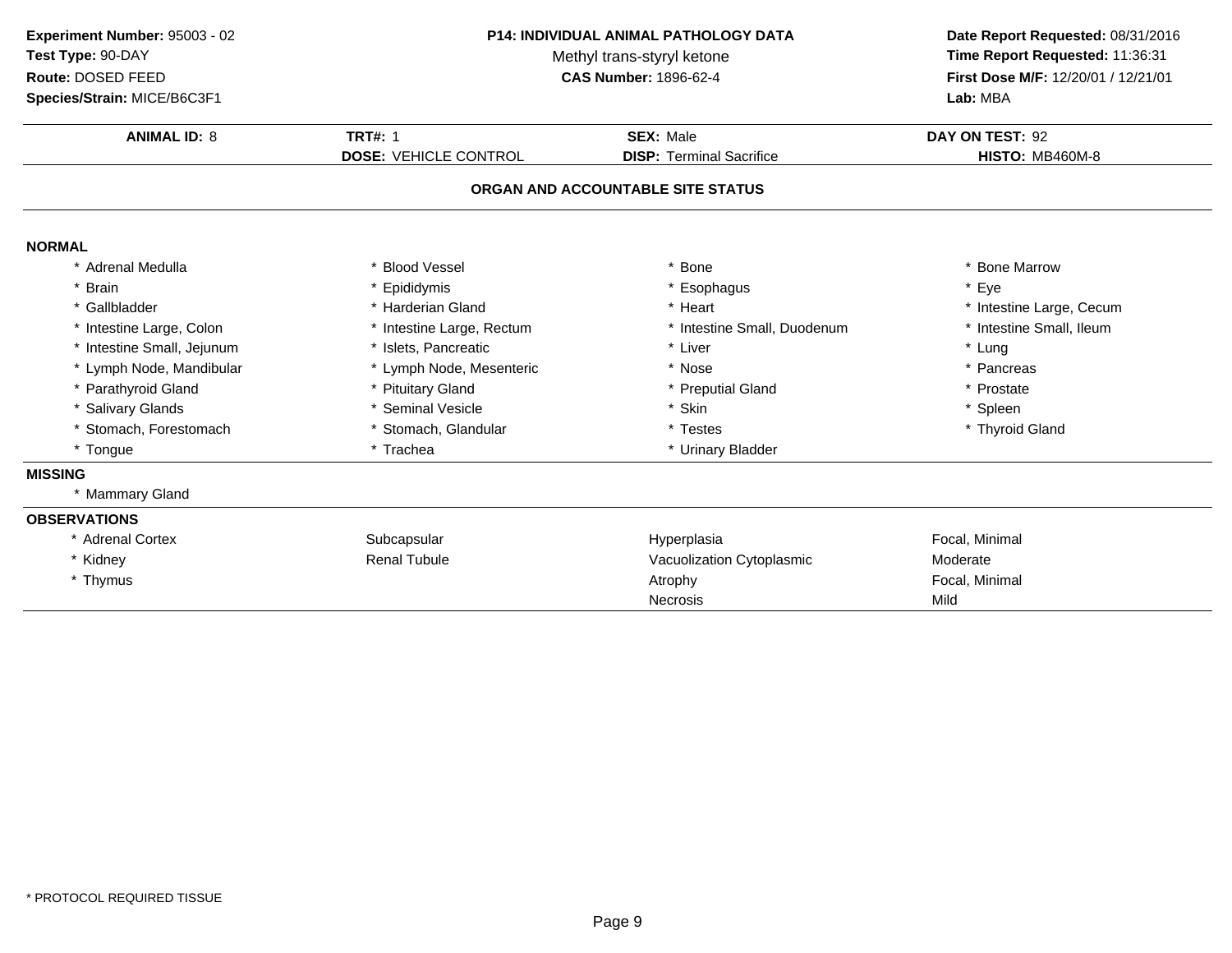| Experiment Number: 95003 - 02<br>Test Type: 90-DAY<br>Route: DOSED FEED<br>Species/Strain: MICE/B6C3F1 | <b>P14: INDIVIDUAL ANIMAL PATHOLOGY DATA</b><br>Methyl trans-styryl ketone<br><b>CAS Number: 1896-62-4</b> |                                   | Date Report Requested: 08/31/2016<br>Time Report Requested: 11:36:31<br>First Dose M/F: 12/20/01 / 12/21/01<br>Lab: MBA |
|--------------------------------------------------------------------------------------------------------|------------------------------------------------------------------------------------------------------------|-----------------------------------|-------------------------------------------------------------------------------------------------------------------------|
| <b>ANIMAL ID: 9</b>                                                                                    | <b>TRT#: 1</b>                                                                                             | <b>SEX: Male</b>                  | DAY ON TEST: 92                                                                                                         |
|                                                                                                        | <b>DOSE: VEHICLE CONTROL</b>                                                                               | <b>DISP: Terminal Sacrifice</b>   | <b>HISTO: MB460M-9</b>                                                                                                  |
|                                                                                                        |                                                                                                            | ORGAN AND ACCOUNTABLE SITE STATUS |                                                                                                                         |
| <b>NORMAL</b>                                                                                          |                                                                                                            |                                   |                                                                                                                         |
| * Adrenal Medulla                                                                                      | <b>Blood Vessel</b>                                                                                        | <b>Bone</b>                       | * Bone Marrow                                                                                                           |
| * Brain                                                                                                | Epididymis                                                                                                 | * Esophagus                       | * Eye                                                                                                                   |
| * Gallbladder                                                                                          | * Harderian Gland                                                                                          | * Heart                           | * Intestine Large, Cecum                                                                                                |
| * Intestine Large, Colon                                                                               | * Intestine Large, Rectum                                                                                  | * Intestine Small, Duodenum       | * Intestine Small, Ileum                                                                                                |
| * Intestine Small, Jejunum                                                                             | * Islets, Pancreatic                                                                                       | * Liver                           | * Lung                                                                                                                  |
| * Lymph Node, Mandibular                                                                               | * Lymph Node, Mesenteric                                                                                   | * Nose                            | * Pancreas                                                                                                              |
| * Pituitary Gland                                                                                      | * Preputial Gland                                                                                          | * Prostate                        | * Salivary Glands                                                                                                       |
| * Seminal Vesicle                                                                                      | * Skin                                                                                                     | * Spleen                          | * Stomach, Forestomach                                                                                                  |
| * Stomach, Glandular                                                                                   | * Testes                                                                                                   | * Thymus                          | * Thyroid Gland                                                                                                         |
| * Tongue                                                                                               | * Trachea                                                                                                  | * Urinary Bladder                 |                                                                                                                         |
| <b>MISSING</b>                                                                                         |                                                                                                            |                                   |                                                                                                                         |
| * Mammary Gland                                                                                        | * Parathyroid Gland                                                                                        |                                   |                                                                                                                         |
| <b>OBSERVATIONS</b>                                                                                    |                                                                                                            |                                   |                                                                                                                         |
| * Adrenal Cortex                                                                                       | Subcapsular                                                                                                | Hyperplasia                       | Focal, Minimal                                                                                                          |
| * Kidney                                                                                               | <b>Renal Tubule</b>                                                                                        | Vacuolization Cytoplasmic         | Mild                                                                                                                    |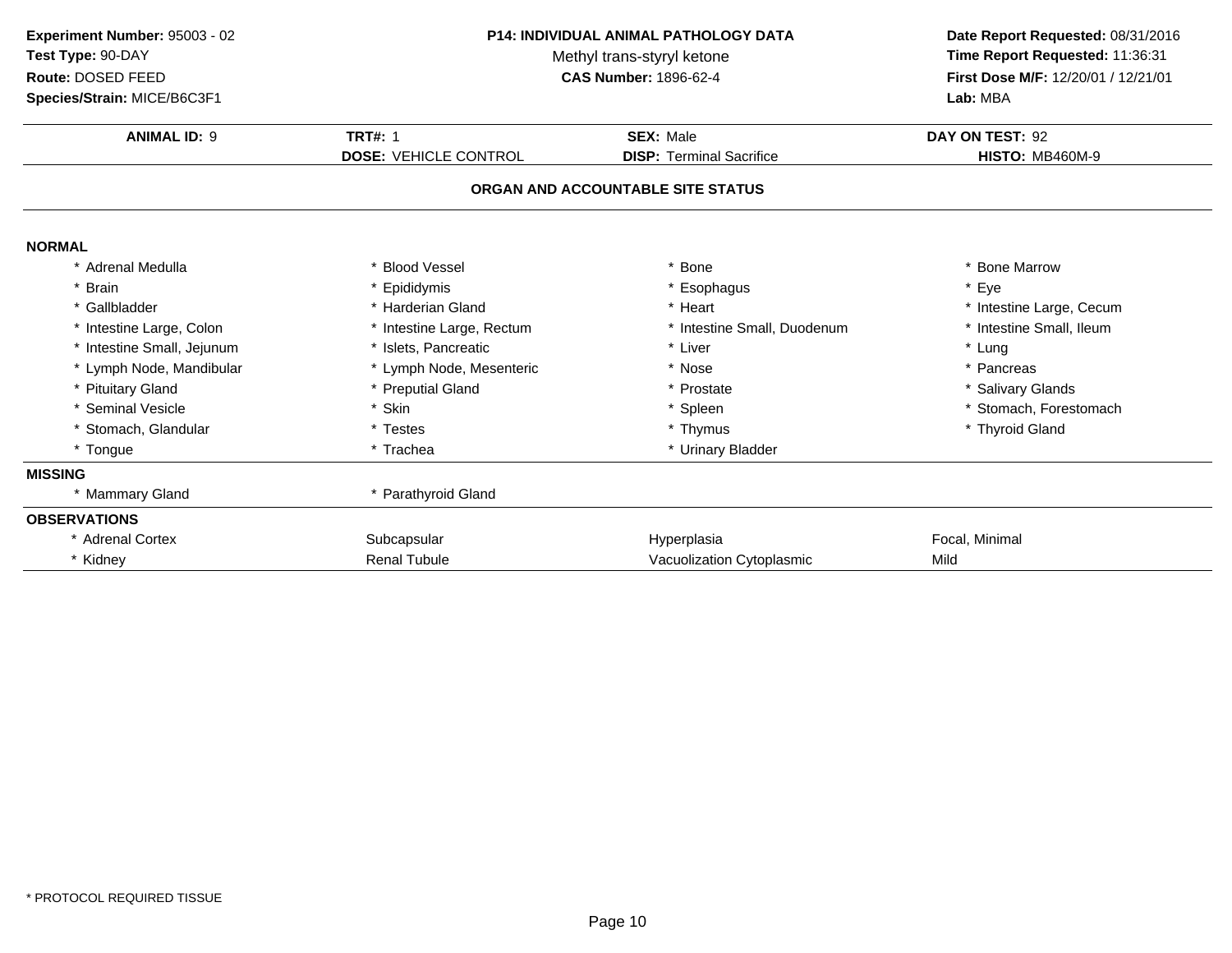| Experiment Number: 95003 - 02<br>Test Type: 90-DAY<br>Route: DOSED FEED<br>Species/Strain: MICE/B6C3F1 | <b>P14: INDIVIDUAL ANIMAL PATHOLOGY DATA</b><br>Methyl trans-styryl ketone<br><b>CAS Number: 1896-62-4</b> |                                   | Date Report Requested: 08/31/2016<br>Time Report Requested: 11:36:31<br>First Dose M/F: 12/20/01 / 12/21/01<br>Lab: MBA |
|--------------------------------------------------------------------------------------------------------|------------------------------------------------------------------------------------------------------------|-----------------------------------|-------------------------------------------------------------------------------------------------------------------------|
| <b>ANIMAL ID: 10</b>                                                                                   | <b>TRT#: 1</b>                                                                                             | <b>SEX: Male</b>                  | DAY ON TEST: 92                                                                                                         |
|                                                                                                        | <b>DOSE: VEHICLE CONTROL</b>                                                                               | <b>DISP: Terminal Sacrifice</b>   | <b>HISTO: MB460M-10</b>                                                                                                 |
|                                                                                                        |                                                                                                            | ORGAN AND ACCOUNTABLE SITE STATUS |                                                                                                                         |
| <b>NORMAL</b>                                                                                          |                                                                                                            |                                   |                                                                                                                         |
| * Adrenal Cortex                                                                                       | * Adrenal Medulla                                                                                          | * Blood Vessel                    | * Bone                                                                                                                  |
| * Bone Marrow                                                                                          | <b>Brain</b>                                                                                               | * Epididymis                      | * Esophagus                                                                                                             |
| * Eye                                                                                                  | * Gallbladder                                                                                              | * Harderian Gland                 | * Heart                                                                                                                 |
| * Intestine Large, Cecum                                                                               | * Intestine Large, Colon                                                                                   | * Intestine Large, Rectum         | * Intestine Small, Duodenum                                                                                             |
| * Intestine Small, Ileum                                                                               | * Intestine Small, Jejunum                                                                                 | * Islets. Pancreatic              | * Liver                                                                                                                 |
| * Lung                                                                                                 | * Lymph Node, Mandibular                                                                                   | * Lymph Node, Mesenteric          | * Nose                                                                                                                  |
| * Pancreas                                                                                             | * Pituitary Gland                                                                                          | * Preputial Gland                 | * Prostate                                                                                                              |
| * Salivary Glands                                                                                      | Seminal Vesicle                                                                                            | * Skin                            | * Spleen                                                                                                                |
| * Stomach, Forestomach                                                                                 | * Stomach, Glandular                                                                                       | * Testes                          | * Thyroid Gland                                                                                                         |
| * Tongue                                                                                               | * Trachea                                                                                                  | * Urinary Bladder                 |                                                                                                                         |
| <b>MISSING</b>                                                                                         |                                                                                                            |                                   |                                                                                                                         |
| * Mammary Gland                                                                                        | * Parathyroid Gland                                                                                        |                                   |                                                                                                                         |
| <b>OBSERVATIONS</b>                                                                                    |                                                                                                            |                                   |                                                                                                                         |
| * Kidney                                                                                               | <b>Renal Tubule</b>                                                                                        | Vacuolization Cytoplasmic         | Mild                                                                                                                    |
| * Thymus                                                                                               |                                                                                                            | <b>Necrosis</b>                   | Mild                                                                                                                    |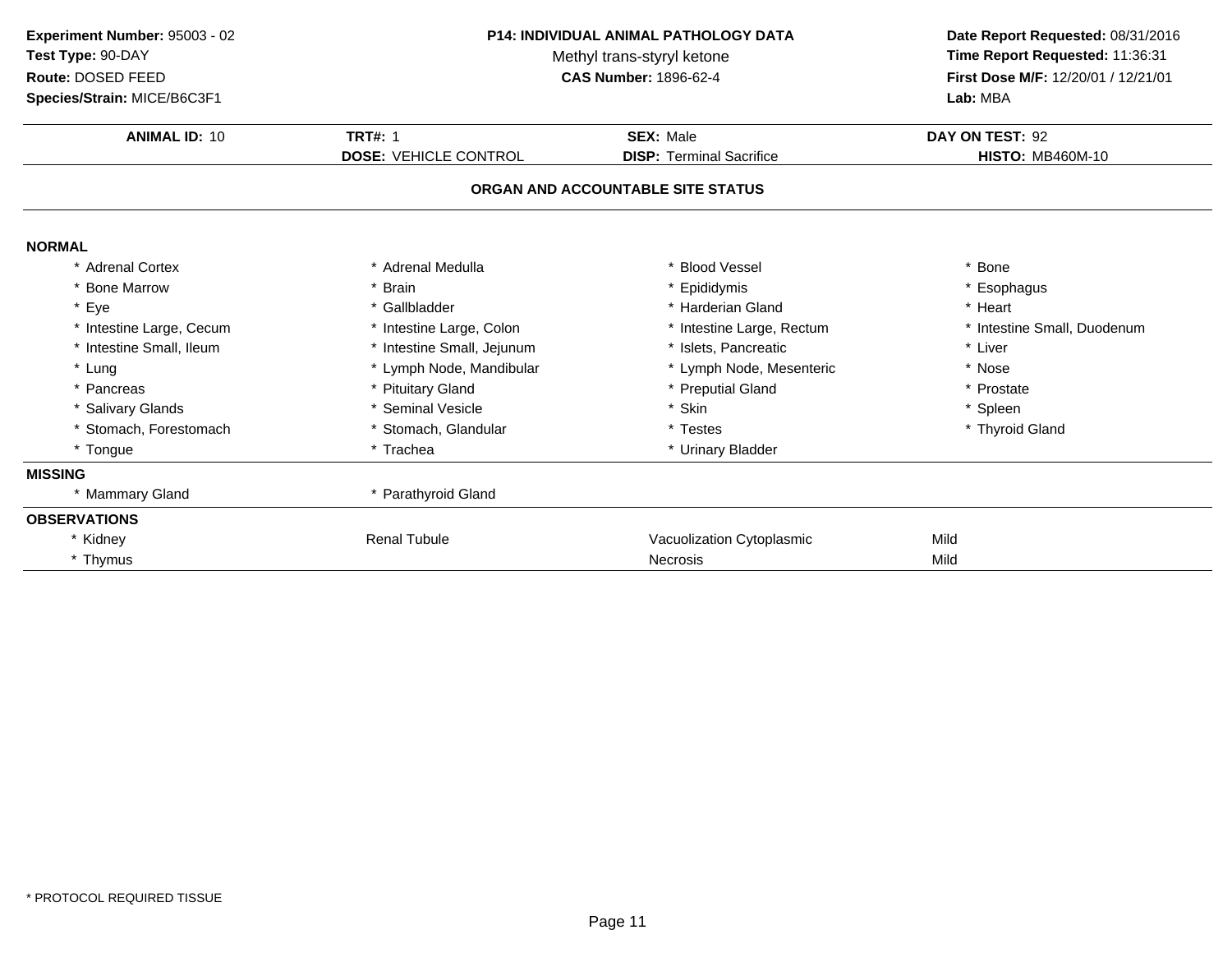| Experiment Number: 95003 - 02<br>Test Type: 90-DAY<br>Route: DOSED FEED<br>Species/Strain: MICE/B6C3F1 | <b>P14: INDIVIDUAL ANIMAL PATHOLOGY DATA</b><br>Methyl trans-styryl ketone<br><b>CAS Number: 1896-62-4</b> |                                   | Date Report Requested: 08/31/2016<br>Time Report Requested: 11:36:31<br>First Dose M/F: 12/20/01 / 12/21/01<br>Lab: MBA |
|--------------------------------------------------------------------------------------------------------|------------------------------------------------------------------------------------------------------------|-----------------------------------|-------------------------------------------------------------------------------------------------------------------------|
| <b>ANIMAL ID: 11</b>                                                                                   | TRT#: 2                                                                                                    | <b>SEX: Male</b>                  | DAY ON TEST: 92                                                                                                         |
|                                                                                                        | <b>DOSE: 0.025%</b>                                                                                        | <b>DISP: Terminal Sacrifice</b>   | <b>HISTO: MB460M-11</b>                                                                                                 |
|                                                                                                        |                                                                                                            | ORGAN AND ACCOUNTABLE SITE STATUS |                                                                                                                         |
| <b>NORMAL</b>                                                                                          |                                                                                                            |                                   |                                                                                                                         |
| Nose                                                                                                   | Stomach, Glandular                                                                                         |                                   |                                                                                                                         |
| <b>OBSERVATIONS</b>                                                                                    |                                                                                                            |                                   |                                                                                                                         |
| Kidney                                                                                                 | <b>Renal Tubule</b>                                                                                        | Vacuolization Cytoplasmic         | Mild                                                                                                                    |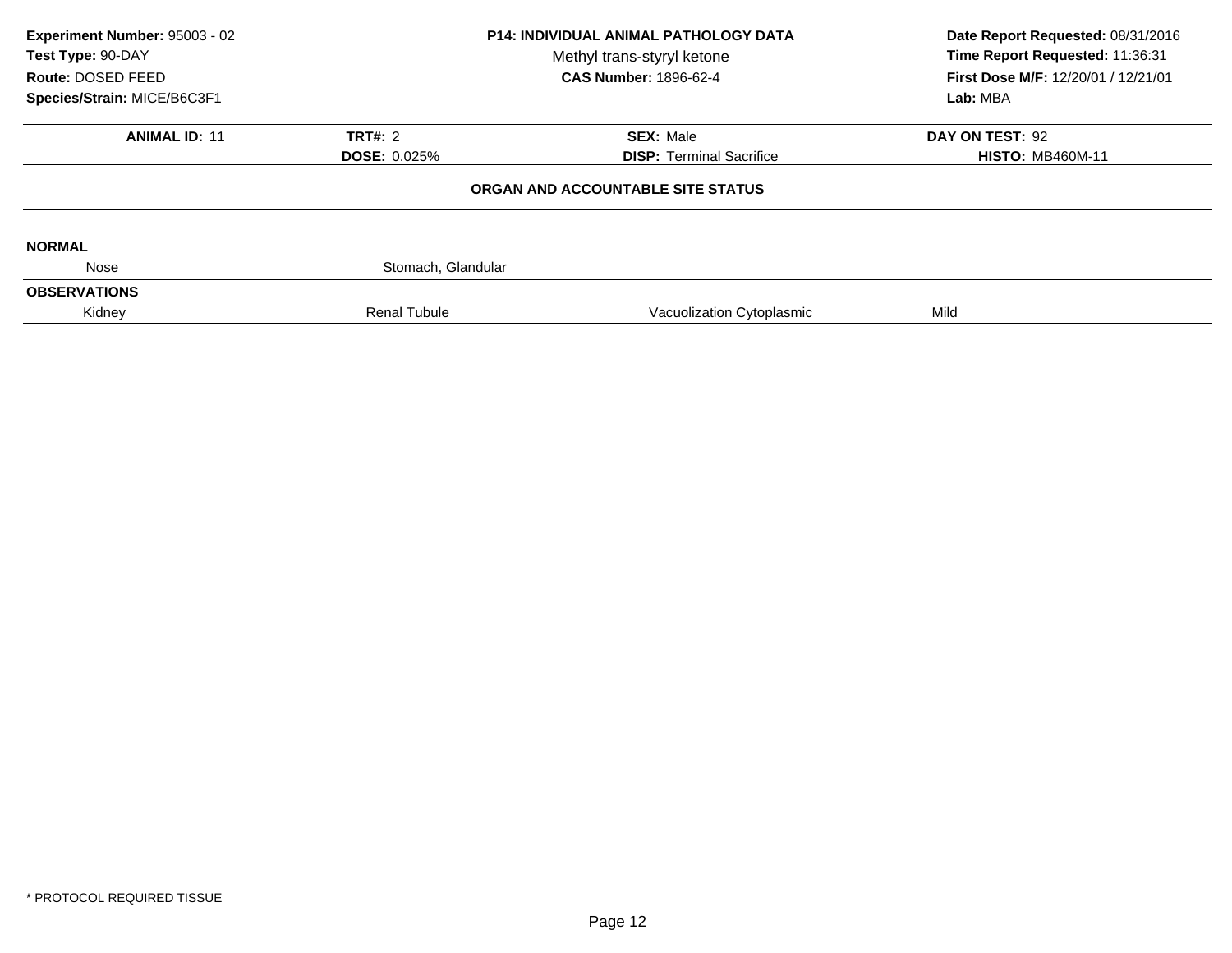| Experiment Number: 95003 - 02<br>Test Type: 90-DAY<br>Route: DOSED FEED | <b>P14: INDIVIDUAL ANIMAL PATHOLOGY DATA</b><br>Methyl trans-styryl ketone<br><b>CAS Number: 1896-62-4</b> |                                   | Date Report Requested: 08/31/2016<br>Time Report Requested: 11:36:31<br>First Dose M/F: 12/20/01 / 12/21/01 |  |
|-------------------------------------------------------------------------|------------------------------------------------------------------------------------------------------------|-----------------------------------|-------------------------------------------------------------------------------------------------------------|--|
| Species/Strain: MICE/B6C3F1                                             |                                                                                                            |                                   | Lab: MBA                                                                                                    |  |
| <b>ANIMAL ID: 12</b>                                                    | <b>TRT#: 2</b>                                                                                             | <b>SEX: Male</b>                  | DAY ON TEST: 92                                                                                             |  |
|                                                                         | <b>DOSE: 0.025%</b>                                                                                        | <b>DISP:</b> Terminal Sacrifice   | <b>HISTO: MB460M-12</b>                                                                                     |  |
|                                                                         |                                                                                                            | ORGAN AND ACCOUNTABLE SITE STATUS |                                                                                                             |  |
| <b>NORMAL</b>                                                           |                                                                                                            |                                   |                                                                                                             |  |
| Nose                                                                    | Stomach, Glandular                                                                                         |                                   |                                                                                                             |  |
| <b>OBSERVATIONS</b>                                                     |                                                                                                            |                                   |                                                                                                             |  |
| Kidney                                                                  | <b>Renal Tubule</b>                                                                                        | Vacuolization Cytoplasmic         | Mild                                                                                                        |  |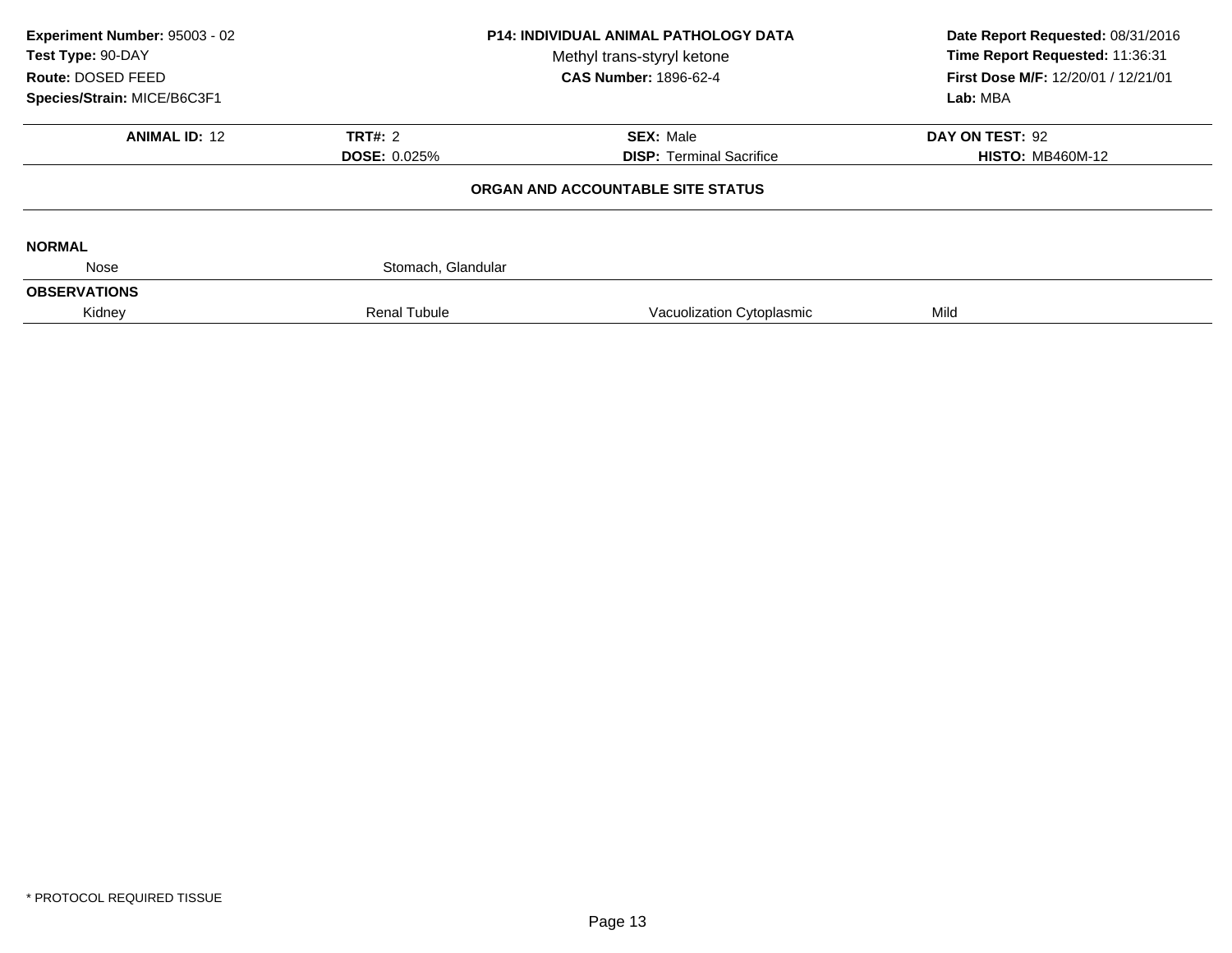| Experiment Number: 95003 - 02<br>Test Type: 90-DAY<br>Route: DOSED FEED | <b>P14: INDIVIDUAL ANIMAL PATHOLOGY DATA</b><br>Methyl trans-styryl ketone<br><b>CAS Number: 1896-62-4</b> |                                   | Date Report Requested: 08/31/2016<br>Time Report Requested: 11:36:31<br>First Dose M/F: 12/20/01 / 12/21/01 |  |
|-------------------------------------------------------------------------|------------------------------------------------------------------------------------------------------------|-----------------------------------|-------------------------------------------------------------------------------------------------------------|--|
| Species/Strain: MICE/B6C3F1                                             |                                                                                                            |                                   | Lab: MBA                                                                                                    |  |
| <b>ANIMAL ID: 13</b>                                                    | <b>TRT#: 2</b>                                                                                             | <b>SEX: Male</b>                  | DAY ON TEST: 92                                                                                             |  |
|                                                                         | <b>DOSE: 0.025%</b>                                                                                        | <b>DISP:</b> Terminal Sacrifice   | <b>HISTO: MB460M-13</b>                                                                                     |  |
|                                                                         |                                                                                                            | ORGAN AND ACCOUNTABLE SITE STATUS |                                                                                                             |  |
| <b>NORMAL</b>                                                           |                                                                                                            |                                   |                                                                                                             |  |
| Nose                                                                    | Stomach, Glandular                                                                                         |                                   |                                                                                                             |  |
| <b>OBSERVATIONS</b>                                                     |                                                                                                            |                                   |                                                                                                             |  |
| Kidney                                                                  | <b>Renal Tubule</b>                                                                                        | Vacuolization Cytoplasmic         | Moderate                                                                                                    |  |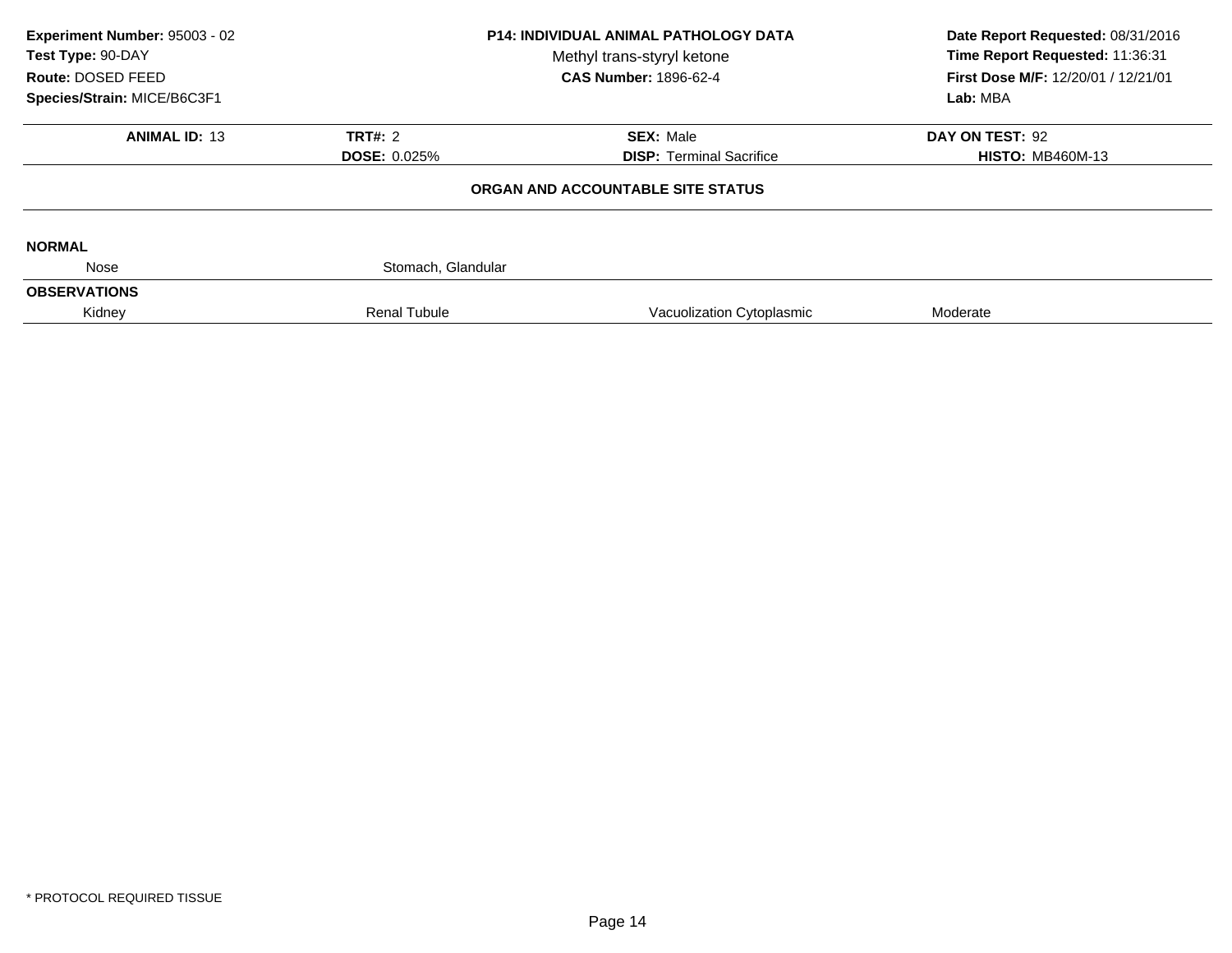| Experiment Number: 95003 - 02<br>Test Type: 90-DAY<br>Route: DOSED FEED | <b>P14: INDIVIDUAL ANIMAL PATHOLOGY DATA</b><br>Methyl trans-styryl ketone<br><b>CAS Number: 1896-62-4</b> |                                   | Date Report Requested: 08/31/2016<br>Time Report Requested: 11:36:31<br>First Dose M/F: 12/20/01 / 12/21/01 |  |
|-------------------------------------------------------------------------|------------------------------------------------------------------------------------------------------------|-----------------------------------|-------------------------------------------------------------------------------------------------------------|--|
| Species/Strain: MICE/B6C3F1                                             |                                                                                                            |                                   | Lab: MBA                                                                                                    |  |
| <b>ANIMAL ID: 14</b>                                                    | <b>TRT#: 2</b>                                                                                             | <b>SEX: Male</b>                  | DAY ON TEST: 92                                                                                             |  |
|                                                                         | <b>DOSE: 0.025%</b>                                                                                        | <b>DISP:</b> Terminal Sacrifice   | <b>HISTO: MB460M-14</b>                                                                                     |  |
|                                                                         |                                                                                                            | ORGAN AND ACCOUNTABLE SITE STATUS |                                                                                                             |  |
| <b>NORMAL</b>                                                           |                                                                                                            |                                   |                                                                                                             |  |
| Nose                                                                    | Stomach, Glandular                                                                                         |                                   |                                                                                                             |  |
| <b>OBSERVATIONS</b>                                                     |                                                                                                            |                                   |                                                                                                             |  |
| Kidney                                                                  | <b>Renal Tubule</b>                                                                                        | Vacuolization Cytoplasmic         | Moderate                                                                                                    |  |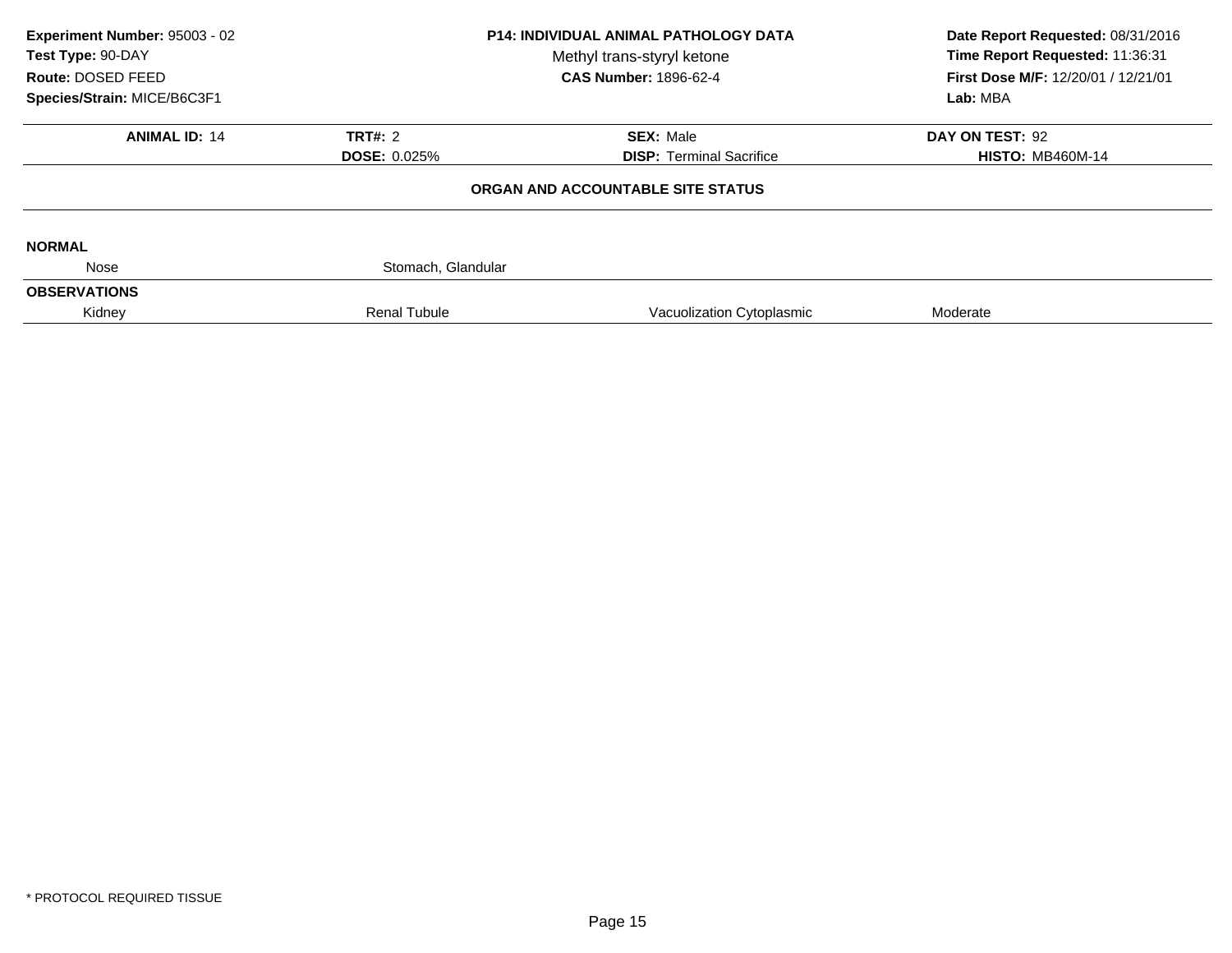| Experiment Number: 95003 - 02<br>Test Type: 90-DAY<br>Route: DOSED FEED | <b>P14: INDIVIDUAL ANIMAL PATHOLOGY DATA</b><br>Methyl trans-styryl ketone<br><b>CAS Number: 1896-62-4</b> |                                   | Date Report Requested: 08/31/2016<br>Time Report Requested: 11:36:31<br>First Dose M/F: 12/20/01 / 12/21/01 |  |
|-------------------------------------------------------------------------|------------------------------------------------------------------------------------------------------------|-----------------------------------|-------------------------------------------------------------------------------------------------------------|--|
| Species/Strain: MICE/B6C3F1                                             |                                                                                                            |                                   | Lab: MBA                                                                                                    |  |
| <b>ANIMAL ID: 15</b>                                                    | <b>TRT#: 2</b>                                                                                             | <b>SEX: Male</b>                  | DAY ON TEST: 92                                                                                             |  |
|                                                                         | <b>DOSE: 0.025%</b>                                                                                        | <b>DISP:</b> Terminal Sacrifice   | <b>HISTO: MB460M-15</b>                                                                                     |  |
|                                                                         |                                                                                                            | ORGAN AND ACCOUNTABLE SITE STATUS |                                                                                                             |  |
| <b>NORMAL</b>                                                           |                                                                                                            |                                   |                                                                                                             |  |
| Nose                                                                    | Stomach, Glandular                                                                                         |                                   |                                                                                                             |  |
| <b>OBSERVATIONS</b>                                                     |                                                                                                            |                                   |                                                                                                             |  |
| Kidney                                                                  | <b>Renal Tubule</b>                                                                                        | Vacuolization Cytoplasmic         | Mild                                                                                                        |  |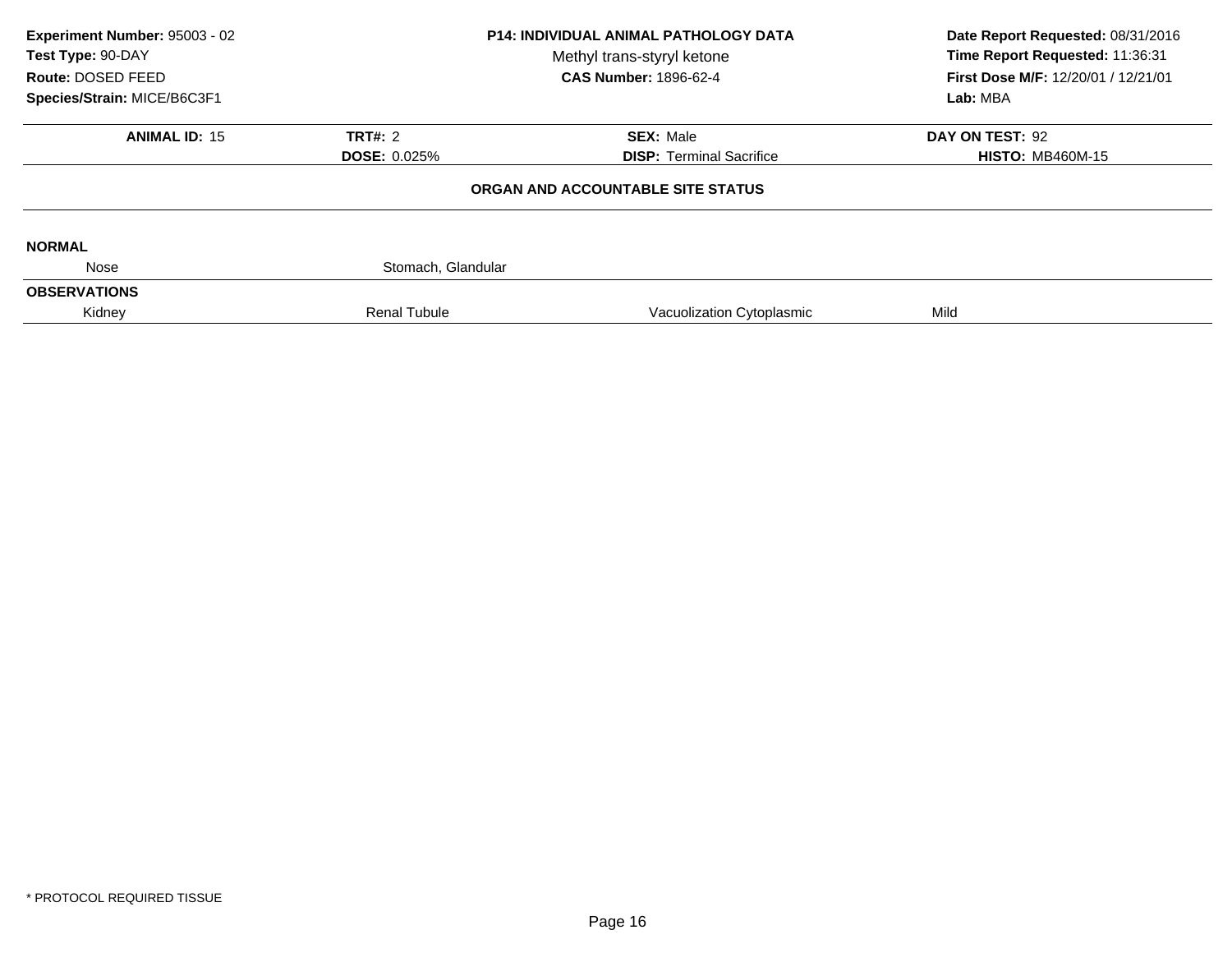| Experiment Number: 95003 - 02<br>Test Type: 90-DAY<br>Route: DOSED FEED | <b>P14: INDIVIDUAL ANIMAL PATHOLOGY DATA</b><br>Methyl trans-styryl ketone<br><b>CAS Number: 1896-62-4</b> |                                   | Date Report Requested: 08/31/2016<br>Time Report Requested: 11:36:31<br>First Dose M/F: 12/20/01 / 12/21/01 |  |
|-------------------------------------------------------------------------|------------------------------------------------------------------------------------------------------------|-----------------------------------|-------------------------------------------------------------------------------------------------------------|--|
| Species/Strain: MICE/B6C3F1                                             |                                                                                                            |                                   | Lab: MBA                                                                                                    |  |
| <b>ANIMAL ID: 16</b>                                                    | <b>TRT#: 2</b>                                                                                             | <b>SEX: Male</b>                  | DAY ON TEST: 92                                                                                             |  |
|                                                                         | <b>DOSE: 0.025%</b>                                                                                        | <b>DISP:</b> Terminal Sacrifice   | <b>HISTO: MB460M-16</b>                                                                                     |  |
|                                                                         |                                                                                                            | ORGAN AND ACCOUNTABLE SITE STATUS |                                                                                                             |  |
| <b>NORMAL</b>                                                           |                                                                                                            |                                   |                                                                                                             |  |
| Nose                                                                    | Stomach, Glandular                                                                                         |                                   |                                                                                                             |  |
| <b>OBSERVATIONS</b>                                                     |                                                                                                            |                                   |                                                                                                             |  |
| Kidney                                                                  | <b>Renal Tubule</b>                                                                                        | Vacuolization Cytoplasmic         | Mild                                                                                                        |  |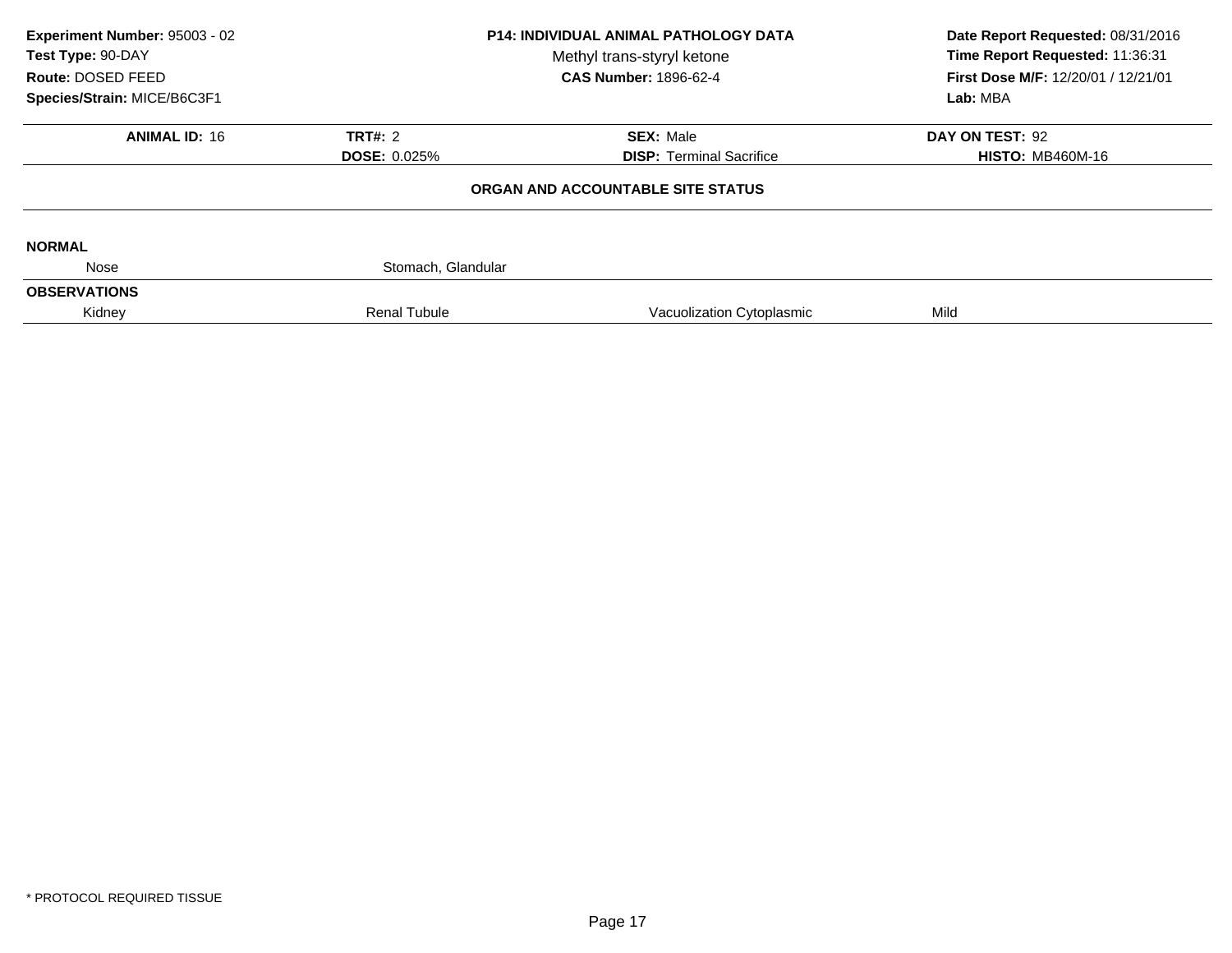| Experiment Number: 95003 - 02<br>Test Type: 90-DAY<br>Route: DOSED FEED | <b>P14: INDIVIDUAL ANIMAL PATHOLOGY DATA</b><br>Methyl trans-styryl ketone<br><b>CAS Number: 1896-62-4</b> |                                   | Date Report Requested: 08/31/2016<br>Time Report Requested: 11:36:31<br>First Dose M/F: 12/20/01 / 12/21/01 |  |
|-------------------------------------------------------------------------|------------------------------------------------------------------------------------------------------------|-----------------------------------|-------------------------------------------------------------------------------------------------------------|--|
| Species/Strain: MICE/B6C3F1                                             |                                                                                                            |                                   | Lab: MBA                                                                                                    |  |
| <b>ANIMAL ID: 17</b>                                                    | <b>TRT#: 2</b>                                                                                             | <b>SEX: Male</b>                  | DAY ON TEST: 92                                                                                             |  |
|                                                                         | <b>DOSE: 0.025%</b>                                                                                        | <b>DISP:</b> Terminal Sacrifice   | <b>HISTO: MB460M-17</b>                                                                                     |  |
|                                                                         |                                                                                                            | ORGAN AND ACCOUNTABLE SITE STATUS |                                                                                                             |  |
| <b>NORMAL</b>                                                           |                                                                                                            |                                   |                                                                                                             |  |
| Nose                                                                    | Stomach, Glandular                                                                                         |                                   |                                                                                                             |  |
| <b>OBSERVATIONS</b>                                                     |                                                                                                            |                                   |                                                                                                             |  |
| Kidney                                                                  | <b>Renal Tubule</b>                                                                                        | Vacuolization Cytoplasmic         | Moderate                                                                                                    |  |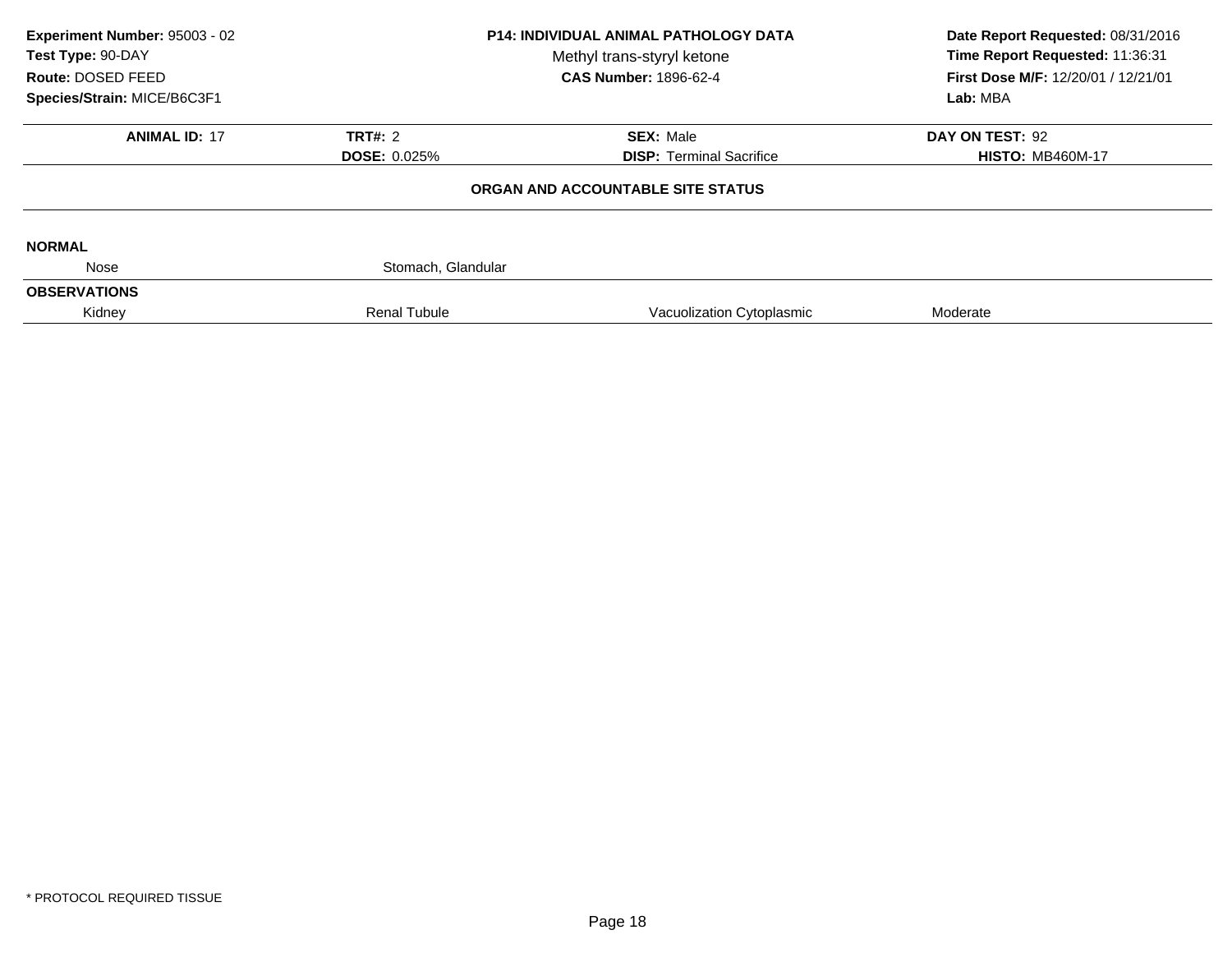| Experiment Number: 95003 - 02<br>Test Type: 90-DAY<br>Route: DOSED FEED | <b>P14: INDIVIDUAL ANIMAL PATHOLOGY DATA</b><br>Methyl trans-styryl ketone<br><b>CAS Number: 1896-62-4</b> |                                   | Date Report Requested: 08/31/2016<br>Time Report Requested: 11:36:31<br>First Dose M/F: 12/20/01 / 12/21/01 |  |
|-------------------------------------------------------------------------|------------------------------------------------------------------------------------------------------------|-----------------------------------|-------------------------------------------------------------------------------------------------------------|--|
| Species/Strain: MICE/B6C3F1                                             |                                                                                                            |                                   | Lab: MBA                                                                                                    |  |
| <b>ANIMAL ID: 18</b>                                                    | <b>TRT#: 2</b>                                                                                             | <b>SEX: Male</b>                  | DAY ON TEST: 92                                                                                             |  |
|                                                                         | <b>DOSE: 0.025%</b>                                                                                        | <b>DISP:</b> Terminal Sacrifice   | <b>HISTO: MB460M-18</b>                                                                                     |  |
|                                                                         |                                                                                                            | ORGAN AND ACCOUNTABLE SITE STATUS |                                                                                                             |  |
| <b>NORMAL</b>                                                           |                                                                                                            |                                   |                                                                                                             |  |
| Nose                                                                    | Stomach, Glandular                                                                                         |                                   |                                                                                                             |  |
| <b>OBSERVATIONS</b>                                                     |                                                                                                            |                                   |                                                                                                             |  |
| Kidney                                                                  | <b>Renal Tubule</b>                                                                                        | Vacuolization Cytoplasmic         | Moderate                                                                                                    |  |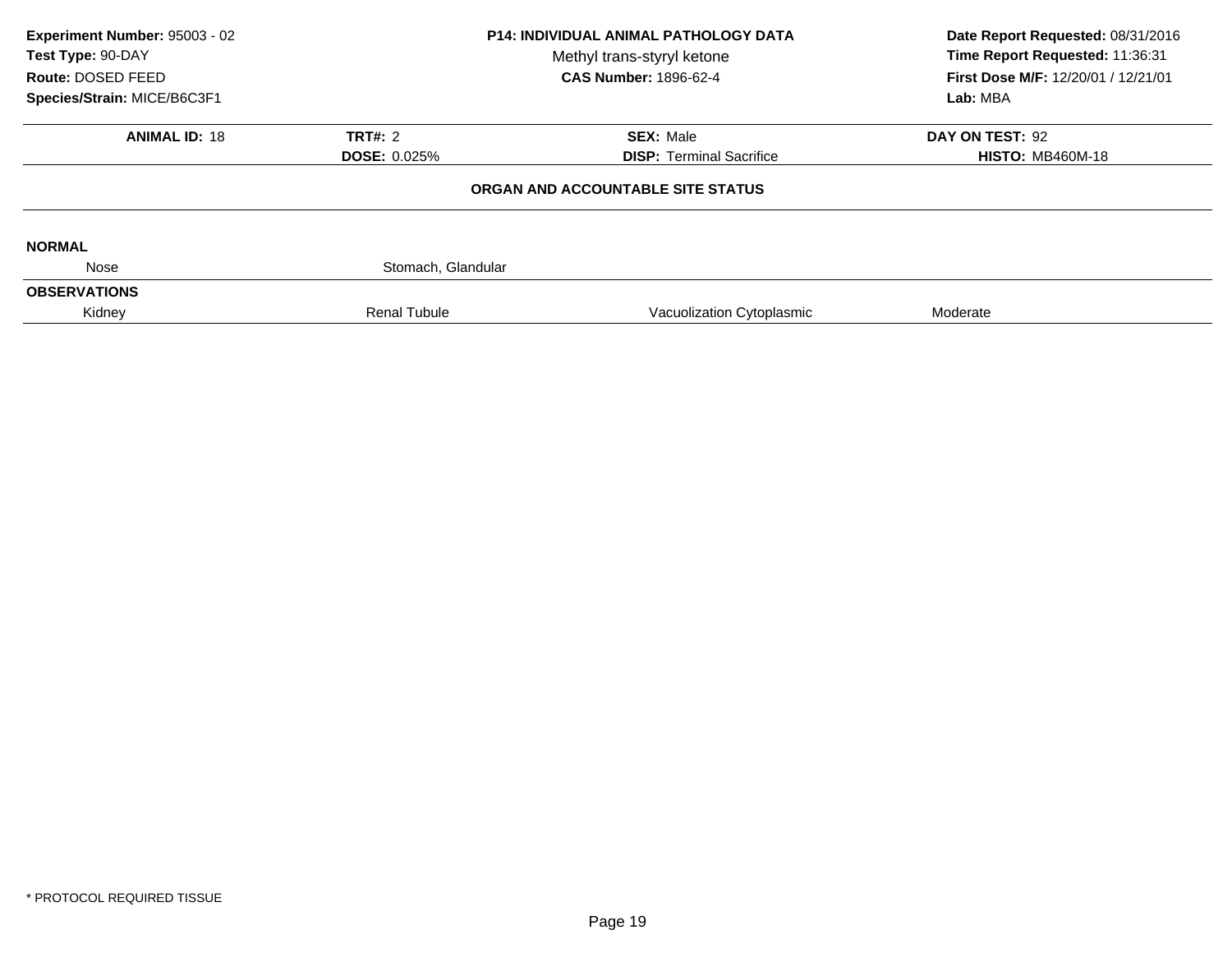| Experiment Number: 95003 - 02<br>Test Type: 90-DAY<br>Route: DOSED FEED | <b>P14: INDIVIDUAL ANIMAL PATHOLOGY DATA</b><br>Methyl trans-styryl ketone<br><b>CAS Number: 1896-62-4</b> |                                   | Date Report Requested: 08/31/2016<br>Time Report Requested: 11:36:31<br>First Dose M/F: 12/20/01 / 12/21/01 |  |
|-------------------------------------------------------------------------|------------------------------------------------------------------------------------------------------------|-----------------------------------|-------------------------------------------------------------------------------------------------------------|--|
| Species/Strain: MICE/B6C3F1                                             |                                                                                                            |                                   | Lab: MBA                                                                                                    |  |
| <b>ANIMAL ID: 19</b>                                                    | <b>TRT#: 2</b>                                                                                             | <b>SEX: Male</b>                  | DAY ON TEST: 92                                                                                             |  |
|                                                                         | <b>DOSE: 0.025%</b>                                                                                        | <b>DISP:</b> Terminal Sacrifice   | <b>HISTO: MB460M-19</b>                                                                                     |  |
|                                                                         |                                                                                                            | ORGAN AND ACCOUNTABLE SITE STATUS |                                                                                                             |  |
| <b>NORMAL</b>                                                           |                                                                                                            |                                   |                                                                                                             |  |
| Nose                                                                    | Stomach, Glandular                                                                                         |                                   |                                                                                                             |  |
| <b>OBSERVATIONS</b>                                                     |                                                                                                            |                                   |                                                                                                             |  |
| Kidney                                                                  | <b>Renal Tubule</b>                                                                                        | Vacuolization Cytoplasmic         | Mild                                                                                                        |  |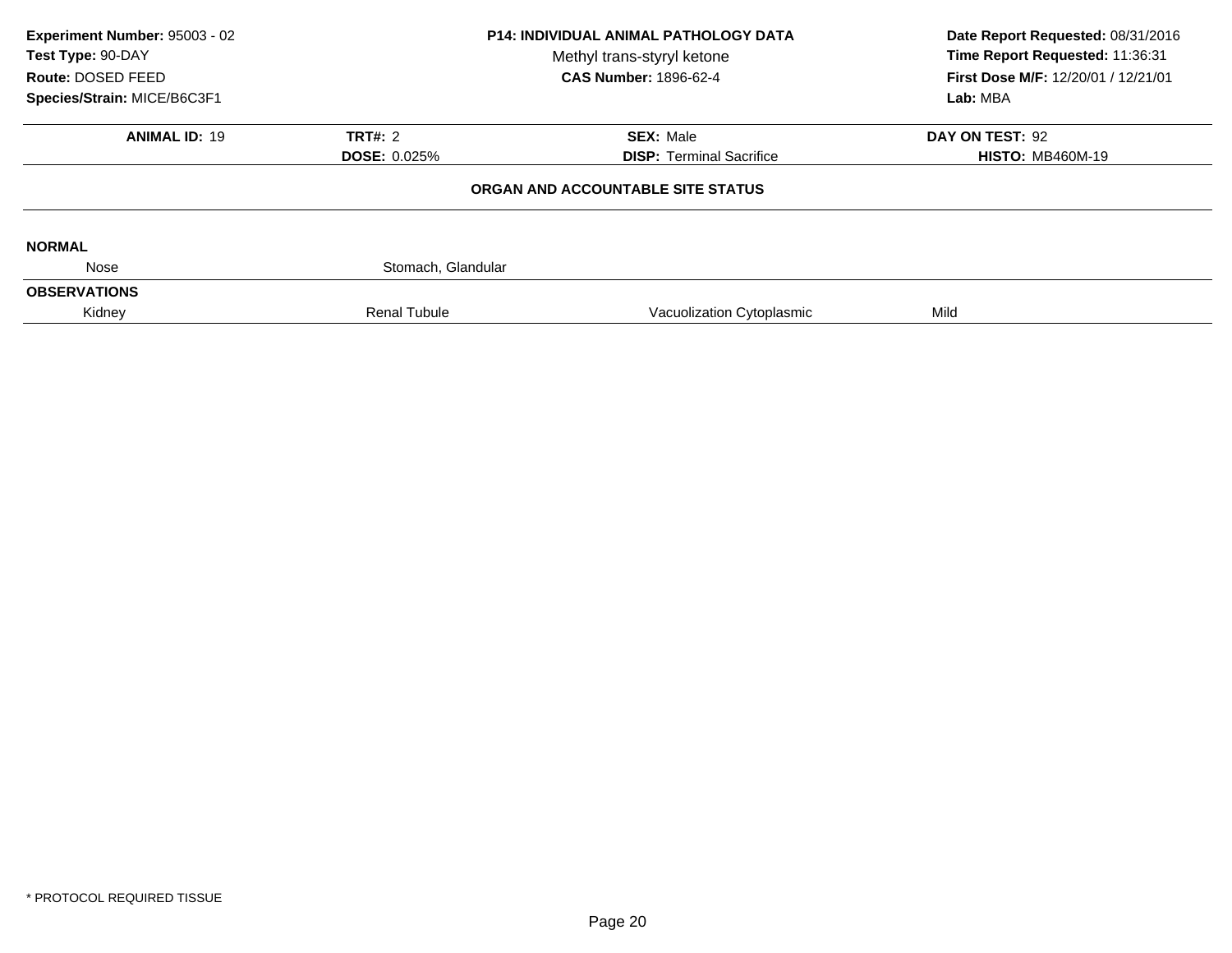| Experiment Number: 95003 - 02<br>Test Type: 90-DAY<br>Route: DOSED FEED | <b>P14: INDIVIDUAL ANIMAL PATHOLOGY DATA</b><br>Methyl trans-styryl ketone<br><b>CAS Number: 1896-62-4</b> |                                   | Date Report Requested: 08/31/2016<br>Time Report Requested: 11:36:31<br>First Dose M/F: 12/20/01 / 12/21/01 |  |
|-------------------------------------------------------------------------|------------------------------------------------------------------------------------------------------------|-----------------------------------|-------------------------------------------------------------------------------------------------------------|--|
| Species/Strain: MICE/B6C3F1                                             |                                                                                                            |                                   | Lab: MBA                                                                                                    |  |
| <b>ANIMAL ID: 20</b>                                                    | <b>TRT#: 2</b>                                                                                             | <b>SEX: Male</b>                  | DAY ON TEST: 92                                                                                             |  |
|                                                                         | <b>DOSE: 0.025%</b>                                                                                        | <b>DISP:</b> Terminal Sacrifice   | <b>HISTO: MB460M-20</b>                                                                                     |  |
|                                                                         |                                                                                                            | ORGAN AND ACCOUNTABLE SITE STATUS |                                                                                                             |  |
| <b>NORMAL</b>                                                           |                                                                                                            |                                   |                                                                                                             |  |
| Nose                                                                    | Stomach, Glandular                                                                                         |                                   |                                                                                                             |  |
| <b>OBSERVATIONS</b>                                                     |                                                                                                            |                                   |                                                                                                             |  |
| Kidney                                                                  | <b>Renal Tubule</b>                                                                                        | Vacuolization Cytoplasmic         | Moderate                                                                                                    |  |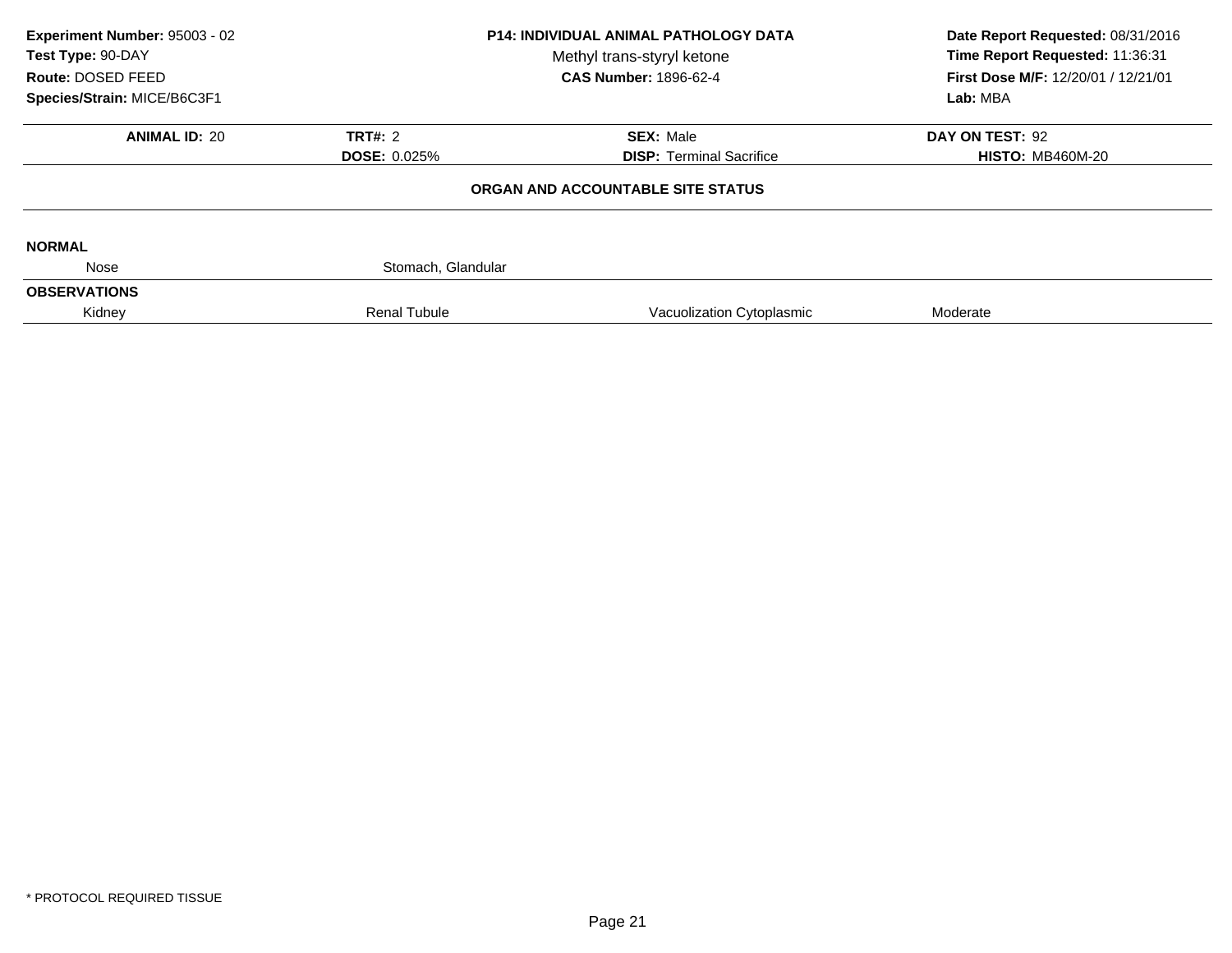| Experiment Number: 95003 - 02<br>Test Type: 90-DAY<br>Route: DOSED FEED<br>Species/Strain: MICE/B6C3F1 | <b>P14: INDIVIDUAL ANIMAL PATHOLOGY DATA</b><br>Methyl trans-styryl ketone<br><b>CAS Number: 1896-62-4</b> |                                                     | Date Report Requested: 08/31/2016<br>Time Report Requested: 11:36:31<br>First Dose M/F: 12/20/01 / 12/21/01<br>Lab: MBA |  |
|--------------------------------------------------------------------------------------------------------|------------------------------------------------------------------------------------------------------------|-----------------------------------------------------|-------------------------------------------------------------------------------------------------------------------------|--|
| <b>ANIMAL ID: 21</b>                                                                                   | TRT#: $3$<br><b>DOSE: 0.05%</b>                                                                            | <b>SEX: Male</b><br><b>DISP:</b> Terminal Sacrifice | DAY ON TEST: 92<br><b>HISTO: MB460M-21</b>                                                                              |  |
|                                                                                                        |                                                                                                            | ORGAN AND ACCOUNTABLE SITE STATUS                   |                                                                                                                         |  |
| <b>NORMAL</b>                                                                                          |                                                                                                            |                                                     |                                                                                                                         |  |
| Nose                                                                                                   | Stomach, Glandular                                                                                         |                                                     |                                                                                                                         |  |
| <b>OBSERVATIONS</b>                                                                                    |                                                                                                            |                                                     |                                                                                                                         |  |
| Kidney                                                                                                 | <b>Renal Tubule</b>                                                                                        | Vacuolization Cytoplasmic                           | Mild                                                                                                                    |  |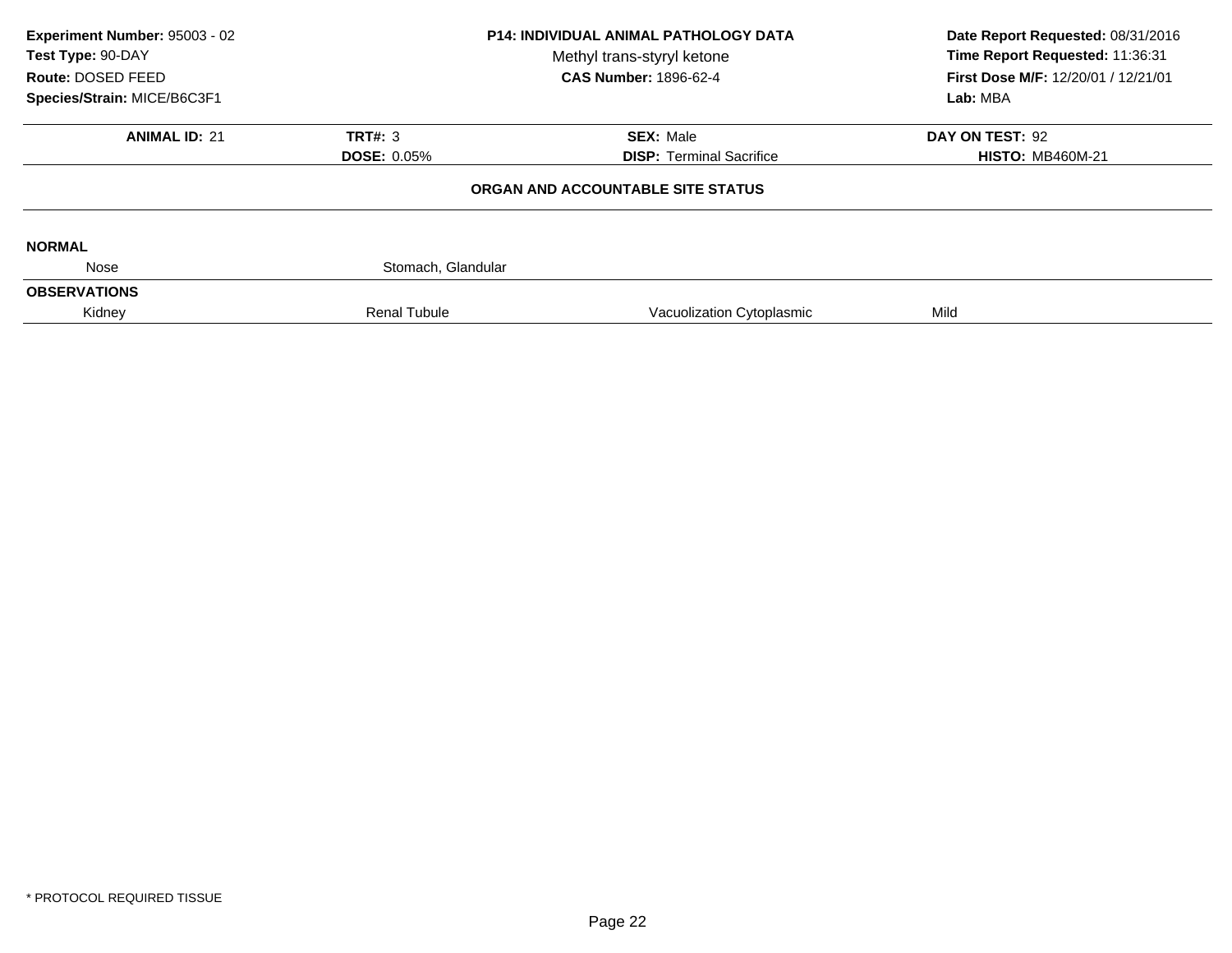| Experiment Number: 95003 - 02<br>Test Type: 90-DAY<br>Route: DOSED FEED | <b>P14: INDIVIDUAL ANIMAL PATHOLOGY DATA</b><br>Methyl trans-styryl ketone<br><b>CAS Number: 1896-62-4</b> |                                   | Date Report Requested: 08/31/2016<br>Time Report Requested: 11:36:31<br>First Dose M/F: 12/20/01 / 12/21/01 |  |
|-------------------------------------------------------------------------|------------------------------------------------------------------------------------------------------------|-----------------------------------|-------------------------------------------------------------------------------------------------------------|--|
| Species/Strain: MICE/B6C3F1                                             |                                                                                                            |                                   | Lab: MBA                                                                                                    |  |
| <b>ANIMAL ID: 22</b>                                                    | TRT#: 3                                                                                                    | <b>SEX: Male</b>                  | DAY ON TEST: 92                                                                                             |  |
|                                                                         | <b>DOSE: 0.05%</b>                                                                                         | <b>DISP:</b> Terminal Sacrifice   | <b>HISTO: MB460M-22</b>                                                                                     |  |
|                                                                         |                                                                                                            | ORGAN AND ACCOUNTABLE SITE STATUS |                                                                                                             |  |
| <b>NORMAL</b>                                                           |                                                                                                            |                                   |                                                                                                             |  |
| Nose                                                                    | Stomach, Glandular                                                                                         |                                   |                                                                                                             |  |
| <b>OBSERVATIONS</b>                                                     |                                                                                                            |                                   |                                                                                                             |  |
| Kidney                                                                  | <b>Renal Tubule</b>                                                                                        | Vacuolization Cytoplasmic         | Mild                                                                                                        |  |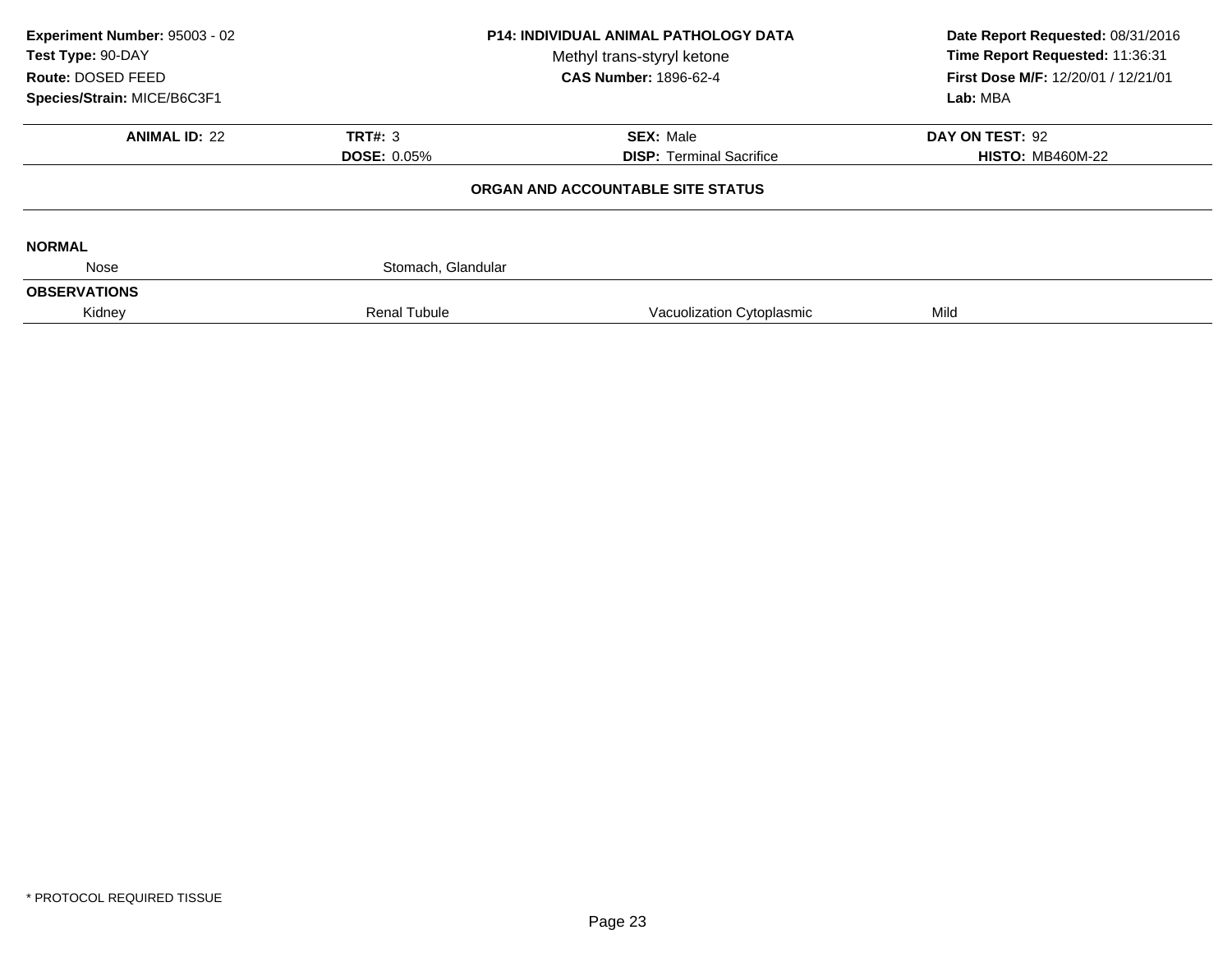| Experiment Number: 95003 - 02<br>Test Type: 90-DAY<br>Route: DOSED FEED | <b>P14: INDIVIDUAL ANIMAL PATHOLOGY DATA</b><br>Methyl trans-styryl ketone<br><b>CAS Number: 1896-62-4</b> |                                   | Date Report Requested: 08/31/2016<br>Time Report Requested: 11:36:31<br>First Dose M/F: 12/20/01 / 12/21/01<br>Lab: MBA |  |
|-------------------------------------------------------------------------|------------------------------------------------------------------------------------------------------------|-----------------------------------|-------------------------------------------------------------------------------------------------------------------------|--|
| Species/Strain: MICE/B6C3F1                                             |                                                                                                            |                                   |                                                                                                                         |  |
| <b>ANIMAL ID: 23</b>                                                    | TRT#: 3                                                                                                    | <b>SEX: Male</b>                  | DAY ON TEST: 92                                                                                                         |  |
|                                                                         | <b>DOSE: 0.05%</b>                                                                                         | <b>DISP:</b> Terminal Sacrifice   | <b>HISTO: MB460M-23</b>                                                                                                 |  |
|                                                                         |                                                                                                            | ORGAN AND ACCOUNTABLE SITE STATUS |                                                                                                                         |  |
| <b>NORMAL</b>                                                           |                                                                                                            |                                   |                                                                                                                         |  |
| Nose                                                                    | Stomach, Glandular                                                                                         |                                   |                                                                                                                         |  |
| <b>OBSERVATIONS</b>                                                     |                                                                                                            |                                   |                                                                                                                         |  |
| Kidney                                                                  | <b>Renal Tubule</b>                                                                                        | Vacuolization Cytoplasmic         | Mild                                                                                                                    |  |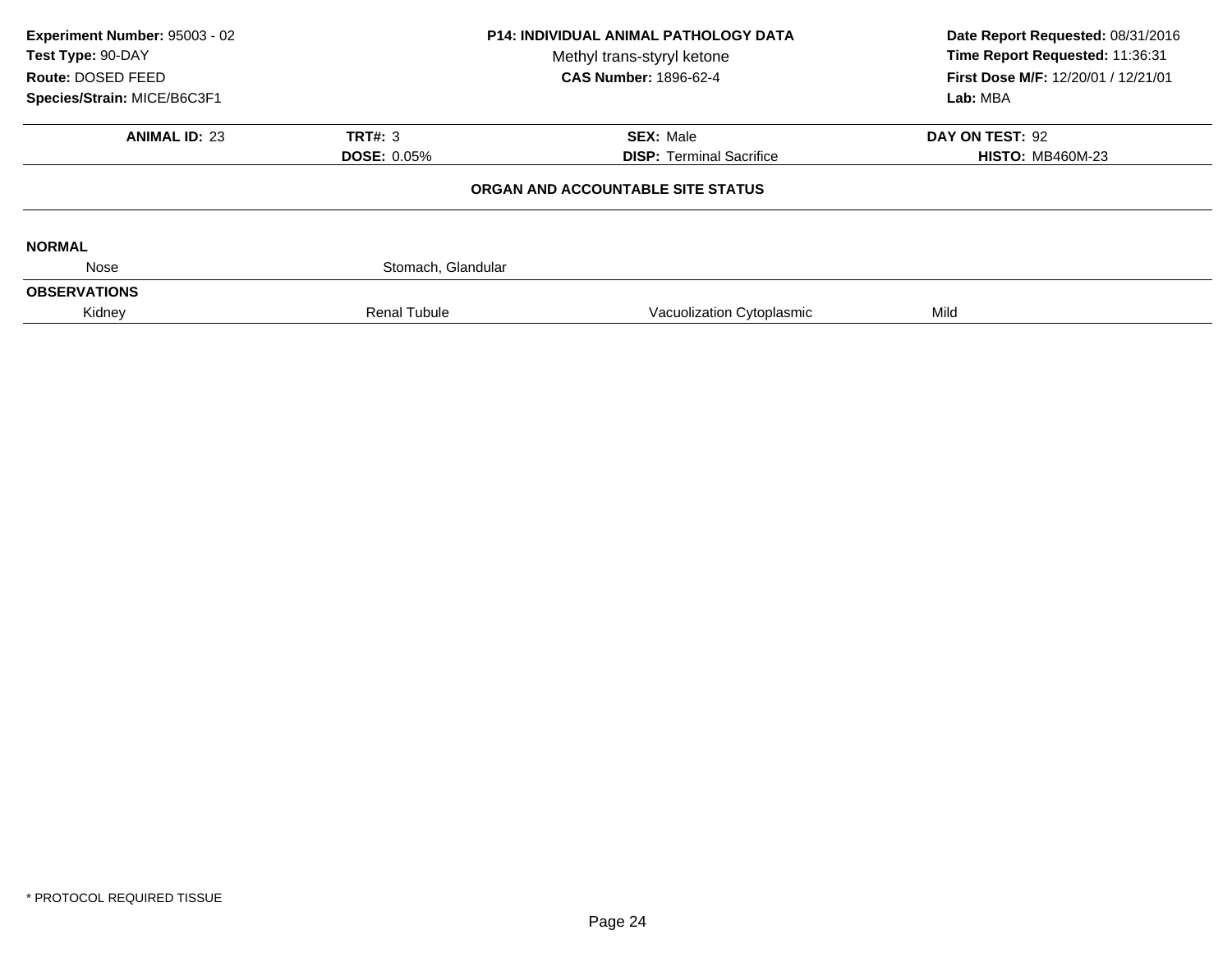| Experiment Number: 95003 - 02<br>Test Type: 90-DAY<br>Route: DOSED FEED | <b>P14: INDIVIDUAL ANIMAL PATHOLOGY DATA</b><br>Methyl trans-styryl ketone<br><b>CAS Number: 1896-62-4</b> |                                   | Date Report Requested: 08/31/2016<br>Time Report Requested: 11:36:31<br>First Dose M/F: 12/20/01 / 12/21/01 |  |
|-------------------------------------------------------------------------|------------------------------------------------------------------------------------------------------------|-----------------------------------|-------------------------------------------------------------------------------------------------------------|--|
| Species/Strain: MICE/B6C3F1                                             |                                                                                                            |                                   | Lab: MBA                                                                                                    |  |
| <b>ANIMAL ID: 24</b>                                                    | TRT#: 3                                                                                                    | <b>SEX: Male</b>                  | DAY ON TEST: 92                                                                                             |  |
|                                                                         | <b>DOSE: 0.05%</b>                                                                                         | <b>DISP:</b> Terminal Sacrifice   | <b>HISTO: MB460M-24</b>                                                                                     |  |
|                                                                         |                                                                                                            | ORGAN AND ACCOUNTABLE SITE STATUS |                                                                                                             |  |
| <b>NORMAL</b>                                                           |                                                                                                            |                                   |                                                                                                             |  |
| Nose                                                                    | Stomach, Glandular                                                                                         |                                   |                                                                                                             |  |
| <b>OBSERVATIONS</b>                                                     |                                                                                                            |                                   |                                                                                                             |  |
| Kidney                                                                  | <b>Renal Tubule</b>                                                                                        | Vacuolization Cytoplasmic         | Mild                                                                                                        |  |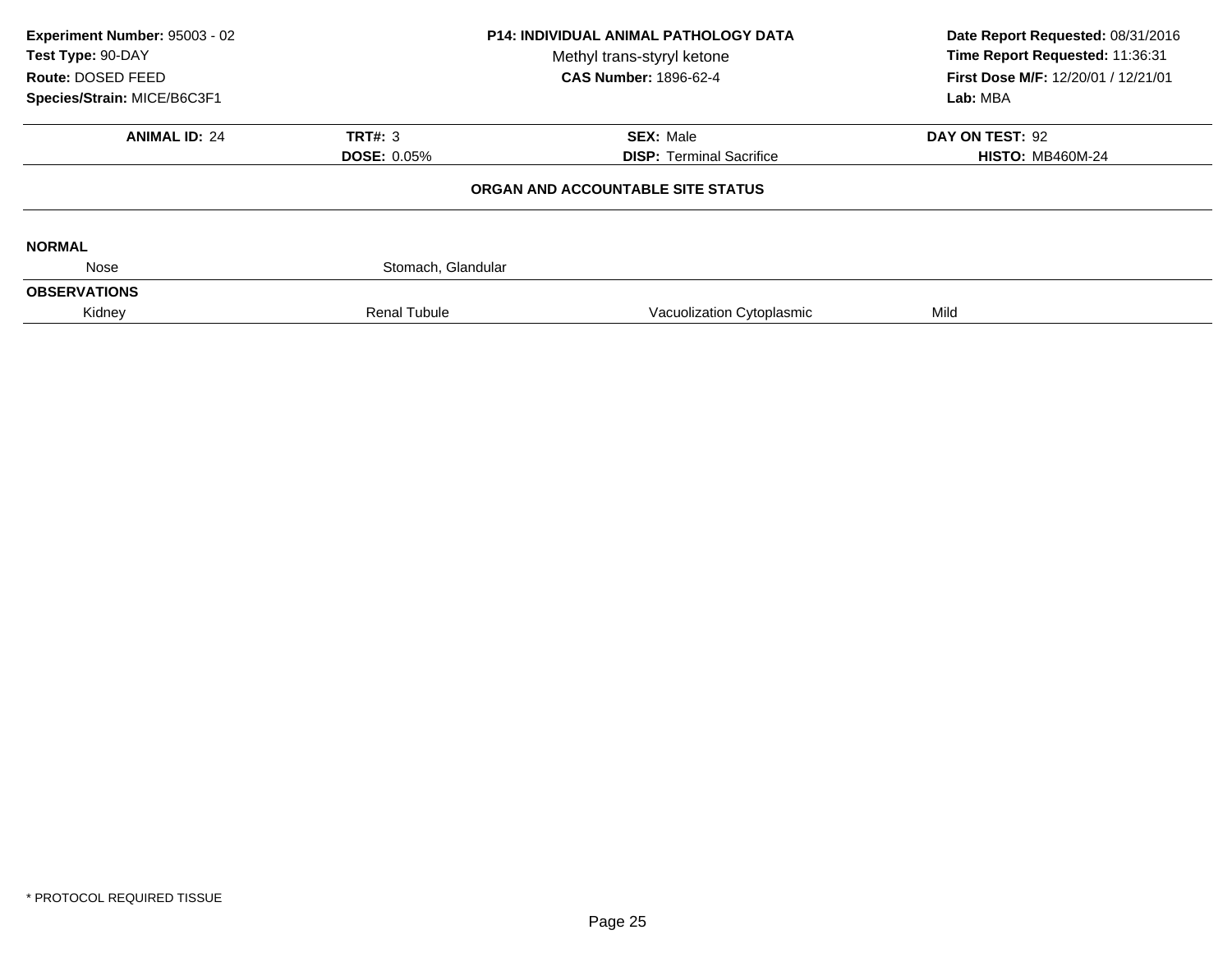| Experiment Number: 95003 - 02<br>Test Type: 90-DAY<br>Route: DOSED FEED | <b>P14: INDIVIDUAL ANIMAL PATHOLOGY DATA</b><br>Methyl trans-styryl ketone<br><b>CAS Number: 1896-62-4</b> |                                   | Date Report Requested: 08/31/2016<br>Time Report Requested: 11:36:31<br>First Dose M/F: 12/20/01 / 12/21/01 |  |
|-------------------------------------------------------------------------|------------------------------------------------------------------------------------------------------------|-----------------------------------|-------------------------------------------------------------------------------------------------------------|--|
| Species/Strain: MICE/B6C3F1                                             |                                                                                                            |                                   | Lab: MBA                                                                                                    |  |
| <b>ANIMAL ID: 25</b>                                                    | TRT#: 3                                                                                                    | <b>SEX: Male</b>                  | DAY ON TEST: 92                                                                                             |  |
|                                                                         | <b>DOSE: 0.05%</b>                                                                                         | <b>DISP:</b> Terminal Sacrifice   | <b>HISTO: MB460M-25</b>                                                                                     |  |
|                                                                         |                                                                                                            | ORGAN AND ACCOUNTABLE SITE STATUS |                                                                                                             |  |
| <b>NORMAL</b>                                                           |                                                                                                            |                                   |                                                                                                             |  |
| Nose                                                                    | Stomach, Glandular                                                                                         |                                   |                                                                                                             |  |
| <b>OBSERVATIONS</b>                                                     |                                                                                                            |                                   |                                                                                                             |  |
| Kidney                                                                  | <b>Renal Tubule</b>                                                                                        | Vacuolization Cytoplasmic         | Mild                                                                                                        |  |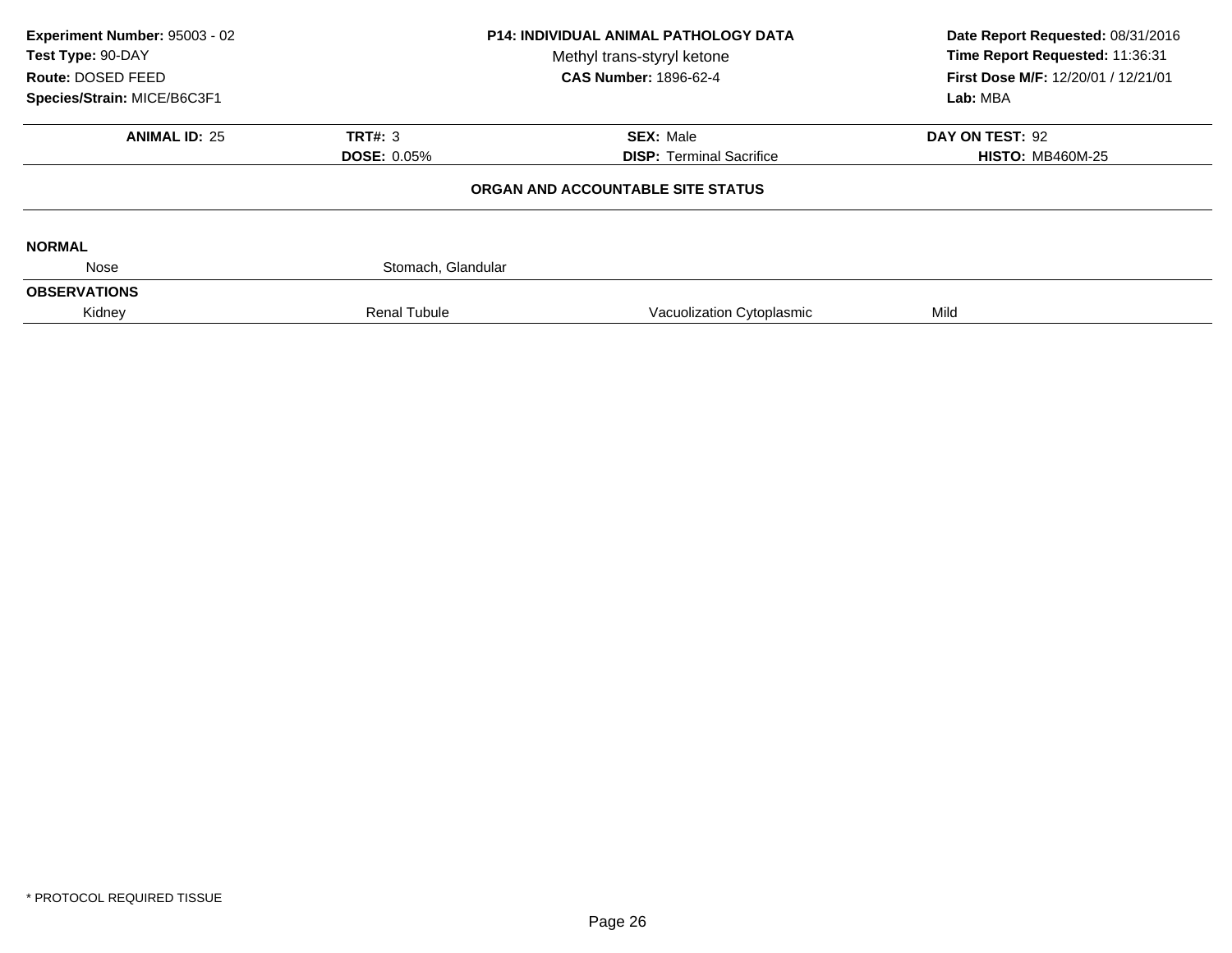| Experiment Number: 95003 - 02<br><b>P14: INDIVIDUAL ANIMAL PATHOLOGY DATA</b><br>Test Type: 90-DAY<br>Methyl trans-styryl ketone<br>Route: DOSED FEED<br><b>CAS Number: 1896-62-4</b> |                     | Date Report Requested: 08/31/2016<br>Time Report Requested: 11:36:31<br>First Dose M/F: 12/20/01 / 12/21/01 |                         |
|---------------------------------------------------------------------------------------------------------------------------------------------------------------------------------------|---------------------|-------------------------------------------------------------------------------------------------------------|-------------------------|
| Species/Strain: MICE/B6C3F1                                                                                                                                                           |                     |                                                                                                             | Lab: MBA                |
| <b>ANIMAL ID: 26</b>                                                                                                                                                                  | TRT#: 3             | <b>SEX: Male</b>                                                                                            | DAY ON TEST: 92         |
|                                                                                                                                                                                       | <b>DOSE: 0.05%</b>  | <b>DISP:</b> Terminal Sacrifice                                                                             | <b>HISTO: MB460M-26</b> |
|                                                                                                                                                                                       |                     | ORGAN AND ACCOUNTABLE SITE STATUS                                                                           |                         |
| <b>NORMAL</b>                                                                                                                                                                         |                     |                                                                                                             |                         |
| Nose                                                                                                                                                                                  | Stomach, Glandular  |                                                                                                             |                         |
| <b>OBSERVATIONS</b>                                                                                                                                                                   |                     |                                                                                                             |                         |
| Kidney                                                                                                                                                                                | <b>Renal Tubule</b> | Vacuolization Cytoplasmic                                                                                   | Mild                    |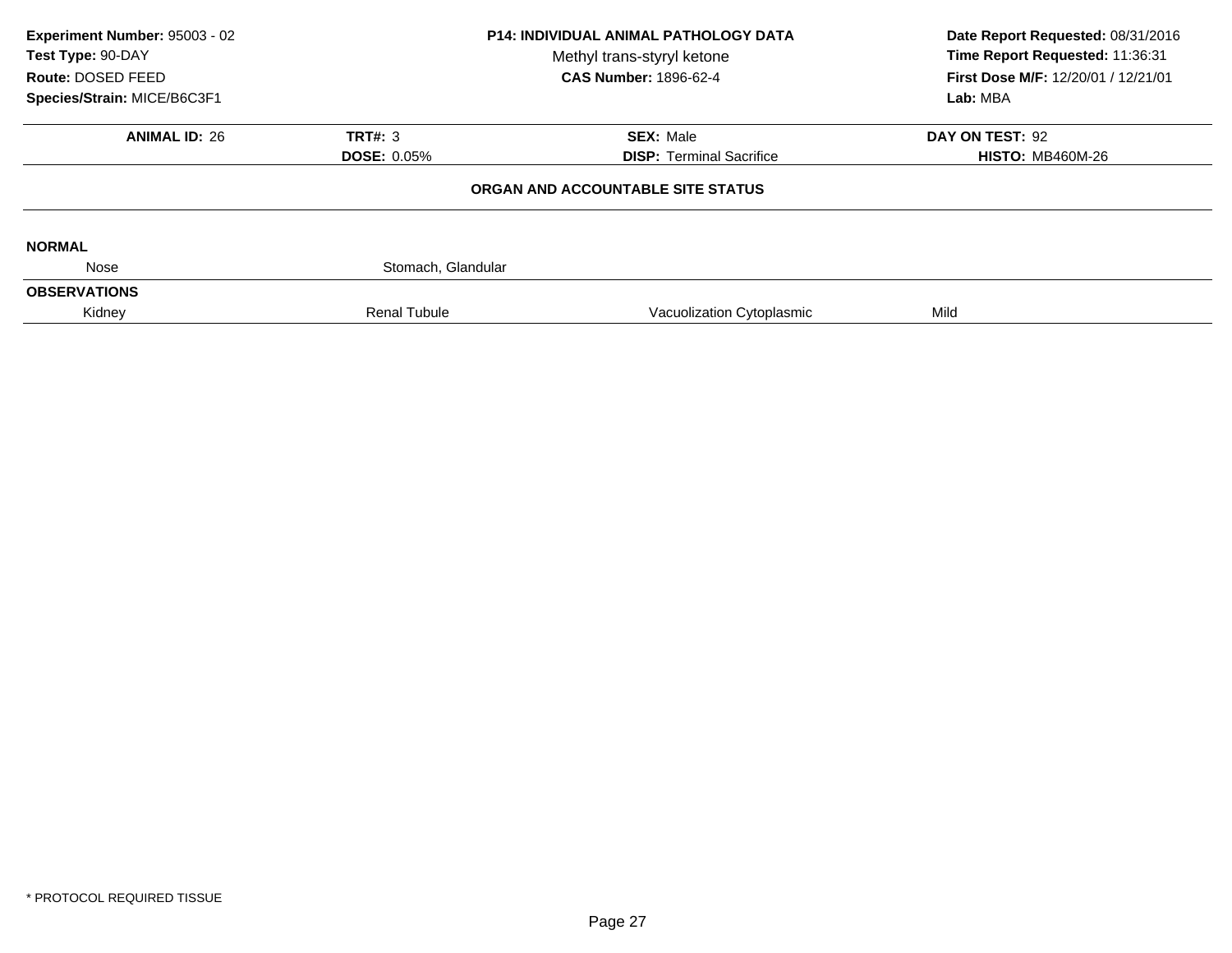| Experiment Number: 95003 - 02<br>Test Type: 90-DAY<br>Route: DOSED FEED<br>Species/Strain: MICE/B6C3F1 | <b>P14: INDIVIDUAL ANIMAL PATHOLOGY DATA</b><br>Methyl trans-styryl ketone<br><b>CAS Number: 1896-62-4</b> |                                                     | Date Report Requested: 08/31/2016<br>Time Report Requested: 11:36:31<br>First Dose M/F: 12/20/01 / 12/21/01<br>Lab: MBA |  |
|--------------------------------------------------------------------------------------------------------|------------------------------------------------------------------------------------------------------------|-----------------------------------------------------|-------------------------------------------------------------------------------------------------------------------------|--|
| <b>ANIMAL ID: 27</b>                                                                                   | TRT#: $3$<br><b>DOSE: 0.05%</b>                                                                            | <b>SEX: Male</b><br><b>DISP:</b> Terminal Sacrifice | DAY ON TEST: 92<br><b>HISTO: MB460M-27</b>                                                                              |  |
|                                                                                                        |                                                                                                            | ORGAN AND ACCOUNTABLE SITE STATUS                   |                                                                                                                         |  |
| <b>NORMAL</b>                                                                                          |                                                                                                            |                                                     |                                                                                                                         |  |
| Nose                                                                                                   | Stomach, Glandular                                                                                         |                                                     |                                                                                                                         |  |
| <b>OBSERVATIONS</b>                                                                                    |                                                                                                            |                                                     |                                                                                                                         |  |
| Kidney                                                                                                 | <b>Renal Tubule</b>                                                                                        | Vacuolization Cytoplasmic                           | Mild                                                                                                                    |  |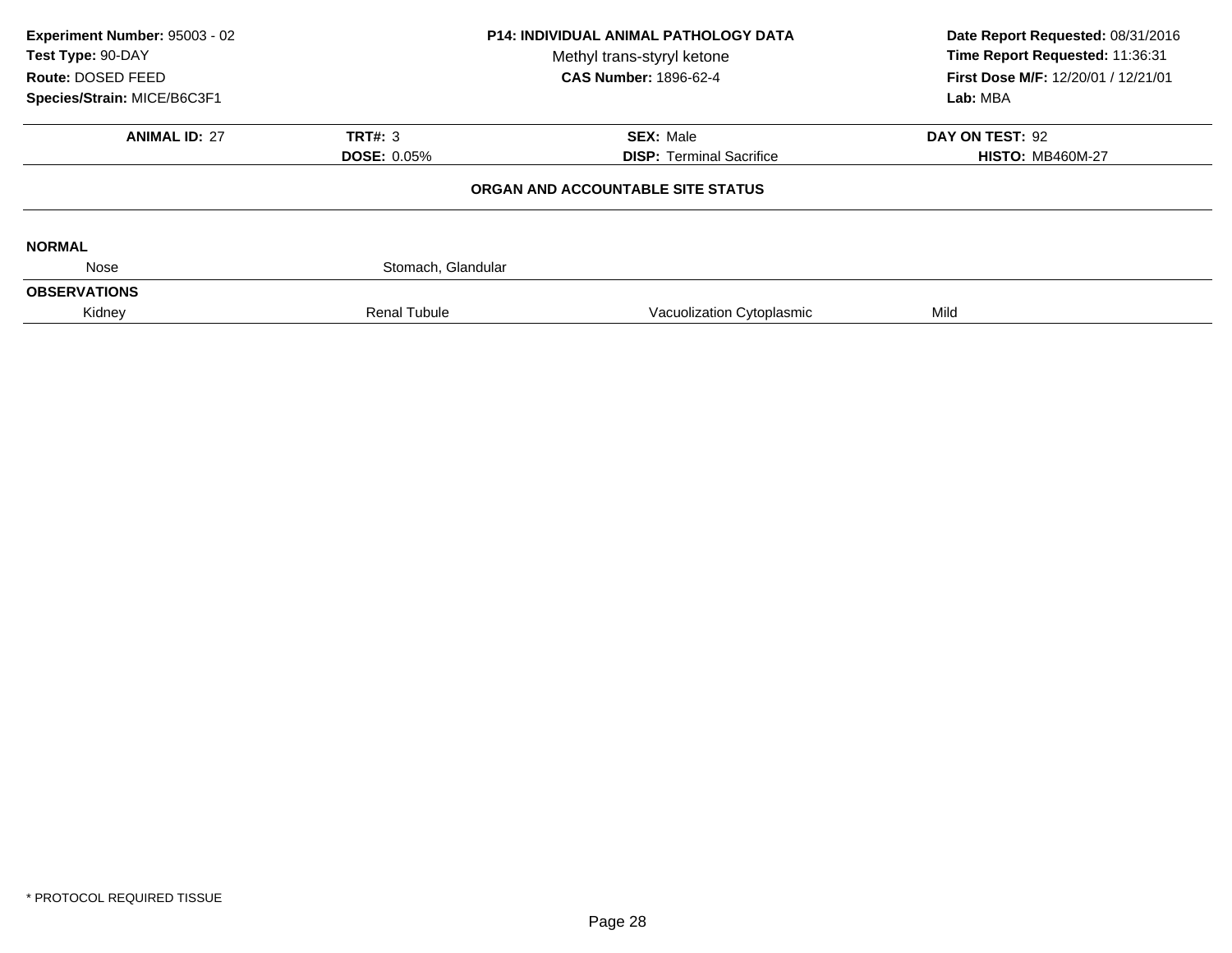| Experiment Number: 95003 - 02<br>Test Type: 90-DAY<br>Route: DOSED FEED<br>Species/Strain: MICE/B6C3F1 | <b>P14: INDIVIDUAL ANIMAL PATHOLOGY DATA</b><br>Methyl trans-styryl ketone<br><b>CAS Number: 1896-62-4</b> |                                                     | Date Report Requested: 08/31/2016<br>Time Report Requested: 11:36:31<br>First Dose M/F: 12/20/01 / 12/21/01<br>Lab: MBA |  |
|--------------------------------------------------------------------------------------------------------|------------------------------------------------------------------------------------------------------------|-----------------------------------------------------|-------------------------------------------------------------------------------------------------------------------------|--|
| <b>ANIMAL ID: 28</b>                                                                                   | TRT#: 3                                                                                                    |                                                     |                                                                                                                         |  |
|                                                                                                        | <b>DOSE: 0.05%</b>                                                                                         | <b>SEX: Male</b><br><b>DISP:</b> Terminal Sacrifice | DAY ON TEST: 92<br><b>HISTO: MB460M-28</b>                                                                              |  |
|                                                                                                        |                                                                                                            | ORGAN AND ACCOUNTABLE SITE STATUS                   |                                                                                                                         |  |
| <b>NORMAL</b>                                                                                          |                                                                                                            |                                                     |                                                                                                                         |  |
| Nose                                                                                                   | Stomach, Glandular                                                                                         |                                                     |                                                                                                                         |  |
| <b>OBSERVATIONS</b>                                                                                    |                                                                                                            |                                                     |                                                                                                                         |  |
| Kidney                                                                                                 | <b>Renal Tubule</b>                                                                                        | Vacuolization Cytoplasmic                           | Moderate                                                                                                                |  |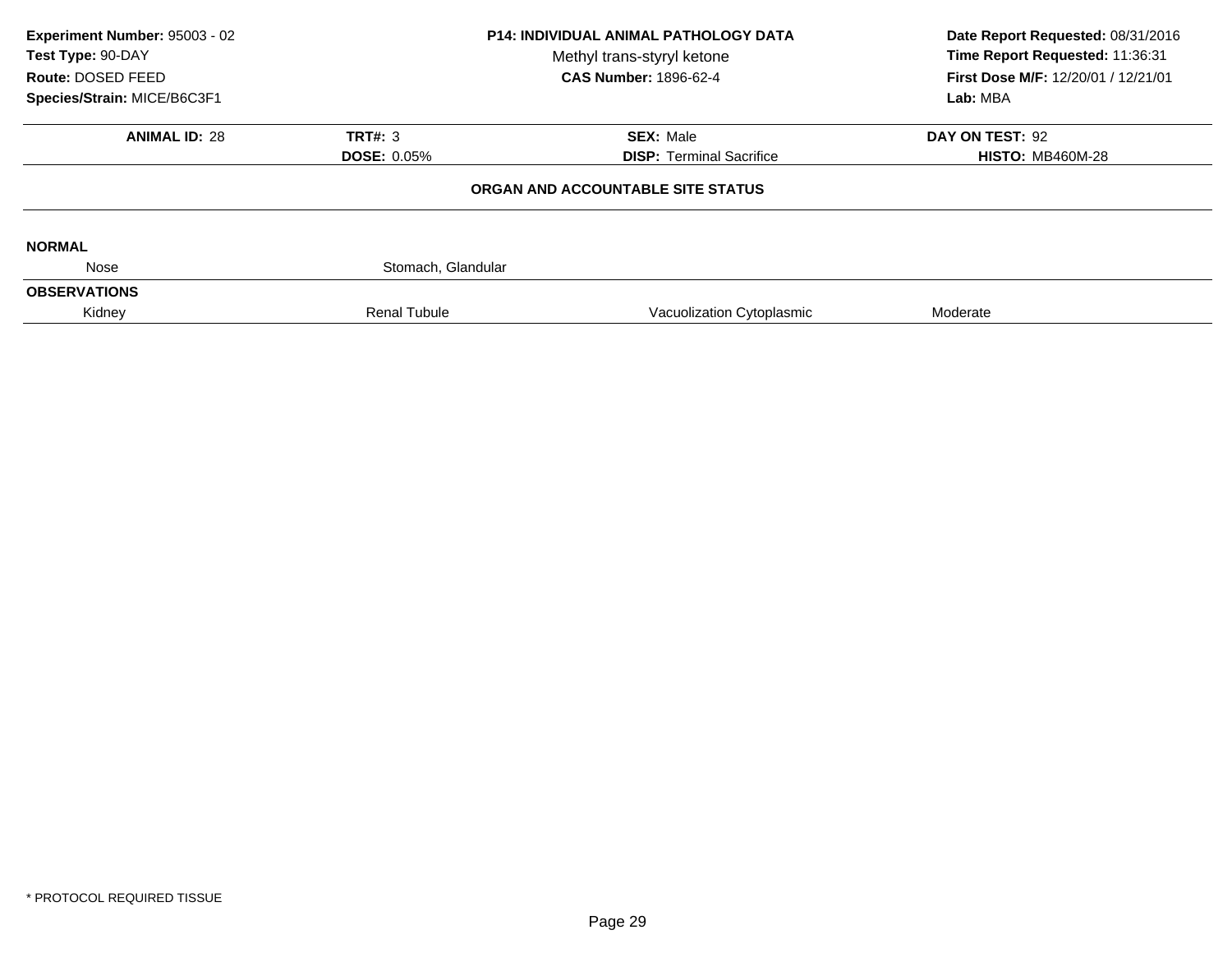| Experiment Number: 95003 - 02<br>Test Type: 90-DAY |                     | <b>P14: INDIVIDUAL ANIMAL PATHOLOGY DATA</b><br>Methyl trans-styryl ketone<br><b>CAS Number: 1896-62-4</b> | Date Report Requested: 08/31/2016<br>Time Report Requested: 11:36:31 |
|----------------------------------------------------|---------------------|------------------------------------------------------------------------------------------------------------|----------------------------------------------------------------------|
| Route: DOSED FEED<br>Species/Strain: MICE/B6C3F1   |                     |                                                                                                            | First Dose M/F: 12/20/01 / 12/21/01<br>Lab: MBA                      |
|                                                    |                     |                                                                                                            |                                                                      |
| <b>ANIMAL ID: 29</b>                               | TRT#: 3             | <b>SEX: Male</b>                                                                                           | DAY ON TEST: 92                                                      |
|                                                    | <b>DOSE: 0.05%</b>  | <b>DISP: Terminal Sacrifice</b>                                                                            | <b>HISTO: MB460M-29</b>                                              |
|                                                    |                     | ORGAN AND ACCOUNTABLE SITE STATUS                                                                          |                                                                      |
| <b>NORMAL</b>                                      |                     |                                                                                                            |                                                                      |
| Nose                                               | Stomach, Glandular  |                                                                                                            |                                                                      |
| <b>OBSERVATIONS</b>                                |                     |                                                                                                            |                                                                      |
| Kidney                                             | <b>Renal Tubule</b> | Vacuolization Cytoplasmic                                                                                  | Mild                                                                 |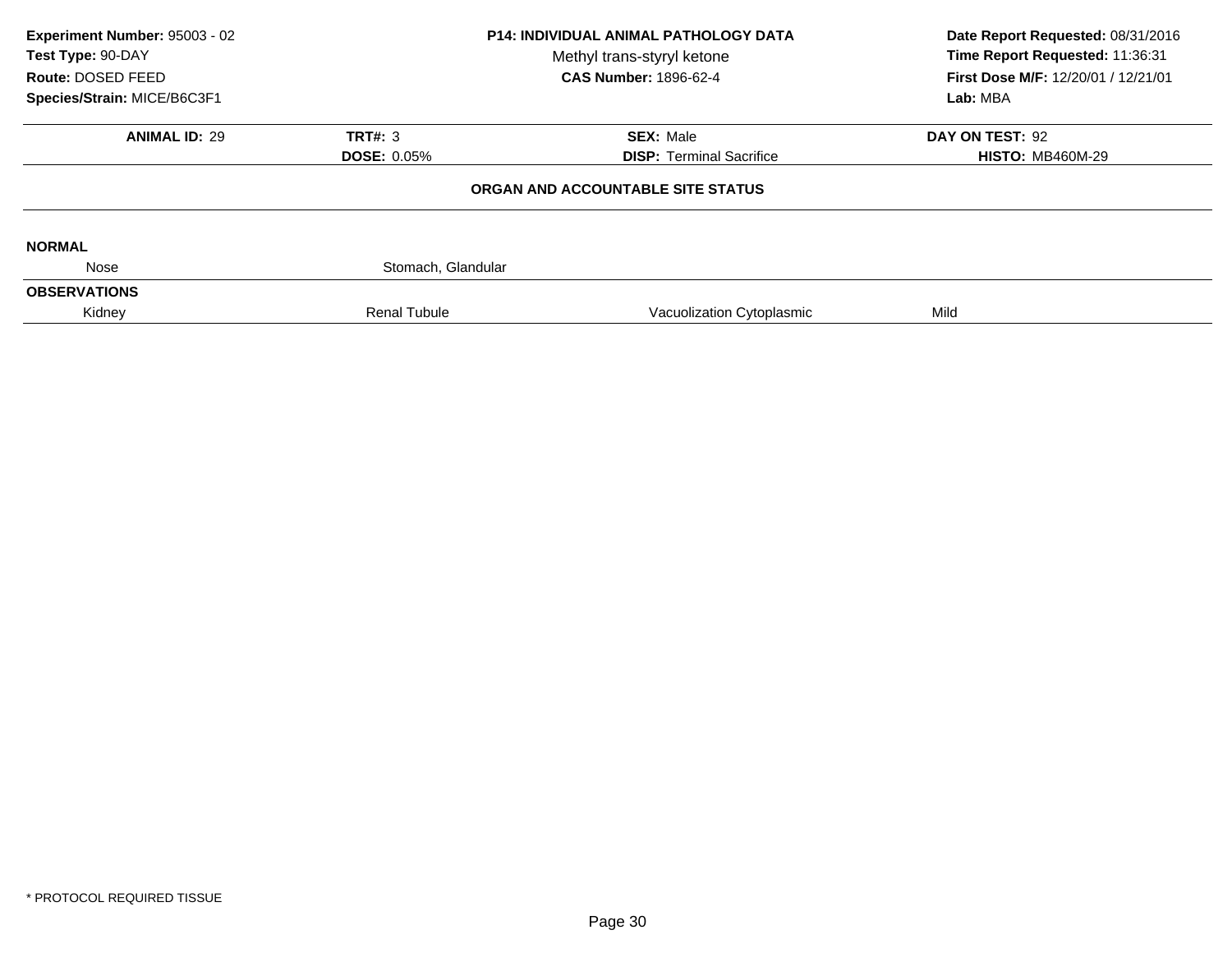| Experiment Number: 95003 - 02<br>Test Type: 90-DAY<br>Route: DOSED FEED<br>Species/Strain: MICE/B6C3F1 | <b>P14: INDIVIDUAL ANIMAL PATHOLOGY DATA</b><br>Methyl trans-styryl ketone<br><b>CAS Number: 1896-62-4</b> |                                                     | Date Report Requested: 08/31/2016<br>Time Report Requested: 11:36:31<br>First Dose M/F: 12/20/01 / 12/21/01<br>Lab: MBA |  |
|--------------------------------------------------------------------------------------------------------|------------------------------------------------------------------------------------------------------------|-----------------------------------------------------|-------------------------------------------------------------------------------------------------------------------------|--|
| <b>ANIMAL ID: 30</b>                                                                                   | TRT#: 3<br><b>DOSE: 0.05%</b>                                                                              | <b>SEX: Male</b><br><b>DISP:</b> Terminal Sacrifice | DAY ON TEST: 92<br><b>HISTO: MB460M-30</b>                                                                              |  |
|                                                                                                        |                                                                                                            | ORGAN AND ACCOUNTABLE SITE STATUS                   |                                                                                                                         |  |
| <b>NORMAL</b>                                                                                          |                                                                                                            |                                                     |                                                                                                                         |  |
| Nose<br><b>OBSERVATIONS</b>                                                                            | Stomach, Glandular                                                                                         |                                                     |                                                                                                                         |  |
| Kidney                                                                                                 | <b>Renal Tubule</b>                                                                                        | Vacuolization Cytoplasmic                           | Moderate                                                                                                                |  |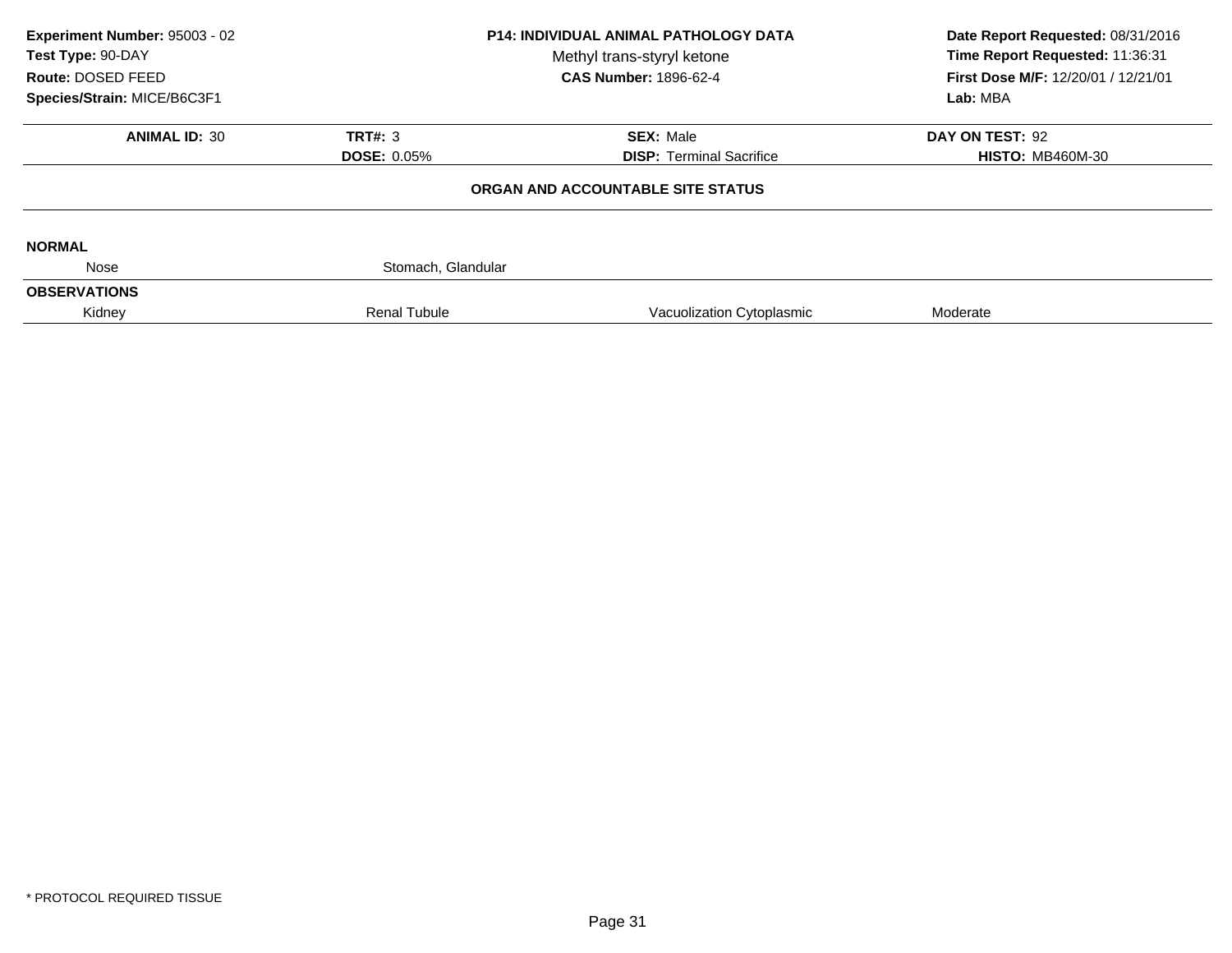| Experiment Number: 95003 - 02<br>Test Type: 90-DAY<br>Route: DOSED FEED | <b>P14: INDIVIDUAL ANIMAL PATHOLOGY DATA</b><br>Methyl trans-styryl ketone<br><b>CAS Number: 1896-62-4</b> |                                   | Date Report Requested: 08/31/2016<br>Time Report Requested: 11:36:31<br>First Dose M/F: 12/20/01 / 12/21/01<br>Lab: MBA |  |
|-------------------------------------------------------------------------|------------------------------------------------------------------------------------------------------------|-----------------------------------|-------------------------------------------------------------------------------------------------------------------------|--|
| Species/Strain: MICE/B6C3F1                                             |                                                                                                            |                                   |                                                                                                                         |  |
| <b>ANIMAL ID: 31</b>                                                    | <b>TRT#: 4</b>                                                                                             | <b>SEX: Male</b>                  | DAY ON TEST: 92                                                                                                         |  |
|                                                                         | <b>DOSE: 0.1%</b>                                                                                          | <b>DISP:</b> Terminal Sacrifice   | <b>HISTO: MB460M-31</b>                                                                                                 |  |
|                                                                         |                                                                                                            | ORGAN AND ACCOUNTABLE SITE STATUS |                                                                                                                         |  |
| <b>NORMAL</b>                                                           |                                                                                                            |                                   |                                                                                                                         |  |
| Nose                                                                    | Stomach, Glandular                                                                                         |                                   |                                                                                                                         |  |
| <b>OBSERVATIONS</b>                                                     |                                                                                                            |                                   |                                                                                                                         |  |
| Kidney                                                                  | <b>Renal Tubule</b>                                                                                        | Vacuolization Cytoplasmic         | Moderate                                                                                                                |  |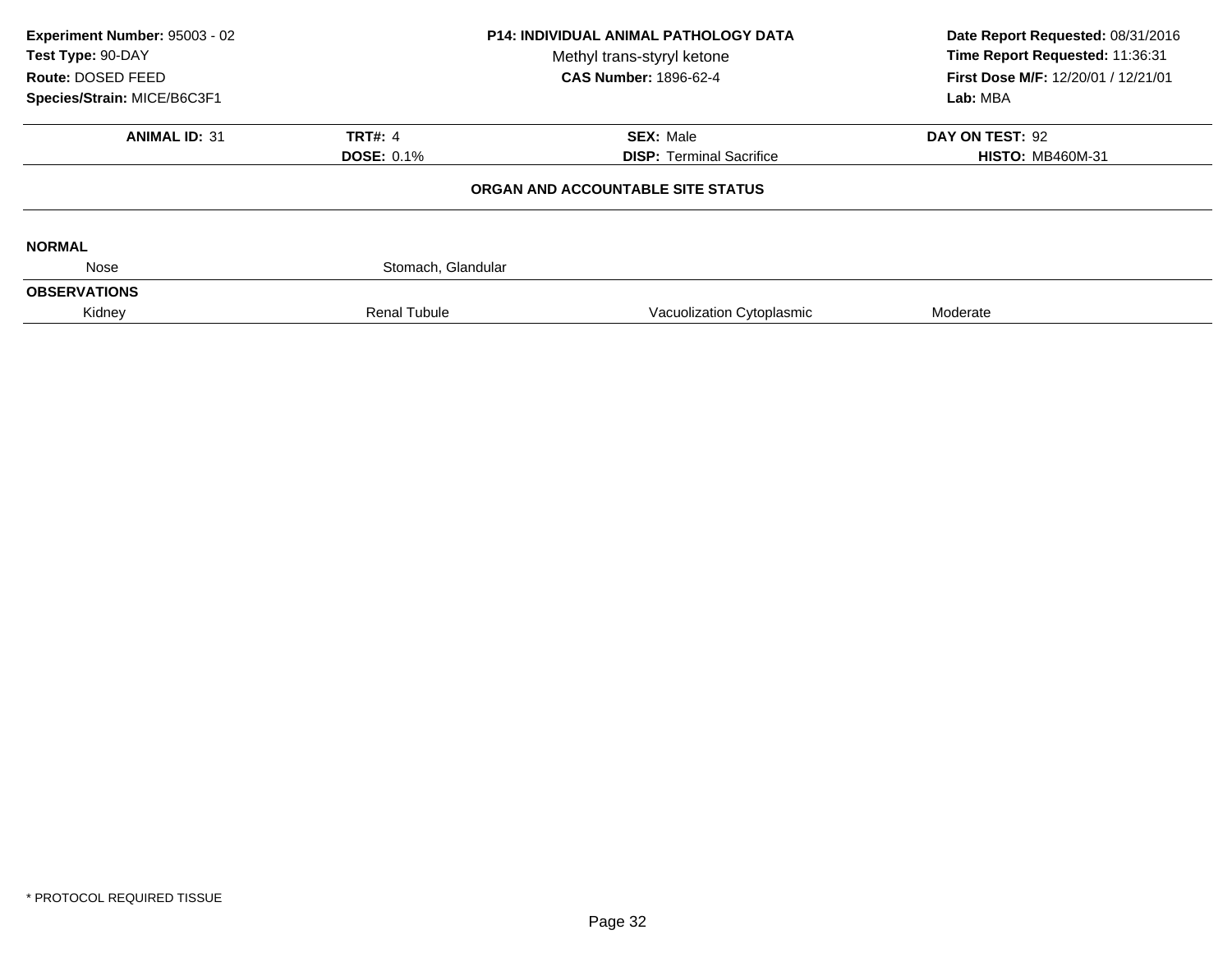| Experiment Number: 95003 - 02<br>Test Type: 90-DAY |                     | <b>P14: INDIVIDUAL ANIMAL PATHOLOGY DATA</b><br>Methyl trans-styryl ketone | Date Report Requested: 08/31/2016<br>Time Report Requested: 11:36:31 |  |
|----------------------------------------------------|---------------------|----------------------------------------------------------------------------|----------------------------------------------------------------------|--|
| Route: DOSED FEED                                  |                     | <b>CAS Number: 1896-62-4</b>                                               | First Dose M/F: 12/20/01 / 12/21/01                                  |  |
| Species/Strain: MICE/B6C3F1                        |                     |                                                                            | Lab: MBA                                                             |  |
| <b>ANIMAL ID: 32</b>                               | <b>TRT#: 4</b>      | <b>SEX: Male</b>                                                           | DAY ON TEST: 92                                                      |  |
|                                                    | <b>DOSE: 0.1%</b>   | <b>DISP: Terminal Sacrifice</b>                                            | <b>HISTO: MB460M-32</b>                                              |  |
|                                                    |                     | ORGAN AND ACCOUNTABLE SITE STATUS                                          |                                                                      |  |
| <b>NORMAL</b>                                      |                     |                                                                            |                                                                      |  |
| Nose                                               | Stomach, Glandular  |                                                                            |                                                                      |  |
| <b>OBSERVATIONS</b>                                |                     |                                                                            |                                                                      |  |
| Kidney                                             | <b>Renal Tubule</b> | Vacuolization Cytoplasmic                                                  | Mild                                                                 |  |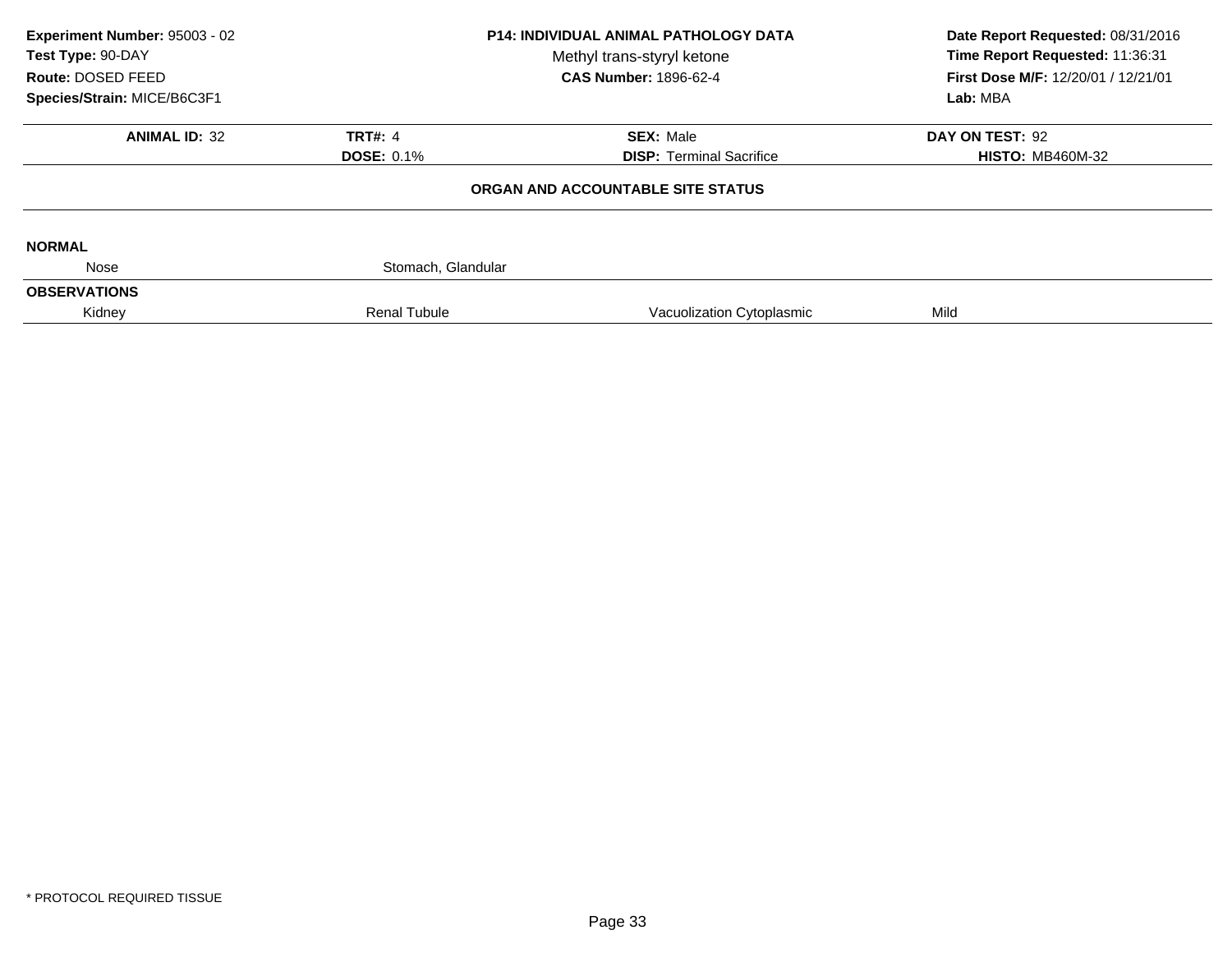| Experiment Number: 95003 - 02<br>Test Type: 90-DAY |                     | P14: INDIVIDUAL ANIMAL PATHOLOGY DATA<br>Methyl trans-styryl ketone | Date Report Requested: 08/31/2016<br>Time Report Requested: 11:36:31 |  |
|----------------------------------------------------|---------------------|---------------------------------------------------------------------|----------------------------------------------------------------------|--|
| Route: DOSED FEED                                  |                     | <b>CAS Number: 1896-62-4</b>                                        | First Dose M/F: 12/20/01 / 12/21/01                                  |  |
| Species/Strain: MICE/B6C3F1                        |                     |                                                                     | Lab: MBA                                                             |  |
| <b>ANIMAL ID: 33</b>                               | <b>TRT#: 4</b>      | <b>SEX: Male</b>                                                    | DAY ON TEST: 92                                                      |  |
|                                                    | <b>DOSE: 0.1%</b>   | <b>DISP: Terminal Sacrifice</b>                                     | <b>HISTO: MB460M-33</b>                                              |  |
|                                                    |                     | ORGAN AND ACCOUNTABLE SITE STATUS                                   |                                                                      |  |
| <b>NORMAL</b>                                      |                     |                                                                     |                                                                      |  |
| Nose                                               |                     |                                                                     |                                                                      |  |
| <b>OBSERVATIONS</b>                                |                     |                                                                     |                                                                      |  |
| Kidney                                             | <b>Renal Tubule</b> | Vacuolization Cytoplasmic                                           | Mild                                                                 |  |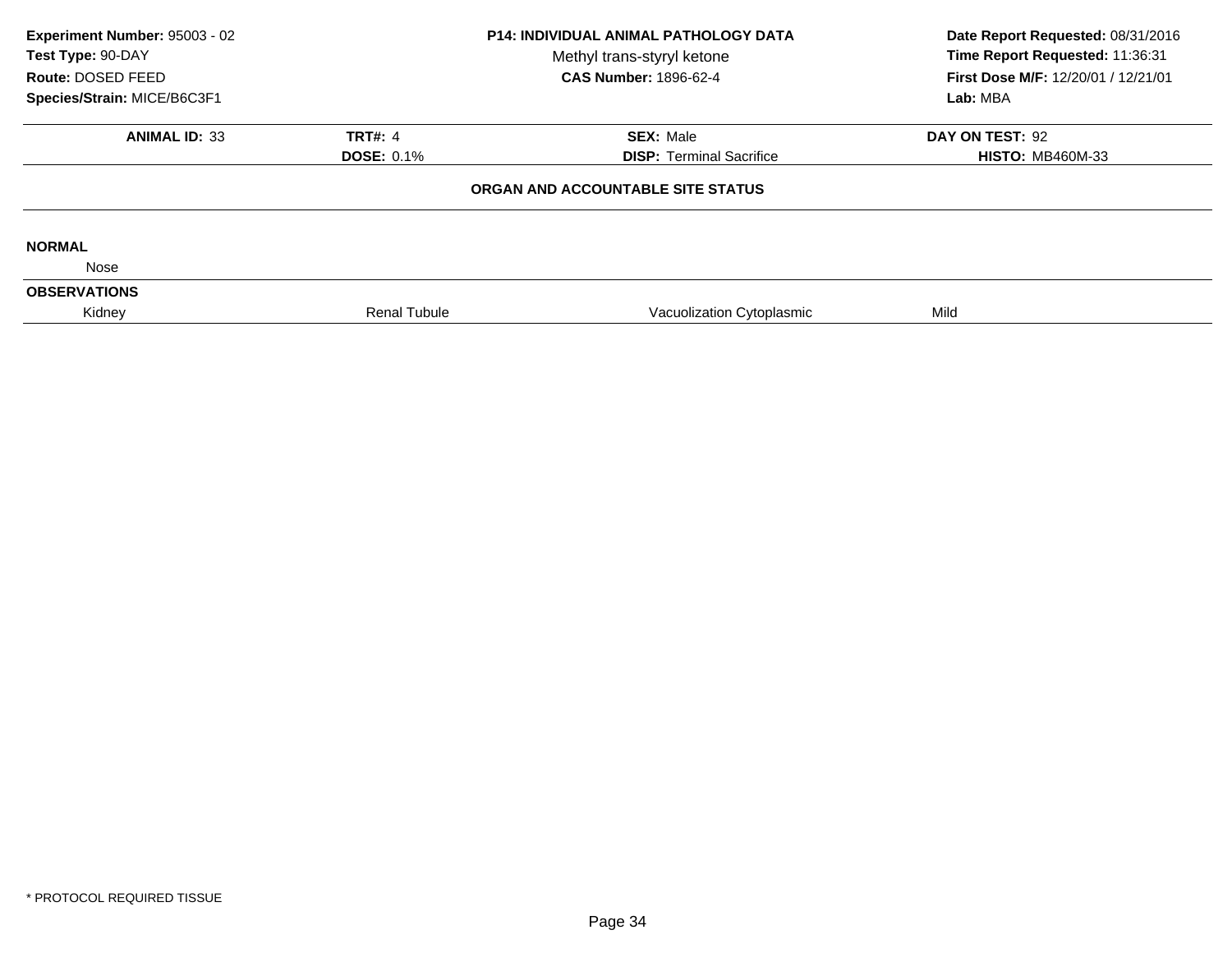| Experiment Number: 95003 - 02<br><b>P14: INDIVIDUAL ANIMAL PATHOLOGY DATA</b><br>Test Type: 90-DAY<br>Methyl trans-styryl ketone<br>Route: DOSED FEED<br><b>CAS Number: 1896-62-4</b><br>Species/Strain: MICE/B6C3F1 |                     | Date Report Requested: 08/31/2016<br>Time Report Requested: 11:36:31<br>First Dose M/F: 12/20/01 / 12/21/01 |                         |
|----------------------------------------------------------------------------------------------------------------------------------------------------------------------------------------------------------------------|---------------------|-------------------------------------------------------------------------------------------------------------|-------------------------|
|                                                                                                                                                                                                                      |                     |                                                                                                             | Lab: MBA                |
| <b>ANIMAL ID: 34</b>                                                                                                                                                                                                 | <b>TRT#: 4</b>      | <b>SEX: Male</b>                                                                                            | DAY ON TEST: 92         |
|                                                                                                                                                                                                                      | <b>DOSE: 0.1%</b>   | <b>DISP:</b> Terminal Sacrifice                                                                             | <b>HISTO: MB460M-34</b> |
|                                                                                                                                                                                                                      |                     | ORGAN AND ACCOUNTABLE SITE STATUS                                                                           |                         |
| <b>NORMAL</b>                                                                                                                                                                                                        |                     |                                                                                                             |                         |
| Nose                                                                                                                                                                                                                 | Stomach, Glandular  |                                                                                                             |                         |
| <b>OBSERVATIONS</b>                                                                                                                                                                                                  |                     |                                                                                                             |                         |
| Kidney                                                                                                                                                                                                               | <b>Renal Tubule</b> | Vacuolization Cytoplasmic                                                                                   | Mild                    |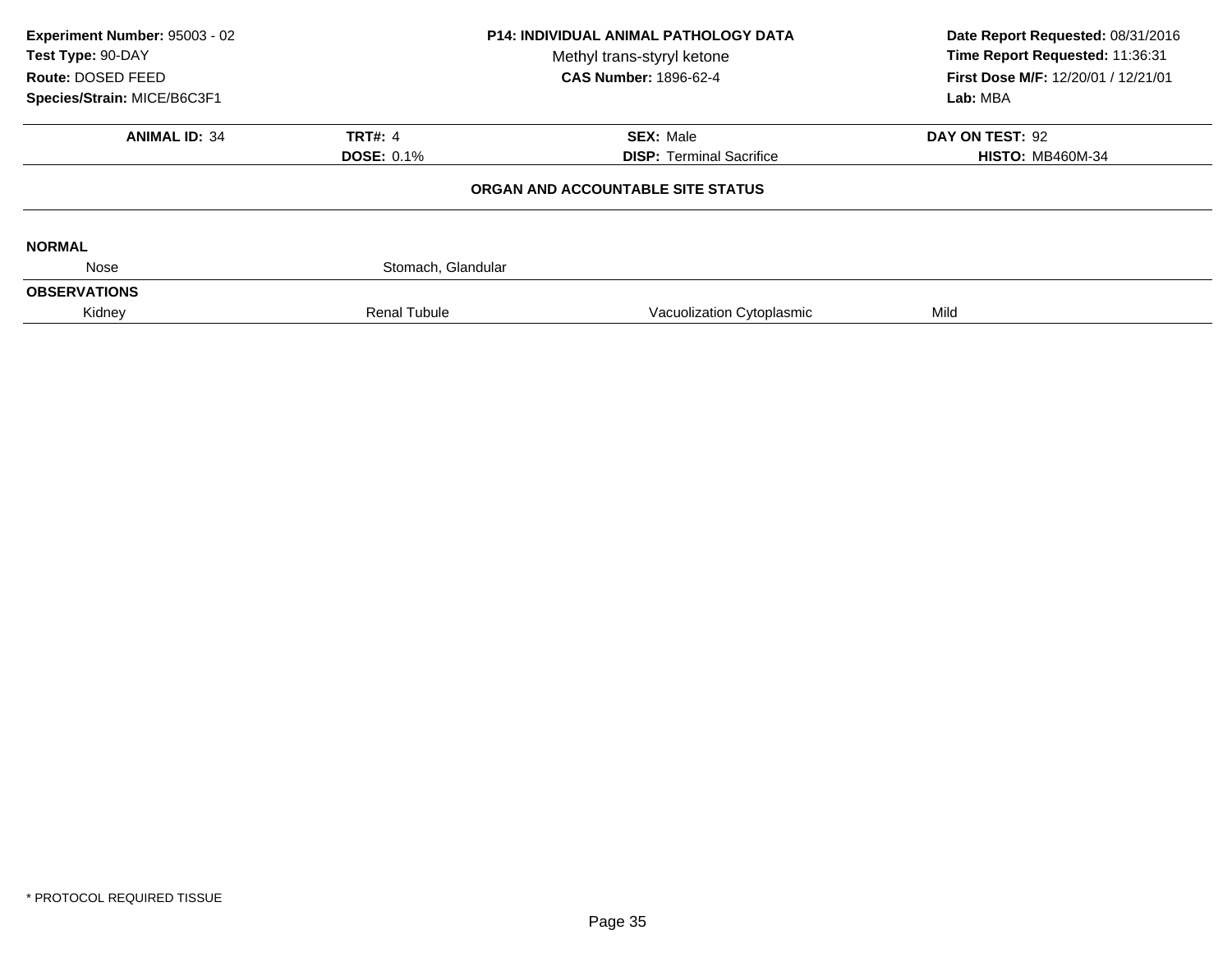| Experiment Number: 95003 - 02<br>Test Type: 90-DAY<br>Route: DOSED FEED | <b>P14: INDIVIDUAL ANIMAL PATHOLOGY DATA</b><br>Methyl trans-styryl ketone<br><b>CAS Number: 1896-62-4</b> |                                   | Date Report Requested: 08/31/2016<br>Time Report Requested: 11:36:31<br>First Dose M/F: 12/20/01 / 12/21/01<br>Lab: MBA |  |
|-------------------------------------------------------------------------|------------------------------------------------------------------------------------------------------------|-----------------------------------|-------------------------------------------------------------------------------------------------------------------------|--|
| Species/Strain: MICE/B6C3F1                                             |                                                                                                            |                                   |                                                                                                                         |  |
| <b>ANIMAL ID: 35</b>                                                    | <b>TRT#: 4</b>                                                                                             | <b>SEX: Male</b>                  | DAY ON TEST: 92                                                                                                         |  |
|                                                                         | <b>DOSE: 0.1%</b>                                                                                          | <b>DISP:</b> Terminal Sacrifice   | <b>HISTO: MB460M-35</b>                                                                                                 |  |
|                                                                         |                                                                                                            | ORGAN AND ACCOUNTABLE SITE STATUS |                                                                                                                         |  |
| <b>NORMAL</b>                                                           |                                                                                                            |                                   |                                                                                                                         |  |
| Nose                                                                    | Stomach, Glandular                                                                                         |                                   |                                                                                                                         |  |
| <b>OBSERVATIONS</b>                                                     |                                                                                                            |                                   |                                                                                                                         |  |
| Kidney                                                                  | <b>Renal Tubule</b>                                                                                        | Vacuolization Cytoplasmic         | Moderate                                                                                                                |  |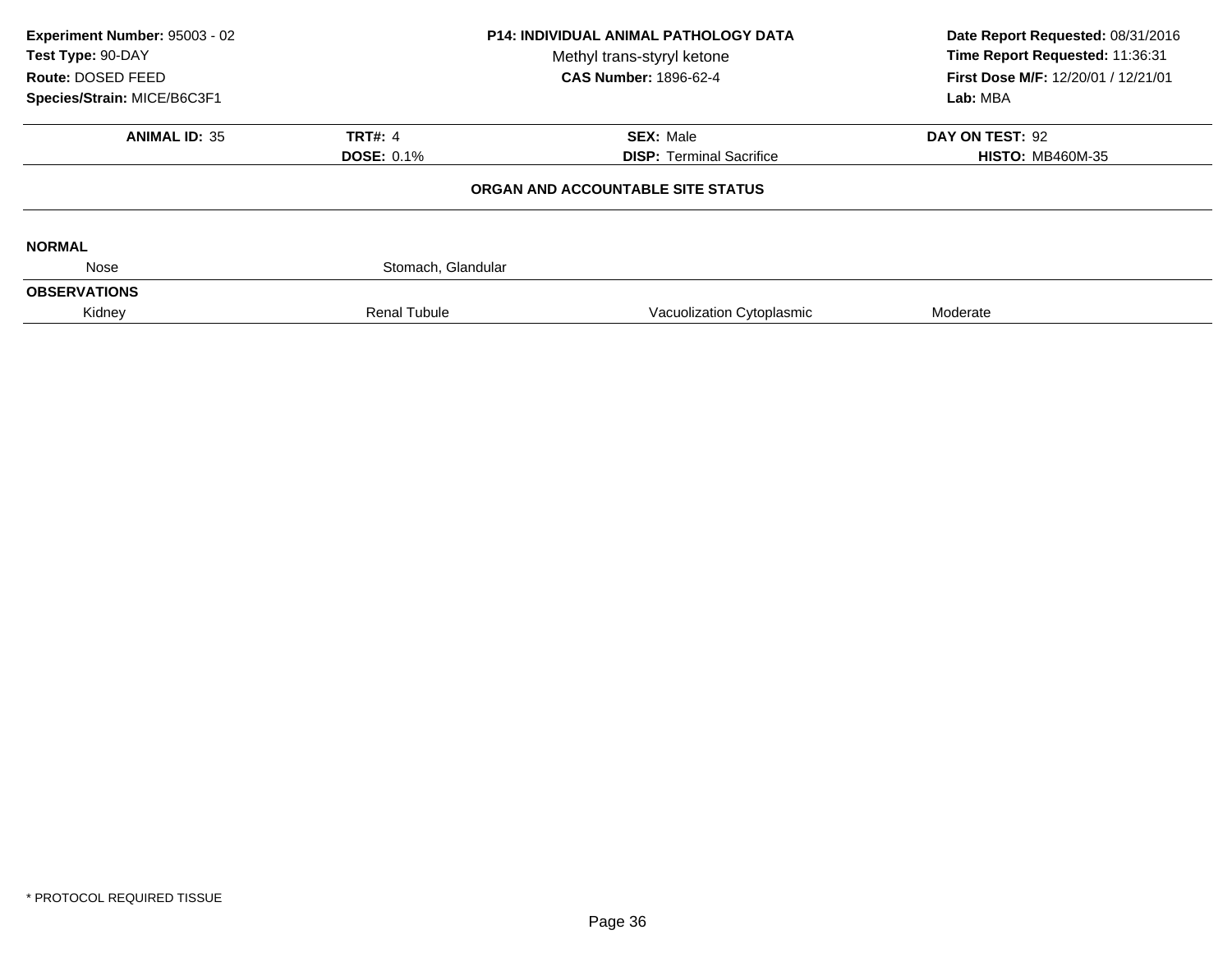| Experiment Number: 95003 - 02<br>Test Type: 90-DAY |                     | <b>P14: INDIVIDUAL ANIMAL PATHOLOGY DATA</b><br>Methyl trans-styryl ketone | Date Report Requested: 08/31/2016<br>Time Report Requested: 11:36:31 |
|----------------------------------------------------|---------------------|----------------------------------------------------------------------------|----------------------------------------------------------------------|
| Route: DOSED FEED                                  |                     | <b>CAS Number: 1896-62-4</b>                                               | First Dose M/F: 12/20/01 / 12/21/01                                  |
| Species/Strain: MICE/B6C3F1                        |                     |                                                                            | Lab: MBA                                                             |
| <b>ANIMAL ID: 36</b>                               | <b>TRT#: 4</b>      | <b>SEX: Male</b>                                                           | DAY ON TEST: 92                                                      |
|                                                    | <b>DOSE: 0.1%</b>   | <b>DISP: Terminal Sacrifice</b>                                            | <b>HISTO: MB460M-36</b>                                              |
|                                                    |                     | ORGAN AND ACCOUNTABLE SITE STATUS                                          |                                                                      |
| <b>NORMAL</b>                                      |                     |                                                                            |                                                                      |
| Nose                                               | Stomach, Glandular  |                                                                            |                                                                      |
| <b>OBSERVATIONS</b>                                |                     |                                                                            |                                                                      |
| Kidney                                             | <b>Renal Tubule</b> | Vacuolization Cytoplasmic                                                  | Mild                                                                 |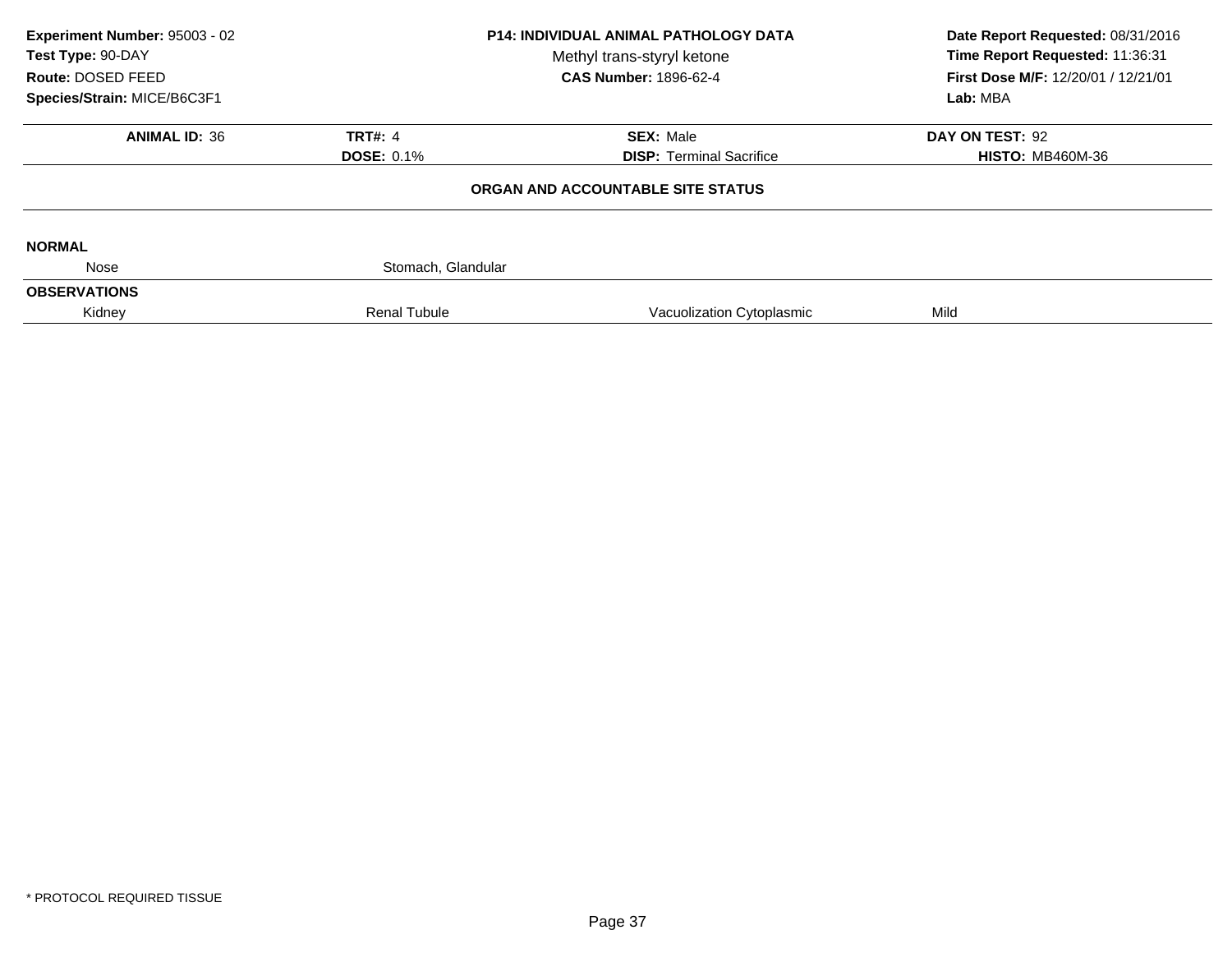| Experiment Number: 95003 - 02<br>Test Type: 90-DAY<br>Route: DOSED FEED<br>Species/Strain: MICE/B6C3F1 | <b>P14: INDIVIDUAL ANIMAL PATHOLOGY DATA</b><br>Methyl trans-styryl ketone<br><b>CAS Number: 1896-62-4</b> |                                                     | Date Report Requested: 08/31/2016<br>Time Report Requested: 11:36:31<br>First Dose M/F: 12/20/01 / 12/21/01<br>Lab: MBA |  |
|--------------------------------------------------------------------------------------------------------|------------------------------------------------------------------------------------------------------------|-----------------------------------------------------|-------------------------------------------------------------------------------------------------------------------------|--|
| <b>ANIMAL ID: 37</b>                                                                                   | <b>TRT#: 4</b><br><b>DOSE: 0.1%</b>                                                                        | <b>SEX: Male</b><br><b>DISP: Terminal Sacrifice</b> | DAY ON TEST: 92<br><b>HISTO: MB460M-37</b>                                                                              |  |
|                                                                                                        |                                                                                                            | ORGAN AND ACCOUNTABLE SITE STATUS                   |                                                                                                                         |  |
| <b>NORMAL</b>                                                                                          |                                                                                                            |                                                     |                                                                                                                         |  |
| Nose                                                                                                   | Stomach, Glandular                                                                                         |                                                     |                                                                                                                         |  |
| <b>OBSERVATIONS</b>                                                                                    |                                                                                                            |                                                     |                                                                                                                         |  |
| Kidney                                                                                                 | <b>Renal Tubule</b>                                                                                        | Vacuolization Cytoplasmic                           | Mild                                                                                                                    |  |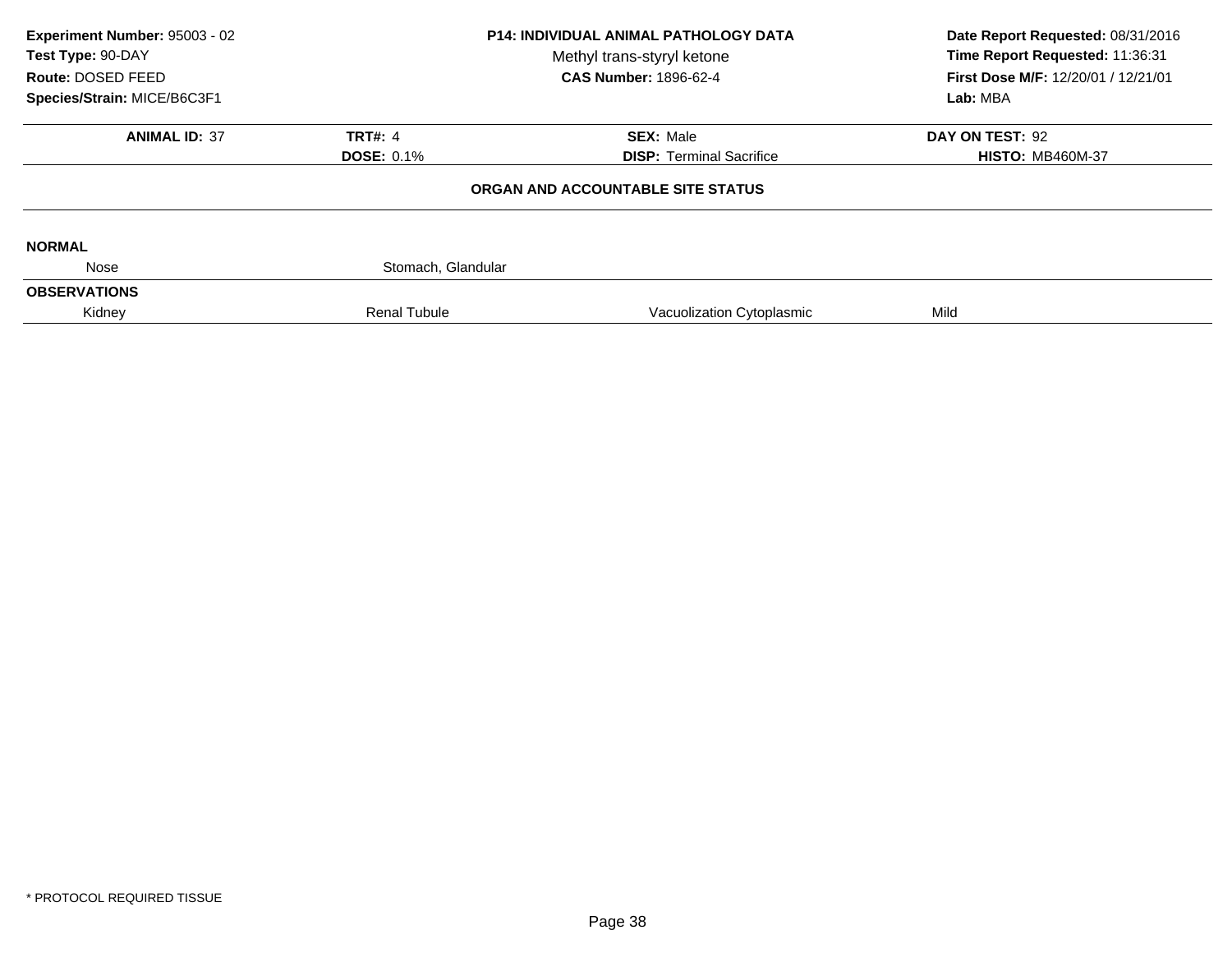| Experiment Number: 95003 - 02<br>Test Type: 90-DAY | <b>P14: INDIVIDUAL ANIMAL PATHOLOGY DATA</b><br>Methyl trans-styryl ketone |                                   | Date Report Requested: 08/31/2016<br>Time Report Requested: 11:36:31 |
|----------------------------------------------------|----------------------------------------------------------------------------|-----------------------------------|----------------------------------------------------------------------|
| Route: DOSED FEED                                  |                                                                            | <b>CAS Number: 1896-62-4</b>      | First Dose M/F: 12/20/01 / 12/21/01<br>Lab: MBA                      |
| Species/Strain: MICE/B6C3F1                        |                                                                            |                                   |                                                                      |
| <b>ANIMAL ID: 38</b>                               | <b>TRT#: 4</b>                                                             | <b>SEX: Male</b>                  | DAY ON TEST: 92                                                      |
|                                                    | <b>DOSE: 0.1%</b>                                                          | <b>DISP: Terminal Sacrifice</b>   | <b>HISTO: MB460M-38</b>                                              |
|                                                    |                                                                            | ORGAN AND ACCOUNTABLE SITE STATUS |                                                                      |
| <b>NORMAL</b>                                      |                                                                            |                                   |                                                                      |
| Nose                                               | Stomach, Glandular                                                         |                                   |                                                                      |
| <b>OBSERVATIONS</b>                                |                                                                            |                                   |                                                                      |
| Kidney                                             | <b>Renal Tubule</b>                                                        | Vacuolization Cytoplasmic         | Mild                                                                 |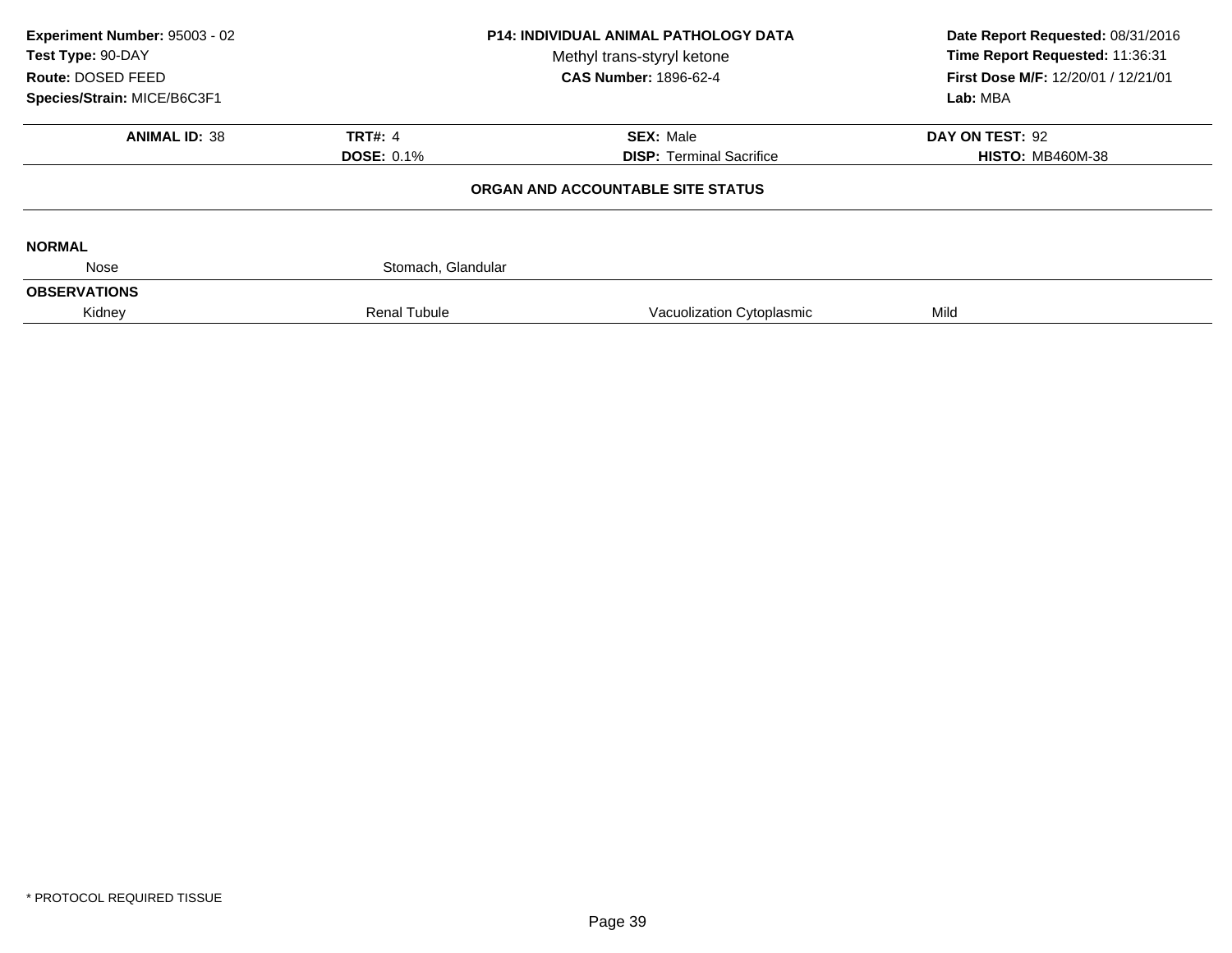| Experiment Number: 95003 - 02<br>Test Type: 90-DAY<br>Route: DOSED FEED | <b>P14: INDIVIDUAL ANIMAL PATHOLOGY DATA</b><br>Methyl trans-styryl ketone<br><b>CAS Number: 1896-62-4</b> |                                   | Date Report Requested: 08/31/2016<br>Time Report Requested: 11:36:31<br>First Dose M/F: 12/20/01 / 12/21/01 |  |
|-------------------------------------------------------------------------|------------------------------------------------------------------------------------------------------------|-----------------------------------|-------------------------------------------------------------------------------------------------------------|--|
| Species/Strain: MICE/B6C3F1                                             |                                                                                                            |                                   | Lab: MBA                                                                                                    |  |
| <b>ANIMAL ID: 39</b>                                                    | <b>TRT#: 4</b>                                                                                             | <b>SEX: Male</b>                  | DAY ON TEST: 92                                                                                             |  |
|                                                                         | <b>DOSE: 0.1%</b>                                                                                          | <b>DISP:</b> Terminal Sacrifice   | <b>HISTO: MB460M-39</b>                                                                                     |  |
|                                                                         |                                                                                                            | ORGAN AND ACCOUNTABLE SITE STATUS |                                                                                                             |  |
| <b>NORMAL</b>                                                           |                                                                                                            |                                   |                                                                                                             |  |
| Nose                                                                    | Stomach, Glandular                                                                                         |                                   |                                                                                                             |  |
| <b>OBSERVATIONS</b>                                                     |                                                                                                            |                                   |                                                                                                             |  |
| Kidney                                                                  | <b>Renal Tubule</b>                                                                                        | Vacuolization Cytoplasmic         | Mild                                                                                                        |  |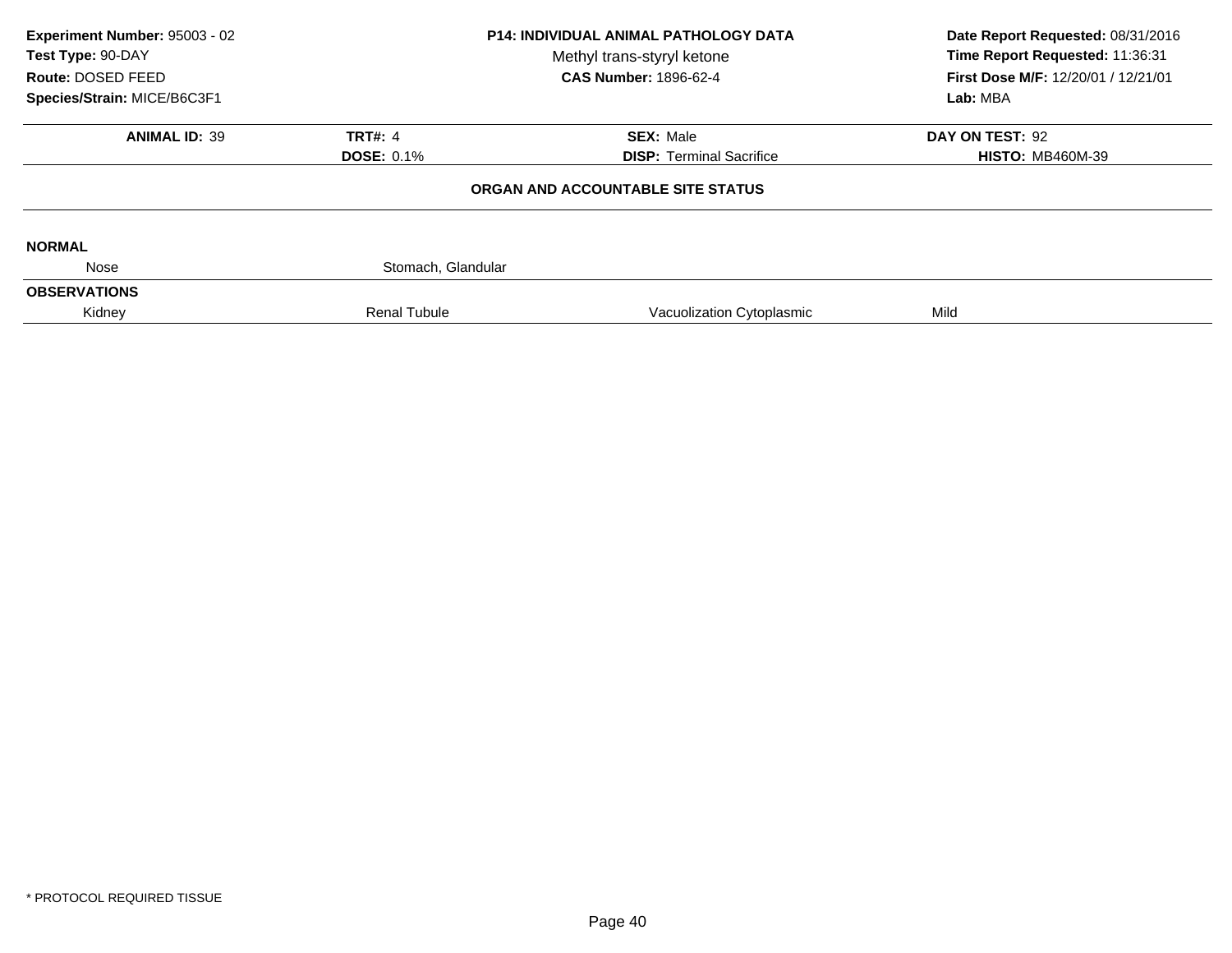| Experiment Number: 95003 - 02<br>Test Type: 90-DAY<br>Route: DOSED FEED | <b>P14: INDIVIDUAL ANIMAL PATHOLOGY DATA</b><br>Methyl trans-styryl ketone<br><b>CAS Number: 1896-62-4</b> |                                   | Date Report Requested: 08/31/2016<br>Time Report Requested: 11:36:31<br>First Dose M/F: 12/20/01 / 12/21/01 |  |
|-------------------------------------------------------------------------|------------------------------------------------------------------------------------------------------------|-----------------------------------|-------------------------------------------------------------------------------------------------------------|--|
| Species/Strain: MICE/B6C3F1                                             |                                                                                                            |                                   | Lab: MBA                                                                                                    |  |
| <b>ANIMAL ID: 40</b>                                                    | <b>TRT#: 4</b>                                                                                             | <b>SEX: Male</b>                  | DAY ON TEST: 92                                                                                             |  |
|                                                                         | <b>DOSE: 0.1%</b>                                                                                          | <b>DISP: Terminal Sacrifice</b>   | <b>HISTO: MB460M-40</b>                                                                                     |  |
|                                                                         |                                                                                                            | ORGAN AND ACCOUNTABLE SITE STATUS |                                                                                                             |  |
| <b>NORMAL</b>                                                           |                                                                                                            |                                   |                                                                                                             |  |
| Nose                                                                    | Stomach, Glandular                                                                                         |                                   |                                                                                                             |  |
| <b>OBSERVATIONS</b>                                                     |                                                                                                            |                                   |                                                                                                             |  |
| Kidney                                                                  | <b>Renal Tubule</b>                                                                                        | Vacuolization Cytoplasmic         | Mild                                                                                                        |  |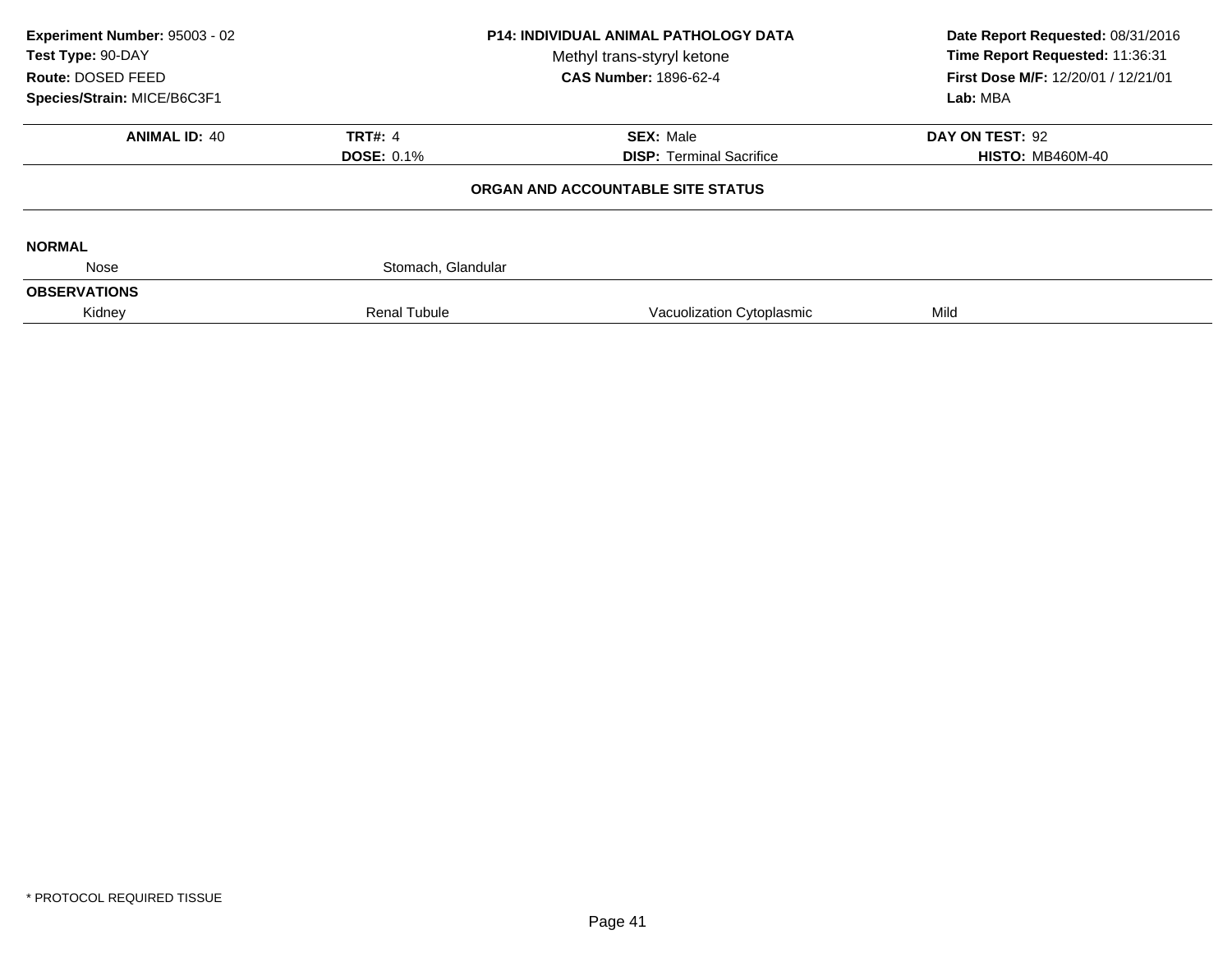| Experiment Number: 95003 - 02 | <b>P14: INDIVIDUAL ANIMAL PATHOLOGY DATA</b> |                                   | Date Report Requested: 08/31/2016   |
|-------------------------------|----------------------------------------------|-----------------------------------|-------------------------------------|
| Test Type: 90-DAY             |                                              | Methyl trans-styryl ketone        | Time Report Requested: 11:36:31     |
| Route: DOSED FEED             |                                              | <b>CAS Number: 1896-62-4</b>      | First Dose M/F: 12/20/01 / 12/21/01 |
| Species/Strain: MICE/B6C3F1   |                                              |                                   | Lab: MBA                            |
| <b>ANIMAL ID: 41</b>          | TRT#: 5                                      | <b>SEX: Male</b>                  | DAY ON TEST: 92                     |
|                               | <b>DOSE: 0.2%</b>                            | <b>DISP: Terminal Sacrifice</b>   | <b>HISTO: MB460M-41</b>             |
|                               |                                              | ORGAN AND ACCOUNTABLE SITE STATUS |                                     |
| <b>NORMAL</b>                 |                                              |                                   |                                     |
| Nose                          | Stomach, Glandular                           |                                   |                                     |
| <b>OBSERVATIONS</b>           |                                              |                                   |                                     |
| Kidney                        | <b>Renal Tubule</b>                          | Vacuolization Cytoplasmic         | Mild                                |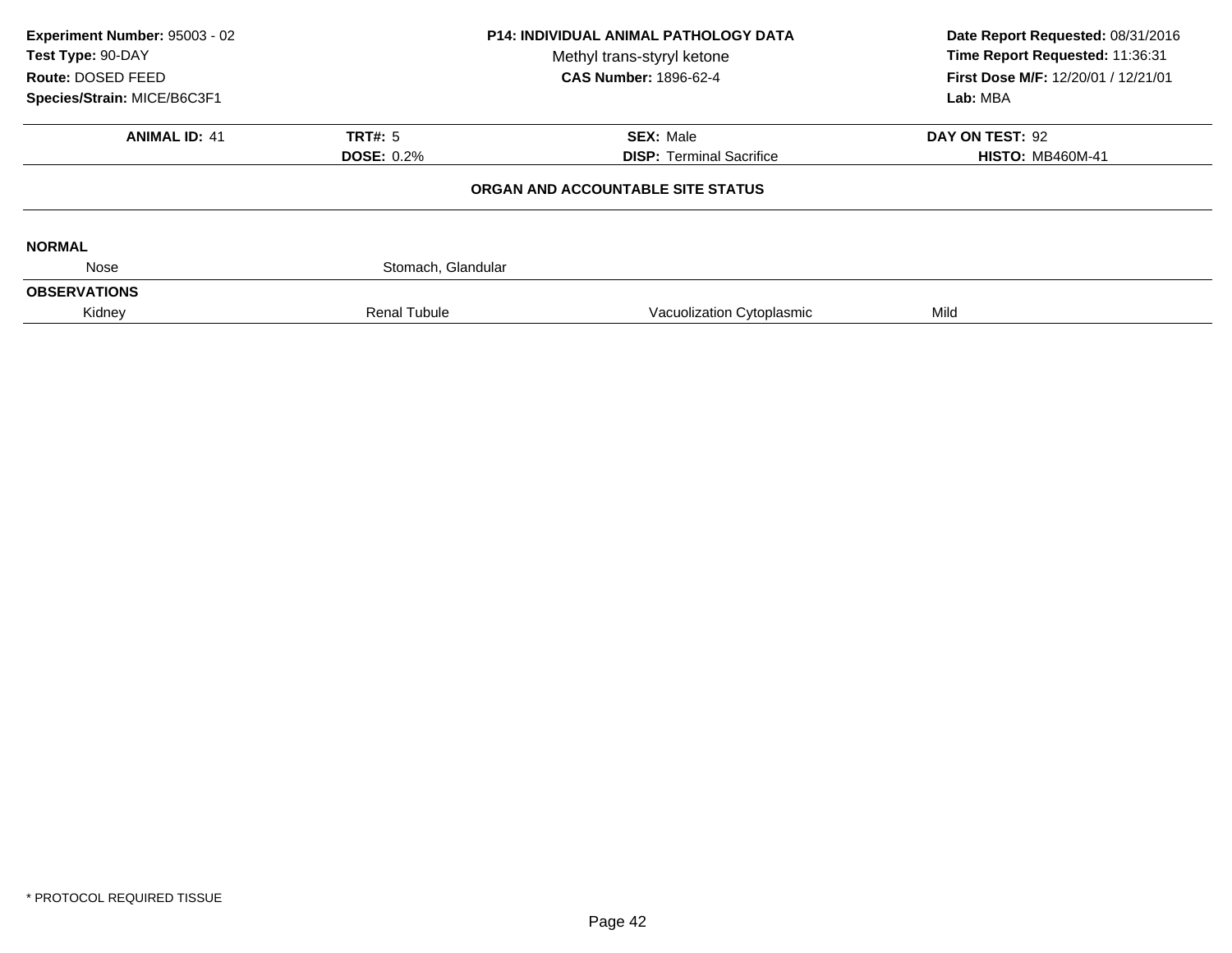| Experiment Number: 95003 - 02<br>Test Type: 90-DAY<br>Route: DOSED FEED | <b>P14: INDIVIDUAL ANIMAL PATHOLOGY DATA</b><br>Methyl trans-styryl ketone<br><b>CAS Number: 1896-62-4</b> |                                   | Date Report Requested: 08/31/2016<br>Time Report Requested: 11:36:31<br>First Dose M/F: 12/20/01 / 12/21/01 |  |
|-------------------------------------------------------------------------|------------------------------------------------------------------------------------------------------------|-----------------------------------|-------------------------------------------------------------------------------------------------------------|--|
| Species/Strain: MICE/B6C3F1                                             |                                                                                                            |                                   | Lab: MBA                                                                                                    |  |
| <b>ANIMAL ID: 42</b>                                                    | TRT#: 5                                                                                                    | <b>SEX: Male</b>                  | DAY ON TEST: 92                                                                                             |  |
|                                                                         | <b>DOSE: 0.2%</b>                                                                                          | <b>DISP:</b> Accidentally Killed  | <b>HISTO: MB460M-42</b>                                                                                     |  |
|                                                                         |                                                                                                            | ORGAN AND ACCOUNTABLE SITE STATUS |                                                                                                             |  |
| <b>NORMAL</b>                                                           |                                                                                                            |                                   |                                                                                                             |  |
| Nose                                                                    | Stomach, Glandular                                                                                         |                                   |                                                                                                             |  |
| <b>OBSERVATIONS</b>                                                     |                                                                                                            |                                   |                                                                                                             |  |
| Kidney                                                                  | <b>Renal Tubule</b>                                                                                        | Vacuolization Cytoplasmic         | Mild                                                                                                        |  |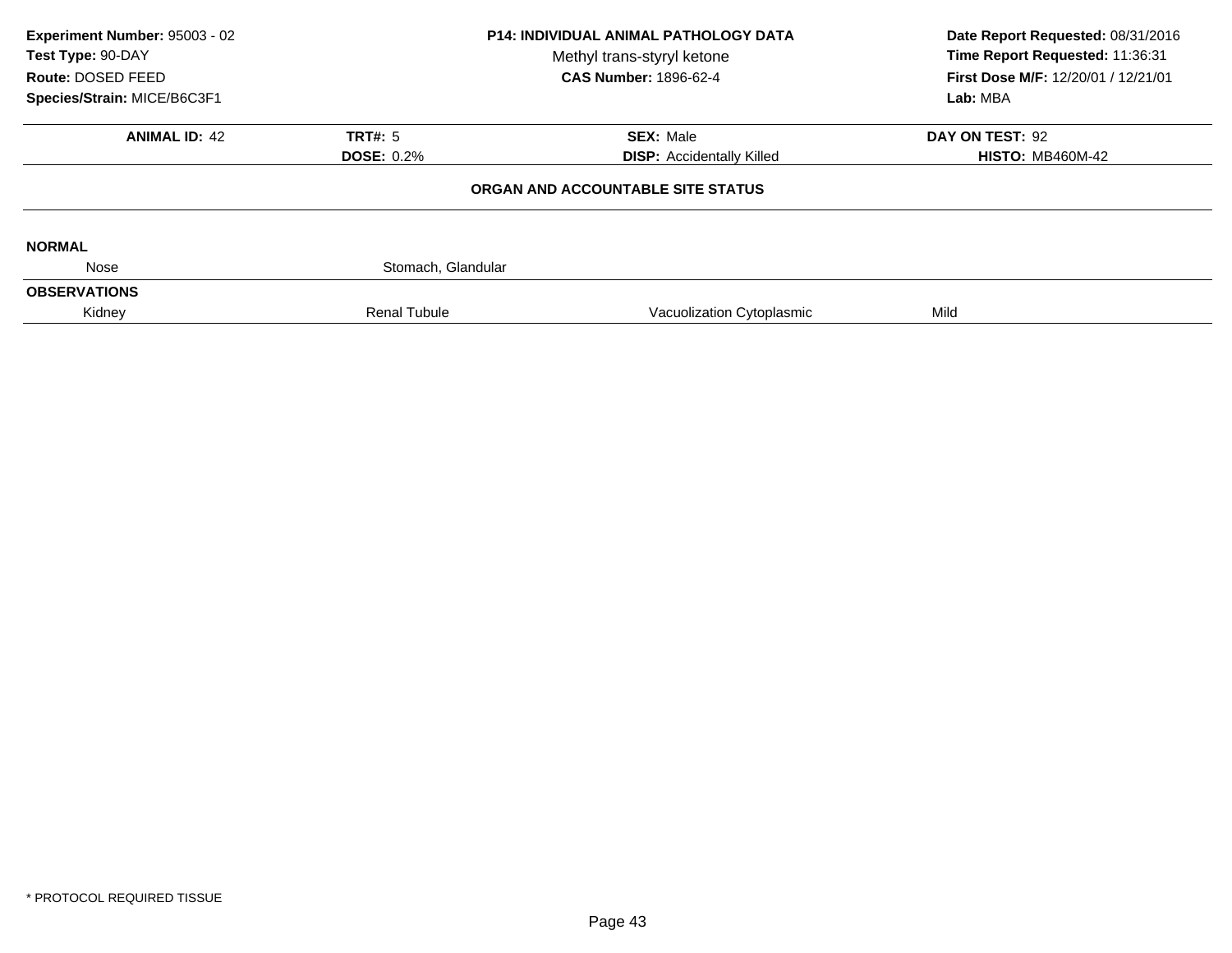| Experiment Number: 95003 - 02 | <b>P14: INDIVIDUAL ANIMAL PATHOLOGY DATA</b> |                                   | Date Report Requested: 08/31/2016                                                  |
|-------------------------------|----------------------------------------------|-----------------------------------|------------------------------------------------------------------------------------|
| Test Type: 90-DAY             |                                              | Methyl trans-styryl ketone        | Time Report Requested: 11:36:31<br>First Dose M/F: 12/20/01 / 12/21/01<br>Lab: MBA |
| Route: DOSED FEED             |                                              | <b>CAS Number: 1896-62-4</b>      |                                                                                    |
| Species/Strain: MICE/B6C3F1   |                                              |                                   |                                                                                    |
| <b>ANIMAL ID: 43</b>          | TRT#: 5                                      | <b>SEX: Male</b>                  | DAY ON TEST: 92                                                                    |
|                               | <b>DOSE: 0.2%</b>                            | <b>DISP: Terminal Sacrifice</b>   | <b>HISTO: MB460M-43</b>                                                            |
|                               |                                              | ORGAN AND ACCOUNTABLE SITE STATUS |                                                                                    |
| <b>NORMAL</b>                 |                                              |                                   |                                                                                    |
| Nose                          | Stomach, Glandular                           |                                   |                                                                                    |
| <b>OBSERVATIONS</b>           |                                              |                                   |                                                                                    |
| Kidney                        | <b>Renal Tubule</b>                          | Vacuolization Cytoplasmic         | Mild                                                                               |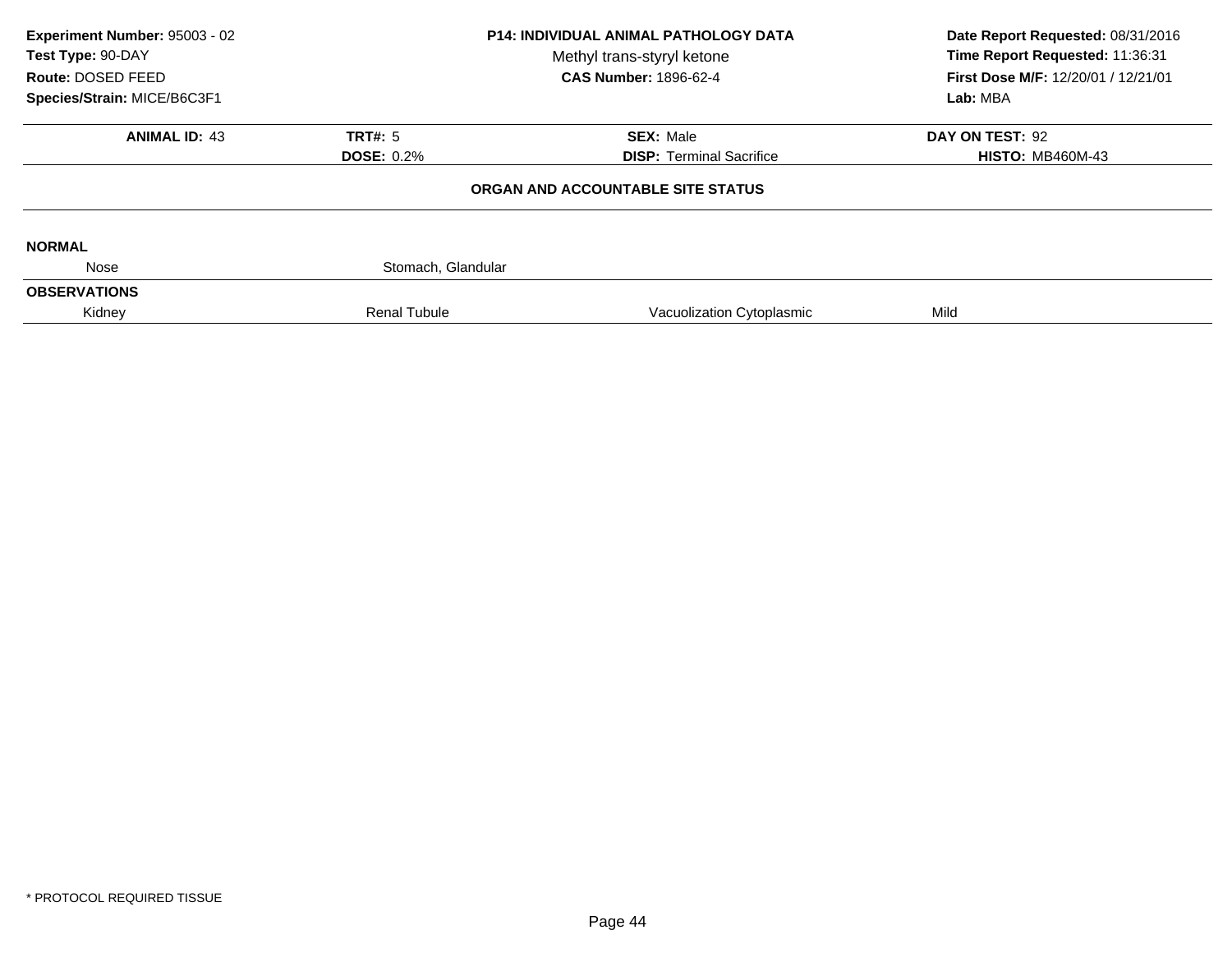| Experiment Number: 95003 - 02<br><b>P14: INDIVIDUAL ANIMAL PATHOLOGY DATA</b><br>Test Type: 90-DAY<br>Methyl trans-styryl ketone<br>Route: DOSED FEED |                     | <b>CAS Number: 1896-62-4</b>      | Date Report Requested: 08/31/2016<br>Time Report Requested: 11:36:31<br>First Dose M/F: 12/20/01 / 12/21/01 |  |
|-------------------------------------------------------------------------------------------------------------------------------------------------------|---------------------|-----------------------------------|-------------------------------------------------------------------------------------------------------------|--|
| Species/Strain: MICE/B6C3F1                                                                                                                           |                     |                                   | Lab: MBA                                                                                                    |  |
| <b>ANIMAL ID: 44</b>                                                                                                                                  | TRT#: 5             | <b>SEX: Male</b>                  | DAY ON TEST: 92                                                                                             |  |
|                                                                                                                                                       | <b>DOSE: 0.2%</b>   | <b>DISP:</b> Terminal Sacrifice   | <b>HISTO: MB460M-44</b>                                                                                     |  |
|                                                                                                                                                       |                     | ORGAN AND ACCOUNTABLE SITE STATUS |                                                                                                             |  |
| <b>NORMAL</b>                                                                                                                                         |                     |                                   |                                                                                                             |  |
| Nose                                                                                                                                                  | Stomach, Glandular  |                                   |                                                                                                             |  |
| <b>OBSERVATIONS</b>                                                                                                                                   |                     |                                   |                                                                                                             |  |
| Kidney                                                                                                                                                | <b>Renal Tubule</b> | Vacuolization Cytoplasmic         | Mild                                                                                                        |  |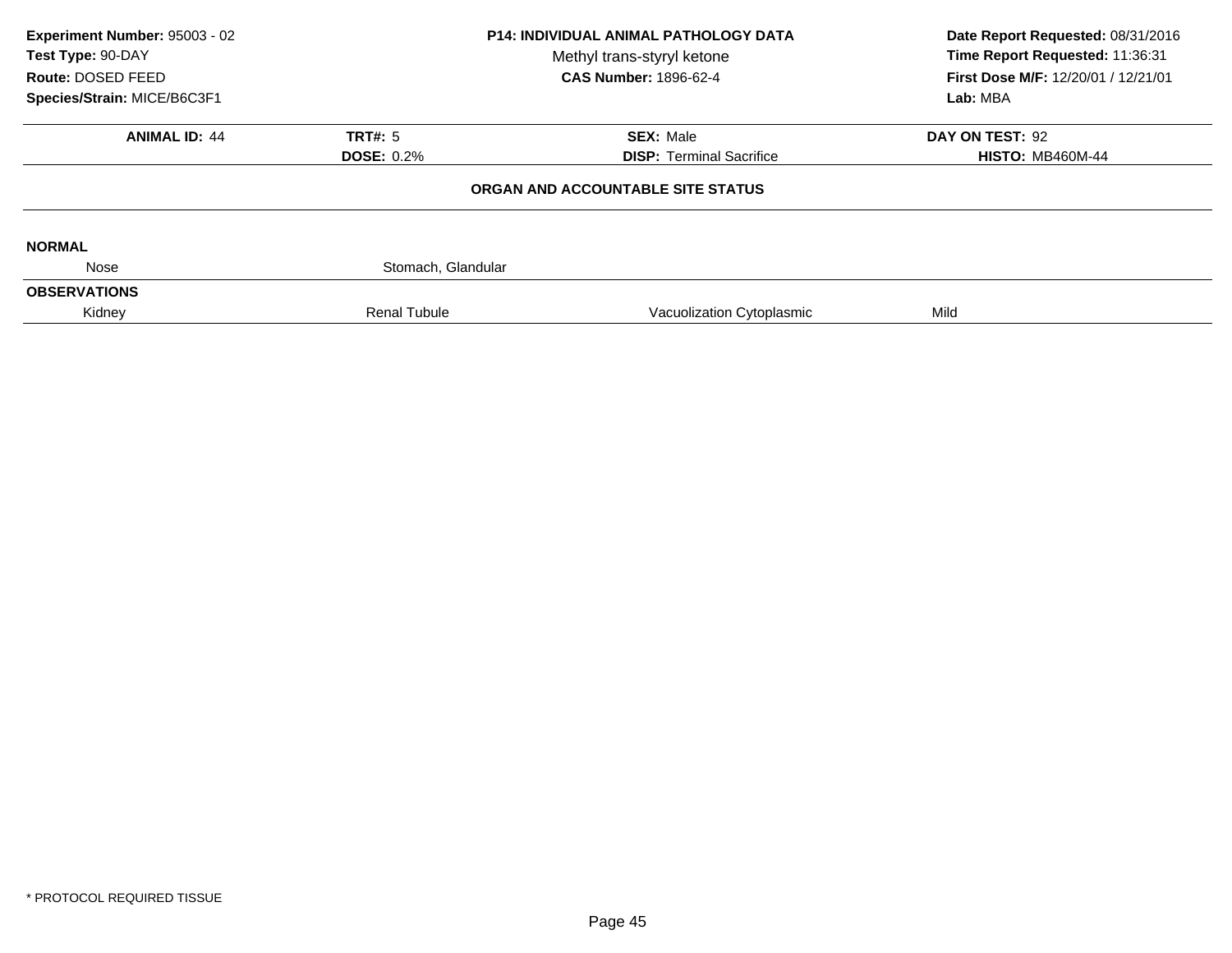| Experiment Number: 95003 - 02<br>Test Type: 90-DAY<br>Route: DOSED FEED |                     | <b>P14: INDIVIDUAL ANIMAL PATHOLOGY DATA</b><br>Methyl trans-styryl ketone<br><b>CAS Number: 1896-62-4</b> | Date Report Requested: 08/31/2016<br>Time Report Requested: 11:36:31<br>First Dose M/F: 12/20/01 / 12/21/01 |  |
|-------------------------------------------------------------------------|---------------------|------------------------------------------------------------------------------------------------------------|-------------------------------------------------------------------------------------------------------------|--|
| Species/Strain: MICE/B6C3F1                                             |                     |                                                                                                            | Lab: MBA                                                                                                    |  |
| <b>ANIMAL ID: 45</b>                                                    | TRT#: 5             | <b>SEX: Male</b>                                                                                           | DAY ON TEST: 92                                                                                             |  |
|                                                                         | <b>DOSE: 0.2%</b>   | <b>DISP: Terminal Sacrifice</b>                                                                            | <b>HISTO: MB460M-45</b>                                                                                     |  |
|                                                                         |                     | ORGAN AND ACCOUNTABLE SITE STATUS                                                                          |                                                                                                             |  |
| <b>NORMAL</b>                                                           |                     |                                                                                                            |                                                                                                             |  |
| Nose                                                                    | Stomach, Glandular  |                                                                                                            |                                                                                                             |  |
| <b>OBSERVATIONS</b>                                                     |                     |                                                                                                            |                                                                                                             |  |
| Kidney                                                                  | <b>Renal Tubule</b> | Vacuolization Cytoplasmic                                                                                  | Mild                                                                                                        |  |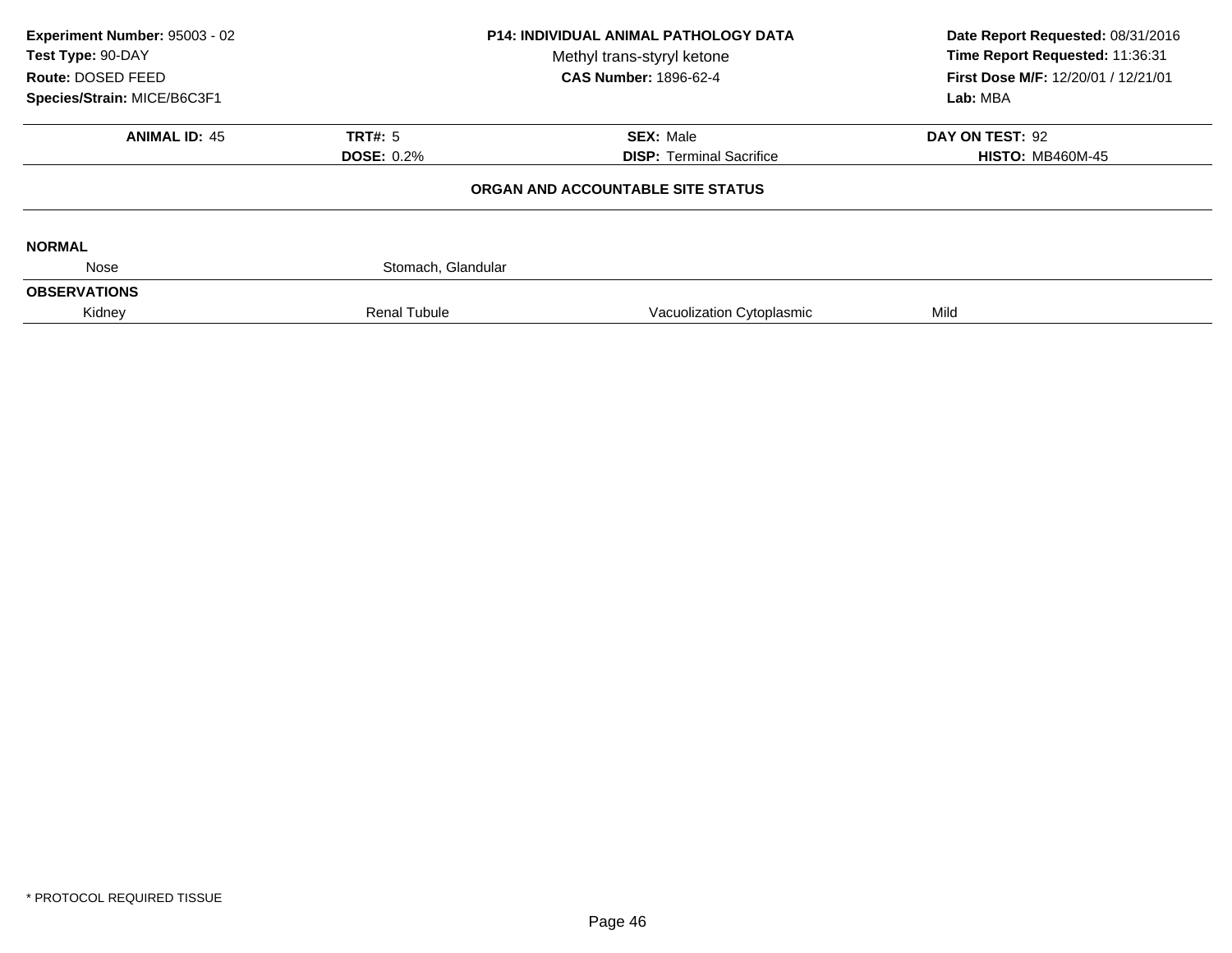| Experiment Number: 95003 - 02<br><b>P14: INDIVIDUAL ANIMAL PATHOLOGY DATA</b><br>Test Type: 90-DAY<br>Methyl trans-styryl ketone<br>Route: DOSED FEED |                                     | <b>CAS Number: 1896-62-4</b>                        | Date Report Requested: 08/31/2016<br>Time Report Requested: 11:36:31<br>First Dose M/F: 12/20/01 / 12/21/01 |
|-------------------------------------------------------------------------------------------------------------------------------------------------------|-------------------------------------|-----------------------------------------------------|-------------------------------------------------------------------------------------------------------------|
| Species/Strain: MICE/B6C3F1                                                                                                                           |                                     |                                                     | Lab: MBA                                                                                                    |
| <b>ANIMAL ID: 46</b>                                                                                                                                  | <b>TRT#: 5</b><br><b>DOSE: 0.2%</b> | <b>SEX: Male</b><br><b>DISP: Terminal Sacrifice</b> | DAY ON TEST: 92<br><b>HISTO: MB460M-46</b>                                                                  |
|                                                                                                                                                       |                                     | ORGAN AND ACCOUNTABLE SITE STATUS                   |                                                                                                             |
| <b>NORMAL</b>                                                                                                                                         |                                     |                                                     |                                                                                                             |
| Nose                                                                                                                                                  | Stomach, Glandular                  |                                                     |                                                                                                             |
| <b>OBSERVATIONS</b>                                                                                                                                   |                                     |                                                     |                                                                                                             |
| Kidney                                                                                                                                                | <b>Renal Tubule</b>                 | Nephropathy                                         | Minimal                                                                                                     |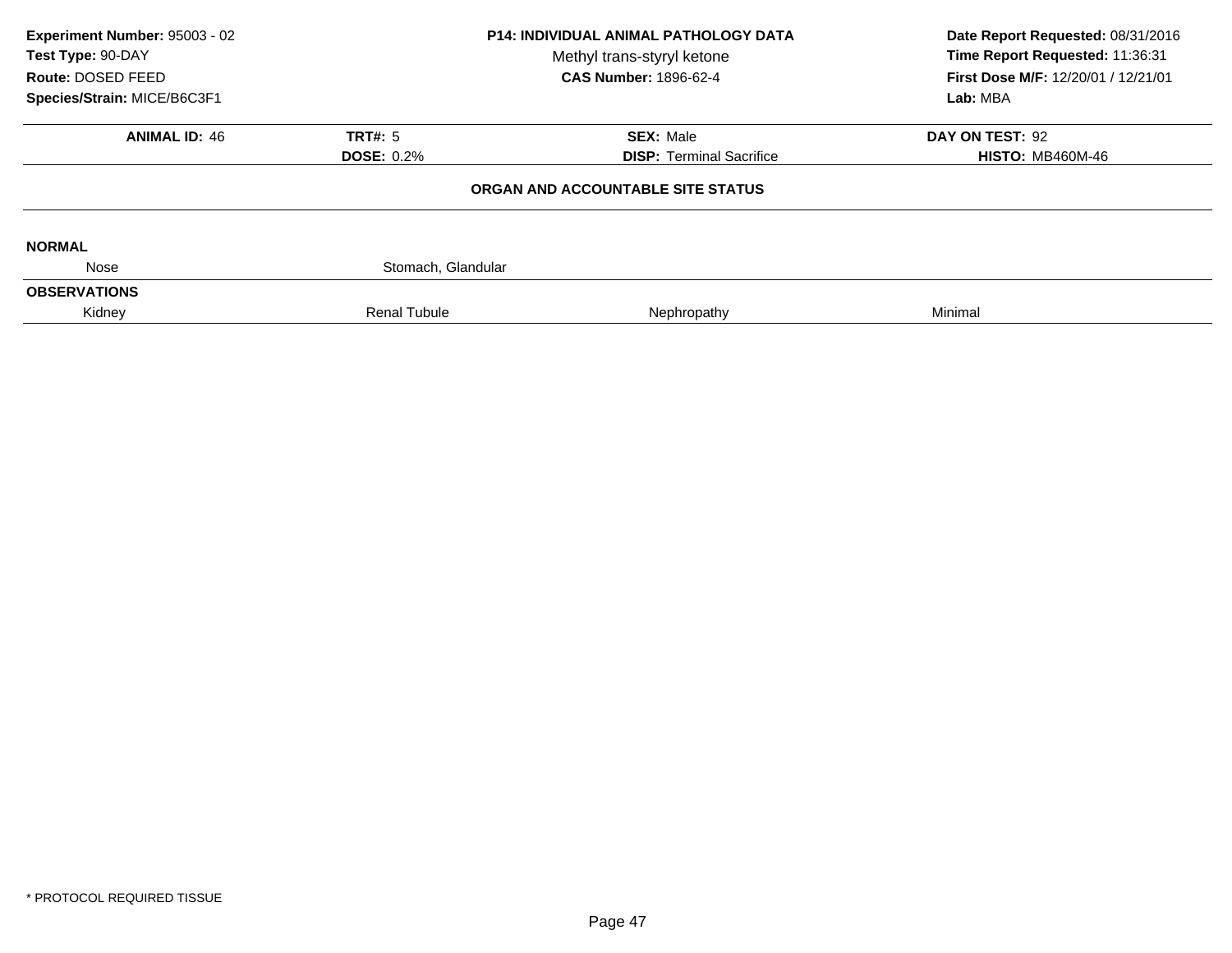| Experiment Number: 95003 - 02 |                     | <b>P14: INDIVIDUAL ANIMAL PATHOLOGY DATA</b> | Date Report Requested: 08/31/2016<br>Time Report Requested: 11:36:31 |
|-------------------------------|---------------------|----------------------------------------------|----------------------------------------------------------------------|
| Test Type: 90-DAY             |                     | Methyl trans-styryl ketone                   |                                                                      |
| Route: DOSED FEED             |                     | <b>CAS Number: 1896-62-4</b>                 | First Dose M/F: 12/20/01 / 12/21/01                                  |
| Species/Strain: MICE/B6C3F1   |                     |                                              | Lab: MBA                                                             |
| <b>ANIMAL ID: 47</b>          | TRT#: 5             | <b>SEX: Male</b>                             | DAY ON TEST: 92                                                      |
|                               | <b>DOSE: 0.2%</b>   | <b>DISP: Terminal Sacrifice</b>              | <b>HISTO: MB460M-47</b>                                              |
|                               |                     | ORGAN AND ACCOUNTABLE SITE STATUS            |                                                                      |
| <b>NORMAL</b>                 |                     |                                              |                                                                      |
| Nose                          | Stomach, Glandular  |                                              |                                                                      |
| <b>OBSERVATIONS</b>           |                     |                                              |                                                                      |
| Kidney                        | <b>Renal Tubule</b> | Vacuolization Cytoplasmic                    | Mild                                                                 |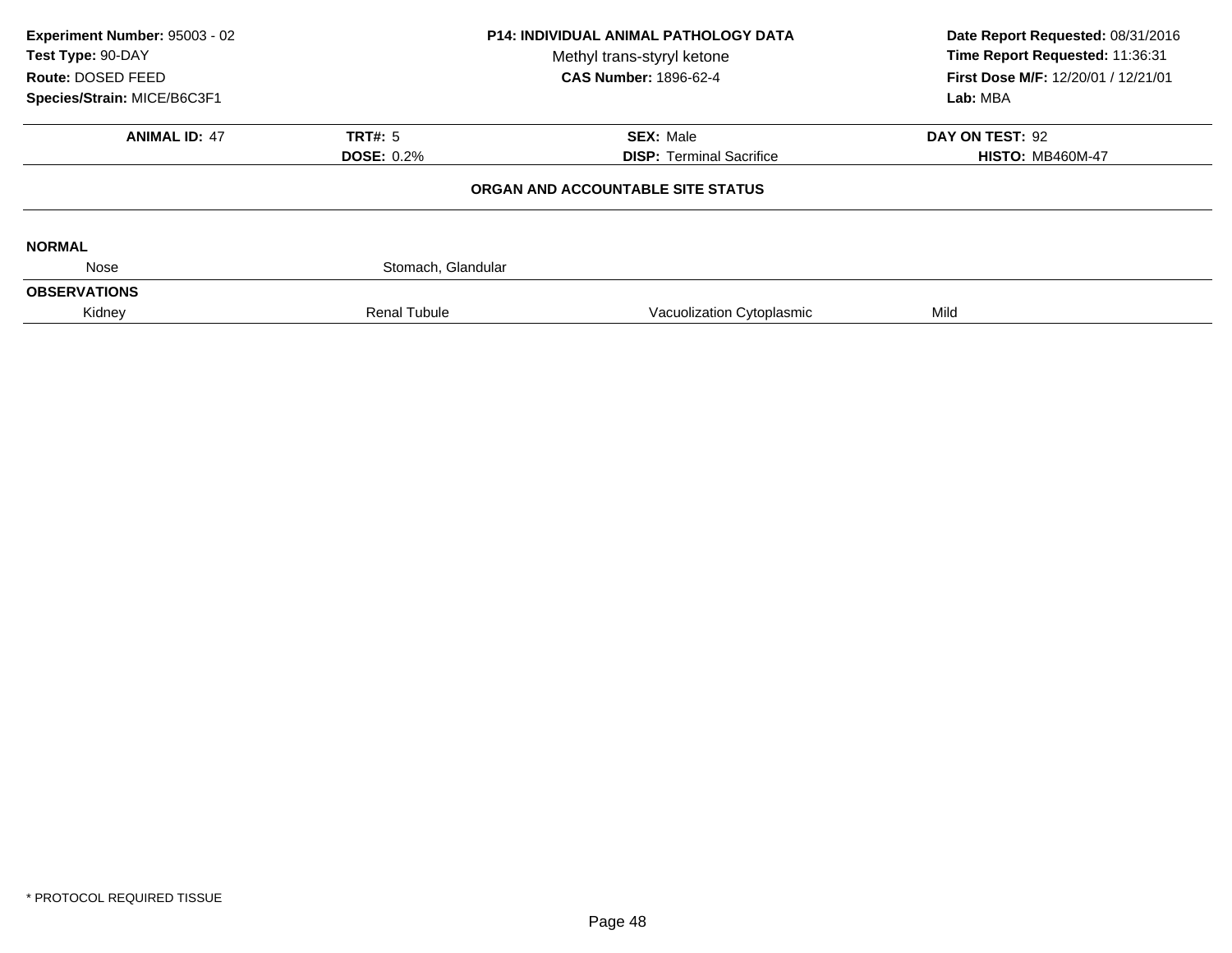| Experiment Number: 95003 - 02<br>Test Type: 90-DAY<br>Route: DOSED FEED | <b>P14: INDIVIDUAL ANIMAL PATHOLOGY DATA</b><br>Methyl trans-styryl ketone<br><b>CAS Number: 1896-62-4</b> |                                   | Date Report Requested: 08/31/2016<br>Time Report Requested: 11:36:31<br>First Dose M/F: 12/20/01 / 12/21/01 |  |
|-------------------------------------------------------------------------|------------------------------------------------------------------------------------------------------------|-----------------------------------|-------------------------------------------------------------------------------------------------------------|--|
| Species/Strain: MICE/B6C3F1                                             |                                                                                                            |                                   | Lab: MBA                                                                                                    |  |
| <b>ANIMAL ID: 48</b>                                                    | TRT#: 5                                                                                                    | <b>SEX: Male</b>                  | DAY ON TEST: 92                                                                                             |  |
|                                                                         | <b>DOSE: 0.2%</b>                                                                                          | <b>DISP:</b> Terminal Sacrifice   | <b>HISTO: MB460M-48</b>                                                                                     |  |
|                                                                         |                                                                                                            | ORGAN AND ACCOUNTABLE SITE STATUS |                                                                                                             |  |
| <b>NORMAL</b>                                                           |                                                                                                            |                                   |                                                                                                             |  |
| Nose                                                                    | Stomach, Glandular                                                                                         |                                   |                                                                                                             |  |
| <b>OBSERVATIONS</b>                                                     |                                                                                                            |                                   |                                                                                                             |  |
| Kidney                                                                  | <b>Renal Tubule</b>                                                                                        | Vacuolization Cytoplasmic         | Mild                                                                                                        |  |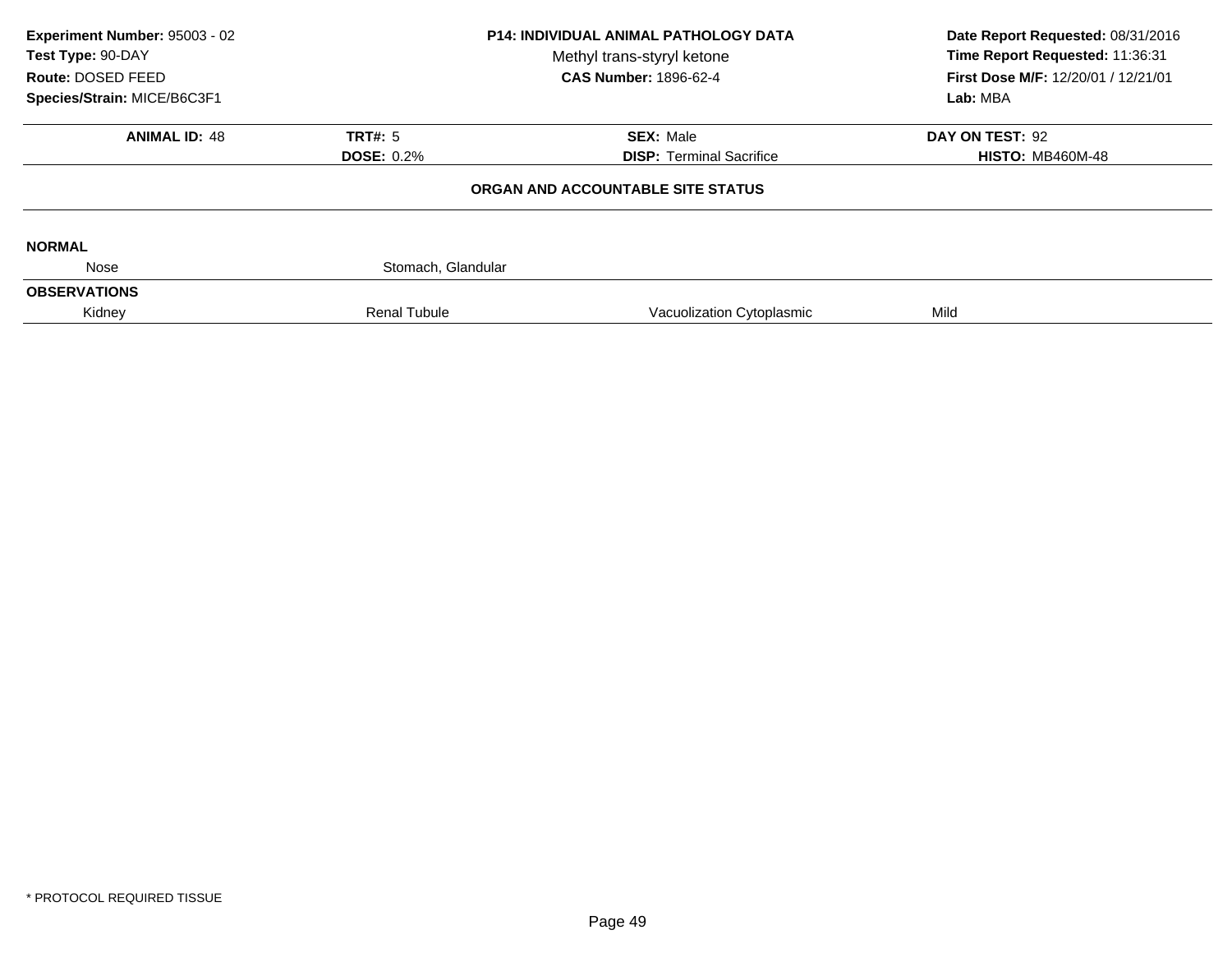| Experiment Number: 95003 - 02<br>Test Type: 90-DAY<br>Route: DOSED FEED | <b>P14: INDIVIDUAL ANIMAL PATHOLOGY DATA</b><br>Methyl trans-styryl ketone<br><b>CAS Number: 1896-62-4</b> |                                   | Date Report Requested: 08/31/2016<br>Time Report Requested: 11:36:31<br>First Dose M/F: 12/20/01 / 12/21/01 |  |
|-------------------------------------------------------------------------|------------------------------------------------------------------------------------------------------------|-----------------------------------|-------------------------------------------------------------------------------------------------------------|--|
| Species/Strain: MICE/B6C3F1                                             |                                                                                                            |                                   | Lab: MBA                                                                                                    |  |
| <b>ANIMAL ID: 49</b>                                                    | TRT#: 5                                                                                                    | <b>SEX: Male</b>                  | DAY ON TEST: 92                                                                                             |  |
|                                                                         | <b>DOSE: 0.2%</b>                                                                                          | <b>DISP:</b> Terminal Sacrifice   | <b>HISTO: MB460M-49</b>                                                                                     |  |
|                                                                         |                                                                                                            | ORGAN AND ACCOUNTABLE SITE STATUS |                                                                                                             |  |
| <b>NORMAL</b>                                                           |                                                                                                            |                                   |                                                                                                             |  |
| Nose                                                                    | Stomach, Glandular                                                                                         |                                   |                                                                                                             |  |
| <b>OBSERVATIONS</b>                                                     |                                                                                                            |                                   |                                                                                                             |  |
| Kidney                                                                  | <b>Renal Tubule</b>                                                                                        | Vacuolization Cytoplasmic         | Mild                                                                                                        |  |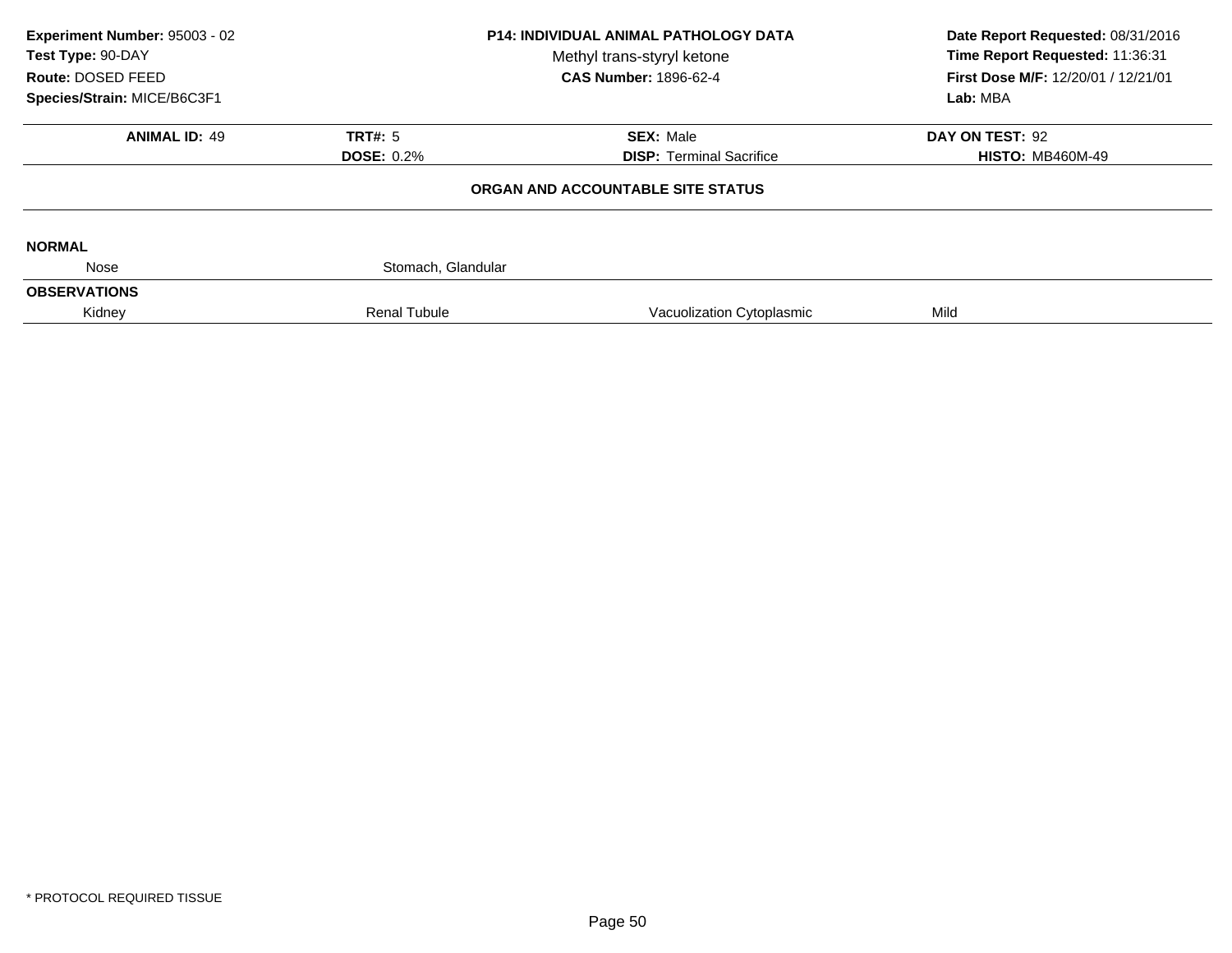| Experiment Number: 95003 - 02<br>Test Type: 90-DAY |                     | <b>P14: INDIVIDUAL ANIMAL PATHOLOGY DATA</b><br>Methyl trans-styryl ketone | Date Report Requested: 08/31/2016<br>Time Report Requested: 11:36:31 |  |
|----------------------------------------------------|---------------------|----------------------------------------------------------------------------|----------------------------------------------------------------------|--|
| Route: DOSED FEED                                  |                     | <b>CAS Number: 1896-62-4</b>                                               | First Dose M/F: 12/20/01 / 12/21/01                                  |  |
| Species/Strain: MICE/B6C3F1                        |                     |                                                                            | Lab: MBA                                                             |  |
| <b>ANIMAL ID: 50</b>                               | <b>TRT#: 5</b>      | <b>SEX: Male</b>                                                           | DAY ON TEST: 92                                                      |  |
|                                                    | <b>DOSE: 0.2%</b>   | <b>DISP: Terminal Sacrifice</b>                                            | <b>HISTO: MB460M-50</b>                                              |  |
|                                                    |                     | ORGAN AND ACCOUNTABLE SITE STATUS                                          |                                                                      |  |
| <b>NORMAL</b>                                      |                     |                                                                            |                                                                      |  |
| Stomach, Glandular                                 |                     |                                                                            |                                                                      |  |
| <b>OBSERVATIONS</b>                                |                     |                                                                            |                                                                      |  |
| Kidney                                             | <b>Renal Tubule</b> | Vacuolization Cytoplasmic                                                  | Mild                                                                 |  |
| Nose                                               | Olfactory Epi       | Atrophy                                                                    | Minimal                                                              |  |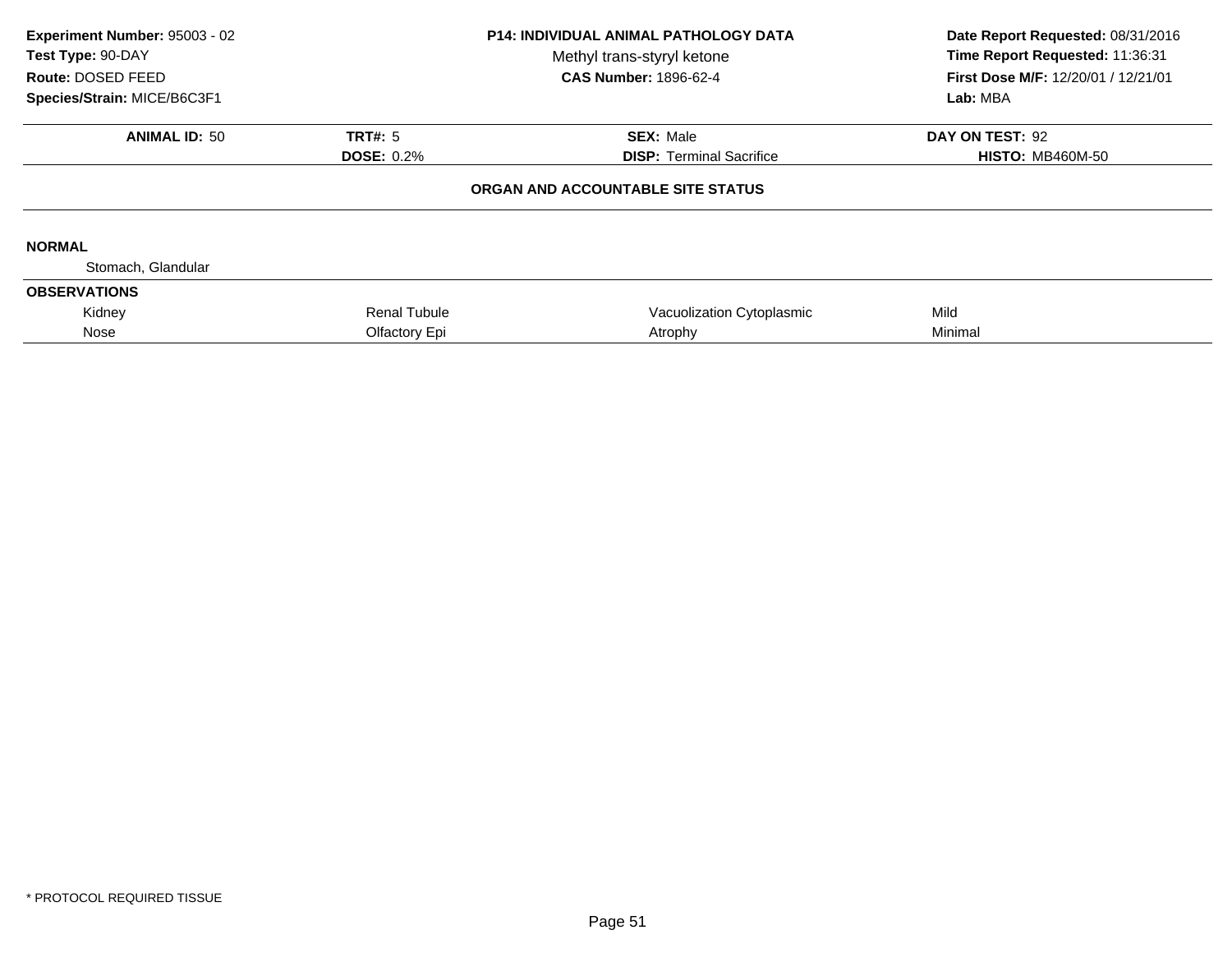| Experiment Number: 95003 - 02<br>Test Type: 90-DAY<br>Route: DOSED FEED<br>Species/Strain: MICE/B6C3F1 | <b>P14: INDIVIDUAL ANIMAL PATHOLOGY DATA</b><br>Methyl trans-styryl ketone<br><b>CAS Number: 1896-62-4</b> |                                                     | Date Report Requested: 08/31/2016<br>Time Report Requested: 11:36:31<br>First Dose M/F: 12/20/01 / 12/21/01<br>Lab: MBA |  |
|--------------------------------------------------------------------------------------------------------|------------------------------------------------------------------------------------------------------------|-----------------------------------------------------|-------------------------------------------------------------------------------------------------------------------------|--|
| <b>ANIMAL ID: 51</b>                                                                                   | <b>TRT#: 6</b><br><b>DOSE: 0.4%</b>                                                                        | <b>SEX: Male</b><br><b>DISP: Terminal Sacrifice</b> |                                                                                                                         |  |
|                                                                                                        |                                                                                                            | ORGAN AND ACCOUNTABLE SITE STATUS                   |                                                                                                                         |  |
| <b>NORMAL</b>                                                                                          |                                                                                                            |                                                     |                                                                                                                         |  |
| * Adrenal Cortex                                                                                       | * Adrenal Medulla                                                                                          | <b>Blood Vessel</b>                                 | * Bone                                                                                                                  |  |
| * Bone Marrow                                                                                          | * Brain                                                                                                    | * Epididymis                                        | * Esophagus                                                                                                             |  |
| * Eye                                                                                                  | * Gallbladder                                                                                              | * Harderian Gland                                   | * Heart                                                                                                                 |  |
| * Intestine Large, Cecum                                                                               | * Intestine Large, Colon                                                                                   | * Intestine Large, Rectum                           | * Intestine Small, Duodenum                                                                                             |  |
| * Intestine Small, Ileum                                                                               | * Intestine Small, Jejunum                                                                                 | * Islets, Pancreatic                                | * Liver                                                                                                                 |  |
| * Lung                                                                                                 | * Lymph Node, Mandibular                                                                                   | * Lymph Node, Mesenteric                            | * Pancreas                                                                                                              |  |
| * Preputial Gland                                                                                      | * Prostate                                                                                                 | * Salivary Glands                                   | * Seminal Vesicle                                                                                                       |  |
| * Skin                                                                                                 | * Spleen                                                                                                   | * Stomach, Forestomach                              | * Stomach, Glandular                                                                                                    |  |
| * Testes                                                                                               | * Thymus                                                                                                   | * Thyroid Gland                                     | * Tongue                                                                                                                |  |
| * Trachea                                                                                              | * Urinary Bladder                                                                                          |                                                     |                                                                                                                         |  |
| <b>MISSING</b>                                                                                         |                                                                                                            |                                                     |                                                                                                                         |  |
| * Mammary Gland                                                                                        | * Parathyroid Gland                                                                                        |                                                     |                                                                                                                         |  |
| <b>INSUFFICIENT TISSUE</b>                                                                             |                                                                                                            |                                                     |                                                                                                                         |  |
| * Pituitary Gland                                                                                      |                                                                                                            |                                                     |                                                                                                                         |  |
| <b>OBSERVATIONS</b>                                                                                    |                                                                                                            |                                                     |                                                                                                                         |  |
| * Kidney                                                                                               | <b>Renal Tubule</b>                                                                                        | Vacuolization Cytoplasmic                           | Minimal                                                                                                                 |  |
| * Nose                                                                                                 | Olfactory Epi                                                                                              | Atrophy                                             | Minimal                                                                                                                 |  |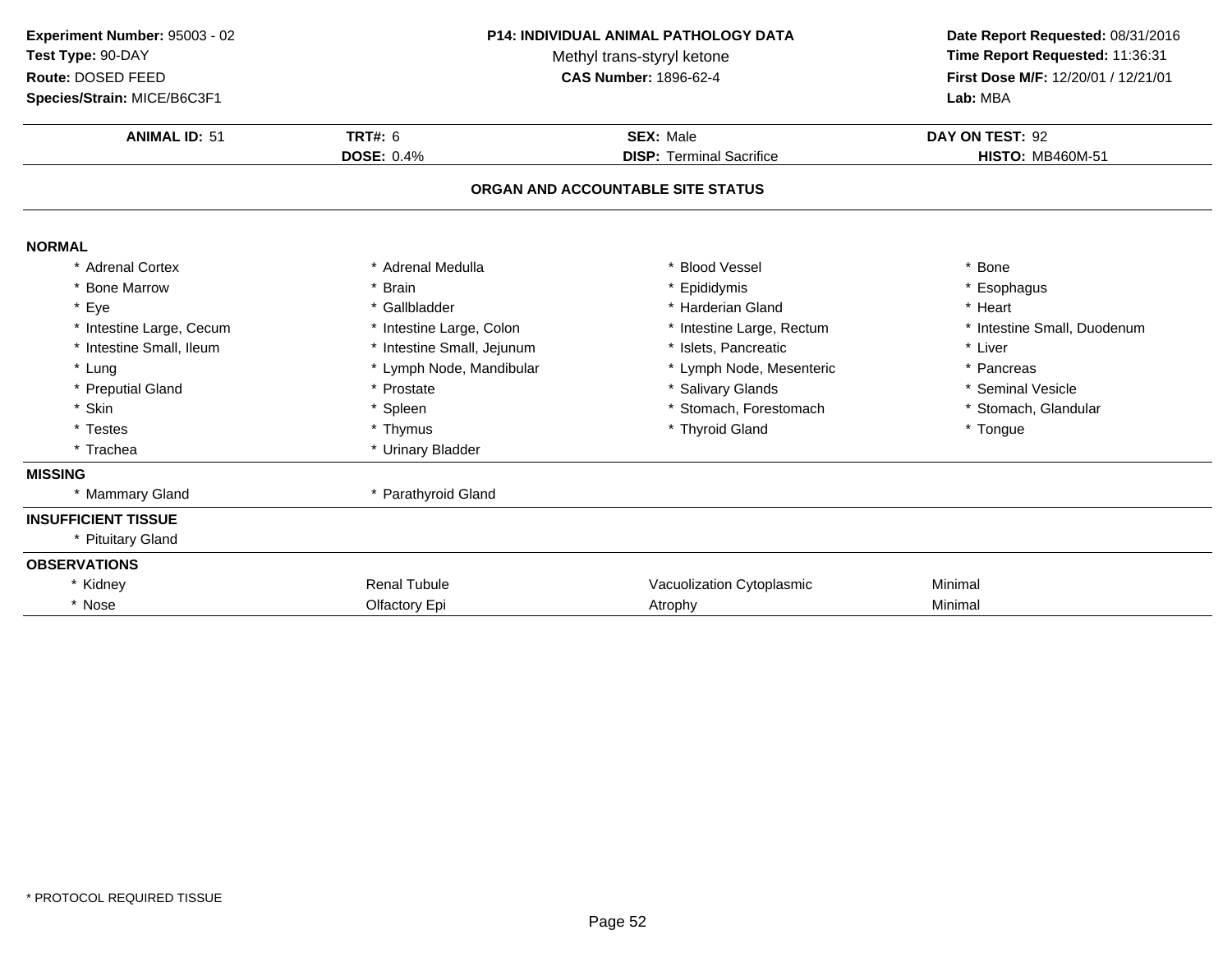| Experiment Number: 95003 - 02<br>Test Type: 90-DAY<br>Route: DOSED FEED<br>Species/Strain: MICE/B6C3F1<br><b>ANIMAL ID: 52</b> | <b>P14: INDIVIDUAL ANIMAL PATHOLOGY DATA</b><br>Methyl trans-styryl ketone<br><b>CAS Number: 1896-62-4</b><br><b>TRT#: 6</b><br><b>SEX: Male</b> |                                   | Date Report Requested: 08/31/2016<br>Time Report Requested: 11:36:31<br>First Dose M/F: 12/20/01 / 12/21/01<br>Lab: MBA<br>DAY ON TEST: 92 |
|--------------------------------------------------------------------------------------------------------------------------------|--------------------------------------------------------------------------------------------------------------------------------------------------|-----------------------------------|--------------------------------------------------------------------------------------------------------------------------------------------|
|                                                                                                                                | <b>DOSE: 0.4%</b>                                                                                                                                | <b>DISP: Terminal Sacrifice</b>   | <b>HISTO: MB460M-52</b>                                                                                                                    |
|                                                                                                                                |                                                                                                                                                  | ORGAN AND ACCOUNTABLE SITE STATUS |                                                                                                                                            |
| <b>NORMAL</b>                                                                                                                  |                                                                                                                                                  |                                   |                                                                                                                                            |
| * Adrenal Cortex                                                                                                               | Adrenal Medulla                                                                                                                                  | <b>Blood Vessel</b>               | * Bone                                                                                                                                     |
| * Bone Marrow                                                                                                                  | <b>Brain</b>                                                                                                                                     | Epididymis                        | * Esophagus                                                                                                                                |
| * Eye                                                                                                                          | * Harderian Gland                                                                                                                                | * Heart                           | * Intestine Large, Cecum                                                                                                                   |
| * Intestine Large, Colon                                                                                                       | * Intestine Large, Rectum                                                                                                                        | * Intestine Small, Duodenum       | * Intestine Small, Ileum                                                                                                                   |
| * Intestine Small, Jejunum                                                                                                     | * Islets, Pancreatic                                                                                                                             | * Liver                           | * Lung                                                                                                                                     |
| * Lymph Node, Mandibular                                                                                                       | * Lymph Node, Mesenteric                                                                                                                         | * Pancreas                        | * Pituitary Gland                                                                                                                          |
| * Preputial Gland                                                                                                              | * Prostate                                                                                                                                       | * Salivary Glands                 | * Seminal Vesicle                                                                                                                          |
| * Skin                                                                                                                         | * Spleen                                                                                                                                         | * Stomach, Forestomach            | * Stomach, Glandular                                                                                                                       |
| * Testes                                                                                                                       | * Tongue                                                                                                                                         | * Trachea                         | * Urinary Bladder                                                                                                                          |
| <b>MISSING</b>                                                                                                                 |                                                                                                                                                  |                                   |                                                                                                                                            |
| * Gallbladder                                                                                                                  | * Mammary Gland                                                                                                                                  | * Parathyroid Gland               | * Thyroid Gland                                                                                                                            |
| <b>OBSERVATIONS</b>                                                                                                            |                                                                                                                                                  |                                   |                                                                                                                                            |
| * Kidney                                                                                                                       | <b>Renal Tubule</b>                                                                                                                              | Vacuolization Cytoplasmic         | Minimal                                                                                                                                    |
| * Nose                                                                                                                         | Olfactory Epi                                                                                                                                    | Atrophy                           | Minimal                                                                                                                                    |
| * Thymus                                                                                                                       |                                                                                                                                                  | Atrophy                           | Minimal                                                                                                                                    |
| Note: increased tingible bodies                                                                                                |                                                                                                                                                  |                                   |                                                                                                                                            |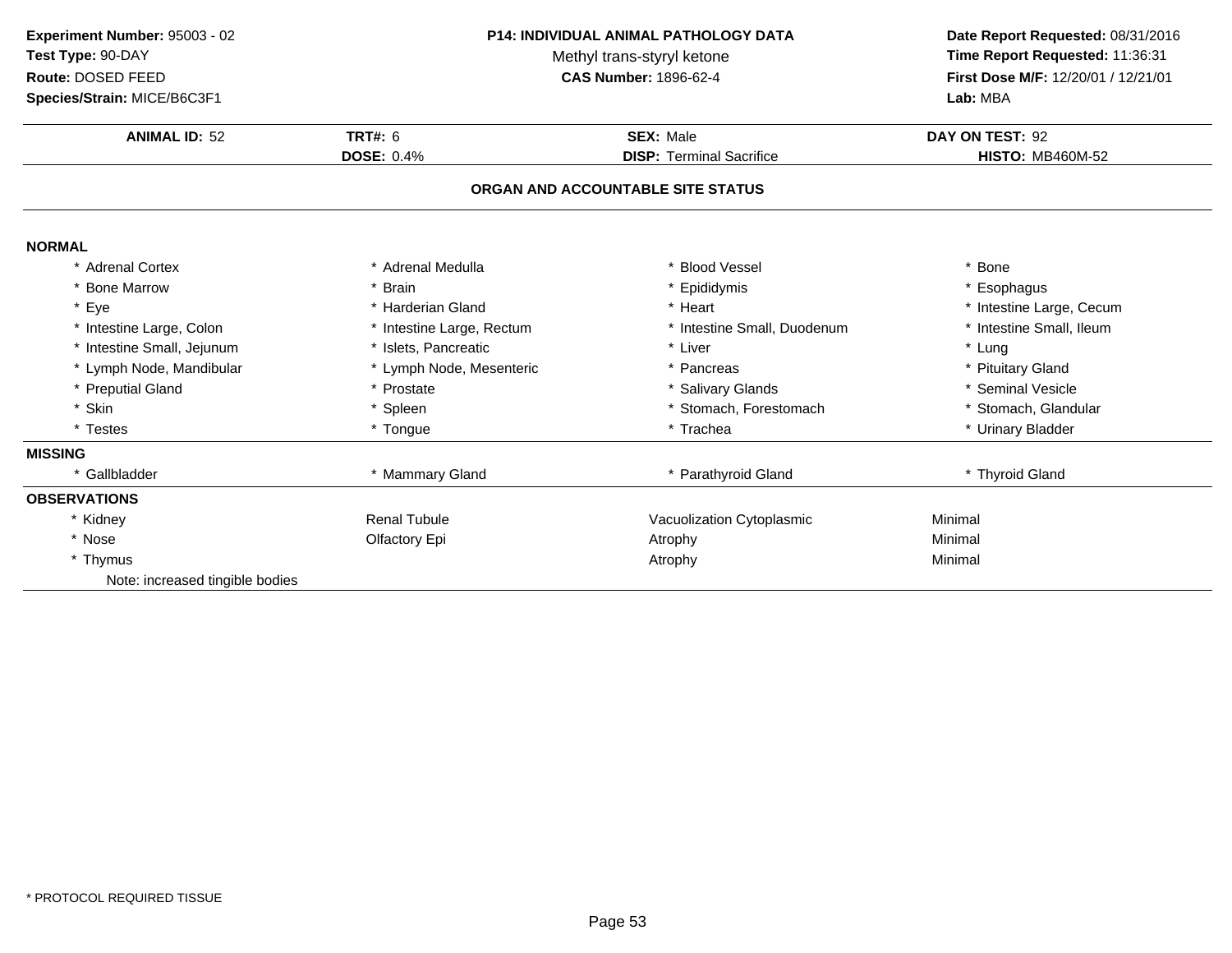| Experiment Number: 95003 - 02<br>Test Type: 90-DAY<br>Route: DOSED FEED<br>Species/Strain: MICE/B6C3F1<br><b>ANIMAL ID: 53</b> | <b>P14: INDIVIDUAL ANIMAL PATHOLOGY DATA</b><br>Methyl trans-styryl ketone<br><b>CAS Number: 1896-62-4</b><br><b>TRT#: 6</b><br><b>SEX: Male</b> |                                                                      | Date Report Requested: 08/31/2016<br>Time Report Requested: 11:36:31<br>First Dose M/F: 12/20/01 / 12/21/01<br>Lab: MBA<br>DAY ON TEST: 92<br><b>HISTO: MB460M-53</b> |
|--------------------------------------------------------------------------------------------------------------------------------|--------------------------------------------------------------------------------------------------------------------------------------------------|----------------------------------------------------------------------|-----------------------------------------------------------------------------------------------------------------------------------------------------------------------|
|                                                                                                                                | <b>DOSE: 0.4%</b>                                                                                                                                | <b>DISP: Terminal Sacrifice</b><br>ORGAN AND ACCOUNTABLE SITE STATUS |                                                                                                                                                                       |
| <b>NORMAL</b>                                                                                                                  |                                                                                                                                                  |                                                                      |                                                                                                                                                                       |
| * Adrenal Medulla                                                                                                              | * Blood Vessel                                                                                                                                   | * Bone                                                               | * Bone Marrow                                                                                                                                                         |
| * Brain                                                                                                                        | Epididymis                                                                                                                                       | * Esophagus                                                          | * Eye                                                                                                                                                                 |
| * Gallbladder                                                                                                                  | * Harderian Gland                                                                                                                                | * Heart                                                              | * Intestine Large, Cecum                                                                                                                                              |
| * Intestine Large, Colon                                                                                                       | * Intestine Large, Rectum                                                                                                                        | * Intestine Small, Duodenum                                          | * Intestine Small, Ileum                                                                                                                                              |
| * Intestine Small, Jejunum                                                                                                     | * Islets, Pancreatic                                                                                                                             | * Liver                                                              | * Lung                                                                                                                                                                |
| * Lymph Node, Mandibular                                                                                                       | * Lymph Node, Mesenteric                                                                                                                         | * Pancreas                                                           | * Parathyroid Gland                                                                                                                                                   |
| * Pituitary Gland                                                                                                              | * Preputial Gland                                                                                                                                | * Prostate                                                           | * Salivary Glands                                                                                                                                                     |
| * Seminal Vesicle                                                                                                              | * Skin                                                                                                                                           | * Spleen                                                             | * Stomach, Forestomach                                                                                                                                                |
| * Stomach, Glandular                                                                                                           | * Testes                                                                                                                                         | * Thyroid Gland                                                      | * Tongue                                                                                                                                                              |
| * Trachea                                                                                                                      | * Urinary Bladder                                                                                                                                |                                                                      |                                                                                                                                                                       |
| <b>MISSING</b>                                                                                                                 |                                                                                                                                                  |                                                                      |                                                                                                                                                                       |
| * Mammary Gland                                                                                                                |                                                                                                                                                  |                                                                      |                                                                                                                                                                       |
| <b>OBSERVATIONS</b>                                                                                                            |                                                                                                                                                  |                                                                      |                                                                                                                                                                       |
| * Adrenal Cortex                                                                                                               | Subcapsular                                                                                                                                      | Hyperplasia                                                          | Focal, Minimal                                                                                                                                                        |
| * Kidney                                                                                                                       | <b>Renal Tubule</b>                                                                                                                              | Vacuolization Cytoplasmic                                            | Minimal                                                                                                                                                               |
| * Nose                                                                                                                         | Olfactory Epi                                                                                                                                    | Atrophy                                                              | Minimal                                                                                                                                                               |
| * Thymus                                                                                                                       |                                                                                                                                                  | <b>Necrosis</b>                                                      | Mild                                                                                                                                                                  |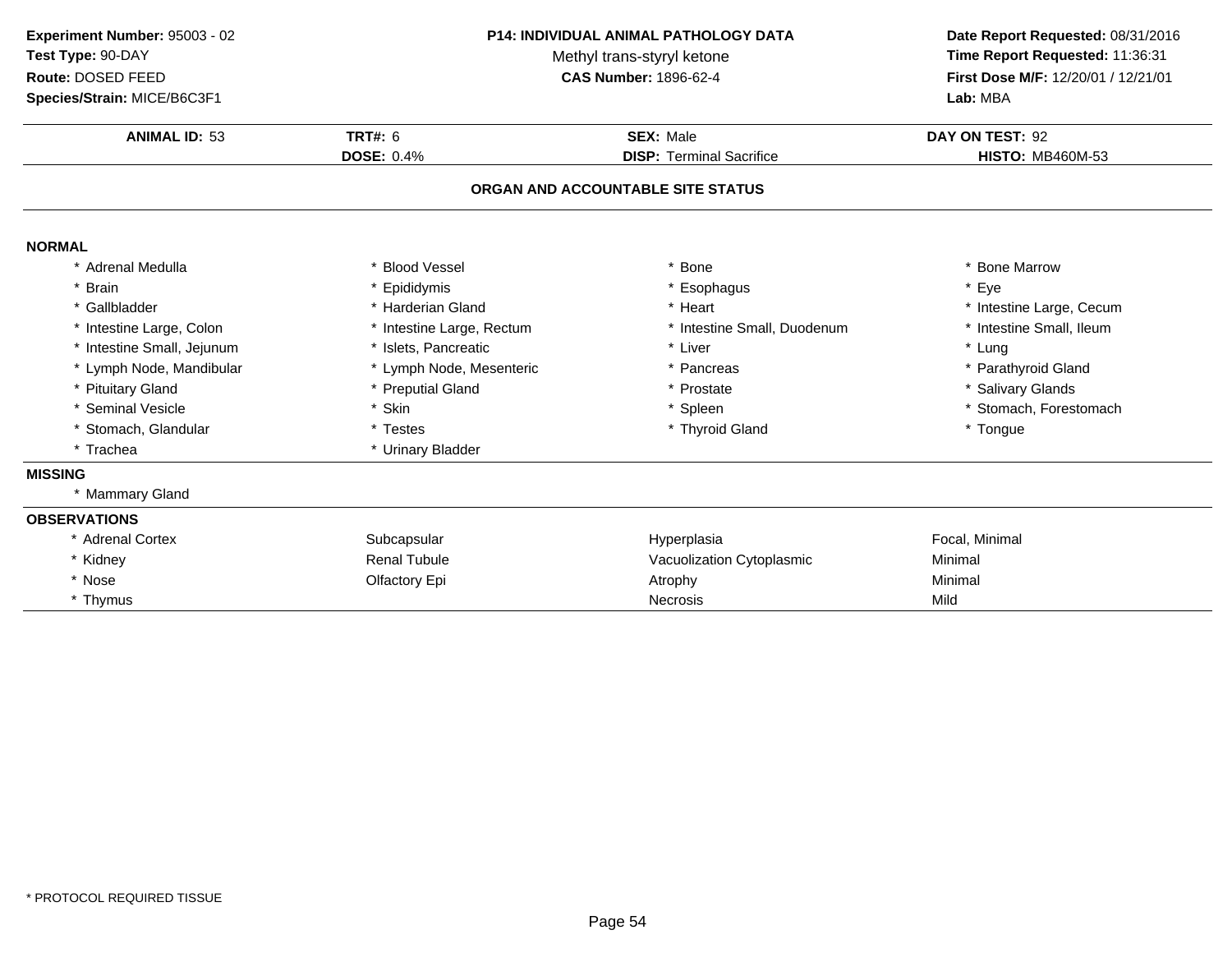| Experiment Number: 95003 - 02<br>Test Type: 90-DAY<br>Route: DOSED FEED<br>Species/Strain: MICE/B6C3F1 | <b>P14: INDIVIDUAL ANIMAL PATHOLOGY DATA</b><br>Methyl trans-styryl ketone<br><b>CAS Number: 1896-62-4</b> |                                                     | Date Report Requested: 08/31/2016<br>Time Report Requested: 11:36:31<br>First Dose M/F: 12/20/01 / 12/21/01<br>Lab: MBA |  |
|--------------------------------------------------------------------------------------------------------|------------------------------------------------------------------------------------------------------------|-----------------------------------------------------|-------------------------------------------------------------------------------------------------------------------------|--|
| <b>ANIMAL ID: 54</b>                                                                                   | <b>TRT#: 6</b><br><b>DOSE: 0.4%</b>                                                                        | <b>SEX: Male</b><br><b>DISP: Terminal Sacrifice</b> |                                                                                                                         |  |
|                                                                                                        |                                                                                                            | ORGAN AND ACCOUNTABLE SITE STATUS                   |                                                                                                                         |  |
| <b>NORMAL</b>                                                                                          |                                                                                                            |                                                     |                                                                                                                         |  |
| * Adrenal Cortex                                                                                       | * Adrenal Medulla                                                                                          | * Blood Vessel                                      | * Bone                                                                                                                  |  |
| * Bone Marrow                                                                                          | * Brain                                                                                                    | * Epididymis                                        | * Esophagus                                                                                                             |  |
| * Eye                                                                                                  | * Gallbladder                                                                                              | * Harderian Gland                                   | * Heart                                                                                                                 |  |
| * Intestine Large, Cecum                                                                               | * Intestine Large, Colon                                                                                   | * Intestine Large, Rectum                           | * Intestine Small, Duodenum                                                                                             |  |
| * Intestine Small, Ileum                                                                               | * Intestine Small, Jejunum                                                                                 | * Islets, Pancreatic                                | * Liver                                                                                                                 |  |
| * Lung                                                                                                 | * Lymph Node, Mandibular                                                                                   | * Lymph Node, Mesenteric                            | * Pancreas                                                                                                              |  |
| * Pituitary Gland                                                                                      | * Preputial Gland                                                                                          | * Prostate                                          | * Salivary Glands                                                                                                       |  |
| * Seminal Vesicle                                                                                      | * Skin                                                                                                     | * Spleen                                            | * Stomach, Forestomach                                                                                                  |  |
| * Stomach, Glandular                                                                                   | * Thymus                                                                                                   | * Thyroid Gland                                     | * Tongue                                                                                                                |  |
| * Trachea                                                                                              | * Urinary Bladder                                                                                          |                                                     |                                                                                                                         |  |
| <b>MISSING</b>                                                                                         |                                                                                                            |                                                     |                                                                                                                         |  |
| * Mammary Gland                                                                                        | * Testes                                                                                                   |                                                     |                                                                                                                         |  |
| <b>INSUFFICIENT TISSUE</b>                                                                             |                                                                                                            |                                                     |                                                                                                                         |  |
| * Parathyroid Gland                                                                                    |                                                                                                            |                                                     |                                                                                                                         |  |
| <b>OBSERVATIONS</b>                                                                                    |                                                                                                            |                                                     |                                                                                                                         |  |
| * Kidney                                                                                               | <b>Renal Tubule</b>                                                                                        | Vacuolization Cytoplasmic                           | Minimal                                                                                                                 |  |
| * Nose                                                                                                 | Olfactory Epi                                                                                              | Atrophy                                             | Minimal                                                                                                                 |  |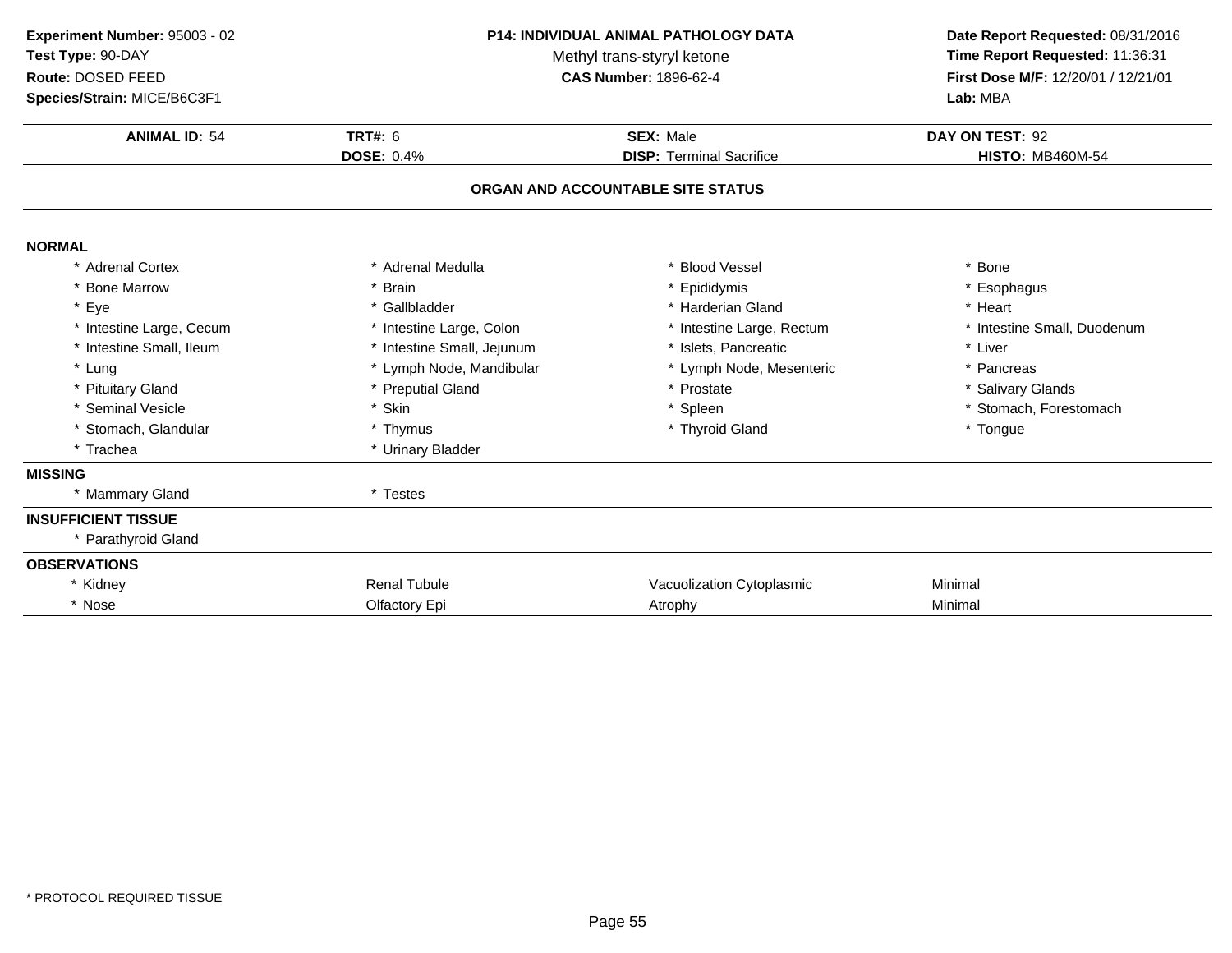| Experiment Number: 95003 - 02<br>Test Type: 90-DAY |                           | <b>P14: INDIVIDUAL ANIMAL PATHOLOGY DATA</b><br>Methyl trans-styryl ketone |                                     |
|----------------------------------------------------|---------------------------|----------------------------------------------------------------------------|-------------------------------------|
| Route: DOSED FEED                                  |                           | <b>CAS Number: 1896-62-4</b>                                               | First Dose M/F: 12/20/01 / 12/21/01 |
| Species/Strain: MICE/B6C3F1                        |                           |                                                                            | Lab: MBA                            |
| <b>ANIMAL ID: 55</b>                               | <b>TRT#: 6</b>            | <b>SEX: Male</b>                                                           | DAY ON TEST: 92                     |
|                                                    | <b>DOSE: 0.4%</b>         | <b>DISP: Terminal Sacrifice</b>                                            | <b>HISTO: MB460M-55</b>             |
|                                                    |                           | ORGAN AND ACCOUNTABLE SITE STATUS                                          |                                     |
| <b>NORMAL</b>                                      |                           |                                                                            |                                     |
| * Adrenal Medulla                                  | * Blood Vessel            | Bone                                                                       | * Bone Marrow                       |
| * Brain                                            | * Epididymis              | Esophagus                                                                  | * Eye                               |
| * Gallbladder                                      | * Harderian Gland         | Heart                                                                      | * Intestine Large, Cecum            |
| * Intestine Large, Colon                           | * Intestine Large, Rectum | * Intestine Small, Duodenum                                                | * Intestine Small, Ileum            |
| * Intestine Small, Jejunum                         | * Islets, Pancreatic      | * Liver                                                                    | * Lung                              |
| * Lymph Node, Mandibular                           | * Lymph Node, Mesenteric  | * Pancreas                                                                 | * Pituitary Gland                   |
| * Preputial Gland                                  | * Prostate                | * Salivary Glands                                                          | * Seminal Vesicle                   |
| * Skin                                             | * Spleen                  | * Stomach, Forestomach                                                     | * Stomach, Glandular                |
| * Testes                                           | * Thyroid Gland           | * Tongue                                                                   | * Trachea                           |
| * Urinary Bladder                                  |                           |                                                                            |                                     |
| <b>MISSING</b>                                     |                           |                                                                            |                                     |
| * Mammary Gland                                    | * Parathyroid Gland       |                                                                            |                                     |
| <b>OBSERVATIONS</b>                                |                           |                                                                            |                                     |
| * Adrenal Cortex                                   | Subcapsular               | Hyperplasia                                                                | Focal, Minimal                      |
| * Kidney                                           | <b>Renal Tubule</b>       | Vacuolization Cytoplasmic                                                  | Minimal                             |
| * Nose                                             | Olfactory Epi             | Atrophy                                                                    | Minimal                             |
| * Thymus                                           |                           | Cyst                                                                       | Minimal                             |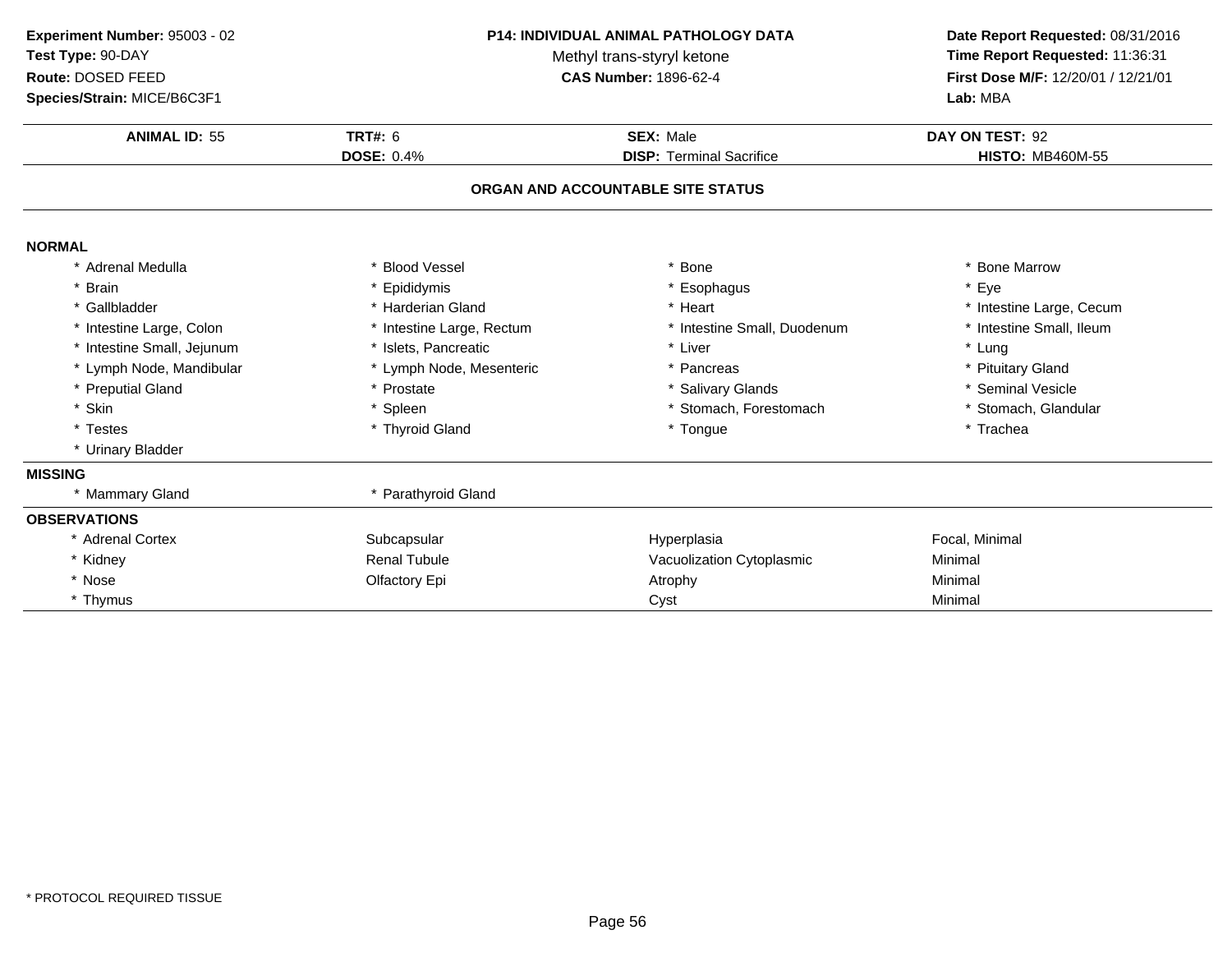| Experiment Number: 95003 - 02<br>Test Type: 90-DAY<br>Route: DOSED FEED<br>Species/Strain: MICE/B6C3F1 |                            | <b>P14: INDIVIDUAL ANIMAL PATHOLOGY DATA</b><br>Methyl trans-styryl ketone<br><b>CAS Number: 1896-62-4</b> |                             |
|--------------------------------------------------------------------------------------------------------|----------------------------|------------------------------------------------------------------------------------------------------------|-----------------------------|
| <b>ANIMAL ID: 56</b>                                                                                   | <b>TRT#: 6</b>             | <b>SEX: Male</b>                                                                                           | DAY ON TEST: 92             |
|                                                                                                        | <b>DOSE: 0.4%</b>          | <b>DISP: Terminal Sacrifice</b>                                                                            | <b>HISTO: MB460M-56</b>     |
|                                                                                                        |                            | ORGAN AND ACCOUNTABLE SITE STATUS                                                                          |                             |
| <b>NORMAL</b>                                                                                          |                            |                                                                                                            |                             |
| * Adrenal Cortex                                                                                       | * Adrenal Medulla          | * Blood Vessel                                                                                             | * Bone                      |
| * Bone Marrow                                                                                          | * Brain                    | * Epididymis                                                                                               | * Esophagus                 |
| * Eye                                                                                                  | * Gallbladder              | * Harderian Gland                                                                                          | * Heart                     |
| * Intestine Large, Cecum                                                                               | * Intestine Large, Colon   | * Intestine Large, Rectum                                                                                  | * Intestine Small, Duodenum |
| * Intestine Small, Ileum                                                                               | * Intestine Small, Jejunum | * Islets, Pancreatic                                                                                       | * Liver                     |
| * Lung                                                                                                 | * Lymph Node, Mandibular   | * Lymph Node, Mesenteric                                                                                   | * Pancreas                  |
| * Pituitary Gland                                                                                      | * Preputial Gland          | * Prostate                                                                                                 | * Salivary Glands           |
| * Seminal Vesicle                                                                                      | * Skin                     | * Spleen                                                                                                   | * Stomach, Forestomach      |
| * Stomach, Glandular                                                                                   | * Testes                   | * Thymus                                                                                                   | * Thyroid Gland             |
| * Tongue                                                                                               | * Trachea                  | * Urinary Bladder                                                                                          |                             |
| <b>MISSING</b>                                                                                         |                            |                                                                                                            |                             |
| * Mammary Gland                                                                                        | * Parathyroid Gland        |                                                                                                            |                             |
| <b>OBSERVATIONS</b>                                                                                    |                            |                                                                                                            |                             |
| * Kidney                                                                                               | <b>Renal Tubule</b>        | Vacuolization Cytoplasmic                                                                                  | Minimal                     |
| * Nose                                                                                                 | Olfactory Epi              | Atrophy                                                                                                    | Minimal                     |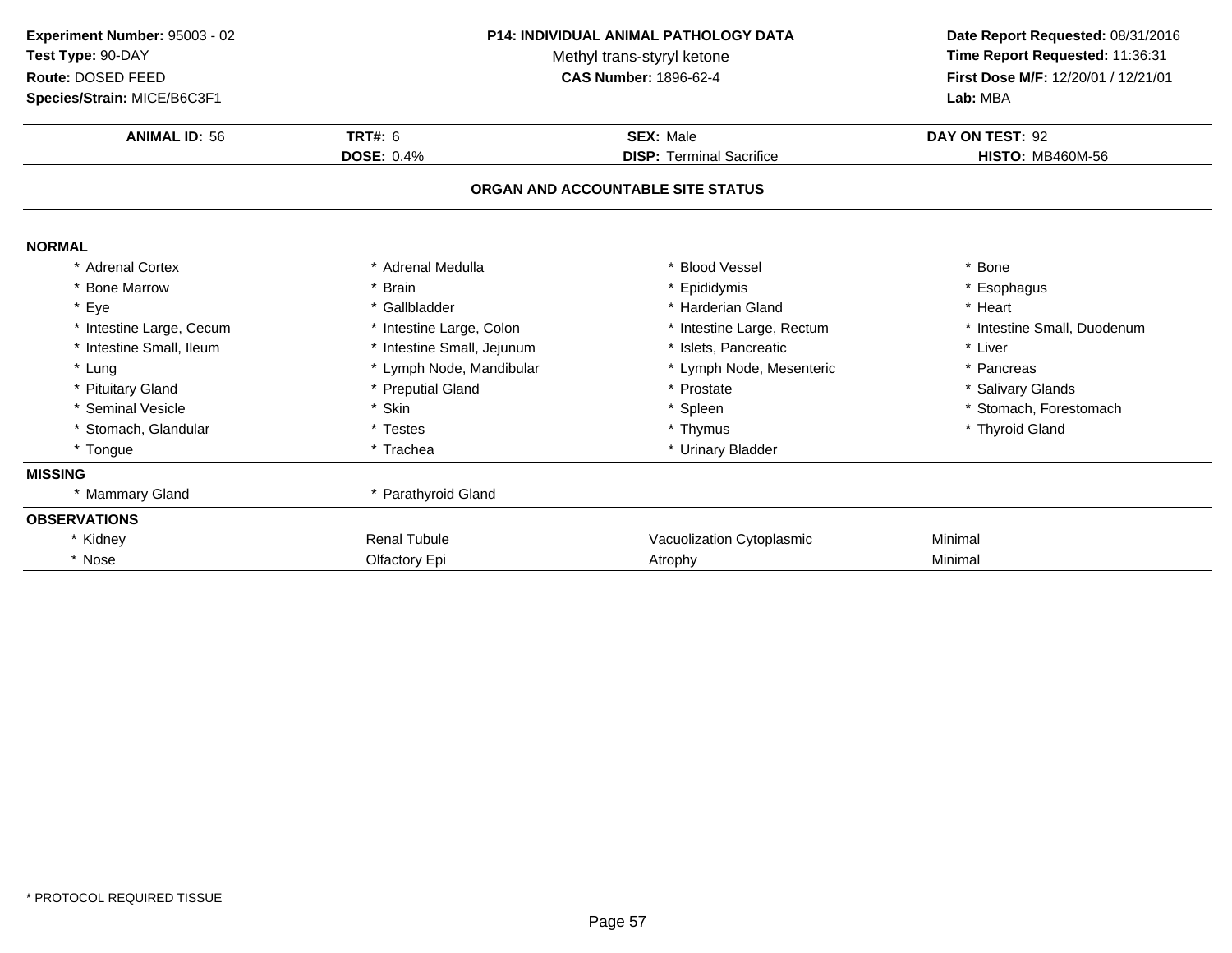| Experiment Number: 95003 - 02<br>Test Type: 90-DAY<br>Route: DOSED FEED<br>Species/Strain: MICE/B6C3F1<br><b>ANIMAL ID: 57</b> | P14: INDIVIDUAL ANIMAL PATHOLOGY DATA<br>Methyl trans-styryl ketone<br><b>CAS Number: 1896-62-4</b><br><b>TRT#: 6</b><br><b>SEX: Male</b> |                                   | Date Report Requested: 08/31/2016<br>Time Report Requested: 11:36:31<br>First Dose M/F: 12/20/01 / 12/21/01<br>Lab: MBA<br>DAY ON TEST: 92 |
|--------------------------------------------------------------------------------------------------------------------------------|-------------------------------------------------------------------------------------------------------------------------------------------|-----------------------------------|--------------------------------------------------------------------------------------------------------------------------------------------|
|                                                                                                                                | <b>DOSE: 0.4%</b>                                                                                                                         | <b>DISP: Terminal Sacrifice</b>   | <b>HISTO: MB460M-57</b>                                                                                                                    |
|                                                                                                                                |                                                                                                                                           | ORGAN AND ACCOUNTABLE SITE STATUS |                                                                                                                                            |
| <b>NORMAL</b>                                                                                                                  |                                                                                                                                           |                                   |                                                                                                                                            |
| * Adrenal Medulla                                                                                                              | <b>Blood Vessel</b>                                                                                                                       | <b>Bone</b>                       | * Bone Marrow                                                                                                                              |
| * Brain                                                                                                                        | Epididymis                                                                                                                                | * Esophagus                       | * Eye                                                                                                                                      |
| * Gallbladder                                                                                                                  | * Harderian Gland                                                                                                                         | * Heart                           | * Intestine Large, Cecum                                                                                                                   |
| * Intestine Large, Colon                                                                                                       | * Intestine Large, Rectum                                                                                                                 | * Intestine Small, Duodenum       | * Intestine Small, Ileum                                                                                                                   |
| * Intestine Small, Jejunum                                                                                                     | * Islets, Pancreatic                                                                                                                      | * Liver                           | * Lung                                                                                                                                     |
| * Lymph Node, Mandibular                                                                                                       | * Lymph Node, Mesenteric                                                                                                                  | * Pancreas                        | * Pituitary Gland                                                                                                                          |
| * Preputial Gland                                                                                                              | * Prostate                                                                                                                                | * Salivary Glands                 | * Seminal Vesicle                                                                                                                          |
| * Skin                                                                                                                         | * Spleen                                                                                                                                  | * Stomach, Forestomach            | * Stomach, Glandular                                                                                                                       |
| * Testes                                                                                                                       | * Thymus                                                                                                                                  | * Thyroid Gland                   | * Tongue                                                                                                                                   |
| * Trachea                                                                                                                      | * Urinary Bladder                                                                                                                         |                                   |                                                                                                                                            |
| <b>MISSING</b>                                                                                                                 |                                                                                                                                           |                                   |                                                                                                                                            |
| * Mammary Gland                                                                                                                | * Parathyroid Gland                                                                                                                       |                                   |                                                                                                                                            |
| <b>OBSERVATIONS</b>                                                                                                            |                                                                                                                                           |                                   |                                                                                                                                            |
| * Adrenal Cortex                                                                                                               | Subcapsular                                                                                                                               | Hyperplasia                       | Focal, Minimal                                                                                                                             |
| * Kidney                                                                                                                       | <b>Renal Tubule</b>                                                                                                                       | Vacuolization Cytoplasmic         | Minimal                                                                                                                                    |
| * Nose                                                                                                                         | Olfactory Epi                                                                                                                             | Atrophy                           | Minimal                                                                                                                                    |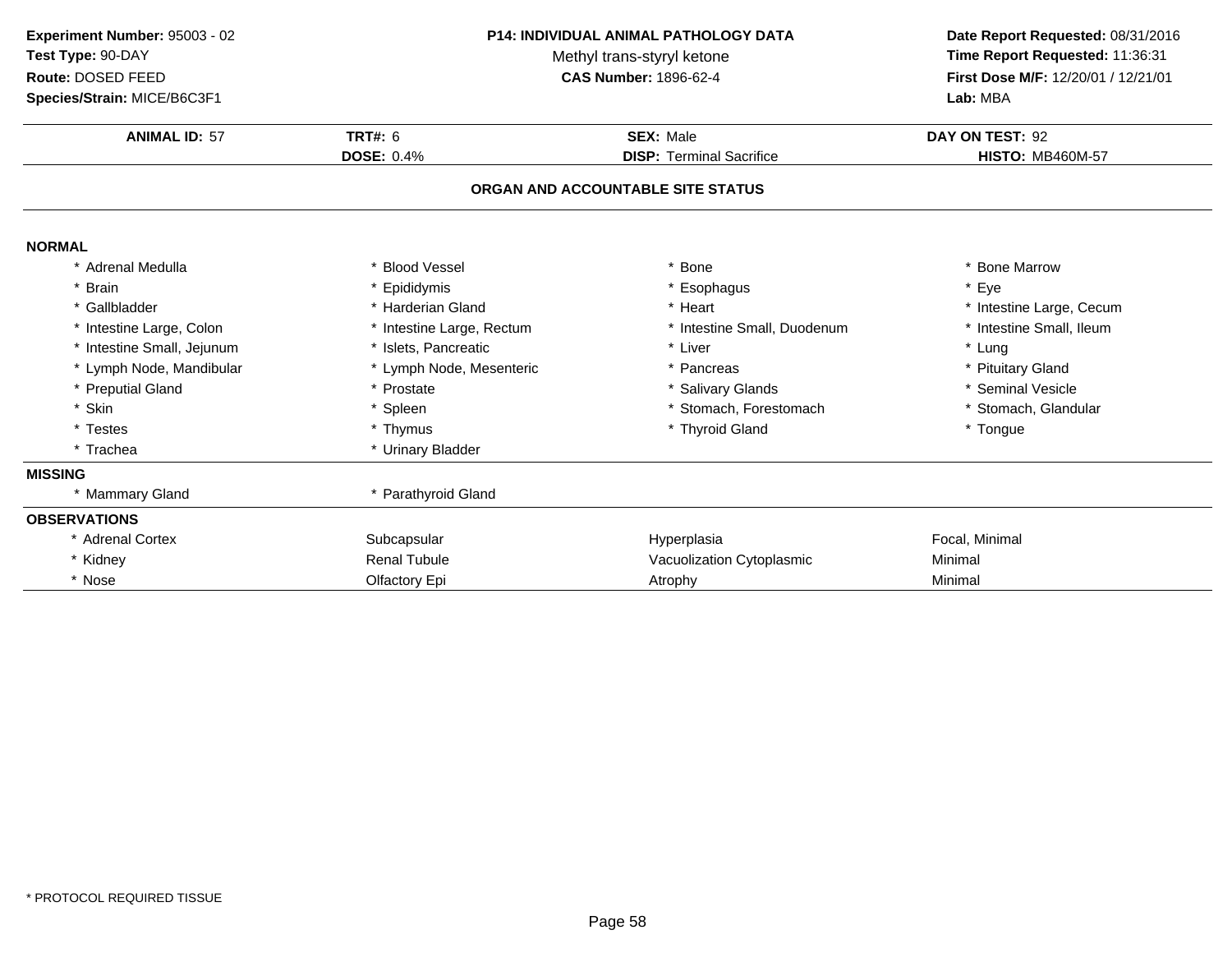| Experiment Number: 95003 - 02<br>Test Type: 90-DAY<br>Route: DOSED FEED<br>Species/Strain: MICE/B6C3F1<br><b>ANIMAL ID: 58</b> | TRT#: $6$<br><b>DOSE: 0.4%</b> | <b>P14: INDIVIDUAL ANIMAL PATHOLOGY DATA</b><br>Methyl trans-styryl ketone<br>CAS Number: 1896-62-4<br><b>SEX: Male</b><br><b>DISP: Terminal Sacrifice</b> | Date Report Requested: 08/31/2016<br>Time Report Requested: 11:36:31<br>First Dose M/F: 12/20/01 / 12/21/01<br>Lab: MBA<br>DAY ON TEST: 92<br><b>HISTO: MB460M-58</b> |
|--------------------------------------------------------------------------------------------------------------------------------|--------------------------------|------------------------------------------------------------------------------------------------------------------------------------------------------------|-----------------------------------------------------------------------------------------------------------------------------------------------------------------------|
|                                                                                                                                |                                | ORGAN AND ACCOUNTABLE SITE STATUS                                                                                                                          |                                                                                                                                                                       |
| <b>NORMAL</b>                                                                                                                  |                                |                                                                                                                                                            |                                                                                                                                                                       |
| * Adrenal Medulla                                                                                                              | * Blood Vessel                 | Bone                                                                                                                                                       | * Bone Marrow                                                                                                                                                         |
| * Brain                                                                                                                        | * Epididymis                   | * Esophagus                                                                                                                                                | * Eye                                                                                                                                                                 |
| * Gallbladder                                                                                                                  | * Harderian Gland              | * Heart                                                                                                                                                    | * Intestine Large, Cecum                                                                                                                                              |
| * Intestine Large, Colon                                                                                                       | * Intestine Large, Rectum      | * Intestine Small, Duodenum                                                                                                                                | * Intestine Small, Ileum                                                                                                                                              |
| * Intestine Small, Jejunum                                                                                                     | * Islets, Pancreatic           | * Liver                                                                                                                                                    | * Lung                                                                                                                                                                |
| * Lymph Node, Mandibular                                                                                                       | * Lymph Node, Mesenteric       | * Pancreas                                                                                                                                                 | * Pituitary Gland                                                                                                                                                     |
| * Preputial Gland                                                                                                              | * Prostate                     | * Salivary Glands                                                                                                                                          | * Seminal Vesicle                                                                                                                                                     |
| * Skin                                                                                                                         | * Spleen                       | * Stomach, Forestomach                                                                                                                                     | * Stomach, Glandular                                                                                                                                                  |
| * Testes                                                                                                                       | * Thymus                       | * Thyroid Gland                                                                                                                                            | * Tongue                                                                                                                                                              |
| * Trachea                                                                                                                      | * Urinary Bladder              |                                                                                                                                                            |                                                                                                                                                                       |
| <b>MISSING</b>                                                                                                                 |                                |                                                                                                                                                            |                                                                                                                                                                       |
| * Mammary Gland                                                                                                                | * Parathyroid Gland            |                                                                                                                                                            |                                                                                                                                                                       |
| <b>OBSERVATIONS</b>                                                                                                            |                                |                                                                                                                                                            |                                                                                                                                                                       |
| * Adrenal Cortex                                                                                                               | Subcapsular                    | Hyperplasia                                                                                                                                                | Focal, Minimal                                                                                                                                                        |
| * Kidney                                                                                                                       | <b>Renal Tubule</b>            | Vacuolization Cytoplasmic                                                                                                                                  | Minimal                                                                                                                                                               |
| * Nose                                                                                                                         | Olfactory Epi                  | Atrophy                                                                                                                                                    | Minimal                                                                                                                                                               |
| * Thyroid Gl                                                                                                                   |                                |                                                                                                                                                            |                                                                                                                                                                       |
| Note: slide 2                                                                                                                  |                                |                                                                                                                                                            |                                                                                                                                                                       |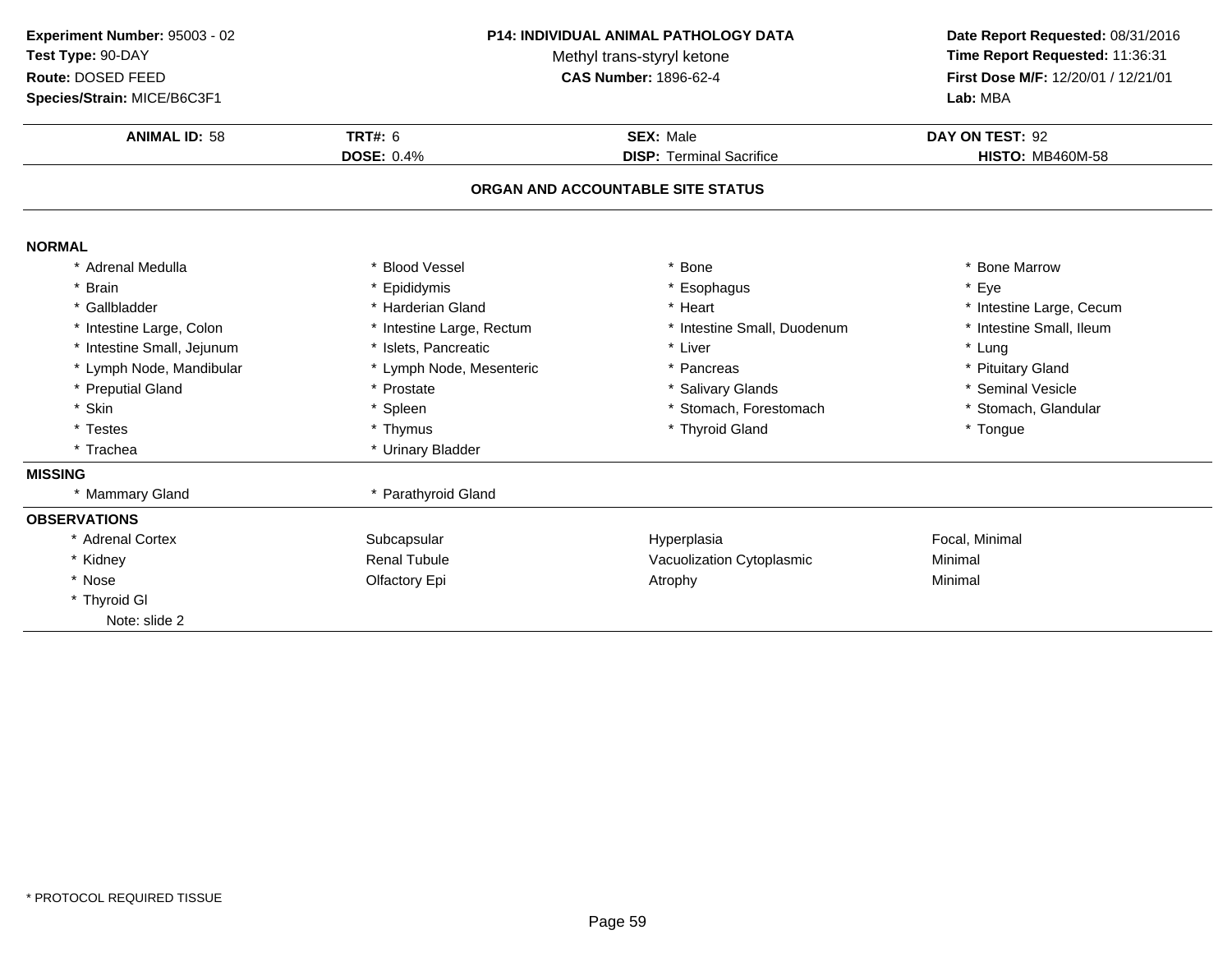| Experiment Number: 95003 - 02   | <b>P14: INDIVIDUAL ANIMAL PATHOLOGY DATA</b> |                                   | Date Report Requested: 08/31/2016<br>Time Report Requested: 11:36:31 |  |
|---------------------------------|----------------------------------------------|-----------------------------------|----------------------------------------------------------------------|--|
| Test Type: 90-DAY               | Methyl trans-styryl ketone                   |                                   |                                                                      |  |
| Route: DOSED FEED               |                                              | <b>CAS Number: 1896-62-4</b>      | First Dose M/F: 12/20/01 / 12/21/01                                  |  |
| Species/Strain: MICE/B6C3F1     |                                              |                                   | Lab: MBA                                                             |  |
| <b>ANIMAL ID: 59</b>            | <b>TRT#: 6</b>                               | <b>SEX: Male</b>                  | DAY ON TEST: 92                                                      |  |
|                                 | <b>DOSE: 0.4%</b>                            | <b>DISP: Terminal Sacrifice</b>   | <b>HISTO: MB460M-59</b>                                              |  |
|                                 |                                              | ORGAN AND ACCOUNTABLE SITE STATUS |                                                                      |  |
| <b>NORMAL</b>                   |                                              |                                   |                                                                      |  |
| * Adrenal Cortex                | * Adrenal Medulla                            | <b>Blood Vessel</b>               | * Bone                                                               |  |
| * Bone Marrow                   | * Brain                                      | * Epididymis                      | * Esophagus                                                          |  |
| * Eye                           | * Gallbladder                                | * Harderian Gland                 | * Heart                                                              |  |
| * Intestine Large, Cecum        | * Intestine Large, Colon                     | * Intestine Large, Rectum         | * Intestine Small, Duodenum                                          |  |
| * Intestine Small, Ileum        | * Intestine Small, Jejunum                   | * Islets, Pancreatic              | * Liver                                                              |  |
| * Lung                          | * Lymph Node, Mandibular                     | * Lymph Node, Mesenteric          | * Pancreas                                                           |  |
| * Parathyroid Gland             | * Preputial Gland                            | * Prostate                        | * Salivary Glands                                                    |  |
| * Seminal Vesicle               | * Skin                                       | * Spleen                          | * Stomach, Forestomach                                               |  |
| * Stomach, Glandular            | * Testes                                     | * Thyroid Gland                   | * Tongue                                                             |  |
| * Trachea                       | * Urinary Bladder                            |                                   |                                                                      |  |
| <b>MISSING</b>                  |                                              |                                   |                                                                      |  |
| * Mammary Gland                 |                                              |                                   |                                                                      |  |
| <b>INSUFFICIENT TISSUE</b>      |                                              |                                   |                                                                      |  |
| * Pituitary Gland               |                                              |                                   |                                                                      |  |
| <b>OBSERVATIONS</b>             |                                              |                                   |                                                                      |  |
| * Kidney                        | <b>Renal Tubule</b>                          | Vacuolization Cytoplasmic         | Minimal                                                              |  |
| * Nose                          | Olfactory Epi                                | Atrophy                           | Minimal                                                              |  |
| * Thymus                        |                                              | Atrophy                           | Minimal                                                              |  |
| Note: increased tingible bodies |                                              |                                   |                                                                      |  |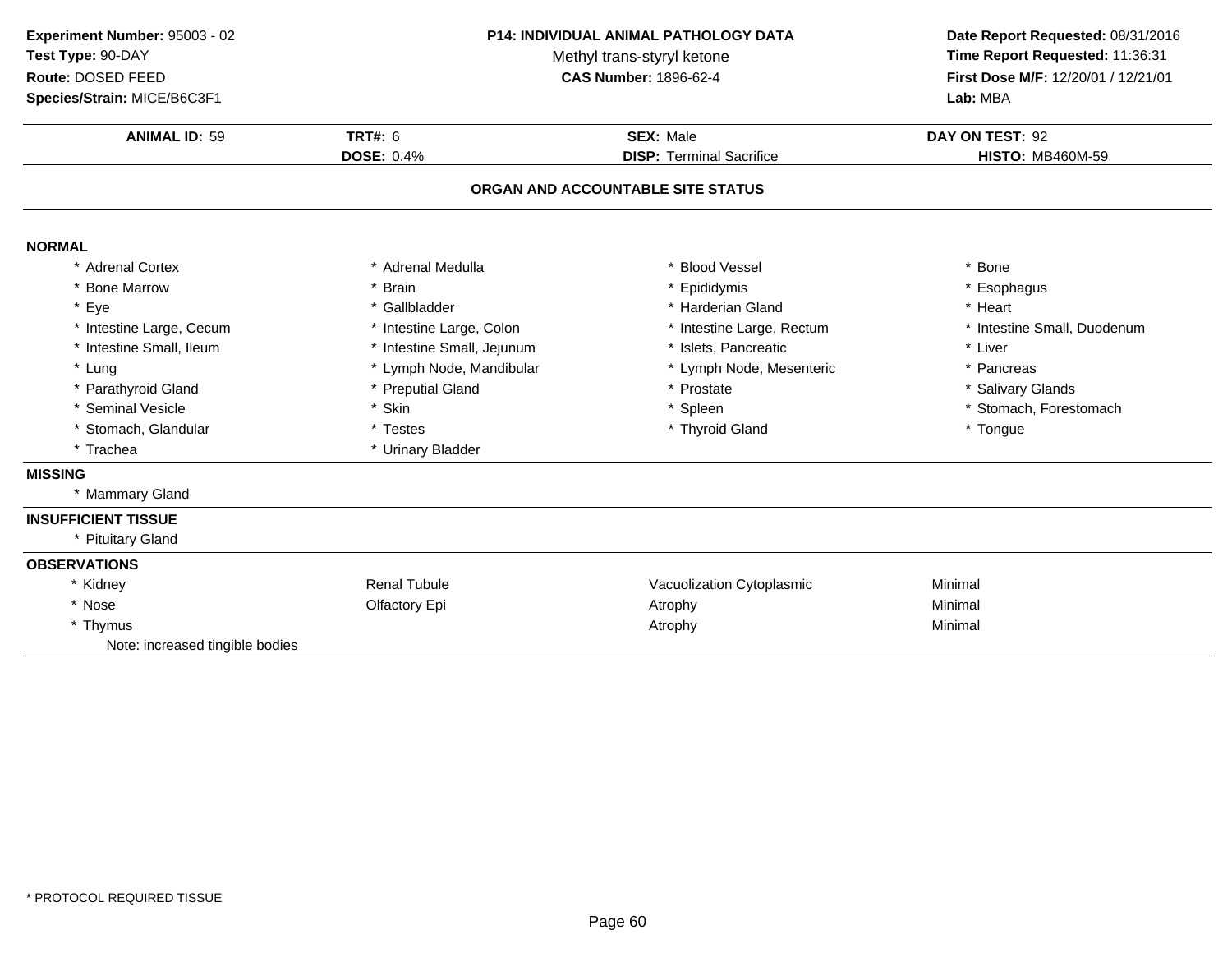| Experiment Number: 95003 - 02<br>Test Type: 90-DAY<br>Route: DOSED FEED<br>Species/Strain: MICE/B6C3F1 | <b>P14: INDIVIDUAL ANIMAL PATHOLOGY DATA</b><br>Methyl trans-styryl ketone<br><b>CAS Number: 1896-62-4</b> |                                   | Date Report Requested: 08/31/2016<br>Time Report Requested: 11:36:31<br>First Dose M/F: 12/20/01 / 12/21/01<br>Lab: MBA |
|--------------------------------------------------------------------------------------------------------|------------------------------------------------------------------------------------------------------------|-----------------------------------|-------------------------------------------------------------------------------------------------------------------------|
| <b>ANIMAL ID: 60</b>                                                                                   | <b>TRT#: 6</b>                                                                                             | <b>SEX: Male</b>                  | DAY ON TEST: 92                                                                                                         |
|                                                                                                        | <b>DOSE: 0.4%</b>                                                                                          | <b>DISP: Terminal Sacrifice</b>   | <b>HISTO: MB460M-60</b>                                                                                                 |
|                                                                                                        |                                                                                                            | ORGAN AND ACCOUNTABLE SITE STATUS |                                                                                                                         |
| <b>NORMAL</b>                                                                                          |                                                                                                            |                                   |                                                                                                                         |
| * Adrenal Cortex                                                                                       | * Adrenal Medulla                                                                                          | * Blood Vessel                    | * Bone                                                                                                                  |
| * Bone Marrow                                                                                          | * Brain                                                                                                    | Epididymis                        | * Esophagus                                                                                                             |
| * Eye                                                                                                  | * Harderian Gland                                                                                          | * Heart                           | * Intestine Large, Cecum                                                                                                |
| * Intestine Large, Colon                                                                               | * Intestine Large, Rectum                                                                                  | * Intestine Small, Duodenum       | * Intestine Small, Ileum                                                                                                |
| * Intestine Small, Jejunum                                                                             | * Islets. Pancreatic                                                                                       | * Liver                           | * Lung                                                                                                                  |
| * Lymph Node, Mandibular                                                                               | * Lymph Node, Mesenteric                                                                                   | * Pancreas                        | * Pituitary Gland                                                                                                       |
| * Preputial Gland                                                                                      | * Prostate                                                                                                 | * Salivary Glands                 | * Seminal Vesicle                                                                                                       |
| * Skin                                                                                                 | * Spleen                                                                                                   | * Stomach, Forestomach            | * Stomach, Glandular                                                                                                    |
| * Testes                                                                                               | * Thymus                                                                                                   | * Thyroid Gland                   | * Tongue                                                                                                                |
| * Trachea                                                                                              | * Urinary Bladder                                                                                          |                                   |                                                                                                                         |
| <b>MISSING</b>                                                                                         |                                                                                                            |                                   |                                                                                                                         |
| * Gallbladder                                                                                          | * Mammary Gland                                                                                            | * Parathyroid Gland               |                                                                                                                         |
| <b>OBSERVATIONS</b>                                                                                    |                                                                                                            |                                   |                                                                                                                         |
| * Kidney                                                                                               | <b>Renal Tubule</b>                                                                                        | Vacuolization Cytoplasmic         | Minimal                                                                                                                 |
| * Nose                                                                                                 | Olfactory Epi                                                                                              | Atrophy                           | Minimal                                                                                                                 |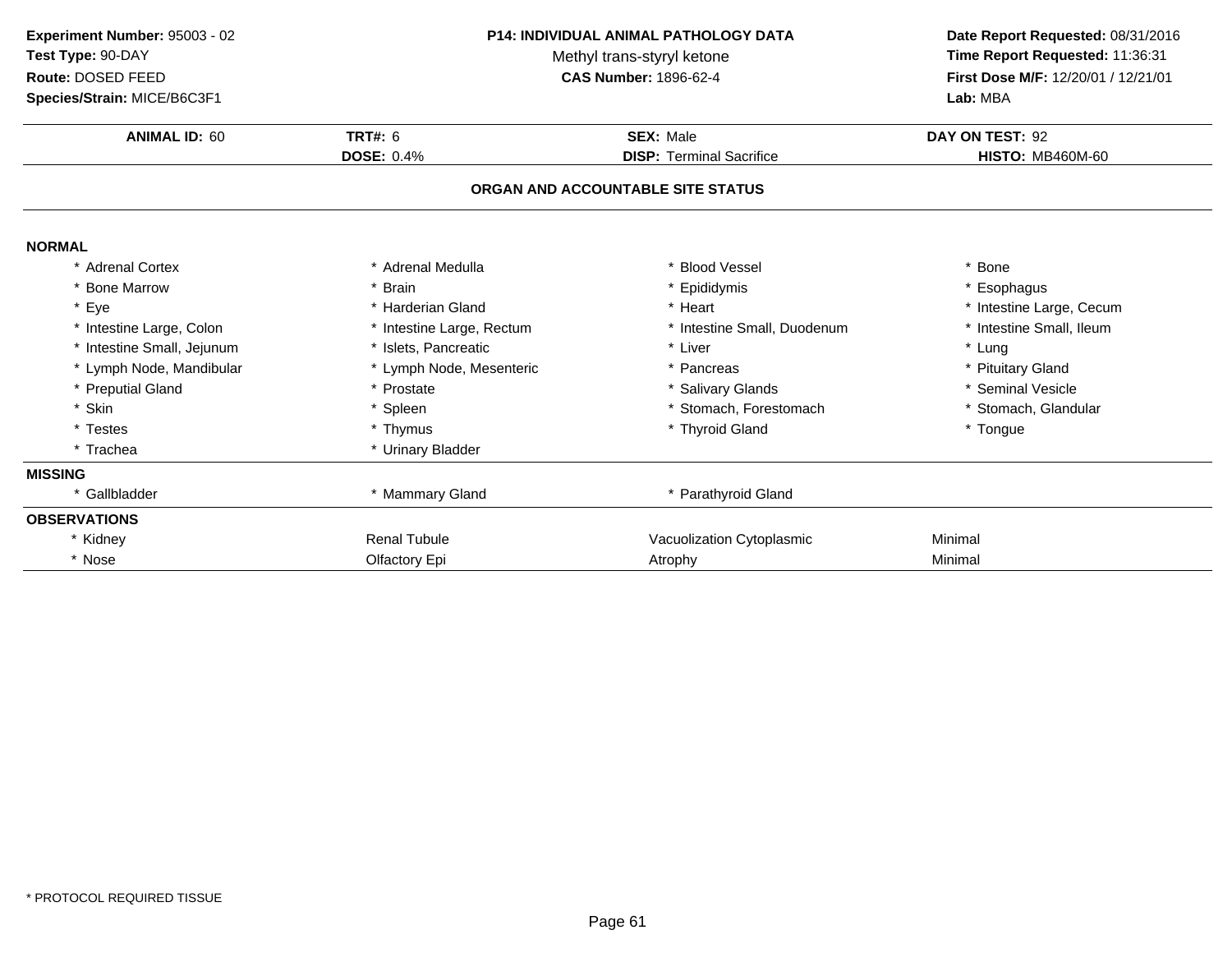| Experiment Number: 95003 - 02<br>Test Type: 90-DAY<br>Route: DOSED FEED | <b>P14: INDIVIDUAL ANIMAL PATHOLOGY DATA</b><br>Methyl trans-styryl ketone<br><b>CAS Number: 1896-62-4</b> |                                   | Date Report Requested: 08/31/2016<br>Time Report Requested: 11:36:31<br>First Dose M/F: 12/20/01 / 12/21/01<br>Lab: MBA |  |
|-------------------------------------------------------------------------|------------------------------------------------------------------------------------------------------------|-----------------------------------|-------------------------------------------------------------------------------------------------------------------------|--|
| Species/Strain: MICE/B6C3F1                                             |                                                                                                            |                                   |                                                                                                                         |  |
| <b>ANIMAL ID: 61</b>                                                    | <b>TRT#: 7</b>                                                                                             | <b>SEX: Female</b>                | DAY ON TEST: 92                                                                                                         |  |
|                                                                         | <b>DOSE: VEHICLE CONTROL</b>                                                                               | <b>DISP: Terminal Sacrifice</b>   | <b>HISTO: MB460M-61</b>                                                                                                 |  |
|                                                                         |                                                                                                            | ORGAN AND ACCOUNTABLE SITE STATUS |                                                                                                                         |  |
| <b>NORMAL</b>                                                           |                                                                                                            |                                   |                                                                                                                         |  |
| * Adrenal Medulla                                                       | * Blood Vessel                                                                                             | <b>Bone</b>                       | * Bone Marrow                                                                                                           |  |
| * Brain                                                                 | * Clitoral Gland                                                                                           | * Esophagus                       | * Eye                                                                                                                   |  |
| * Harderian Gland                                                       | * Heart                                                                                                    | * Intestine Large, Cecum          | * Intestine Large, Colon                                                                                                |  |
| * Intestine Large, Rectum                                               | * Intestine Small, Duodenum                                                                                | * Intestine Small, Ileum          | * Intestine Small, Jejunum                                                                                              |  |
| * Islets, Pancreatic                                                    | * Kidney                                                                                                   | * Liver                           | * Lung                                                                                                                  |  |
| * Lymph Node, Mandibular                                                | * Lymph Node, Mesenteric                                                                                   | * Mammary Gland                   | * Nose                                                                                                                  |  |
| * Ovary                                                                 | * Pancreas                                                                                                 | * Pituitary Gland                 | * Salivary Glands                                                                                                       |  |
| * Skin                                                                  | * Spleen                                                                                                   | Stomach, Forestomach              | * Stomach, Glandular                                                                                                    |  |
| * Thyroid Gland                                                         | * Tongue                                                                                                   | * Trachea                         | * Urinary Bladder                                                                                                       |  |
| <b>MISSING</b>                                                          |                                                                                                            |                                   |                                                                                                                         |  |
| * Gallbladder                                                           | * Parathyroid Gland                                                                                        |                                   |                                                                                                                         |  |
| <b>OBSERVATIONS</b>                                                     |                                                                                                            |                                   |                                                                                                                         |  |
| * Adrenal Cortex                                                        | Subcapsular                                                                                                | Hyperplasia                       | Focal, Minimal                                                                                                          |  |
| * Thymus                                                                |                                                                                                            | Atrophy                           | Minimal                                                                                                                 |  |
| Note: increased tingible bodies                                         |                                                                                                            |                                   |                                                                                                                         |  |
| * Uterus                                                                | Endometrium                                                                                                | Hyperplasia                       | Cystic, Mild                                                                                                            |  |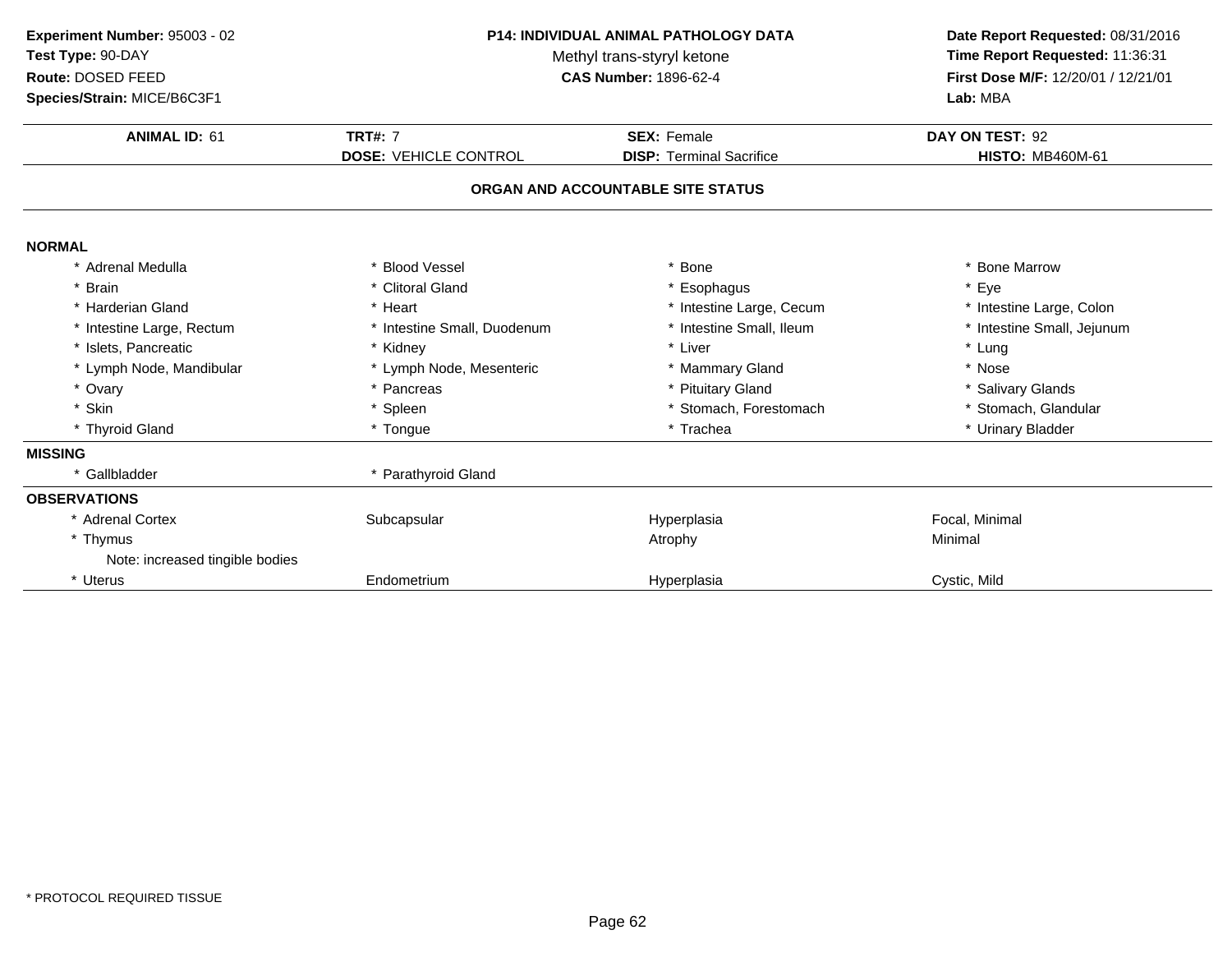| Experiment Number: 95003 - 02<br>Test Type: 90-DAY<br>Route: DOSED FEED<br>Species/Strain: MICE/B6C3F1 | P14: INDIVIDUAL ANIMAL PATHOLOGY DATA<br>Methyl trans-styryl ketone<br><b>CAS Number: 1896-62-4</b> |                                                       | Date Report Requested: 08/31/2016<br>Time Report Requested: 11:36:31<br>First Dose M/F: 12/20/01 / 12/21/01<br>Lab: MBA |
|--------------------------------------------------------------------------------------------------------|-----------------------------------------------------------------------------------------------------|-------------------------------------------------------|-------------------------------------------------------------------------------------------------------------------------|
| <b>ANIMAL ID: 62</b>                                                                                   | <b>TRT#: 7</b><br><b>DOSE: VEHICLE CONTROL</b>                                                      | <b>SEX: Female</b><br><b>DISP: Terminal Sacrifice</b> | DAY ON TEST: 92<br><b>HISTO: MB460M-62</b>                                                                              |
|                                                                                                        |                                                                                                     |                                                       |                                                                                                                         |
|                                                                                                        |                                                                                                     | ORGAN AND ACCOUNTABLE SITE STATUS                     |                                                                                                                         |
| <b>NORMAL</b>                                                                                          |                                                                                                     |                                                       |                                                                                                                         |
| * Adrenal Medulla                                                                                      | * Blood Vessel                                                                                      | <b>Bone</b>                                           | * Bone Marrow                                                                                                           |
| <b>Brain</b>                                                                                           | * Clitoral Gland                                                                                    | Esophagus                                             | Eye                                                                                                                     |
| * Gallbladder                                                                                          | * Harderian Gland                                                                                   | * Heart                                               | * Intestine Large, Cecum                                                                                                |
| * Intestine Large, Colon                                                                               | * Intestine Large, Rectum                                                                           | * Intestine Small, Duodenum                           | * Intestine Small, Ileum                                                                                                |
| * Intestine Small, Jejunum                                                                             | * Islets, Pancreatic                                                                                | * Kidney                                              | * Liver                                                                                                                 |
| * Lung                                                                                                 | * Lymph Node, Mandibular                                                                            | * Lymph Node, Mesenteric                              | * Mammary Gland                                                                                                         |
| * Nose                                                                                                 | * Ovary                                                                                             | * Pancreas                                            | * Pituitary Gland                                                                                                       |
| * Salivary Glands                                                                                      | * Skin                                                                                              | * Spleen                                              | * Stomach, Forestomach                                                                                                  |
| * Stomach, Glandular                                                                                   | * Thymus                                                                                            | * Thyroid Gland                                       | * Tongue                                                                                                                |
| * Trachea                                                                                              | * Urinary Bladder                                                                                   |                                                       |                                                                                                                         |
| <b>MISSING</b>                                                                                         |                                                                                                     |                                                       |                                                                                                                         |
| * Parathyroid Gland                                                                                    |                                                                                                     |                                                       |                                                                                                                         |
| <b>OBSERVATIONS</b>                                                                                    |                                                                                                     |                                                       |                                                                                                                         |
| * Adrenal Cortex                                                                                       | Subcapsular                                                                                         | Hyperplasia                                           | Focal, Minimal                                                                                                          |
| Lymph Node                                                                                             | Inguinal                                                                                            | Hyperplasia                                           | Lymphoid, Mild                                                                                                          |
| * Skin                                                                                                 |                                                                                                     |                                                       |                                                                                                                         |
| Note: $TGL1 = NCL$                                                                                     |                                                                                                     |                                                       |                                                                                                                         |
| * Uterus                                                                                               | Endometrium                                                                                         | Hyperplasia                                           | Cystic, Minimal                                                                                                         |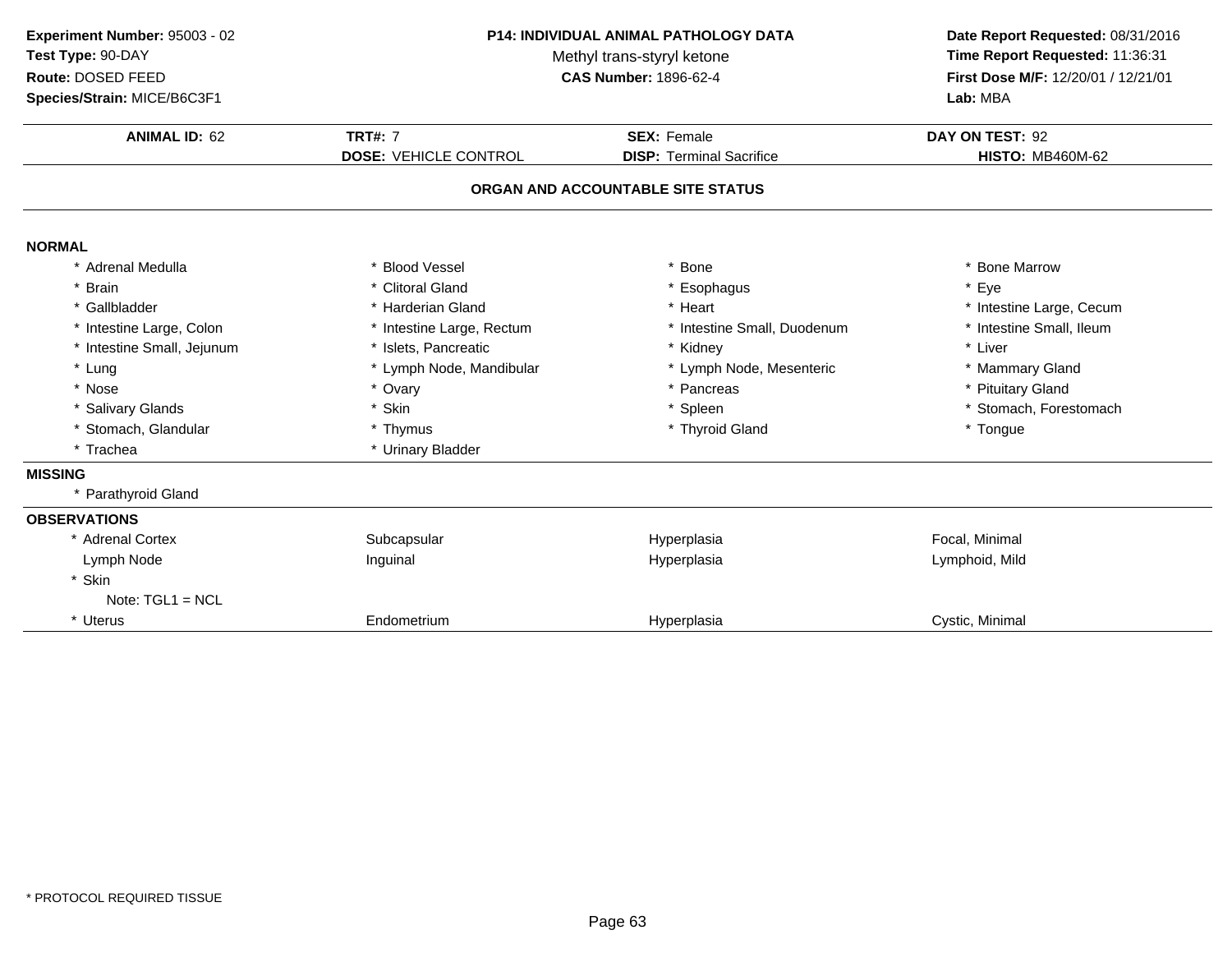| Experiment Number: 95003 - 02 | <b>P14: INDIVIDUAL ANIMAL PATHOLOGY DATA</b><br>Methyl trans-styryl ketone |                                   | Date Report Requested: 08/31/2016   |
|-------------------------------|----------------------------------------------------------------------------|-----------------------------------|-------------------------------------|
| Test Type: 90-DAY             |                                                                            |                                   | Time Report Requested: 11:36:31     |
| Route: DOSED FEED             |                                                                            | <b>CAS Number: 1896-62-4</b>      | First Dose M/F: 12/20/01 / 12/21/01 |
| Species/Strain: MICE/B6C3F1   |                                                                            |                                   | Lab: MBA                            |
| <b>ANIMAL ID: 63</b>          | <b>TRT#: 7</b>                                                             | <b>SEX: Female</b>                | DAY ON TEST: 92                     |
|                               | <b>DOSE: VEHICLE CONTROL</b>                                               | <b>DISP: Terminal Sacrifice</b>   | <b>HISTO: MB460M-63</b>             |
|                               |                                                                            | ORGAN AND ACCOUNTABLE SITE STATUS |                                     |
| <b>NORMAL</b>                 |                                                                            |                                   |                                     |
| * Adrenal Medulla             | * Blood Vessel                                                             | Bone                              | * Bone Marrow                       |
| * Brain                       | * Clitoral Gland                                                           | * Esophagus                       | * Eye                               |
| * Gallbladder                 | * Harderian Gland                                                          | * Heart                           | * Intestine Large, Cecum            |
| * Intestine Large, Colon      | * Intestine Large, Rectum                                                  | * Intestine Small, Duodenum       | * Intestine Small, Ileum            |
| * Intestine Small, Jejunum    | * Islets. Pancreatic                                                       | * Kidney                          | * Liver                             |
| * Lung                        | * Lymph Node, Mandibular                                                   | * Lymph Node, Mesenteric          | * Mammary Gland                     |
| * Nose                        | * Ovary                                                                    | * Pancreas                        | * Parathyroid Gland                 |
| * Pituitary Gland             | * Salivary Glands                                                          | <sup>Skin</sup>                   | * Spleen                            |
| * Stomach, Forestomach        | * Stomach, Glandular                                                       | * Thymus                          | * Thyroid Gland                     |
| * Tongue                      | * Trachea                                                                  | * Urinary Bladder                 |                                     |
| <b>OBSERVATIONS</b>           |                                                                            |                                   |                                     |
| * Adrenal Cortex              | Subcapsular                                                                | Hyperplasia                       | Focal, Minimal                      |
| * Uterus                      | Endometrium                                                                | Hyperplasia                       | Cystic, Mild                        |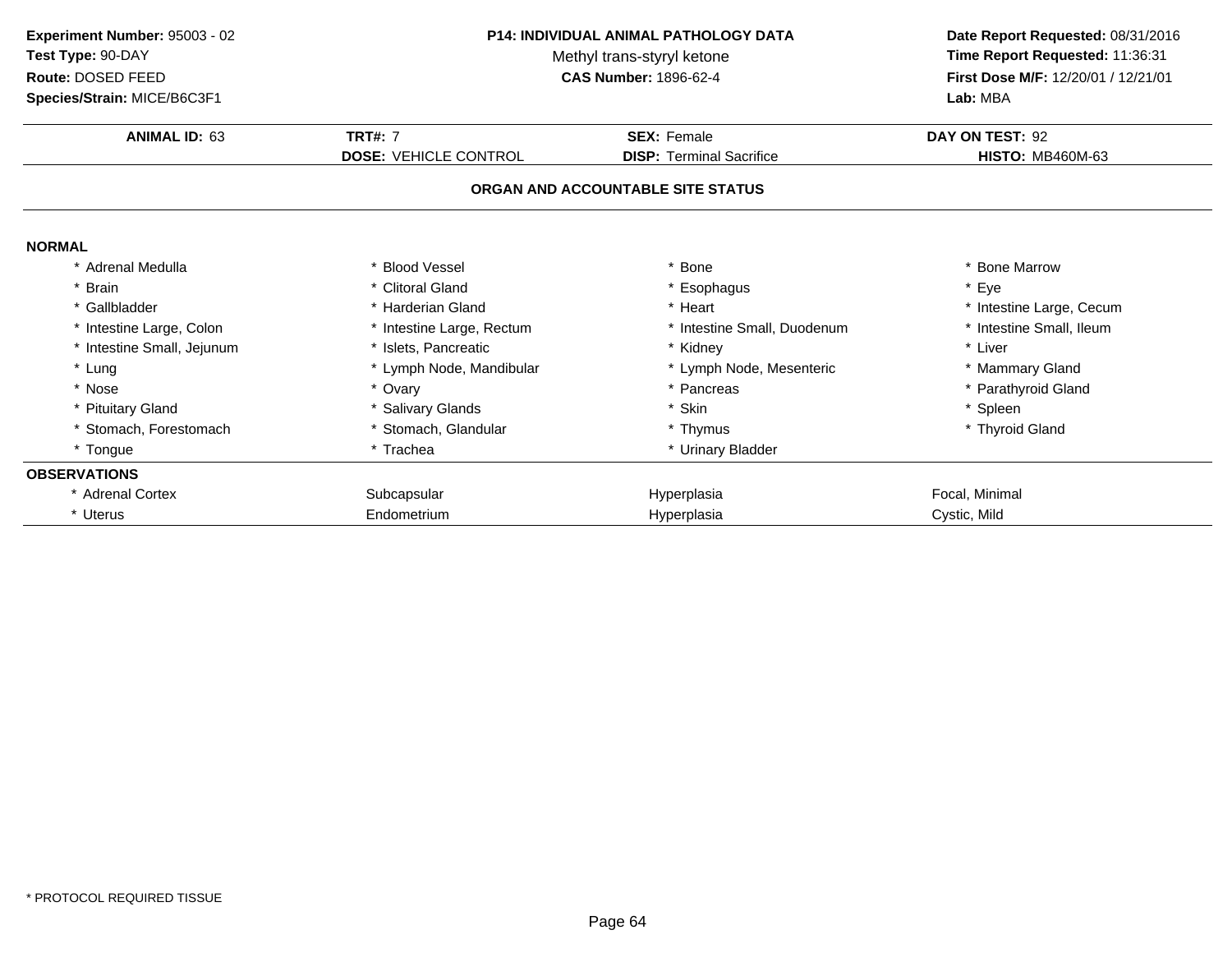| Experiment Number: 95003 - 02<br>Test Type: 90-DAY<br>Route: DOSED FEED<br>Species/Strain: MICE/B6C3F1 |                                                | P14: INDIVIDUAL ANIMAL PATHOLOGY DATA<br>Methyl trans-styryl ketone<br><b>CAS Number: 1896-62-4</b> | Date Report Requested: 08/31/2016<br>Time Report Requested: 11:36:31<br>First Dose M/F: 12/20/01 / 12/21/01<br>Lab: MBA |
|--------------------------------------------------------------------------------------------------------|------------------------------------------------|-----------------------------------------------------------------------------------------------------|-------------------------------------------------------------------------------------------------------------------------|
| <b>ANIMAL ID: 64</b>                                                                                   | <b>TRT#: 7</b><br><b>DOSE: VEHICLE CONTROL</b> | <b>SEX: Female</b><br><b>DISP: Terminal Sacrifice</b>                                               | DAY ON TEST: 92<br><b>HISTO: MB460M-64</b>                                                                              |
|                                                                                                        |                                                | ORGAN AND ACCOUNTABLE SITE STATUS                                                                   |                                                                                                                         |
| <b>NORMAL</b>                                                                                          |                                                |                                                                                                     |                                                                                                                         |
| * Adrenal Medulla                                                                                      | * Blood Vessel                                 | * Bone                                                                                              | <b>Bone Marrow</b>                                                                                                      |
| * Brain                                                                                                | * Clitoral Gland                               | * Esophagus                                                                                         | Eye                                                                                                                     |
| * Harderian Gland                                                                                      | * Heart                                        | * Intestine Large, Cecum                                                                            | * Intestine Large, Colon                                                                                                |
| * Intestine Large, Rectum                                                                              | * Intestine Small, Duodenum                    | * Intestine Small, Ileum                                                                            | * Intestine Small, Jejunum                                                                                              |
| * Islets, Pancreatic                                                                                   | * Kidney                                       | * Liver                                                                                             | * Lung                                                                                                                  |
| * Lymph Node, Mandibular                                                                               | * Lymph Node, Mesenteric                       | * Mammary Gland                                                                                     | * Nose                                                                                                                  |
| * Ovary                                                                                                | * Pancreas                                     | * Parathyroid Gland                                                                                 | * Pituitary Gland                                                                                                       |
| * Salivary Glands                                                                                      | * Skin                                         | * Spleen                                                                                            | * Stomach, Forestomach                                                                                                  |
| * Stomach, Glandular                                                                                   | * Thyroid Gland                                | * Tongue                                                                                            | * Trachea                                                                                                               |
| * Urinary Bladder                                                                                      |                                                |                                                                                                     |                                                                                                                         |
| <b>INSUFFICIENT TISSUE</b>                                                                             |                                                |                                                                                                     |                                                                                                                         |
| * Gallbladder                                                                                          |                                                |                                                                                                     |                                                                                                                         |
| <b>OBSERVATIONS</b>                                                                                    |                                                |                                                                                                     |                                                                                                                         |
| * Adrenal Cortex                                                                                       | Subcapsular                                    | Hyperplasia                                                                                         | Focal, Minimal                                                                                                          |
| * Esophagus                                                                                            |                                                |                                                                                                     |                                                                                                                         |
| Note: slide7                                                                                           |                                                |                                                                                                     |                                                                                                                         |
| * Thymus                                                                                               |                                                | Necrosis                                                                                            | Minimal                                                                                                                 |
| Note: increased tingible bodies                                                                        |                                                |                                                                                                     |                                                                                                                         |
| * Uterus                                                                                               | Endometrium                                    | Hyperplasia                                                                                         | Cystic, Minimal                                                                                                         |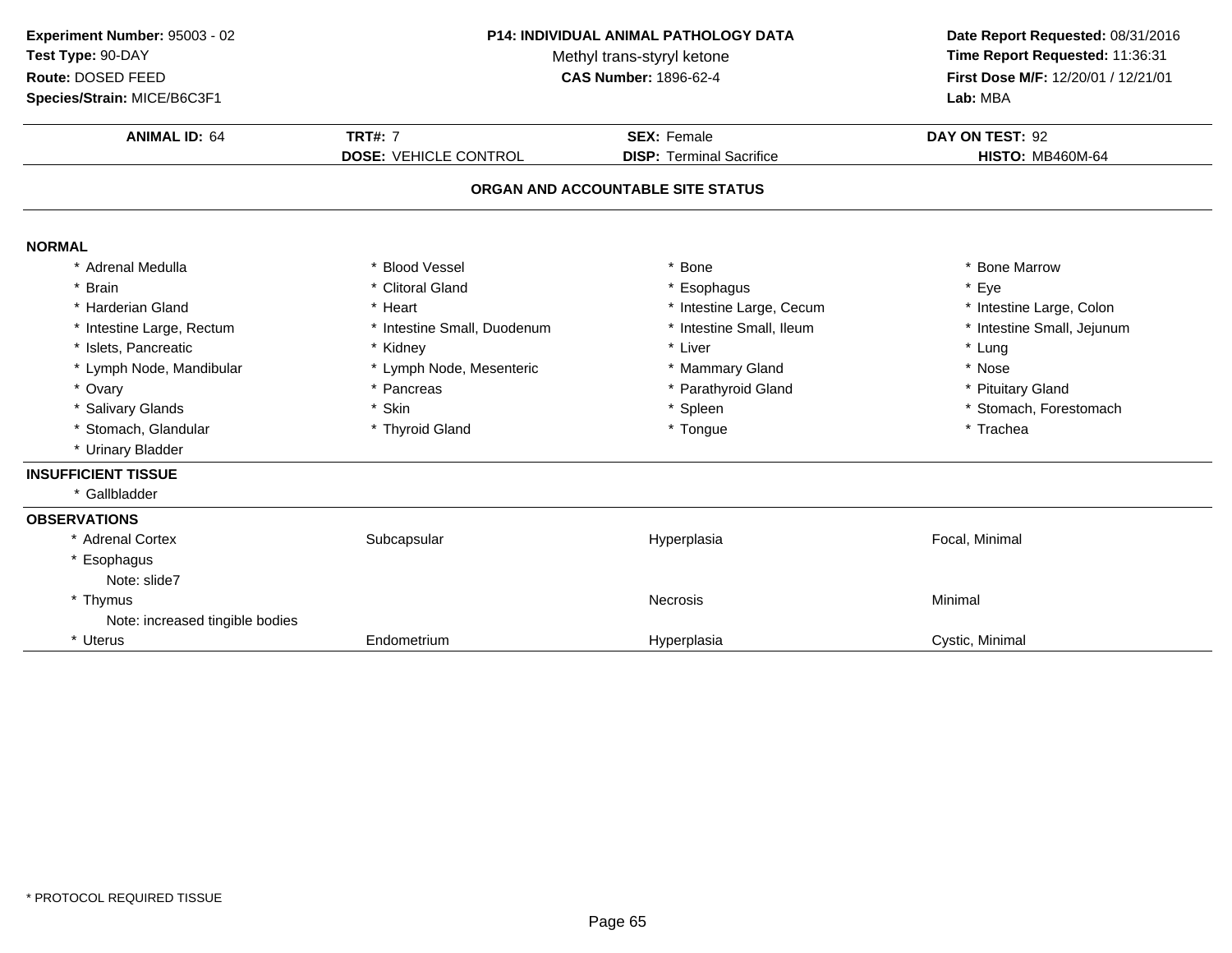| Experiment Number: 95003 - 02 | <b>P14: INDIVIDUAL ANIMAL PATHOLOGY DATA</b> |                                   | Date Report Requested: 08/31/2016   |  |
|-------------------------------|----------------------------------------------|-----------------------------------|-------------------------------------|--|
| Test Type: 90-DAY             |                                              | Methyl trans-styryl ketone        | Time Report Requested: 11:36:31     |  |
| Route: DOSED FEED             |                                              | <b>CAS Number: 1896-62-4</b>      | First Dose M/F: 12/20/01 / 12/21/01 |  |
| Species/Strain: MICE/B6C3F1   |                                              |                                   | Lab: MBA                            |  |
| <b>ANIMAL ID: 65</b>          | <b>TRT#: 7</b>                               | <b>SEX: Female</b>                | DAY ON TEST: 78                     |  |
|                               | <b>DOSE: VEHICLE CONTROL</b>                 | <b>DISP: Natural Death</b>        | <b>HISTO: MB460M-65</b>             |  |
|                               |                                              | ORGAN AND ACCOUNTABLE SITE STATUS |                                     |  |
| <b>MISSING</b>                |                                              |                                   |                                     |  |
| * Adrenal Cortex              | * Adrenal Medulla                            | * Blood Vessel                    | * Bone Marrow                       |  |
| * Brain                       | * Clitoral Gland                             | * Esophagus                       | * Eye                               |  |
| * Gallbladder                 | * Harderian Gland                            | * Heart                           | * Intestine Large, Rectum           |  |
| * Intestine Small, Duodenum   | * Islets, Pancreatic                         | * Kidney                          | * Liver                             |  |
| * Lung                        | * Lymph Node, Mandibular                     | * Lymph Node, Mesenteric          | * Mammary Gland                     |  |
| * Nose                        | * Ovary                                      | * Pancreas                        | * Parathyroid Gland                 |  |
| * Pituitary Gland             | * Salivary Glands                            | * Skin                            | Spinal Cord                         |  |
| * Spleen                      | * Stomach, Forestomach                       | * Stomach, Glandular              | * Thymus                            |  |
| * Thyroid Gland               | * Tongue                                     | * Trachea                         | * Urinary Bladder                   |  |
| * Uterus                      |                                              |                                   |                                     |  |
| <b>AUTO PRECLUDES DIAG.</b>   |                                              |                                   |                                     |  |
| * Bone                        | Intestine Large, Cecum                       | * Intestine Large, Colon          | * Intestine Small, Ileum            |  |
| * Intestine Small, Jejunum    |                                              |                                   |                                     |  |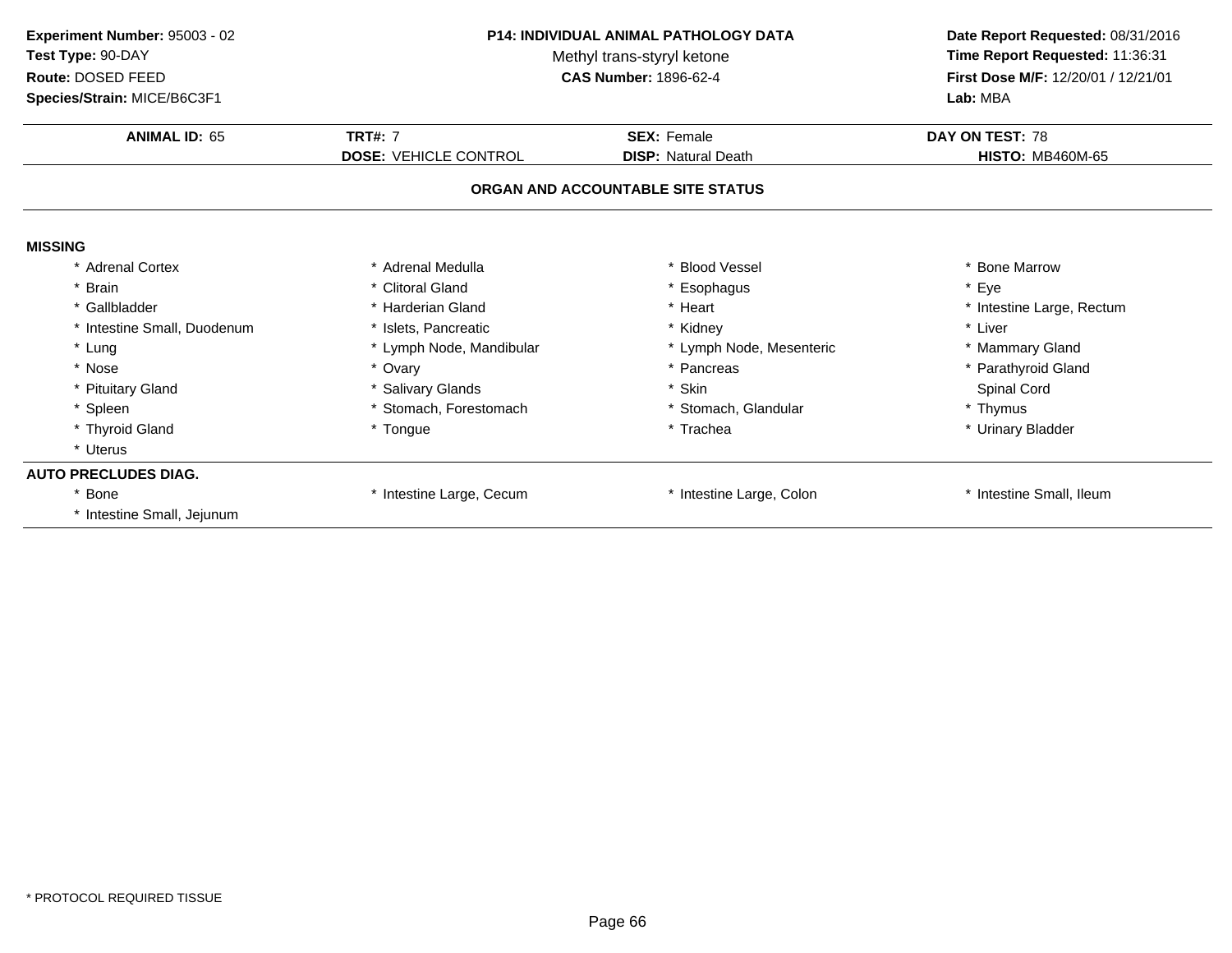| Experiment Number: 95003 - 02<br><b>P14: INDIVIDUAL ANIMAL PATHOLOGY DATA</b><br>Test Type: 90-DAY<br>Methyl trans-styryl ketone<br>Route: DOSED FEED<br><b>CAS Number: 1896-62-4</b><br>Species/Strain: MICE/B6C3F1 |                                                | Date Report Requested: 08/31/2016<br>Time Report Requested: 11:36:31<br>First Dose M/F: 12/20/01 / 12/21/01<br>Lab: MBA |                                            |
|----------------------------------------------------------------------------------------------------------------------------------------------------------------------------------------------------------------------|------------------------------------------------|-------------------------------------------------------------------------------------------------------------------------|--------------------------------------------|
| <b>ANIMAL ID: 66</b>                                                                                                                                                                                                 | <b>TRT#: 7</b><br><b>DOSE: VEHICLE CONTROL</b> | <b>SEX: Female</b><br><b>DISP: Terminal Sacrifice</b>                                                                   | DAY ON TEST: 92<br><b>HISTO: MB460M-66</b> |
|                                                                                                                                                                                                                      |                                                | ORGAN AND ACCOUNTABLE SITE STATUS                                                                                       |                                            |
| <b>NORMAL</b>                                                                                                                                                                                                        |                                                |                                                                                                                         |                                            |
| * Adrenal Medulla                                                                                                                                                                                                    | * Blood Vessel                                 | * Bone                                                                                                                  | * Bone Marrow                              |
| <b>Brain</b>                                                                                                                                                                                                         | * Clitoral Gland                               | * Esophagus                                                                                                             | * Eye                                      |
| * Gallbladder                                                                                                                                                                                                        | * Harderian Gland                              | * Heart                                                                                                                 | * Intestine Large, Cecum                   |
| * Intestine Large, Colon                                                                                                                                                                                             | * Intestine Large, Rectum                      | * Intestine Small, Duodenum                                                                                             | * Intestine Small, Ileum                   |
| * Intestine Small, Jejunum                                                                                                                                                                                           | * Kidney                                       | * Liver                                                                                                                 | * Lung                                     |
| * Lymph Node, Mandibular                                                                                                                                                                                             | * Lymph Node, Mesenteric                       | * Mammary Gland                                                                                                         | * Nose                                     |
| * Ovary                                                                                                                                                                                                              | * Pancreas                                     | * Parathyroid Gland                                                                                                     | * Pituitary Gland                          |
| * Salivary Glands                                                                                                                                                                                                    | * Skin                                         | * Spleen                                                                                                                | * Stomach, Forestomach                     |
| * Stomach, Glandular                                                                                                                                                                                                 | * Thyroid Gland                                | * Tongue                                                                                                                | * Urinary Bladder                          |
| <b>MISSING</b>                                                                                                                                                                                                       |                                                |                                                                                                                         |                                            |
| * Islets, Pancreatic                                                                                                                                                                                                 |                                                |                                                                                                                         |                                            |
| <b>INSUFFICIENT TISSUE</b>                                                                                                                                                                                           |                                                |                                                                                                                         |                                            |
| * Trachea                                                                                                                                                                                                            |                                                |                                                                                                                         |                                            |
| <b>OBSERVATIONS</b>                                                                                                                                                                                                  |                                                |                                                                                                                         |                                            |
| * Adrenal Cortex                                                                                                                                                                                                     | Subcapsular                                    | Hyperplasia                                                                                                             | Focal, Minimal                             |
| * Thymus                                                                                                                                                                                                             |                                                | <b>Necrosis</b>                                                                                                         | Minimal                                    |
| Note: increased tingible bodies                                                                                                                                                                                      |                                                |                                                                                                                         |                                            |
| * Uterus                                                                                                                                                                                                             | Endometrium                                    | Hyperplasia                                                                                                             | Cystic, Minimal                            |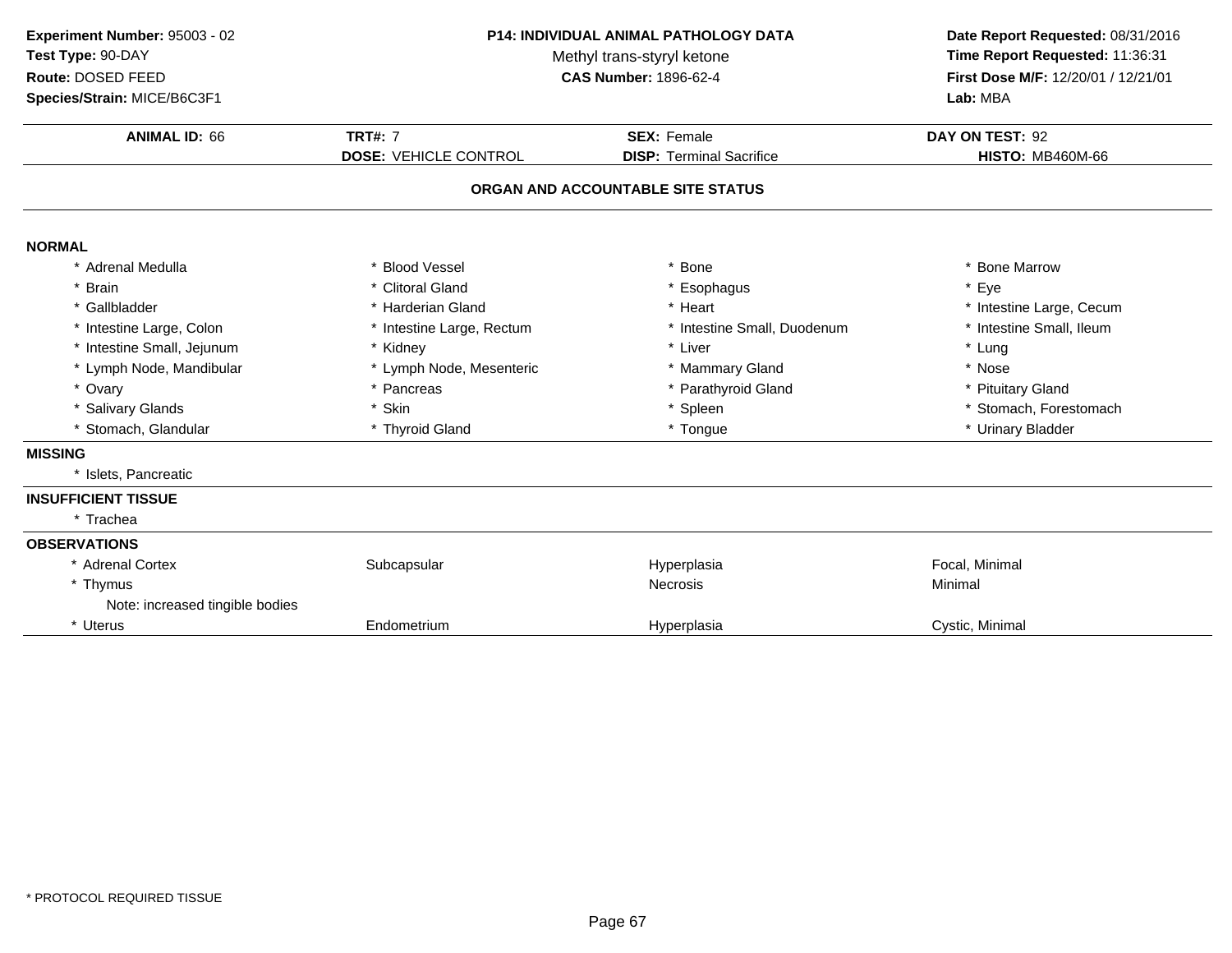| Experiment Number: 95003 - 02<br>Test Type: 90-DAY<br>Route: DOSED FEED<br>Species/Strain: MICE/B6C3F1 | <b>P14: INDIVIDUAL ANIMAL PATHOLOGY DATA</b><br>Methyl trans-styryl ketone<br><b>CAS Number: 1896-62-4</b> |                                                                      | Date Report Requested: 08/31/2016<br>Time Report Requested: 11:36:31<br>First Dose M/F: 12/20/01 / 12/21/01<br>Lab: MBA |
|--------------------------------------------------------------------------------------------------------|------------------------------------------------------------------------------------------------------------|----------------------------------------------------------------------|-------------------------------------------------------------------------------------------------------------------------|
| <b>ANIMAL ID: 67</b>                                                                                   | <b>TRT#: 7</b>                                                                                             | <b>SEX: Female</b>                                                   | DAY ON TEST: 92                                                                                                         |
|                                                                                                        | <b>DOSE: VEHICLE CONTROL</b>                                                                               | <b>DISP: Terminal Sacrifice</b><br>ORGAN AND ACCOUNTABLE SITE STATUS | <b>HISTO: MB460M-67</b>                                                                                                 |
| <b>NORMAL</b>                                                                                          |                                                                                                            |                                                                      |                                                                                                                         |
| * Adrenal Medulla                                                                                      | * Blood Vessel                                                                                             | * Bone                                                               | * Bone Marrow                                                                                                           |
| * Brain                                                                                                | * Esophagus                                                                                                | * Eye                                                                | * Gallbladder                                                                                                           |
| * Harderian Gland                                                                                      | * Heart                                                                                                    | * Intestine Large, Cecum                                             | * Intestine Large, Colon                                                                                                |
| * Intestine Large, Rectum                                                                              | * Intestine Small, Duodenum                                                                                | * Intestine Small, Ileum                                             | * Intestine Small, Jejunum                                                                                              |
| * Islets, Pancreatic                                                                                   | * Kidney                                                                                                   | * Liver                                                              | * Lung                                                                                                                  |
| * Lymph Node, Mesenteric                                                                               | * Mammary Gland                                                                                            | * Nose                                                               | * Ovary                                                                                                                 |
| * Pancreas                                                                                             | * Parathyroid Gland                                                                                        | * Pituitary Gland                                                    | * Salivary Glands                                                                                                       |
| * Skin                                                                                                 | * Spleen                                                                                                   | * Stomach, Forestomach                                               | * Stomach, Glandular                                                                                                    |
| * Thymus                                                                                               | * Thyroid Gland                                                                                            | * Tongue                                                             | * Trachea                                                                                                               |
| * Urinary Bladder                                                                                      |                                                                                                            |                                                                      |                                                                                                                         |
| <b>MISSING</b>                                                                                         |                                                                                                            |                                                                      |                                                                                                                         |
| * Clitoral Gland                                                                                       | * Lymph Node, Mandibular                                                                                   |                                                                      |                                                                                                                         |
| <b>OBSERVATIONS</b>                                                                                    |                                                                                                            |                                                                      |                                                                                                                         |
| * Adrenal Cortex                                                                                       | Subcapsular                                                                                                | Hyperplasia                                                          | Focal, Minimal                                                                                                          |
| * Uterus                                                                                               | Endometrium                                                                                                | Hyperplasia                                                          | Cystic, Minimal                                                                                                         |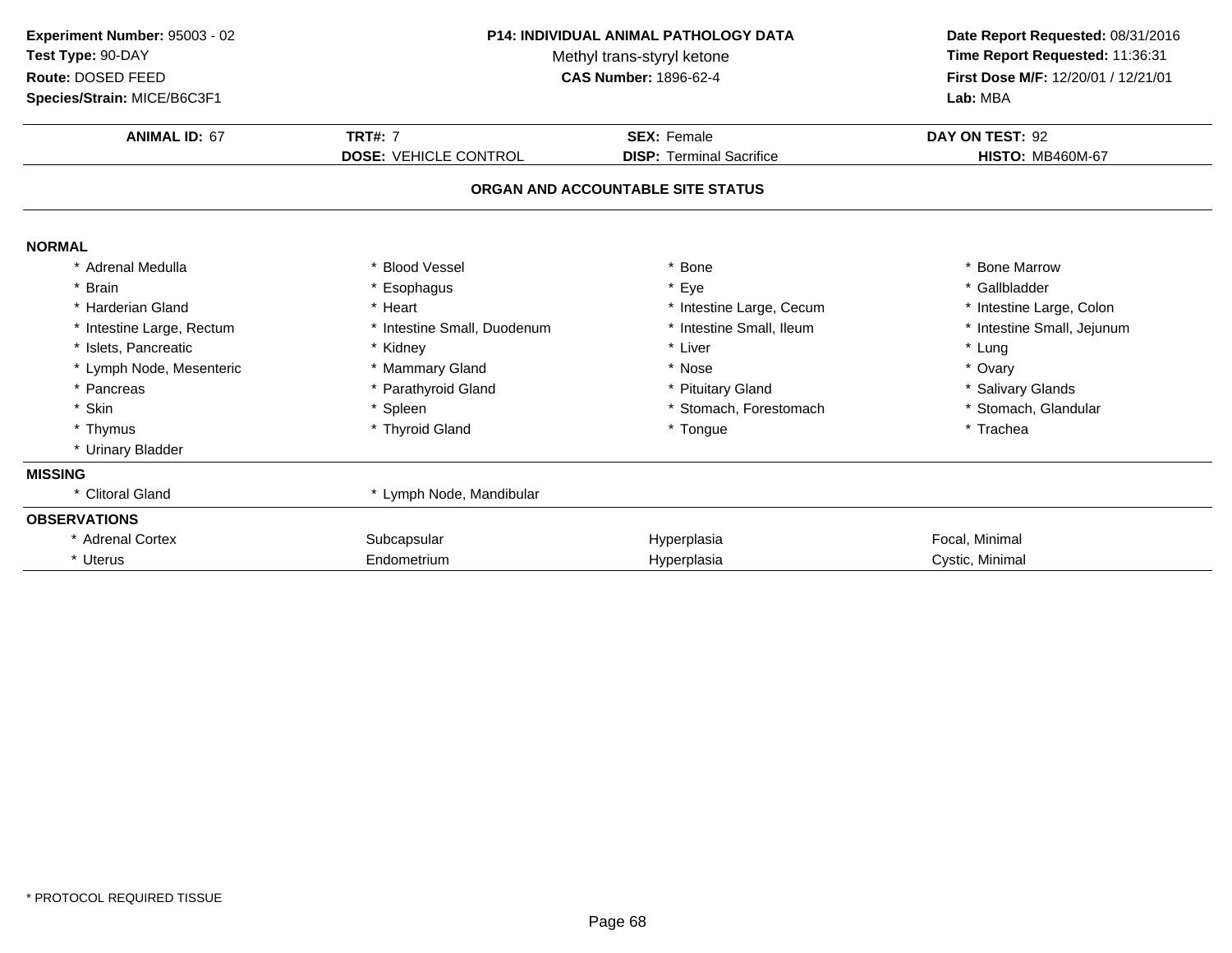| Experiment Number: 95003 - 02<br>Test Type: 90-DAY<br>Route: DOSED FEED<br>Species/Strain: MICE/B6C3F1 | <b>P14: INDIVIDUAL ANIMAL PATHOLOGY DATA</b><br>Methyl trans-styryl ketone<br><b>CAS Number: 1896-62-4</b> |                                   | Date Report Requested: 08/31/2016<br>Time Report Requested: 11:36:31<br>First Dose M/F: 12/20/01 / 12/21/01<br>Lab: MBA |
|--------------------------------------------------------------------------------------------------------|------------------------------------------------------------------------------------------------------------|-----------------------------------|-------------------------------------------------------------------------------------------------------------------------|
| <b>ANIMAL ID: 68</b>                                                                                   | <b>TRT#: 7</b>                                                                                             | <b>SEX: Female</b>                | DAY ON TEST: 92                                                                                                         |
|                                                                                                        | <b>DOSE: VEHICLE CONTROL</b>                                                                               | <b>DISP: Terminal Sacrifice</b>   | <b>HISTO: MB460M-68</b>                                                                                                 |
|                                                                                                        |                                                                                                            | ORGAN AND ACCOUNTABLE SITE STATUS |                                                                                                                         |
| <b>NORMAL</b>                                                                                          |                                                                                                            |                                   |                                                                                                                         |
| * Adrenal Medulla                                                                                      | * Blood Vessel                                                                                             | * Bone                            | * Bone Marrow                                                                                                           |
| * Brain                                                                                                | * Esophagus                                                                                                | Eye                               | * Gallbladder                                                                                                           |
| * Harderian Gland                                                                                      | * Heart                                                                                                    | * Intestine Large, Cecum          | * Intestine Large, Colon                                                                                                |
| * Intestine Large, Rectum                                                                              | * Intestine Small, Duodenum                                                                                | Intestine Small, Ileum            | * Intestine Small, Jejunum                                                                                              |
| * Islets, Pancreatic                                                                                   | * Kidney                                                                                                   | * Liver                           | * Lung                                                                                                                  |
| * Lymph Node, Mandibular                                                                               | * Lymph Node, Mesenteric                                                                                   | * Mammary Gland                   | * Nose                                                                                                                  |
| * Ovary                                                                                                | * Pancreas                                                                                                 | * Parathyroid Gland               | * Pituitary Gland                                                                                                       |
| * Salivary Glands                                                                                      | * Skin                                                                                                     | * Spleen                          | * Stomach, Forestomach                                                                                                  |
| * Stomach, Glandular                                                                                   | * Thymus                                                                                                   | * Thyroid Gland                   | * Tongue                                                                                                                |
| * Trachea                                                                                              | * Urinary Bladder                                                                                          |                                   |                                                                                                                         |
| <b>MISSING</b>                                                                                         |                                                                                                            |                                   |                                                                                                                         |
| * Clitoral Gland                                                                                       |                                                                                                            |                                   |                                                                                                                         |
| <b>OBSERVATIONS</b>                                                                                    |                                                                                                            |                                   |                                                                                                                         |
| * Adrenal Cortex                                                                                       | Subcapsular                                                                                                | Hyperplasia                       | Focal, Minimal                                                                                                          |
| * Uterus                                                                                               | Endometrium                                                                                                | Hyperplasia                       | Cystic, Minimal                                                                                                         |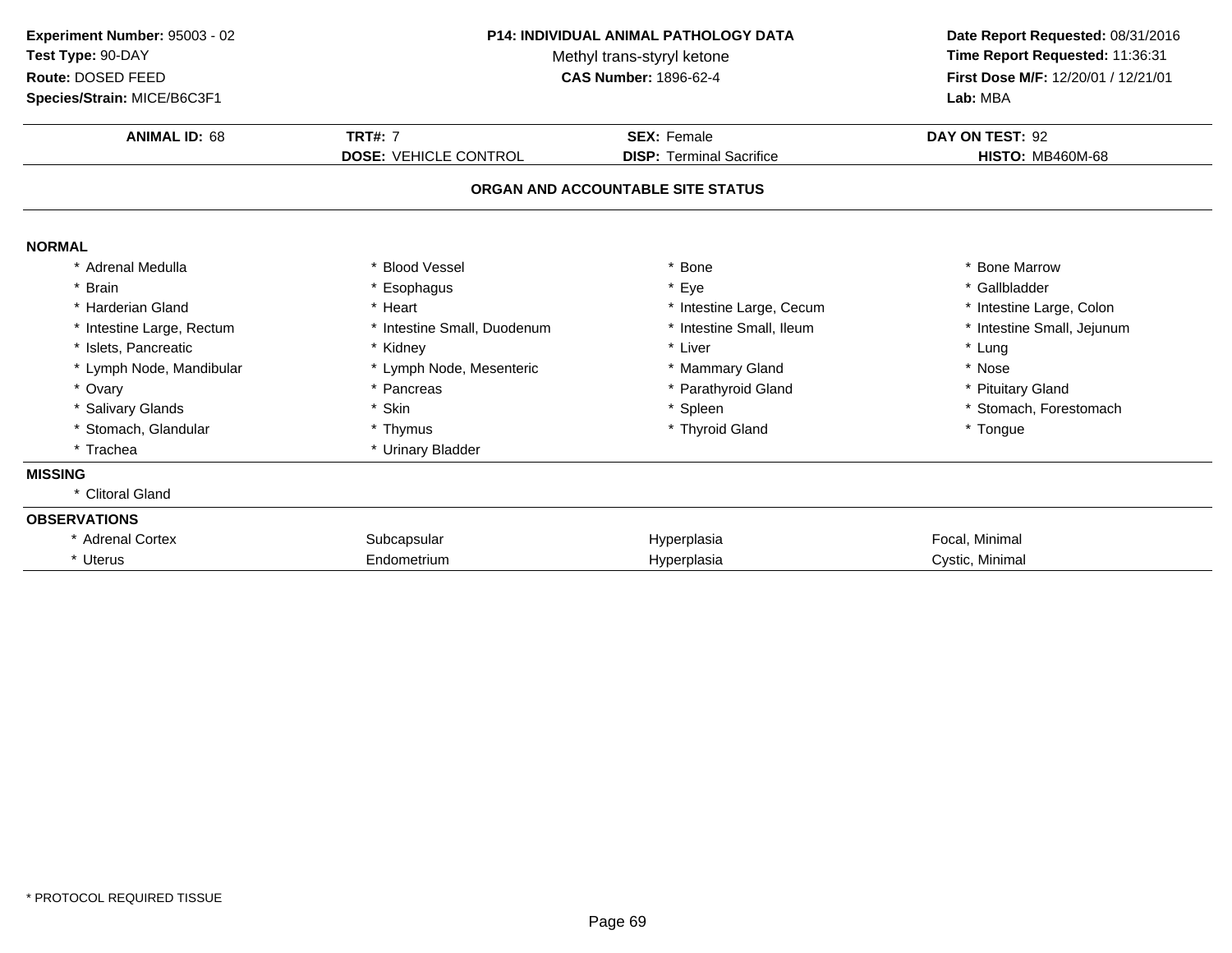| Experiment Number: 95003 - 02<br>Test Type: 90-DAY<br>Route: DOSED FEED<br>Species/Strain: MICE/B6C3F1 | <b>P14: INDIVIDUAL ANIMAL PATHOLOGY DATA</b><br>Methyl trans-styryl ketone<br><b>CAS Number: 1896-62-4</b> |                                   | Date Report Requested: 08/31/2016<br>Time Report Requested: 11:36:31<br>First Dose M/F: 12/20/01 / 12/21/01<br>Lab: MBA |
|--------------------------------------------------------------------------------------------------------|------------------------------------------------------------------------------------------------------------|-----------------------------------|-------------------------------------------------------------------------------------------------------------------------|
| <b>ANIMAL ID: 69</b>                                                                                   | <b>TRT#: 7</b>                                                                                             | <b>SEX: Female</b>                | DAY ON TEST: 92                                                                                                         |
|                                                                                                        | <b>DOSE: VEHICLE CONTROL</b>                                                                               | <b>DISP: Terminal Sacrifice</b>   | <b>HISTO: MB460M-69</b>                                                                                                 |
|                                                                                                        |                                                                                                            | ORGAN AND ACCOUNTABLE SITE STATUS |                                                                                                                         |
| <b>NORMAL</b>                                                                                          |                                                                                                            |                                   |                                                                                                                         |
| * Adrenal Medulla                                                                                      | * Blood Vessel                                                                                             | Bone                              | * Bone Marrow                                                                                                           |
| * Brain                                                                                                | * Esophagus                                                                                                | Eye                               | * Gallbladder                                                                                                           |
| * Harderian Gland                                                                                      | * Heart                                                                                                    | * Intestine Large, Cecum          | * Intestine Large, Colon                                                                                                |
| * Intestine Large, Rectum                                                                              | * Intestine Small, Duodenum                                                                                | * Intestine Small, Ileum          | * Intestine Small, Jejunum                                                                                              |
| * Islets, Pancreatic                                                                                   | * Kidney                                                                                                   | * Liver                           | * Lung                                                                                                                  |
| * Lymph Node, Mandibular                                                                               | * Lymph Node, Mesenteric                                                                                   | * Mammary Gland                   | * Nose                                                                                                                  |
| * Ovary                                                                                                | * Pancreas                                                                                                 | * Pituitary Gland                 | * Salivary Glands                                                                                                       |
| * Skin                                                                                                 | * Spleen                                                                                                   | * Stomach, Forestomach            | * Stomach, Glandular                                                                                                    |
| * Thymus                                                                                               | * Thyroid Gland                                                                                            | * Tongue                          | * Trachea                                                                                                               |
| * Urinary Bladder                                                                                      |                                                                                                            |                                   |                                                                                                                         |
| <b>MISSING</b>                                                                                         |                                                                                                            |                                   |                                                                                                                         |
| * Clitoral Gland                                                                                       | * Parathyroid Gland                                                                                        |                                   |                                                                                                                         |
| <b>OBSERVATIONS</b>                                                                                    |                                                                                                            |                                   |                                                                                                                         |
| * Adrenal Cortex                                                                                       | Subcapsular                                                                                                | Hyperplasia                       | Focal, Minimal                                                                                                          |
| * Uterus                                                                                               | Endometrium                                                                                                | Hyperplasia                       | Cystic, Minimal                                                                                                         |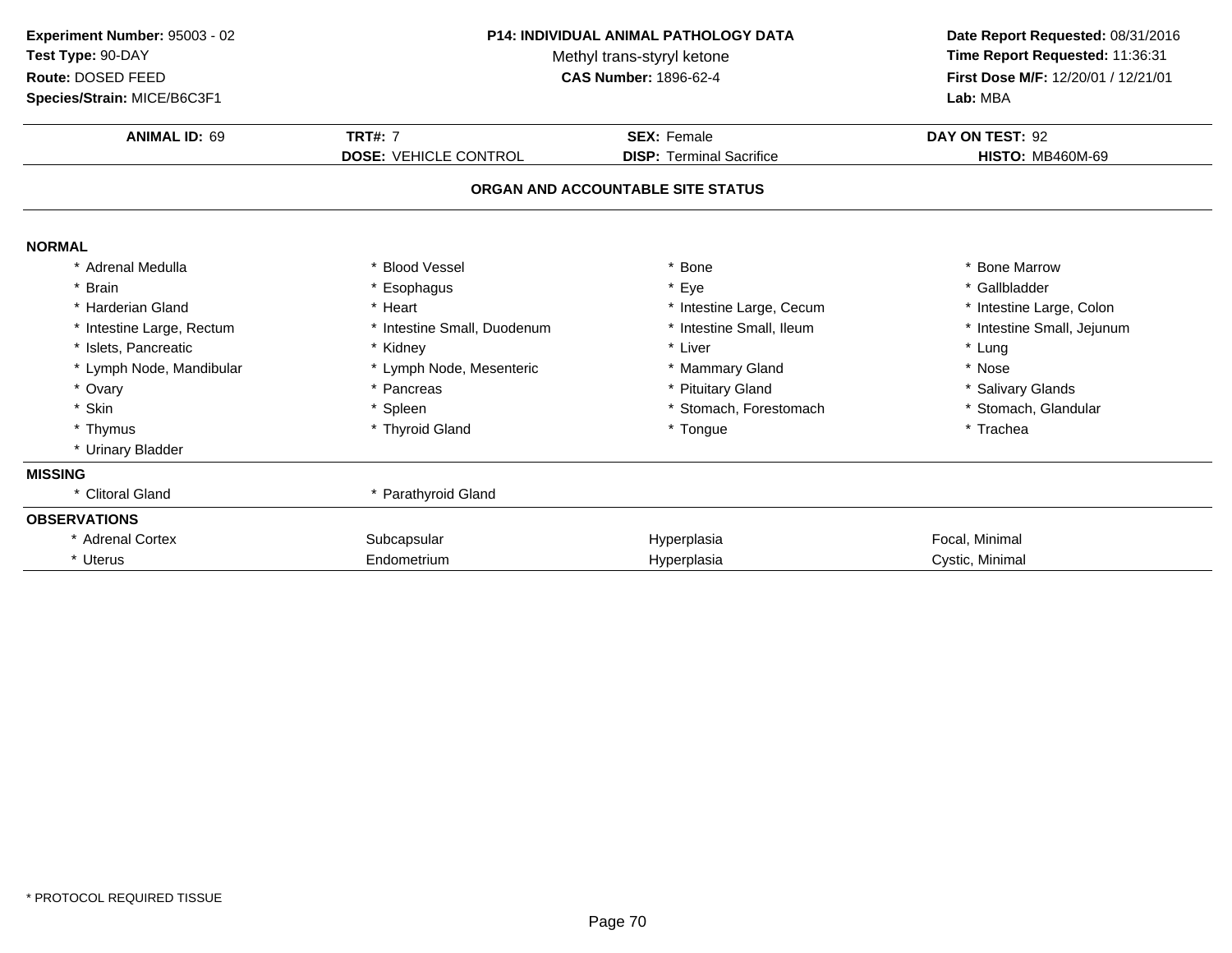| Experiment Number: 95003 - 02 | <b>P14: INDIVIDUAL ANIMAL PATHOLOGY DATA</b><br>Methyl trans-styryl ketone |                                   | Date Report Requested: 08/31/2016   |
|-------------------------------|----------------------------------------------------------------------------|-----------------------------------|-------------------------------------|
| Test Type: 90-DAY             |                                                                            |                                   | Time Report Requested: 11:36:31     |
| Route: DOSED FEED             |                                                                            | <b>CAS Number: 1896-62-4</b>      | First Dose M/F: 12/20/01 / 12/21/01 |
| Species/Strain: MICE/B6C3F1   |                                                                            |                                   | Lab: MBA                            |
| <b>ANIMAL ID: 70</b>          | <b>TRT#: 7</b>                                                             | <b>SEX: Female</b>                | DAY ON TEST: 92                     |
|                               | <b>DOSE: VEHICLE CONTROL</b>                                               | <b>DISP: Terminal Sacrifice</b>   | <b>HISTO: MB460M-70</b>             |
|                               |                                                                            | ORGAN AND ACCOUNTABLE SITE STATUS |                                     |
| <b>NORMAL</b>                 |                                                                            |                                   |                                     |
| * Adrenal Medulla             | * Blood Vessel                                                             | Bone                              | * Bone Marrow                       |
| * Brain                       | * Esophagus                                                                | * Eye                             | * Gallbladder                       |
| * Harderian Gland             | * Heart                                                                    | * Intestine Large, Cecum          | * Intestine Large, Colon            |
| * Intestine Large, Rectum     | * Intestine Small, Duodenum                                                | * Intestine Small, Ileum          | * Intestine Small, Jejunum          |
| * Islets, Pancreatic          | * Kidney                                                                   | * Lung                            | * Lymph Node, Mandibular            |
| * Lymph Node, Mesenteric      | * Mammary Gland                                                            | * Nose                            | * Ovary                             |
| * Pancreas                    | * Pituitary Gland                                                          | * Salivary Glands                 | * Skin                              |
| * Spleen                      | * Stomach, Forestomach                                                     | * Stomach, Glandular              | * Thymus                            |
| * Thyroid Gland               | * Tongue                                                                   | * Trachea                         | * Urinary Bladder                   |
| <b>MISSING</b>                |                                                                            |                                   |                                     |
| * Clitoral Gland              | * Parathyroid Gland                                                        |                                   |                                     |
| <b>OBSERVATIONS</b>           |                                                                            |                                   |                                     |
| * Adrenal Cortex              | Subcapsular                                                                | Hyperplasia                       | Focal, Minimal                      |
| * Liver                       | Hepatocyte                                                                 | <b>Necrosis</b>                   | Focal, Minimal                      |
| * Uterus                      | Endometrium                                                                | Hyperplasia                       | Cystic, Minimal                     |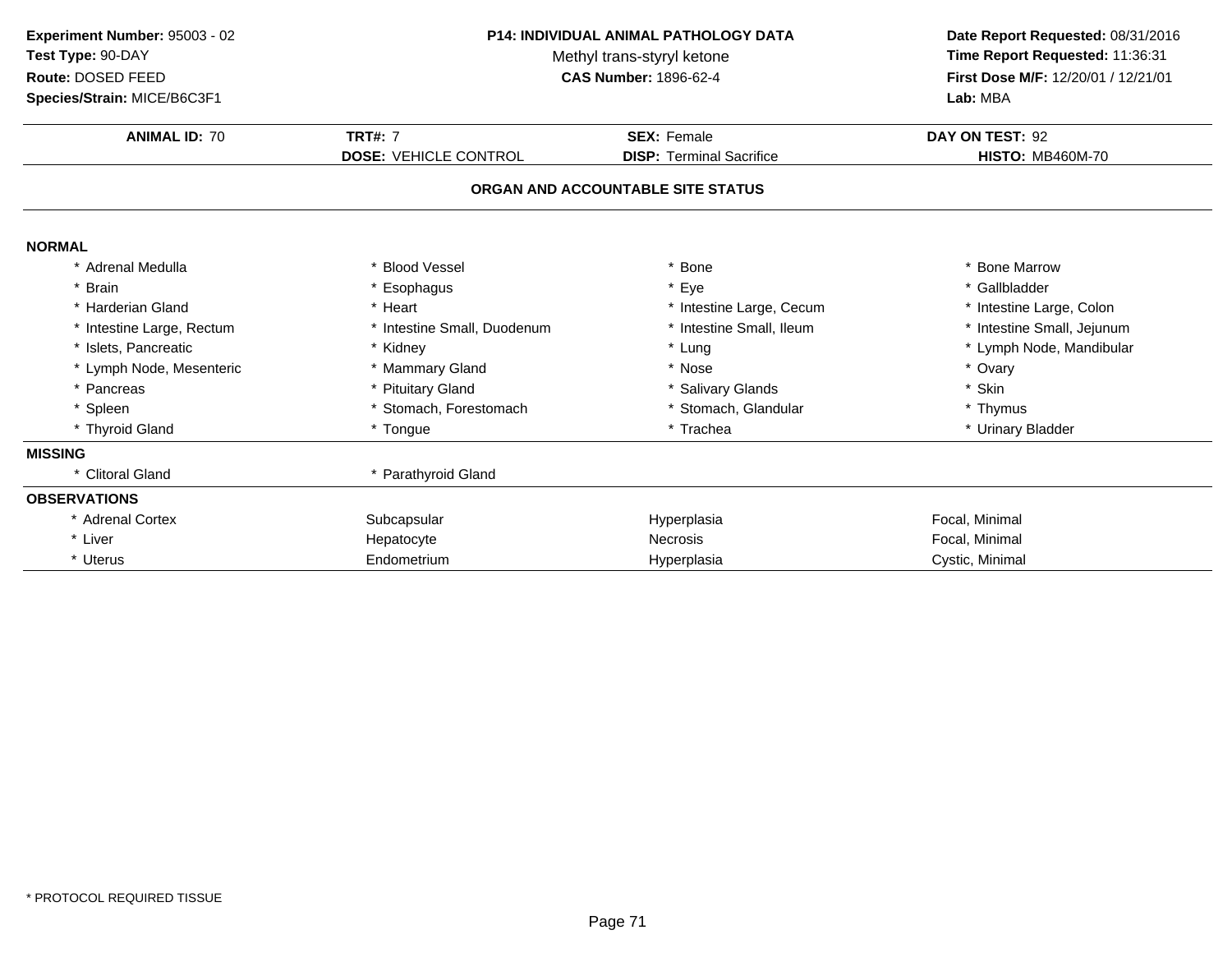| Experiment Number: 95003 - 02<br>Test Type: 90-DAY<br>Route: DOSED FEED | <b>P14: INDIVIDUAL ANIMAL PATHOLOGY DATA</b><br>Methyl trans-styryl ketone<br><b>CAS Number: 1896-62-4</b> |                                   | Date Report Requested: 08/31/2016<br>Time Report Requested: 11:36:31<br><b>First Dose M/F: 12/20/01 / 12/21/01</b> |
|-------------------------------------------------------------------------|------------------------------------------------------------------------------------------------------------|-----------------------------------|--------------------------------------------------------------------------------------------------------------------|
| Species/Strain: MICE/B6C3F1                                             |                                                                                                            |                                   | Lab: MBA                                                                                                           |
| <b>ANIMAL ID: 71</b>                                                    | <b>TRT#: 8</b>                                                                                             | <b>SEX: Female</b>                | DAY ON TEST: 92                                                                                                    |
|                                                                         | <b>DOSE: 0.025%</b>                                                                                        | <b>DISP:</b> Terminal Sacrifice   | <b>HISTO: MB460M-71</b>                                                                                            |
|                                                                         |                                                                                                            | ORGAN AND ACCOUNTABLE SITE STATUS |                                                                                                                    |
| <b>NORMAL</b>                                                           |                                                                                                            |                                   |                                                                                                                    |
| Kidney                                                                  | Nose                                                                                                       | Stomach, Glandular                |                                                                                                                    |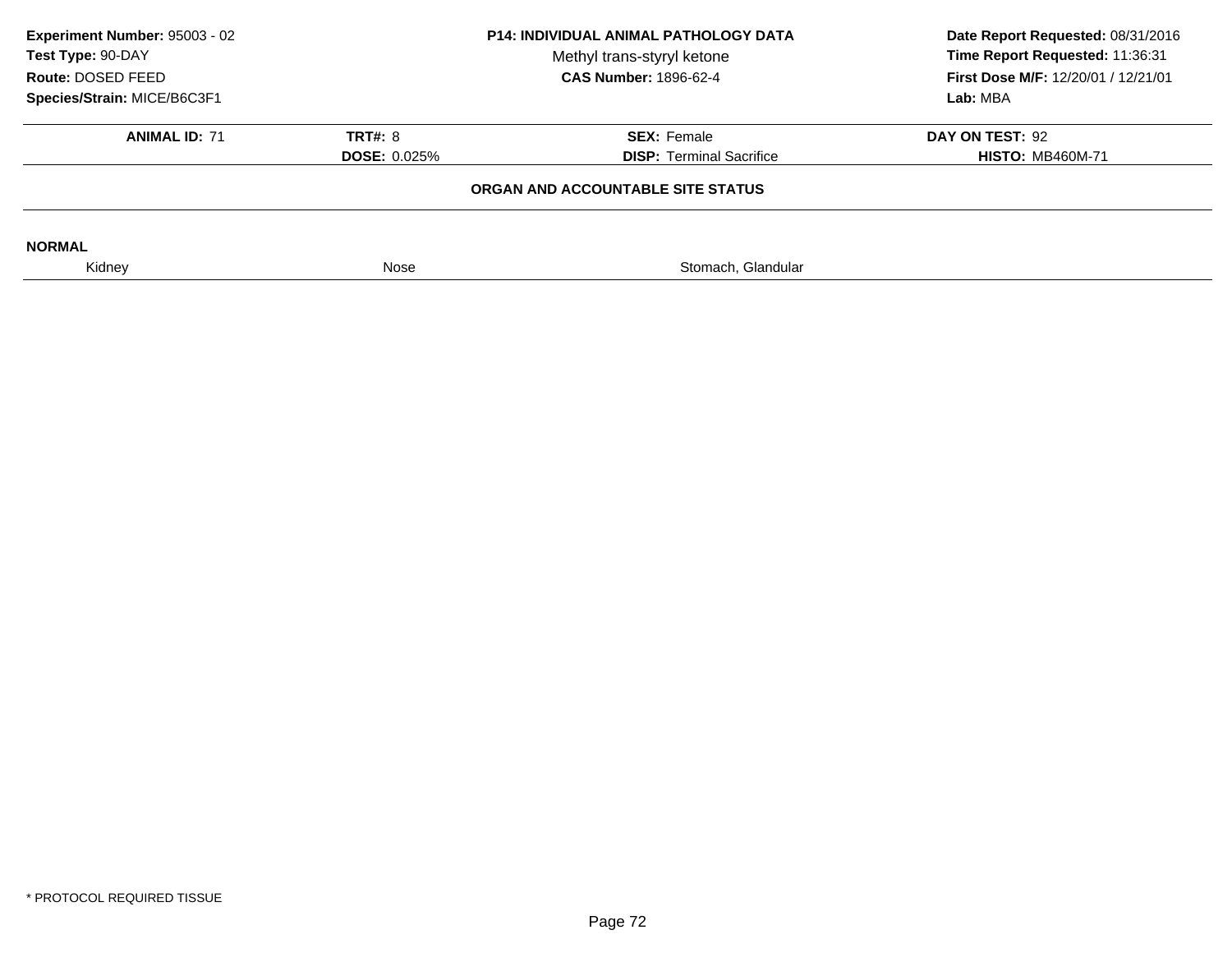| <b>P14: INDIVIDUAL ANIMAL PATHOLOGY DATA</b><br>Methyl trans-styryl ketone<br><b>CAS Number: 1896-62-4</b> |                                                       | Date Report Requested: 08/31/2016<br>Time Report Requested: 11:36:31<br>First Dose M/F: 12/20/01 / 12/21/01<br>Lab: MBA |
|------------------------------------------------------------------------------------------------------------|-------------------------------------------------------|-------------------------------------------------------------------------------------------------------------------------|
| <b>TRT#: 8</b><br><b>DOSE: 0.025%</b>                                                                      | <b>SEX: Female</b><br><b>DISP:</b> Terminal Sacrifice | DAY ON TEST: 92<br><b>HISTO: MB460M-72</b>                                                                              |
|                                                                                                            |                                                       |                                                                                                                         |
| Nose                                                                                                       | Stomach, Glandular                                    |                                                                                                                         |
|                                                                                                            |                                                       | ORGAN AND ACCOUNTABLE SITE STATUS                                                                                       |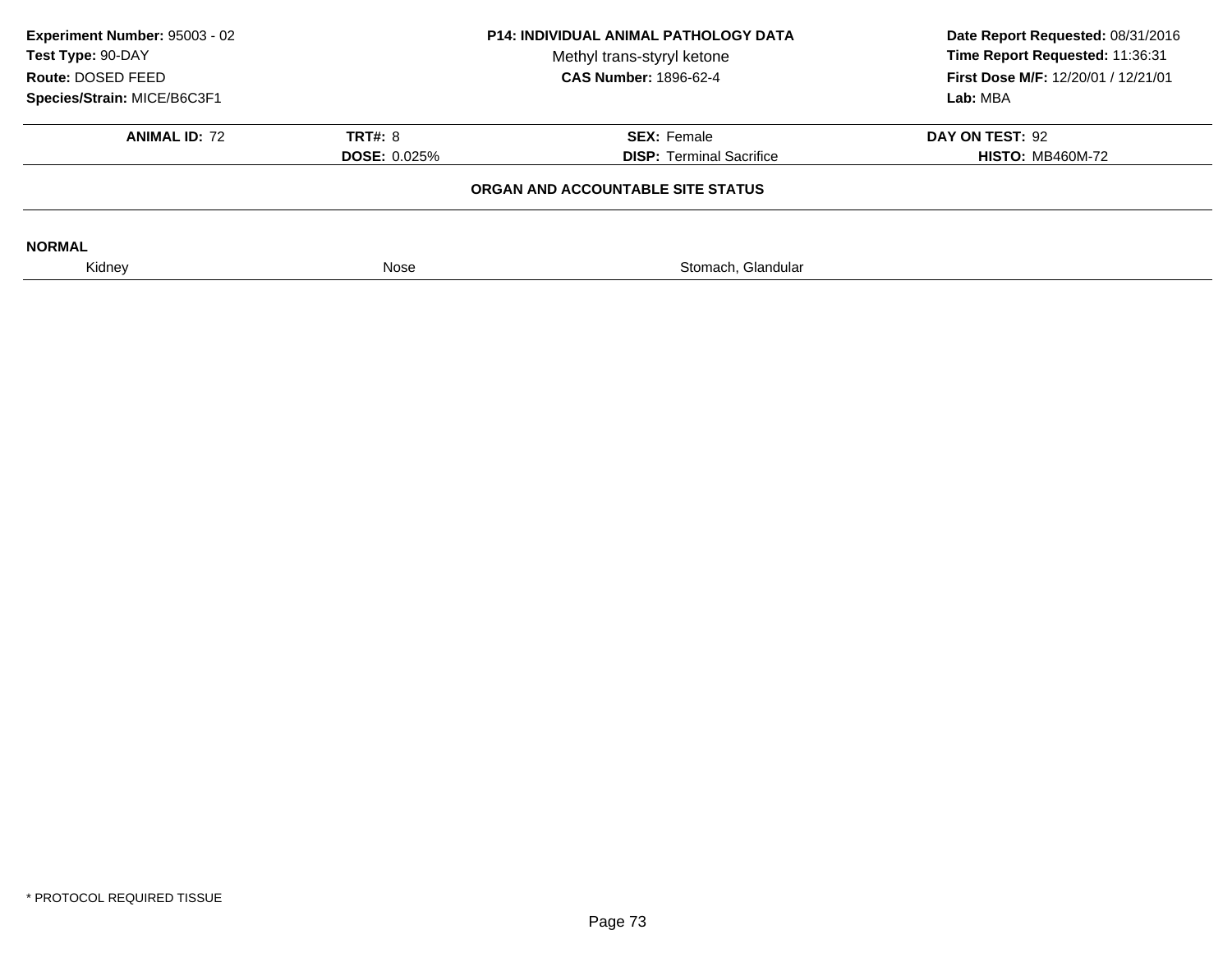| <b>P14: INDIVIDUAL ANIMAL PATHOLOGY DATA</b><br>Methyl trans-styryl ketone<br><b>CAS Number: 1896-62-4</b> |                                                       | Experiment Number: 95003 - 02<br>Test Type: 90-DAY<br>Route: DOSED FEED<br>Species/Strain: MICE/B6C3F1 |  | Date Report Requested: 08/31/2016<br>Time Report Requested: 11:36:31<br>First Dose M/F: 12/20/01 / 12/21/01<br>Lab: MBA |
|------------------------------------------------------------------------------------------------------------|-------------------------------------------------------|--------------------------------------------------------------------------------------------------------|--|-------------------------------------------------------------------------------------------------------------------------|
| <b>TRT#: 8</b><br><b>DOSE: 0.025%</b>                                                                      | <b>SEX: Female</b><br><b>DISP: Terminal Sacrifice</b> | DAY ON TEST: 92<br><b>HISTO: MB460M-73</b>                                                             |  |                                                                                                                         |
|                                                                                                            |                                                       |                                                                                                        |  |                                                                                                                         |
| Nose                                                                                                       | Stomach, Glandular                                    |                                                                                                        |  |                                                                                                                         |
|                                                                                                            |                                                       | ORGAN AND ACCOUNTABLE SITE STATUS                                                                      |  |                                                                                                                         |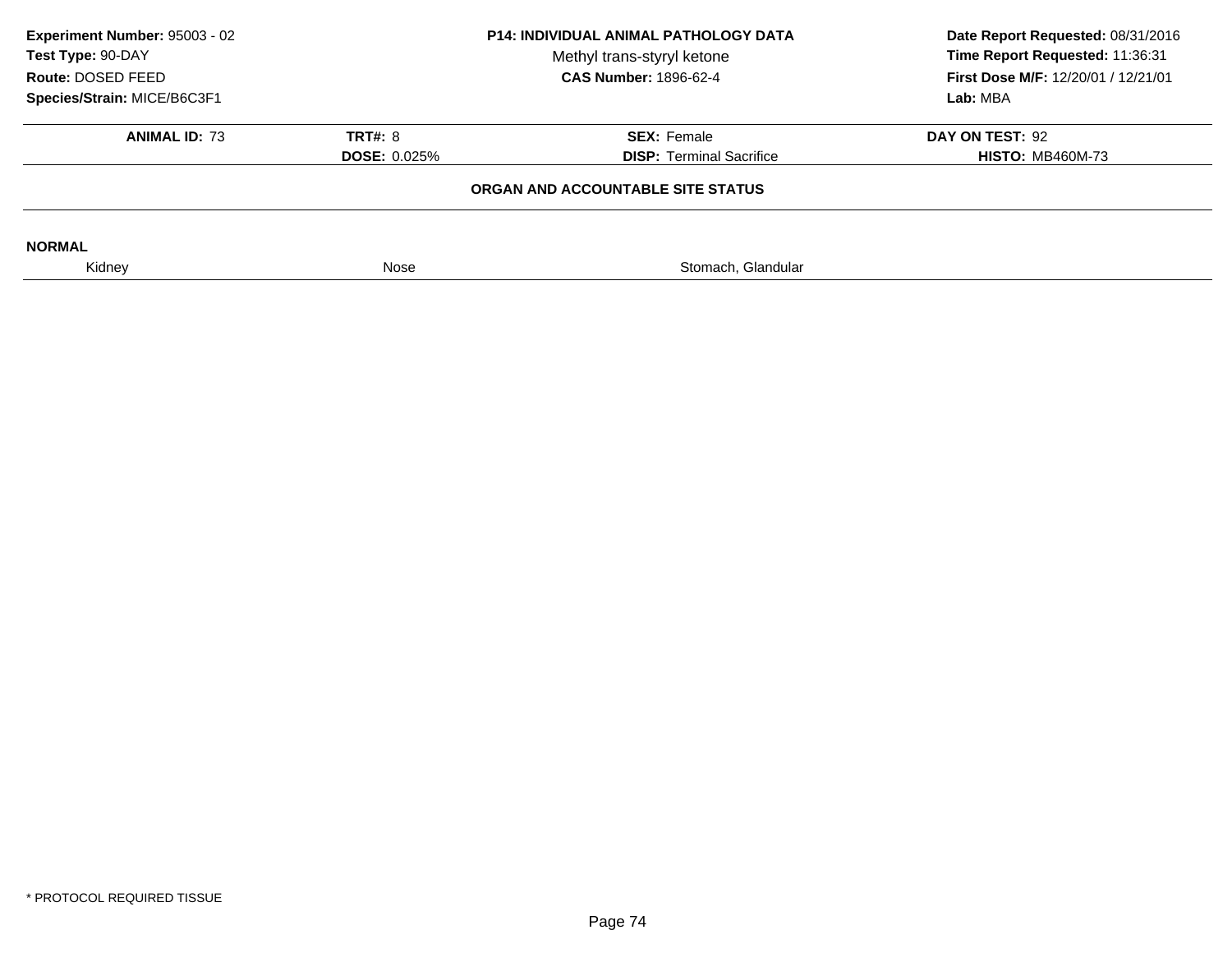| Experiment Number: 95003 - 02<br>Test Type: 90-DAY<br>Route: DOSED FEED<br>Species/Strain: MICE/B6C3F1 | <b>P14: INDIVIDUAL ANIMAL PATHOLOGY DATA</b><br>Methyl trans-styryl ketone<br><b>CAS Number: 1896-62-4</b> |                                                       | Date Report Requested: 08/31/2016<br>Time Report Requested: 11:36:31<br>First Dose M/F: 12/20/01 / 12/21/01<br>Lab: MBA |
|--------------------------------------------------------------------------------------------------------|------------------------------------------------------------------------------------------------------------|-------------------------------------------------------|-------------------------------------------------------------------------------------------------------------------------|
| <b>ANIMAL ID: 74</b>                                                                                   | <b>TRT#: 8</b><br><b>DOSE: 0.025%</b>                                                                      | <b>SEX: Female</b><br><b>DISP:</b> Terminal Sacrifice | DAY ON TEST: 92<br><b>HISTO: MB460M-74</b>                                                                              |
|                                                                                                        |                                                                                                            | ORGAN AND ACCOUNTABLE SITE STATUS                     |                                                                                                                         |
| <b>NORMAL</b>                                                                                          |                                                                                                            |                                                       |                                                                                                                         |
| Kidney                                                                                                 | Nose                                                                                                       | Stomach, Glandular                                    |                                                                                                                         |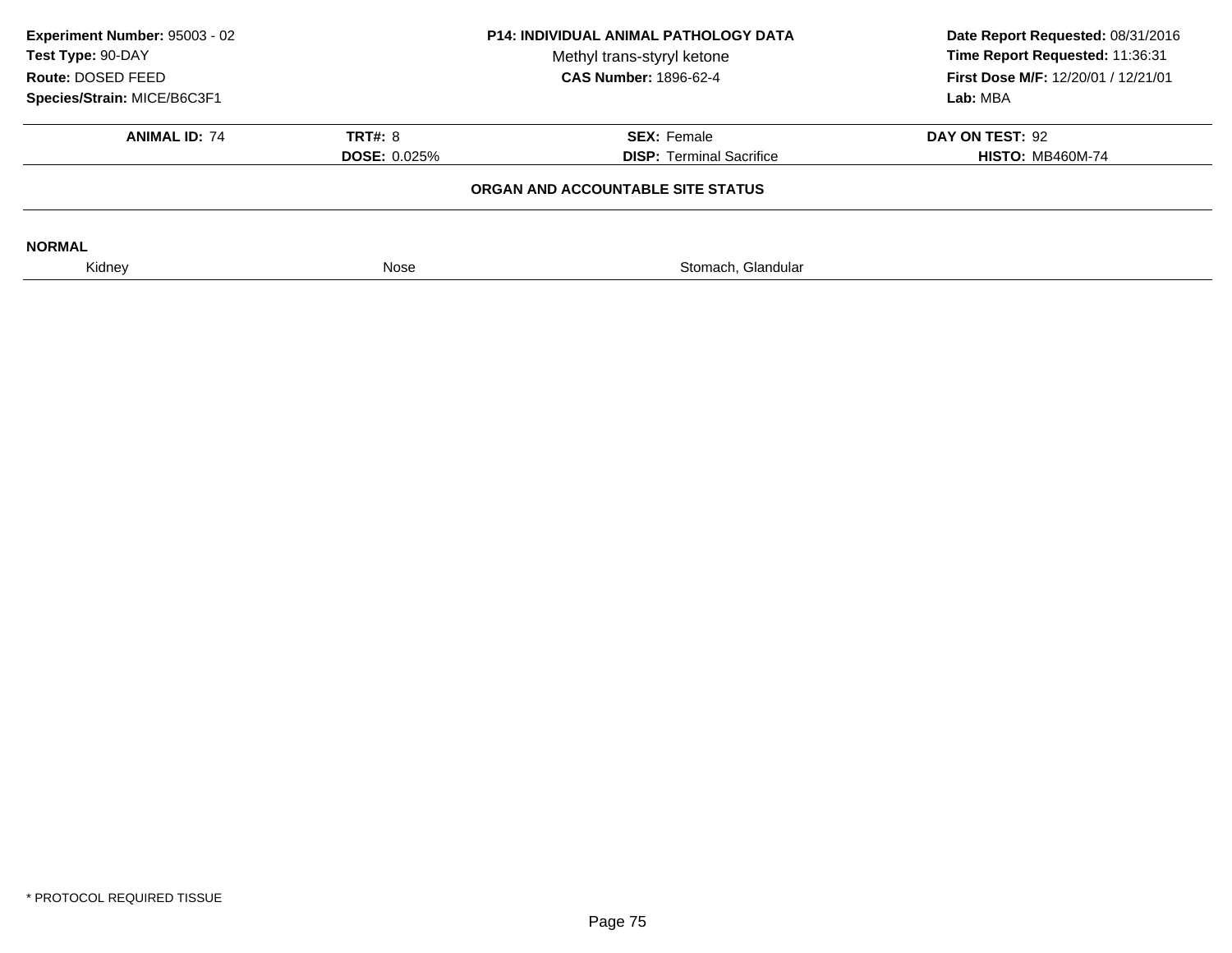| Experiment Number: 95003 - 02<br>Test Type: 90-DAY<br>Route: DOSED FEED | <b>P14: INDIVIDUAL ANIMAL PATHOLOGY DATA</b><br>Methyl trans-styryl ketone<br><b>CAS Number: 1896-62-4</b> |                                   | Date Report Requested: 08/31/2016<br>Time Report Requested: 11:36:31<br>First Dose M/F: 12/20/01 / 12/21/01 |  |
|-------------------------------------------------------------------------|------------------------------------------------------------------------------------------------------------|-----------------------------------|-------------------------------------------------------------------------------------------------------------|--|
| Species/Strain: MICE/B6C3F1                                             |                                                                                                            |                                   | Lab: MBA                                                                                                    |  |
| <b>ANIMAL ID: 75</b>                                                    | <b>TRT#: 8</b>                                                                                             | <b>SEX: Female</b>                | DAY ON TEST: 92                                                                                             |  |
|                                                                         | <b>DOSE: 0.025%</b>                                                                                        | <b>DISP:</b> Terminal Sacrifice   | <b>HISTO: MB460M-75</b>                                                                                     |  |
|                                                                         |                                                                                                            | ORGAN AND ACCOUNTABLE SITE STATUS |                                                                                                             |  |
| <b>NORMAL</b>                                                           |                                                                                                            |                                   |                                                                                                             |  |
| Kidney                                                                  | Nose                                                                                                       | Stomach, Glandular                |                                                                                                             |  |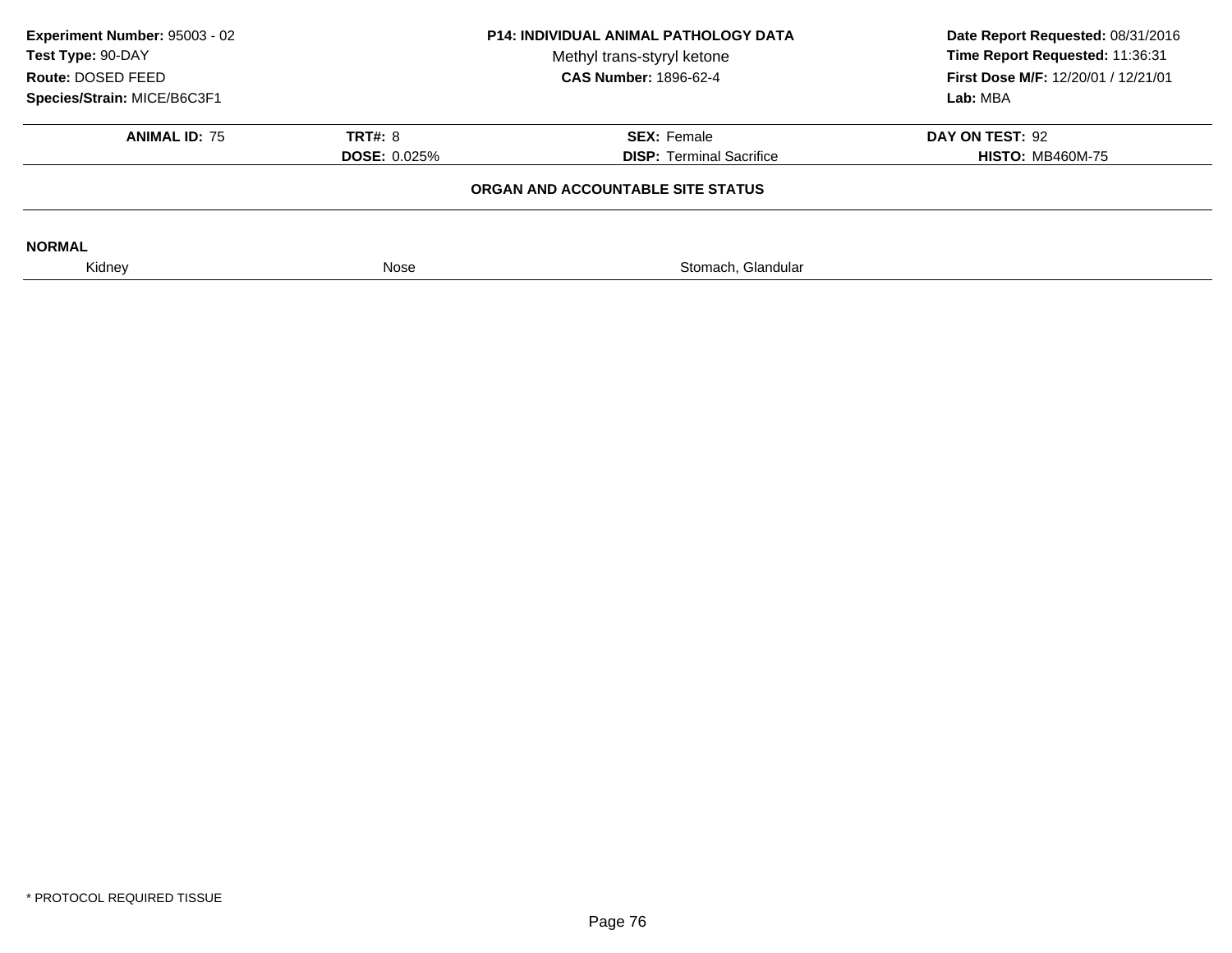| Experiment Number: 95003 - 02<br>Test Type: 90-DAY<br>Route: DOSED FEED<br>Species/Strain: MICE/B6C3F1 | <b>P14: INDIVIDUAL ANIMAL PATHOLOGY DATA</b><br>Methyl trans-styryl ketone<br><b>CAS Number: 1896-62-4</b> |                                                                                                                                          | Date Report Requested: 08/31/2016<br>Time Report Requested: 11:36:31<br>First Dose M/F: 12/20/01 / 12/21/01<br>Lab: MBA |
|--------------------------------------------------------------------------------------------------------|------------------------------------------------------------------------------------------------------------|------------------------------------------------------------------------------------------------------------------------------------------|-------------------------------------------------------------------------------------------------------------------------|
| <b>ANIMAL ID: 76</b>                                                                                   | <b>TRT#: 8</b><br><b>DOSE: 0.025%</b>                                                                      | <b>SEX: Female</b><br>DAY ON TEST: 92<br><b>DISP: Terminal Sacrifice</b><br><b>HISTO: MB460M-76</b><br>ORGAN AND ACCOUNTABLE SITE STATUS |                                                                                                                         |
| <b>NORMAL</b><br>Kidney                                                                                | Nose                                                                                                       | Stomach, Glandular                                                                                                                       |                                                                                                                         |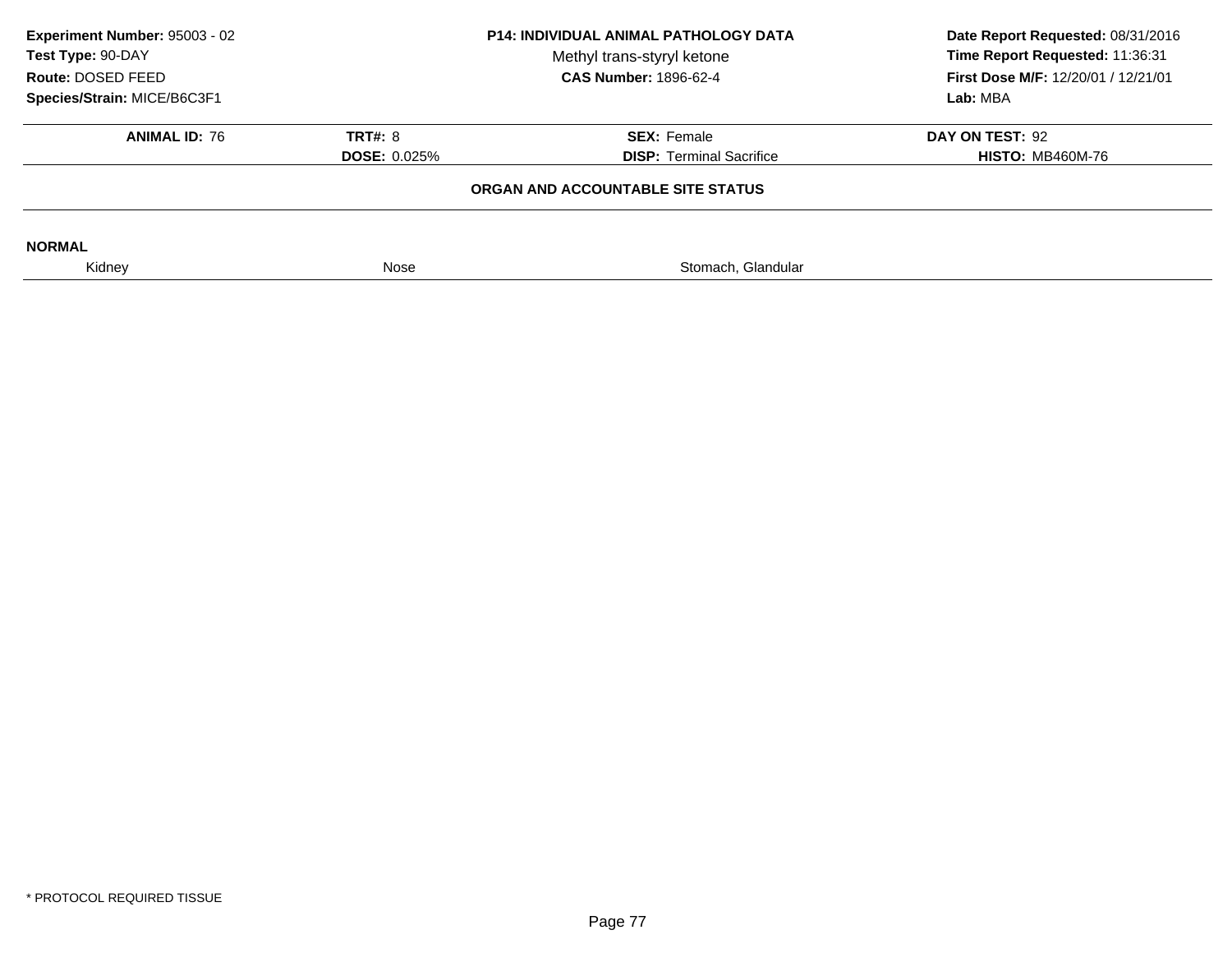| <b>P14: INDIVIDUAL ANIMAL PATHOLOGY DATA</b><br>Methyl trans-styryl ketone<br><b>CAS Number: 1896-62-4</b> |                                                       | Date Report Requested: 08/31/2016<br>Time Report Requested: 11:36:31<br>First Dose M/F: 12/20/01 / 12/21/01<br>Lab: MBA |
|------------------------------------------------------------------------------------------------------------|-------------------------------------------------------|-------------------------------------------------------------------------------------------------------------------------|
| <b>TRT#: 8</b><br><b>DOSE: 0.025%</b>                                                                      | <b>SEX: Female</b><br><b>DISP: Terminal Sacrifice</b> | DAY ON TEST: 92<br><b>HISTO: MB460M-77</b>                                                                              |
|                                                                                                            |                                                       |                                                                                                                         |
| Nose                                                                                                       | Stomach, Glandular                                    |                                                                                                                         |
|                                                                                                            |                                                       | ORGAN AND ACCOUNTABLE SITE STATUS                                                                                       |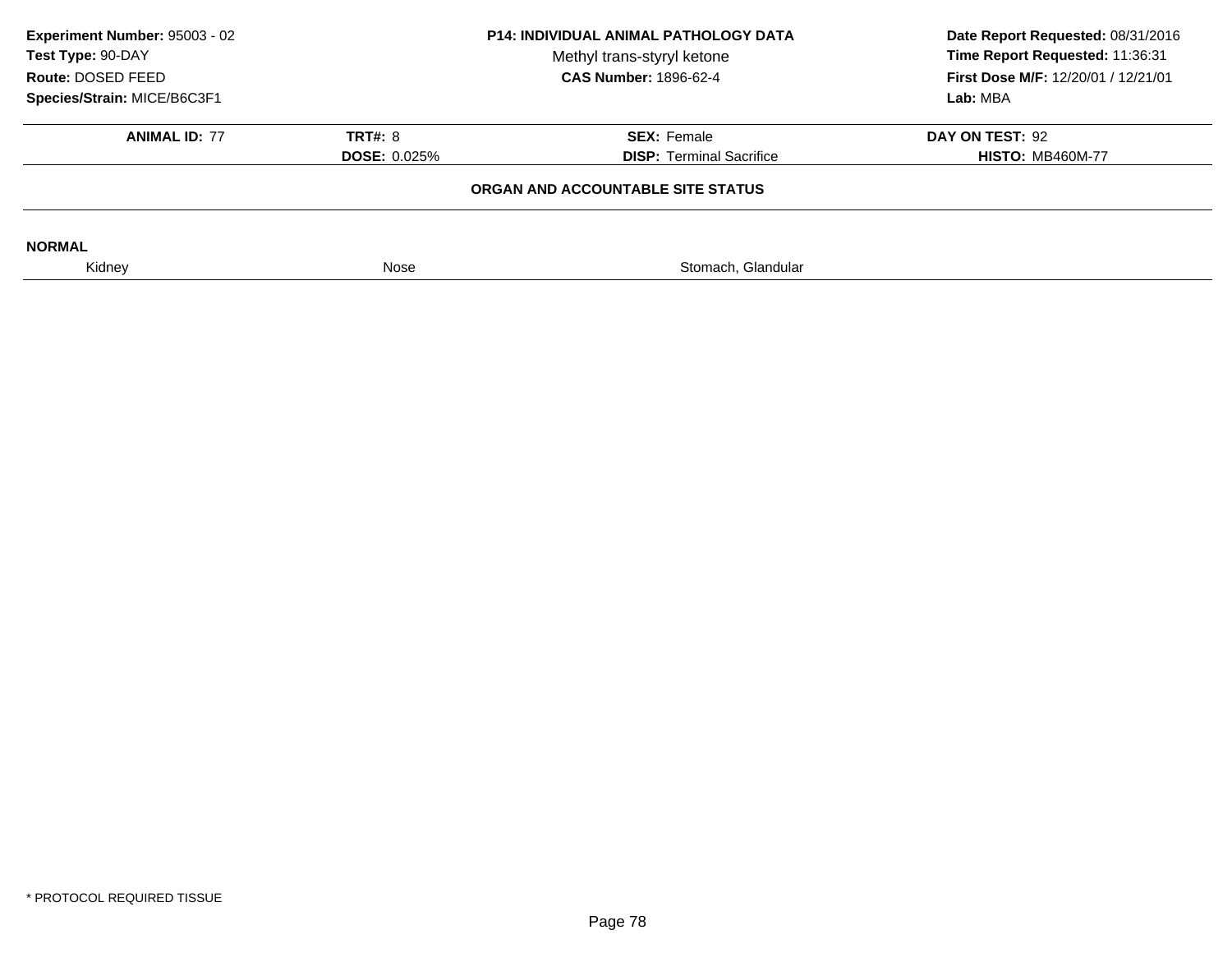| Experiment Number: 95003 - 02<br>Test Type: 90-DAY<br>Route: DOSED FEED<br>Species/Strain: MICE/B6C3F1 | <b>P14: INDIVIDUAL ANIMAL PATHOLOGY DATA</b><br>Methyl trans-styryl ketone<br><b>CAS Number: 1896-62-4</b> |                                                       | Date Report Requested: 08/31/2016<br>Time Report Requested: 11:36:31<br>First Dose M/F: 12/20/01 / 12/21/01<br>Lab: MBA |
|--------------------------------------------------------------------------------------------------------|------------------------------------------------------------------------------------------------------------|-------------------------------------------------------|-------------------------------------------------------------------------------------------------------------------------|
| <b>ANIMAL ID: 78</b>                                                                                   | <b>TRT#: 8</b><br><b>DOSE: 0.025%</b>                                                                      | <b>SEX: Female</b><br><b>DISP: Terminal Sacrifice</b> | DAY ON TEST: 92<br><b>HISTO: MB460M-78</b>                                                                              |
|                                                                                                        |                                                                                                            | ORGAN AND ACCOUNTABLE SITE STATUS                     |                                                                                                                         |
| <b>NORMAL</b>                                                                                          |                                                                                                            |                                                       |                                                                                                                         |
| Kidney                                                                                                 | Nose                                                                                                       | Stomach, Glandular                                    |                                                                                                                         |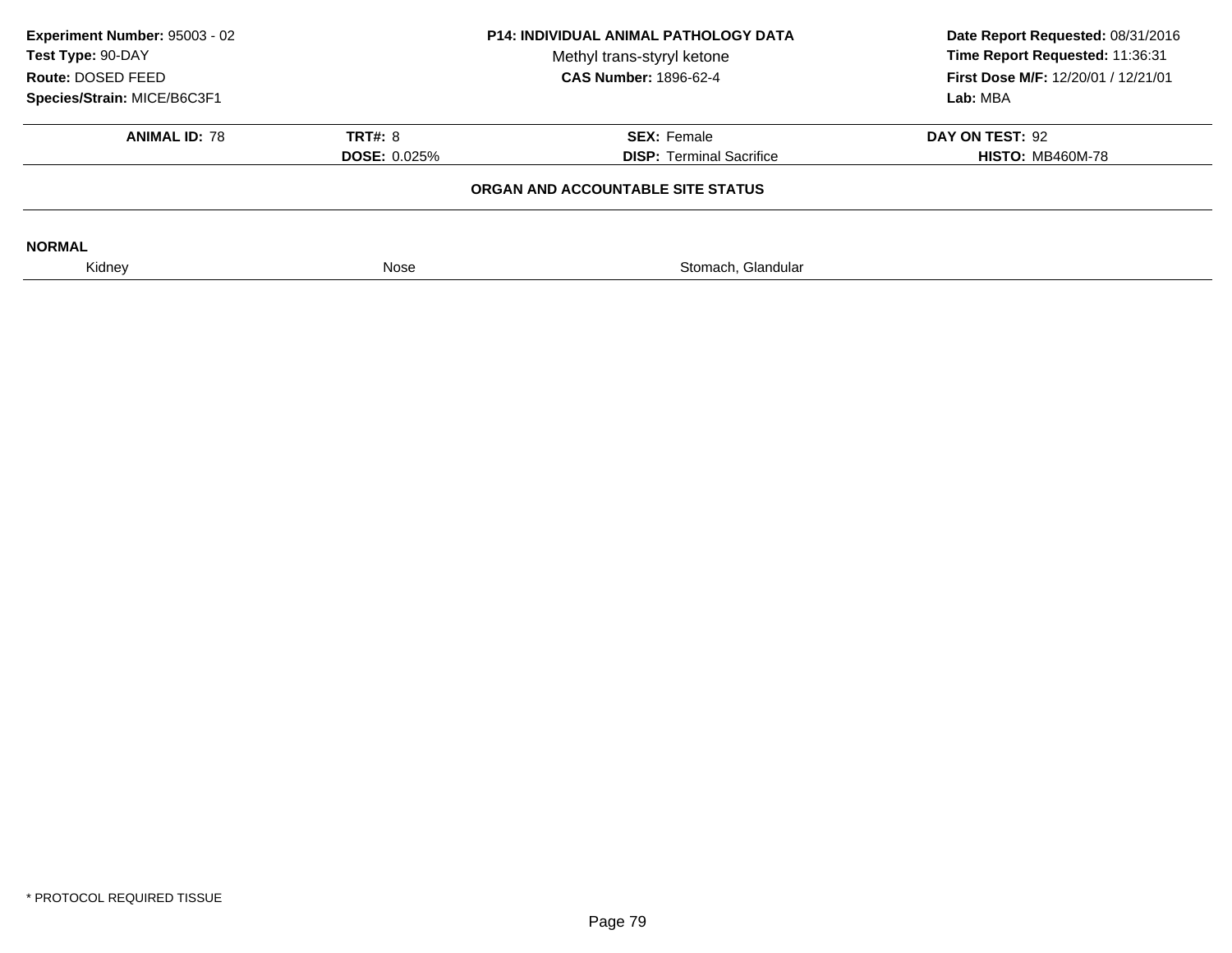| Experiment Number: 95003 - 02<br>Test Type: 90-DAY<br>Route: DOSED FEED | <b>P14: INDIVIDUAL ANIMAL PATHOLOGY DATA</b><br>Methyl trans-styryl ketone<br><b>CAS Number: 1896-62-4</b> |                                   | Date Report Requested: 08/31/2016<br>Time Report Requested: 11:36:31<br>First Dose M/F: 12/20/01 / 12/21/01 |  |
|-------------------------------------------------------------------------|------------------------------------------------------------------------------------------------------------|-----------------------------------|-------------------------------------------------------------------------------------------------------------|--|
| Species/Strain: MICE/B6C3F1                                             |                                                                                                            |                                   | Lab: MBA                                                                                                    |  |
| <b>ANIMAL ID: 79</b>                                                    | <b>TRT#: 8</b>                                                                                             | <b>SEX: Female</b>                | DAY ON TEST: 92                                                                                             |  |
|                                                                         | <b>DOSE: 0.025%</b>                                                                                        | <b>DISP:</b> Terminal Sacrifice   | <b>HISTO: MB460M-79</b>                                                                                     |  |
|                                                                         |                                                                                                            | ORGAN AND ACCOUNTABLE SITE STATUS |                                                                                                             |  |
| <b>NORMAL</b>                                                           |                                                                                                            |                                   |                                                                                                             |  |
| Kidney                                                                  | Nose                                                                                                       | Stomach, Glandular                |                                                                                                             |  |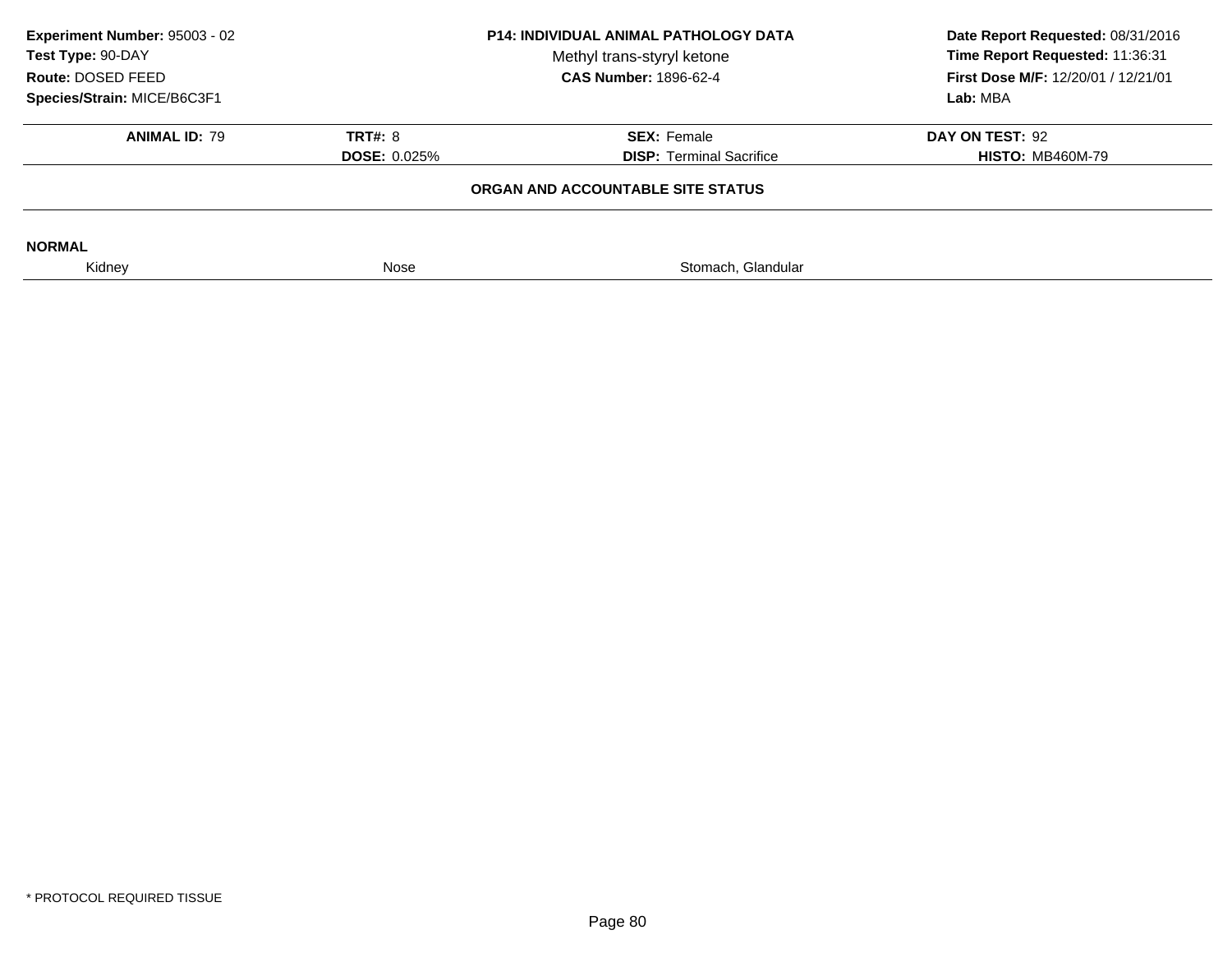| Experiment Number: 95003 - 02<br>P14: INDIVIDUAL ANIMAL PATHOLOGY DATA<br>Test Type: 90-DAY<br>Methyl trans-styryl ketone<br><b>CAS Number: 1896-62-4</b><br>Route: DOSED FEED |                     | Date Report Requested: 08/31/2016<br>Time Report Requested: 11:36:31<br>First Dose M/F: 12/20/01 / 12/21/01 |                         |
|--------------------------------------------------------------------------------------------------------------------------------------------------------------------------------|---------------------|-------------------------------------------------------------------------------------------------------------|-------------------------|
| Species/Strain: MICE/B6C3F1                                                                                                                                                    |                     |                                                                                                             | Lab: MBA                |
| <b>ANIMAL ID: 80</b>                                                                                                                                                           | <b>TRT#: 8</b>      | <b>SEX: Female</b>                                                                                          | DAY ON TEST: 92         |
|                                                                                                                                                                                | <b>DOSE: 0.025%</b> | <b>DISP:</b> Terminal Sacrifice                                                                             | <b>HISTO: MB460M-80</b> |
|                                                                                                                                                                                |                     | ORGAN AND ACCOUNTABLE SITE STATUS                                                                           |                         |
| <b>NORMAL</b>                                                                                                                                                                  |                     |                                                                                                             |                         |
| Kidney                                                                                                                                                                         | Nose                | Stomach, Glandular                                                                                          |                         |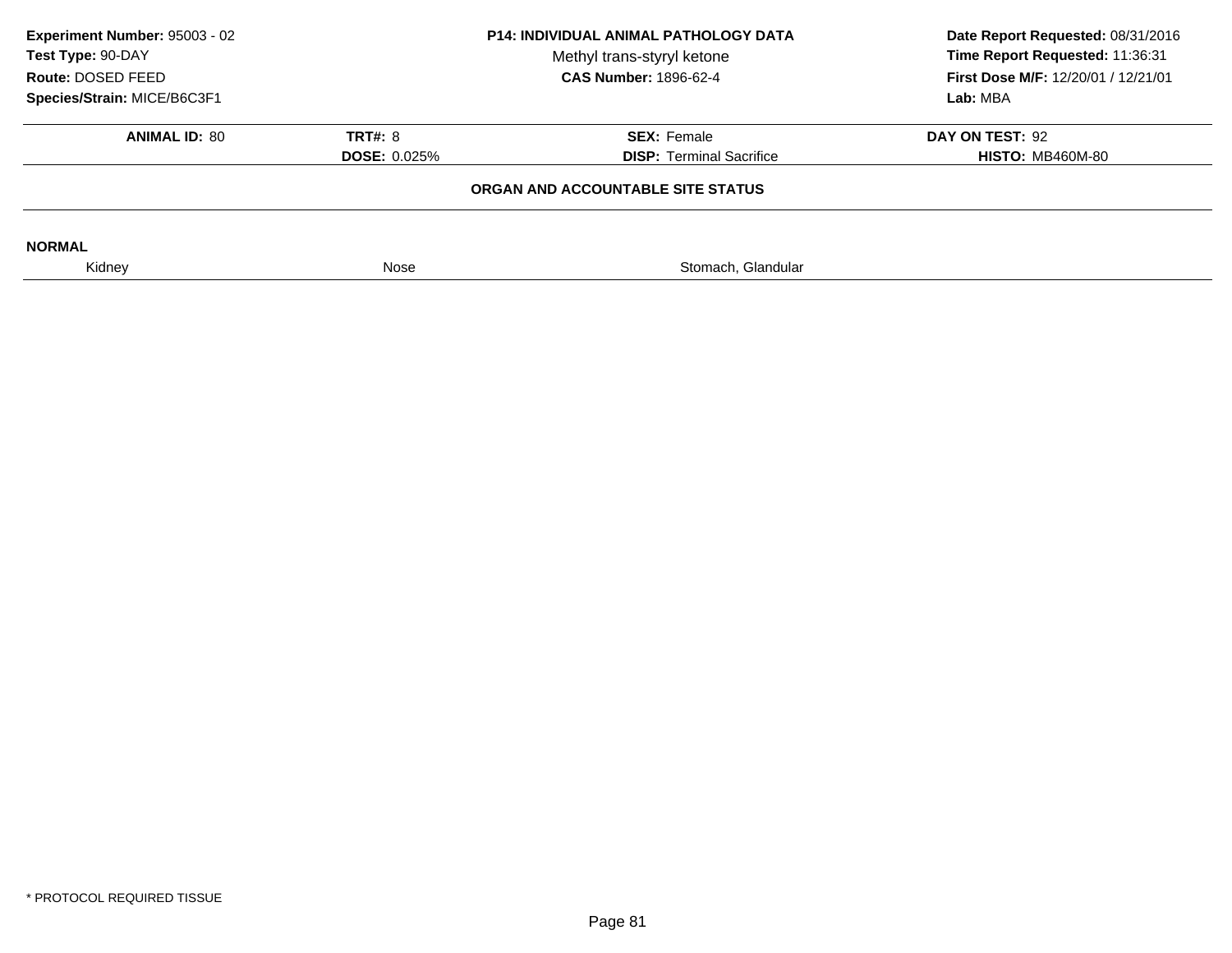| Experiment Number: 95003 - 02<br>Test Type: 90-DAY<br>Route: DOSED FEED | <b>P14: INDIVIDUAL ANIMAL PATHOLOGY DATA</b><br>Methyl trans-styryl ketone<br><b>CAS Number: 1896-62-4</b> |                                   | Date Report Requested: 08/31/2016<br>Time Report Requested: 11:36:31<br>First Dose M/F: 12/20/01 / 12/21/01 |  |
|-------------------------------------------------------------------------|------------------------------------------------------------------------------------------------------------|-----------------------------------|-------------------------------------------------------------------------------------------------------------|--|
| Species/Strain: MICE/B6C3F1                                             |                                                                                                            |                                   | Lab: MBA                                                                                                    |  |
| <b>ANIMAL ID: 81</b>                                                    | <b>TRT#: 9</b>                                                                                             | <b>SEX:</b> Female                | DAY ON TEST: 92                                                                                             |  |
|                                                                         | <b>DOSE: 0.05%</b>                                                                                         | <b>DISP: Terminal Sacrifice</b>   | <b>HISTO: MB460M-81</b>                                                                                     |  |
|                                                                         |                                                                                                            | ORGAN AND ACCOUNTABLE SITE STATUS |                                                                                                             |  |
| <b>NORMAL</b>                                                           |                                                                                                            |                                   |                                                                                                             |  |
| Kidney                                                                  | Nose                                                                                                       | Stomach, Glandular                |                                                                                                             |  |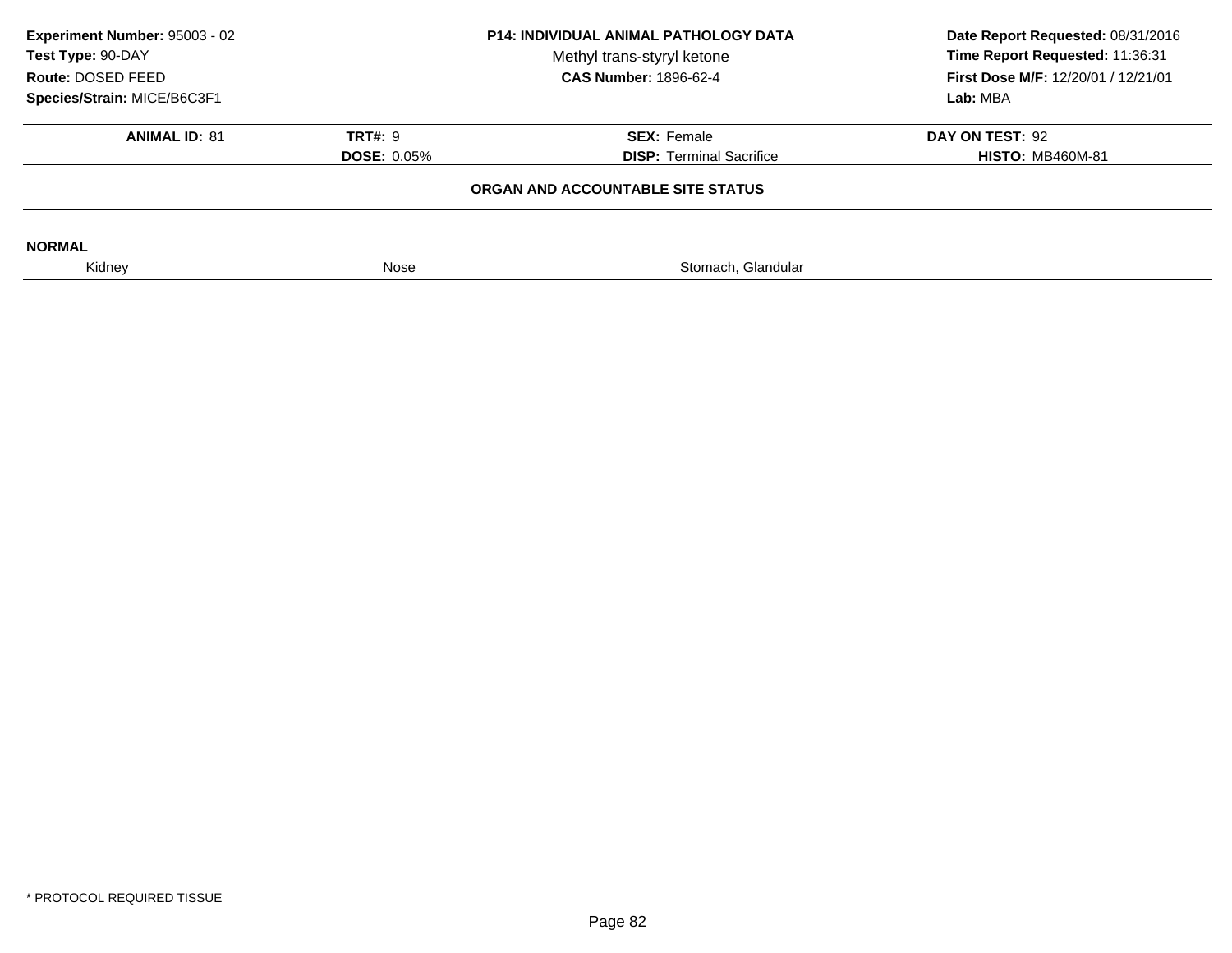| Experiment Number: 95003 - 02<br>P14: INDIVIDUAL ANIMAL PATHOLOGY DATA<br>Test Type: 90-DAY<br>Methyl trans-styryl ketone<br><b>CAS Number: 1896-62-4</b><br>Route: DOSED FEED |                    | Date Report Requested: 08/31/2016<br>Time Report Requested: 11:36:31<br>First Dose M/F: 12/20/01 / 12/21/01 |                         |
|--------------------------------------------------------------------------------------------------------------------------------------------------------------------------------|--------------------|-------------------------------------------------------------------------------------------------------------|-------------------------|
| Species/Strain: MICE/B6C3F1                                                                                                                                                    |                    |                                                                                                             | Lab: MBA                |
| <b>ANIMAL ID: 82</b>                                                                                                                                                           | <b>TRT#: 9</b>     | <b>SEX: Female</b>                                                                                          | DAY ON TEST: 92         |
|                                                                                                                                                                                | <b>DOSE: 0.05%</b> | <b>DISP:</b> Terminal Sacrifice                                                                             | <b>HISTO: MB460M-82</b> |
|                                                                                                                                                                                |                    | ORGAN AND ACCOUNTABLE SITE STATUS                                                                           |                         |
| <b>NORMAL</b>                                                                                                                                                                  |                    |                                                                                                             |                         |
| Kidney                                                                                                                                                                         | Nose               | Stomach, Glandular                                                                                          |                         |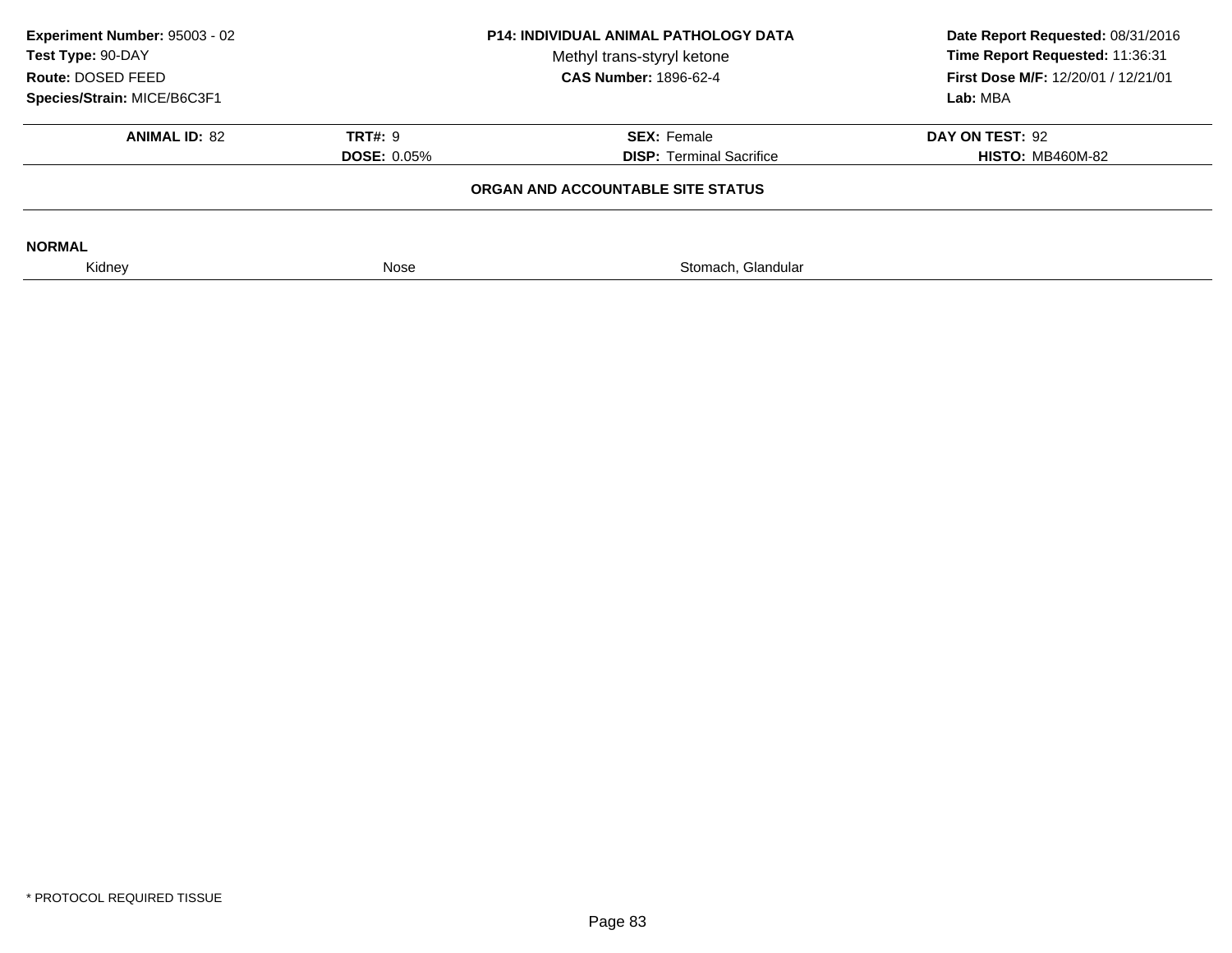| Experiment Number: 95003 - 02<br>Test Type: 90-DAY<br>Route: DOSED FEED | <b>P14: INDIVIDUAL ANIMAL PATHOLOGY DATA</b><br>Methyl trans-styryl ketone<br><b>CAS Number: 1896-62-4</b> |                                   | Date Report Requested: 08/31/2016<br>Time Report Requested: 11:36:31<br>First Dose M/F: 12/20/01 / 12/21/01 |  |
|-------------------------------------------------------------------------|------------------------------------------------------------------------------------------------------------|-----------------------------------|-------------------------------------------------------------------------------------------------------------|--|
| Species/Strain: MICE/B6C3F1                                             |                                                                                                            |                                   | Lab: MBA                                                                                                    |  |
| <b>ANIMAL ID: 83</b>                                                    | <b>TRT#: 9</b>                                                                                             | <b>SEX: Female</b>                | DAY ON TEST: 92                                                                                             |  |
|                                                                         | <b>DOSE: 0.05%</b>                                                                                         | <b>DISP: Terminal Sacrifice</b>   | <b>HISTO: MB460M-83</b>                                                                                     |  |
|                                                                         |                                                                                                            | ORGAN AND ACCOUNTABLE SITE STATUS |                                                                                                             |  |
| <b>NORMAL</b>                                                           |                                                                                                            |                                   |                                                                                                             |  |
| Kidney                                                                  | Nose                                                                                                       | Stomach, Glandular                |                                                                                                             |  |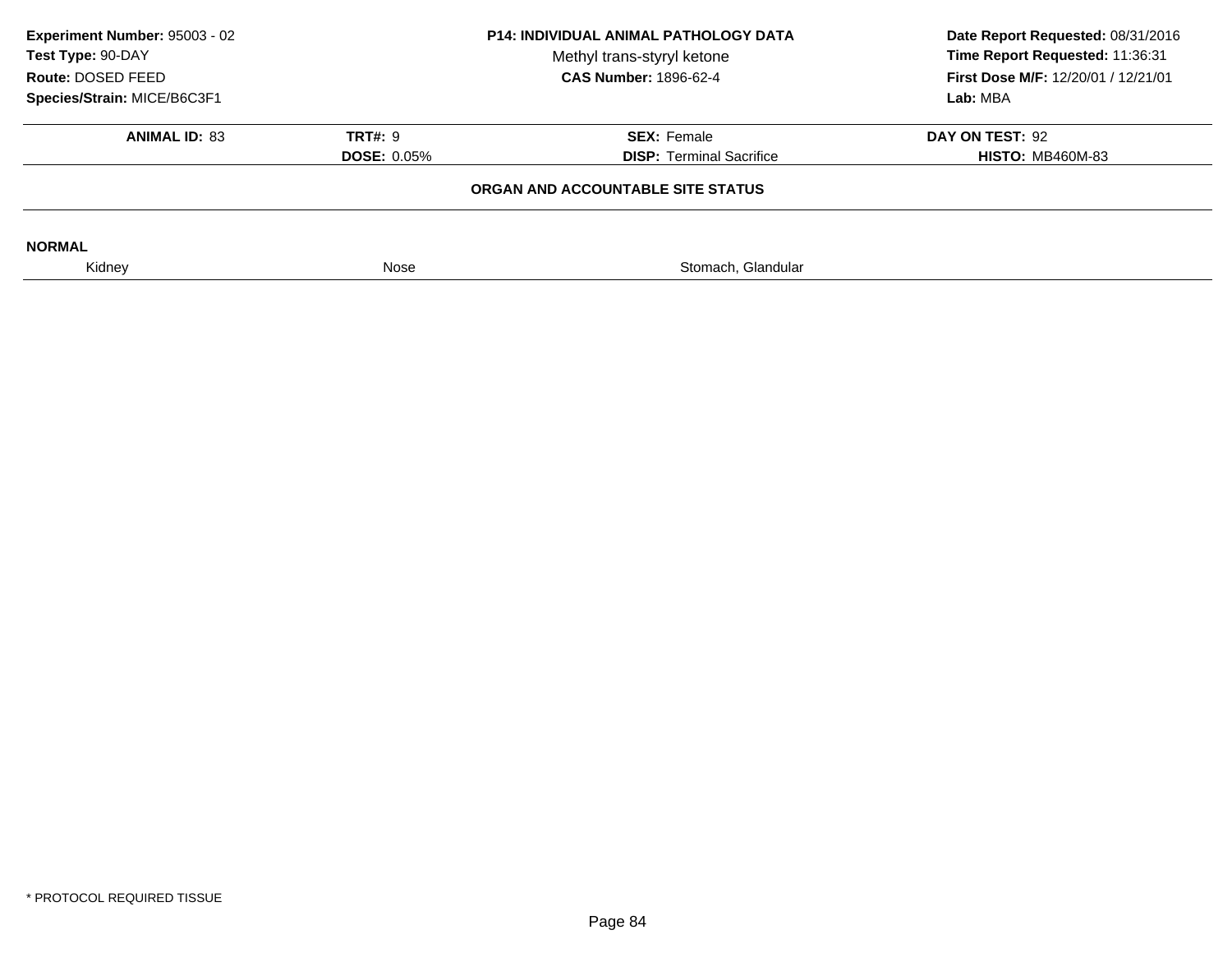| Experiment Number: 95003 - 02<br><b>P14: INDIVIDUAL ANIMAL PATHOLOGY DATA</b><br>Test Type: 90-DAY<br>Methyl trans-styryl ketone<br><b>CAS Number: 1896-62-4</b><br>Route: DOSED FEED |                    | Date Report Requested: 08/31/2016<br>Time Report Requested: 11:36:31<br>First Dose M/F: 12/20/01 / 12/21/01 |                         |
|---------------------------------------------------------------------------------------------------------------------------------------------------------------------------------------|--------------------|-------------------------------------------------------------------------------------------------------------|-------------------------|
| Species/Strain: MICE/B6C3F1                                                                                                                                                           |                    |                                                                                                             | Lab: MBA                |
| <b>ANIMAL ID: 84</b>                                                                                                                                                                  | <b>TRT#: 9</b>     | <b>SEX: Female</b>                                                                                          | DAY ON TEST: 92         |
|                                                                                                                                                                                       | <b>DOSE: 0.05%</b> | <b>DISP:</b> Terminal Sacrifice                                                                             | <b>HISTO: MB460M-84</b> |
|                                                                                                                                                                                       |                    | ORGAN AND ACCOUNTABLE SITE STATUS                                                                           |                         |
| <b>NORMAL</b>                                                                                                                                                                         |                    |                                                                                                             |                         |
| Kidney                                                                                                                                                                                | Nose               | Stomach, Glandular                                                                                          |                         |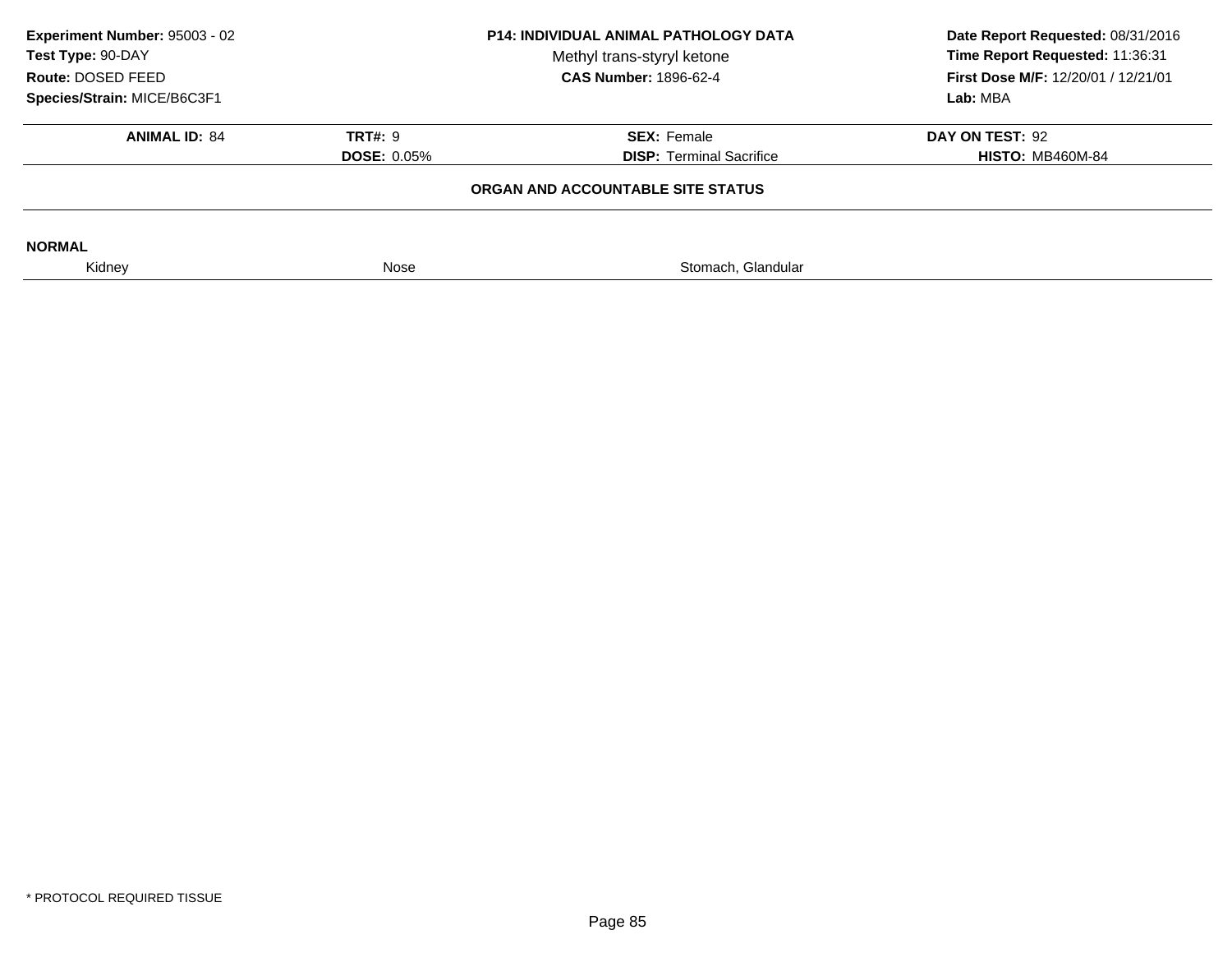| Experiment Number: 95003 - 02<br><b>P14: INDIVIDUAL ANIMAL PATHOLOGY DATA</b><br>Test Type: 90-DAY<br>Methyl trans-styryl ketone<br><b>CAS Number: 1896-62-4</b><br>Route: DOSED FEED |                    | Date Report Requested: 08/31/2016<br>Time Report Requested: 11:36:31<br>First Dose M/F: 12/20/01 / 12/21/01 |                         |
|---------------------------------------------------------------------------------------------------------------------------------------------------------------------------------------|--------------------|-------------------------------------------------------------------------------------------------------------|-------------------------|
| Species/Strain: MICE/B6C3F1                                                                                                                                                           |                    |                                                                                                             | Lab: MBA                |
| <b>ANIMAL ID: 85</b>                                                                                                                                                                  | <b>TRT#: 9</b>     | <b>SEX: Female</b>                                                                                          | DAY ON TEST: 92         |
|                                                                                                                                                                                       | <b>DOSE: 0.05%</b> | <b>DISP:</b> Terminal Sacrifice                                                                             | <b>HISTO: MB460M-85</b> |
|                                                                                                                                                                                       |                    | ORGAN AND ACCOUNTABLE SITE STATUS                                                                           |                         |
| <b>NORMAL</b>                                                                                                                                                                         |                    |                                                                                                             |                         |
| Kidney                                                                                                                                                                                | Nose               | Stomach, Glandular                                                                                          |                         |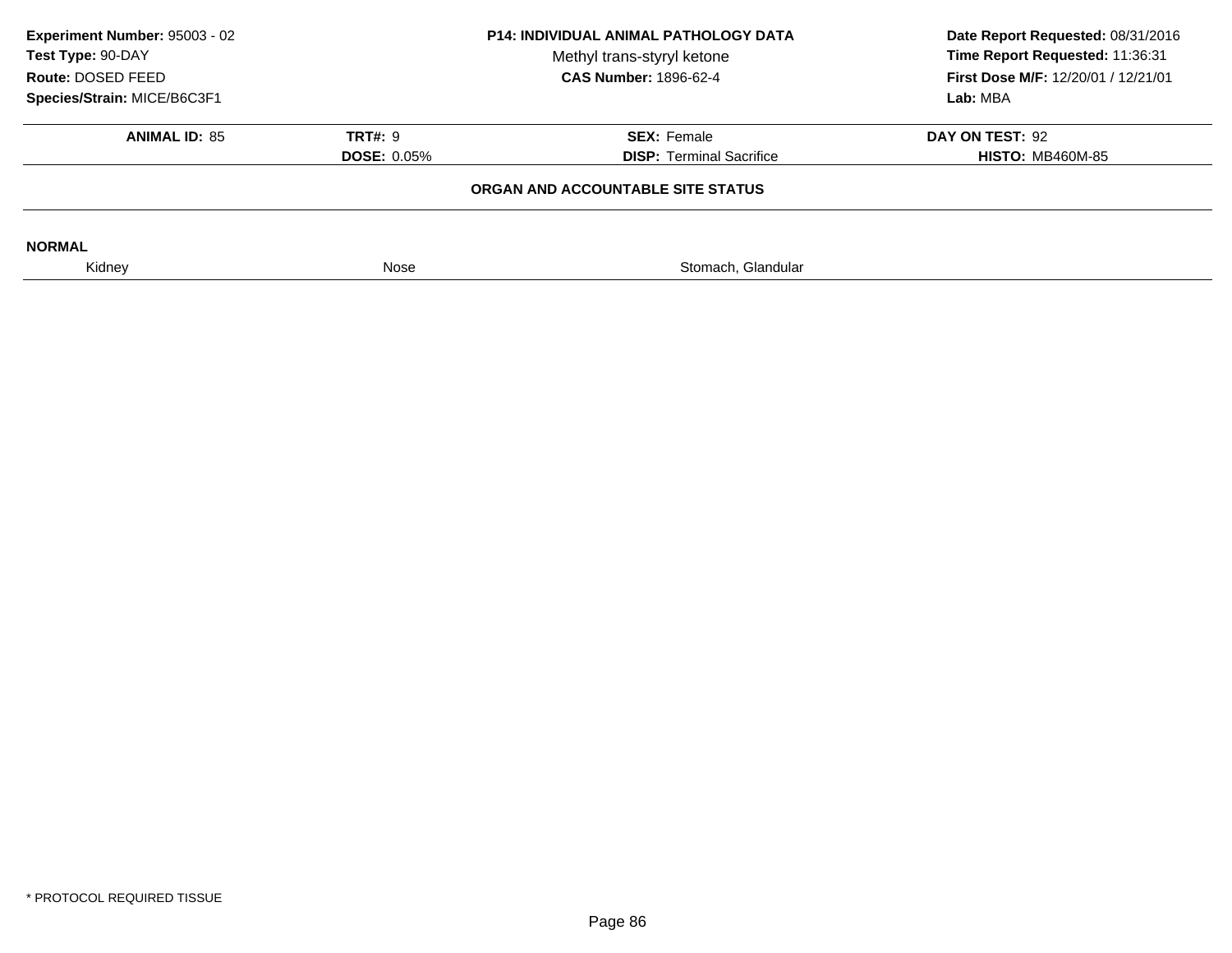| Experiment Number: 95003 - 02<br><b>P14: INDIVIDUAL ANIMAL PATHOLOGY DATA</b><br>Test Type: 90-DAY<br>Methyl trans-styryl ketone<br><b>CAS Number: 1896-62-4</b><br>Route: DOSED FEED |                    | Date Report Requested: 08/31/2016<br>Time Report Requested: 11:36:31<br>First Dose M/F: 12/20/01 / 12/21/01 |                         |
|---------------------------------------------------------------------------------------------------------------------------------------------------------------------------------------|--------------------|-------------------------------------------------------------------------------------------------------------|-------------------------|
| Species/Strain: MICE/B6C3F1                                                                                                                                                           |                    |                                                                                                             | Lab: MBA                |
| <b>ANIMAL ID: 86</b>                                                                                                                                                                  | <b>TRT#: 9</b>     | <b>SEX: Female</b>                                                                                          | DAY ON TEST: 92         |
|                                                                                                                                                                                       | <b>DOSE: 0.05%</b> | <b>DISP:</b> Terminal Sacrifice                                                                             | <b>HISTO: MB460M-86</b> |
|                                                                                                                                                                                       |                    | ORGAN AND ACCOUNTABLE SITE STATUS                                                                           |                         |
| <b>NORMAL</b>                                                                                                                                                                         |                    |                                                                                                             |                         |
| Kidney                                                                                                                                                                                | Nose               | Stomach, Glandular                                                                                          |                         |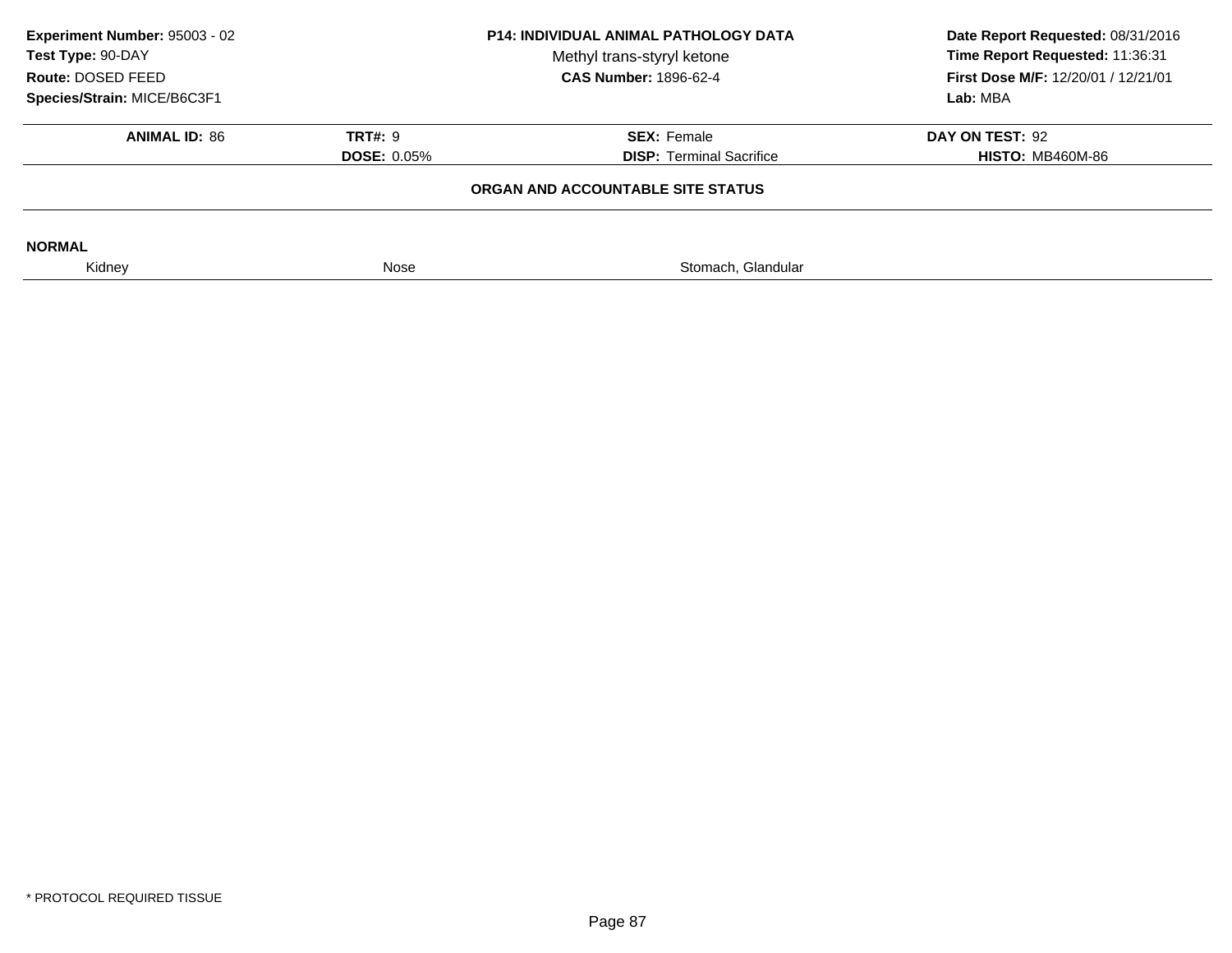| Experiment Number: 95003 - 02<br>P14: INDIVIDUAL ANIMAL PATHOLOGY DATA<br>Test Type: 90-DAY<br>Methyl trans-styryl ketone<br>Route: DOSED FEED |                    | <b>CAS Number: 1896-62-4</b>      | Date Report Requested: 08/31/2016<br>Time Report Requested: 11:36:31<br>First Dose M/F: 12/20/01 / 12/21/01 |
|------------------------------------------------------------------------------------------------------------------------------------------------|--------------------|-----------------------------------|-------------------------------------------------------------------------------------------------------------|
| Species/Strain: MICE/B6C3F1                                                                                                                    |                    |                                   | Lab: MBA                                                                                                    |
|                                                                                                                                                |                    |                                   |                                                                                                             |
| <b>ANIMAL ID: 87</b>                                                                                                                           | <b>TRT#: 9</b>     | <b>SEX: Female</b>                | DAY ON TEST: 92                                                                                             |
|                                                                                                                                                | <b>DOSE: 0.05%</b> | <b>DISP:</b> Terminal Sacrifice   | <b>HISTO: MB460M-87</b>                                                                                     |
|                                                                                                                                                |                    | ORGAN AND ACCOUNTABLE SITE STATUS |                                                                                                             |
| <b>NORMAL</b>                                                                                                                                  |                    |                                   |                                                                                                             |
| Kidney                                                                                                                                         | Nose               | Stomach, Glandular                |                                                                                                             |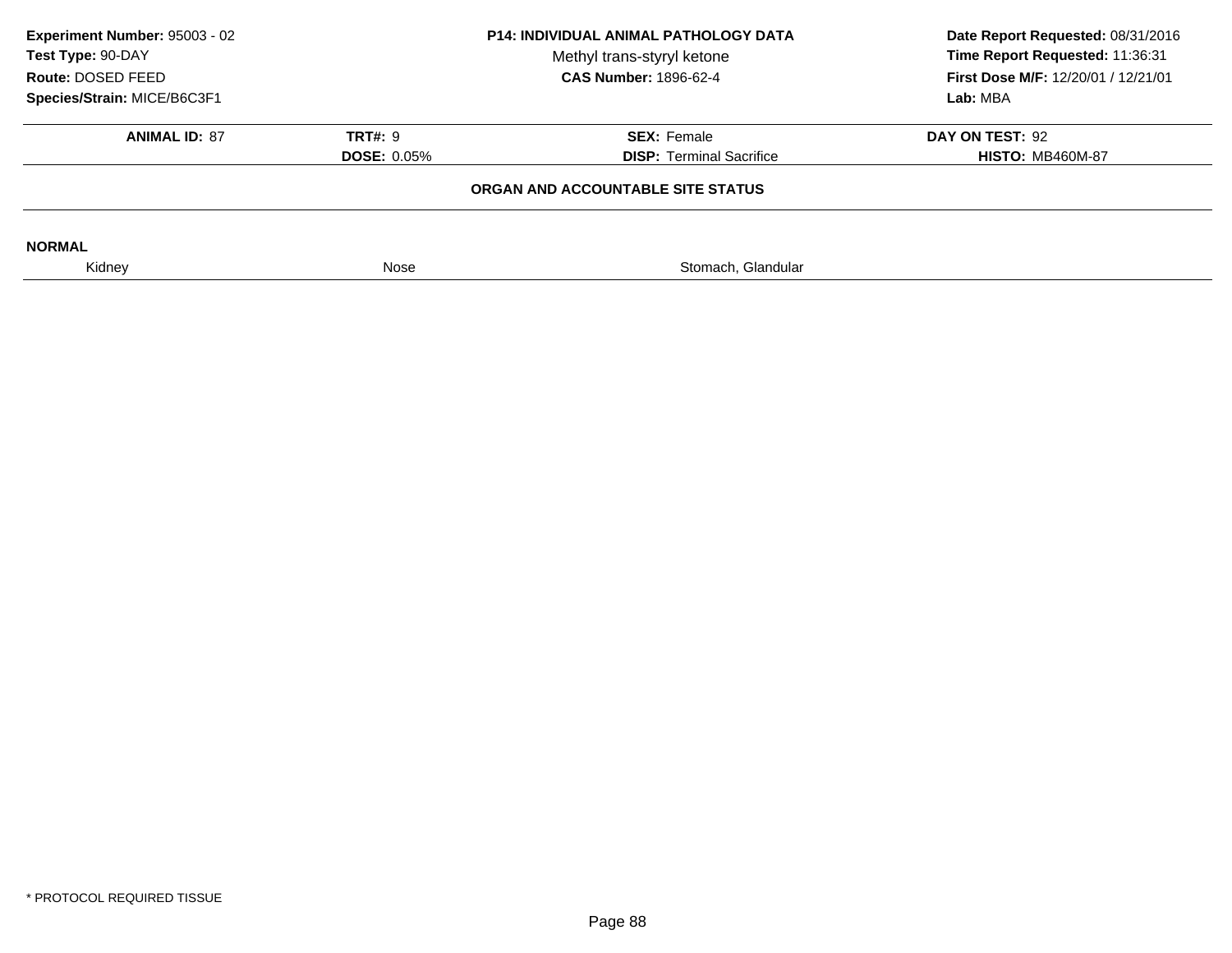|                    | Methyl trans-styryl ketone      | Date Report Requested: 08/31/2016<br>Time Report Requested: 11:36:31<br>First Dose M/F: 12/20/01 / 12/21/01       |
|--------------------|---------------------------------|-------------------------------------------------------------------------------------------------------------------|
|                    |                                 | Lab: MBA                                                                                                          |
| <b>TRT#: 9</b>     | <b>SEX: Female</b>              | DAY ON TEST: 92                                                                                                   |
| <b>DOSE: 0.05%</b> | <b>DISP: Terminal Sacrifice</b> | <b>HISTO: MB460M-88</b>                                                                                           |
|                    |                                 |                                                                                                                   |
|                    |                                 |                                                                                                                   |
| Nose               | Stomach, Glandular              |                                                                                                                   |
|                    |                                 | <b>P14: INDIVIDUAL ANIMAL PATHOLOGY DATA</b><br><b>CAS Number: 1896-62-4</b><br>ORGAN AND ACCOUNTABLE SITE STATUS |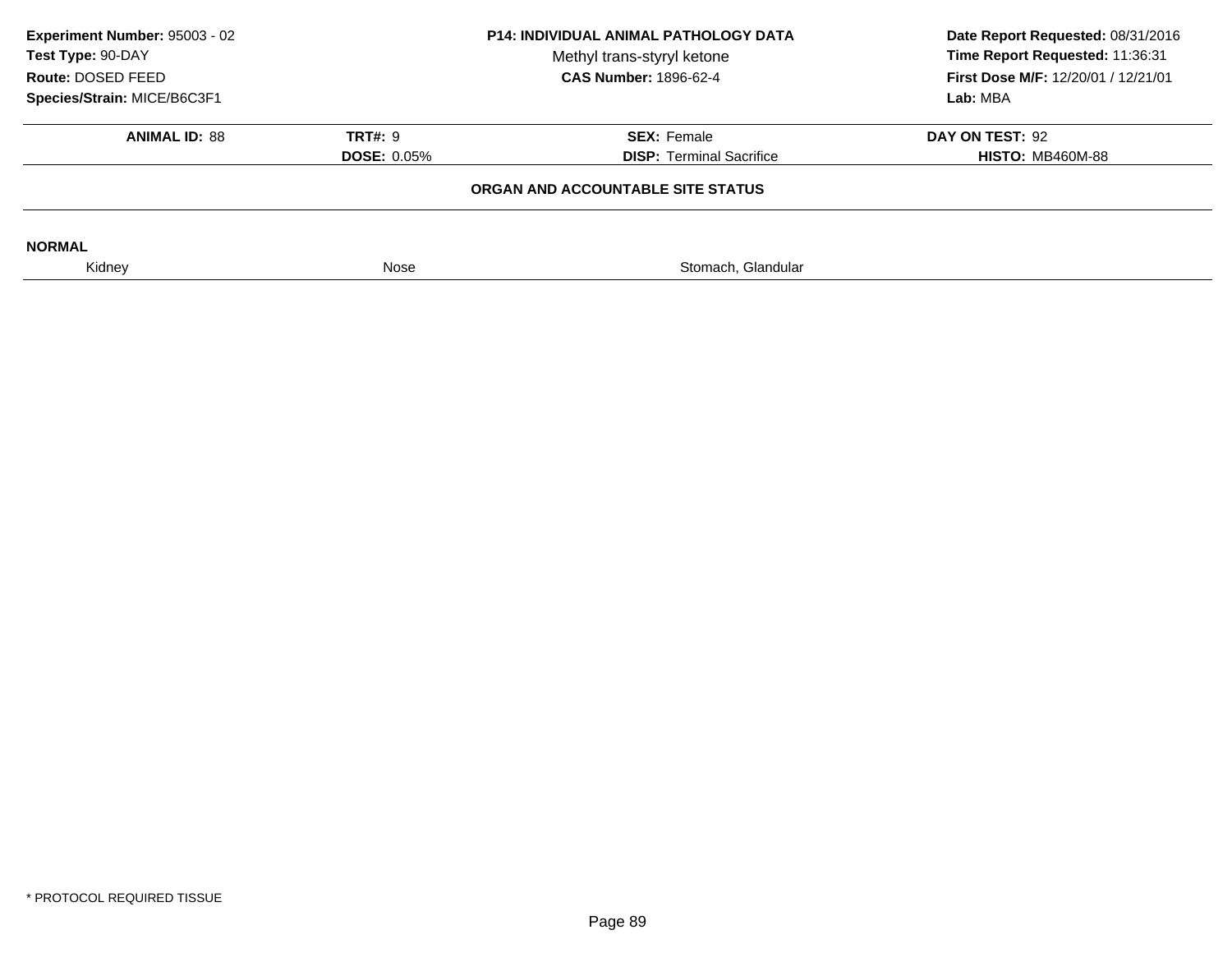| Experiment Number: 95003 - 02<br>Test Type: 90-DAY<br>Route: DOSED FEED |                    | <b>P14: INDIVIDUAL ANIMAL PATHOLOGY DATA</b><br>Methyl trans-styryl ketone<br><b>CAS Number: 1896-62-4</b> | Date Report Requested: 08/31/2016<br>Time Report Requested: 11:36:31<br>First Dose M/F: 12/20/01 / 12/21/01 |
|-------------------------------------------------------------------------|--------------------|------------------------------------------------------------------------------------------------------------|-------------------------------------------------------------------------------------------------------------|
| Species/Strain: MICE/B6C3F1                                             |                    |                                                                                                            | Lab: MBA                                                                                                    |
| <b>ANIMAL ID: 89</b>                                                    | <b>TRT#: 9</b>     | <b>SEX: Female</b>                                                                                         | DAY ON TEST: 92                                                                                             |
|                                                                         | <b>DOSE: 0.05%</b> | <b>DISP:</b> Terminal Sacrifice                                                                            | <b>HISTO: MB460M-89</b>                                                                                     |
|                                                                         |                    | ORGAN AND ACCOUNTABLE SITE STATUS                                                                          |                                                                                                             |
| <b>NORMAL</b>                                                           |                    |                                                                                                            |                                                                                                             |
| Kidney                                                                  | Nose               | Stomach, Glandular                                                                                         |                                                                                                             |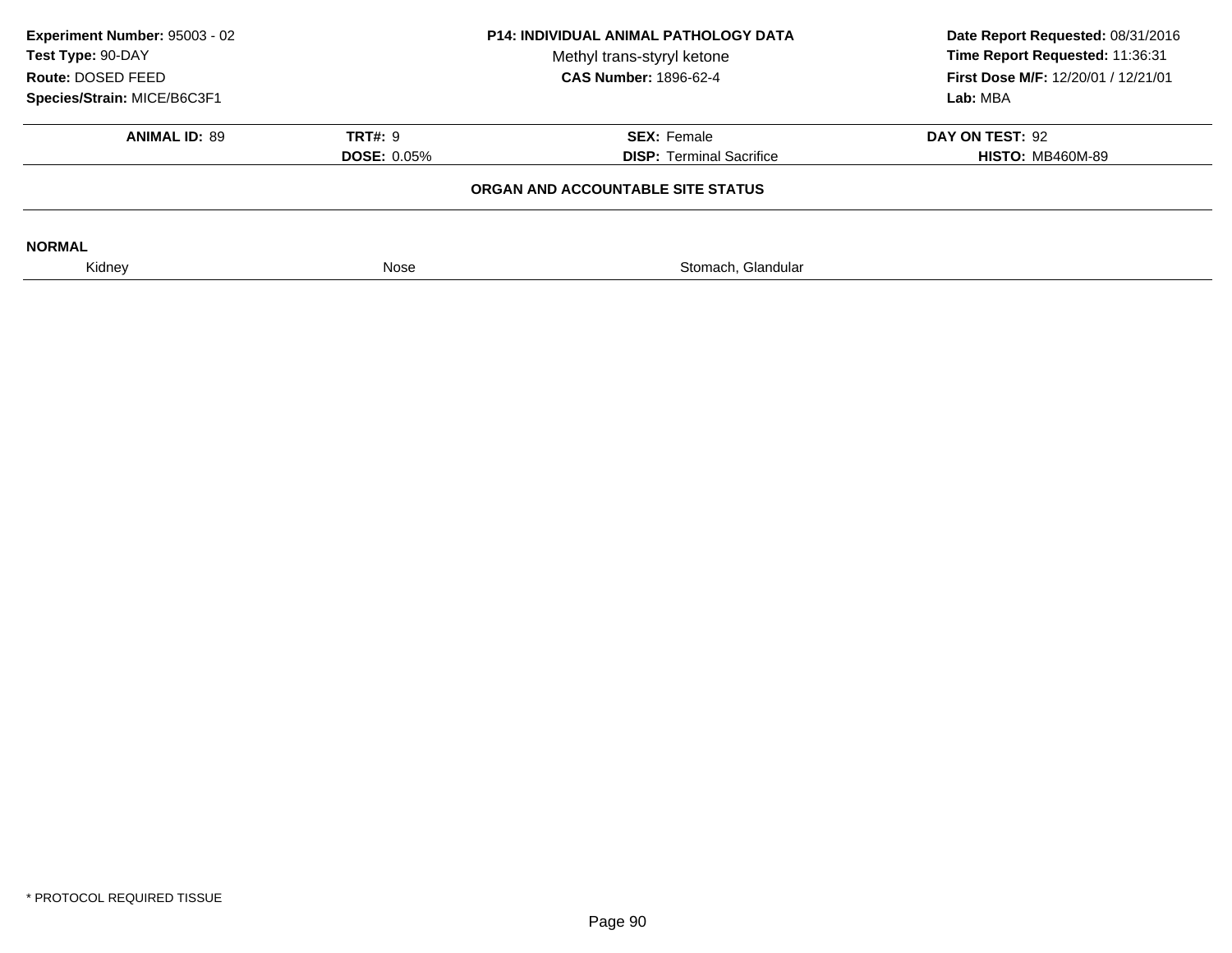|                    | Methyl trans-styryl ketone<br><b>CAS Number: 1896-62-4</b> | Date Report Requested: 08/31/2016<br>Time Report Requested: 11:36:31<br>First Dose M/F: 12/20/01 / 12/21/01 |
|--------------------|------------------------------------------------------------|-------------------------------------------------------------------------------------------------------------|
|                    |                                                            | Lab: MBA                                                                                                    |
| <b>TRT#: 9</b>     | <b>SEX: Female</b>                                         | DAY ON TEST: 92                                                                                             |
| <b>DOSE: 0.05%</b> | <b>DISP:</b> Terminal Sacrifice                            | <b>HISTO: MB460M-90</b>                                                                                     |
|                    |                                                            |                                                                                                             |
|                    |                                                            |                                                                                                             |
| Nose               | Stomach, Glandular                                         |                                                                                                             |
|                    |                                                            | <b>P14: INDIVIDUAL ANIMAL PATHOLOGY DATA</b><br>ORGAN AND ACCOUNTABLE SITE STATUS                           |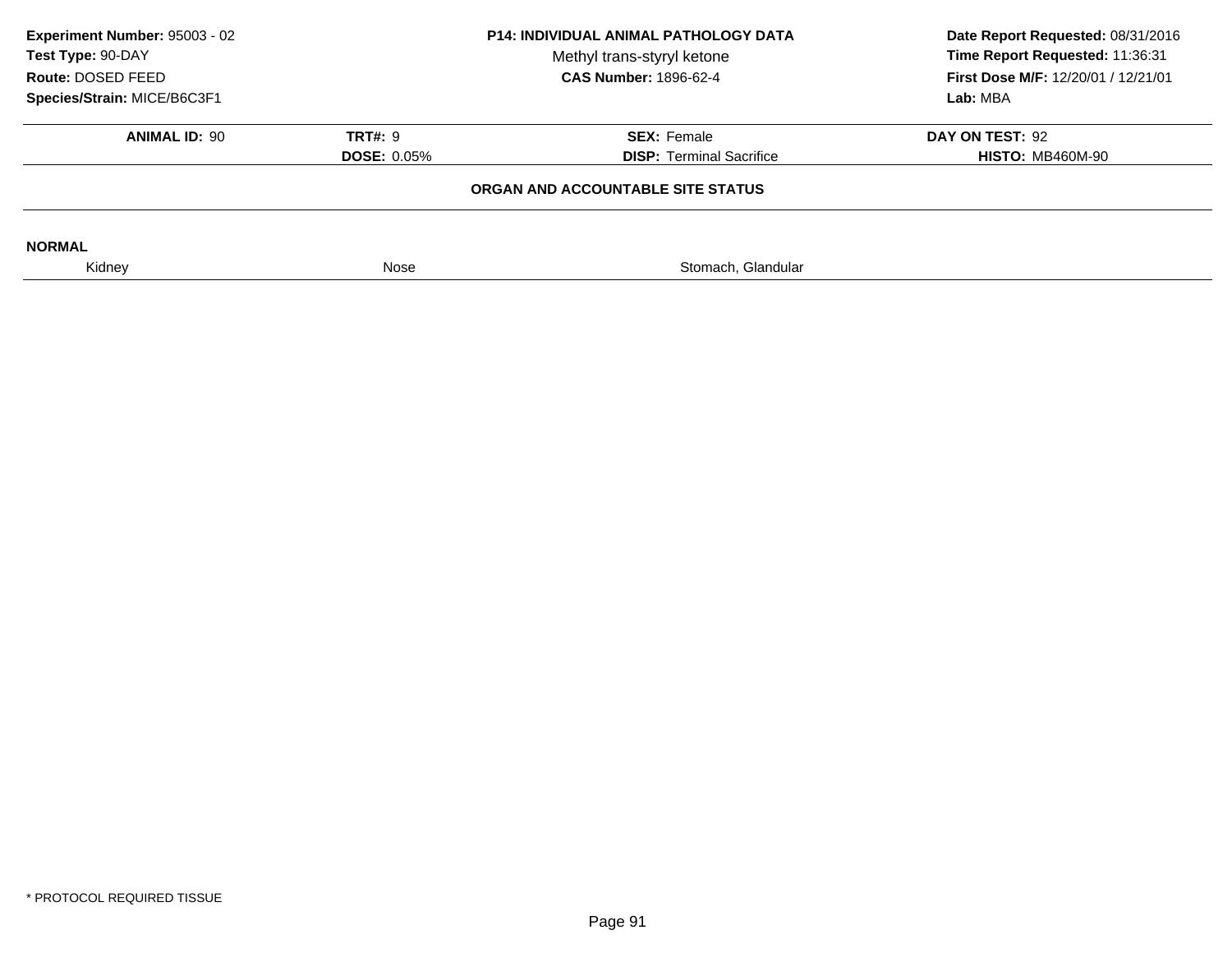| Experiment Number: 95003 - 02<br>Test Type: 90-DAY<br>Route: DOSED FEED<br>Species/Strain: MICE/B6C3F1 |                                      | <b>P14: INDIVIDUAL ANIMAL PATHOLOGY DATA</b><br>Methyl trans-styryl ketone<br><b>CAS Number: 1896-62-4</b> | Date Report Requested: 08/31/2016<br>Time Report Requested: 11:36:31<br>First Dose M/F: 12/20/01 / 12/21/01<br>Lab: MBA |
|--------------------------------------------------------------------------------------------------------|--------------------------------------|------------------------------------------------------------------------------------------------------------|-------------------------------------------------------------------------------------------------------------------------|
| <b>ANIMAL ID: 91</b>                                                                                   | <b>TRT#: 10</b><br><b>DOSE: 0.1%</b> | <b>SEX: Female</b><br><b>DISP: Terminal Sacrifice</b>                                                      | DAY ON TEST: 92<br><b>HISTO: MB460M-91</b>                                                                              |
|                                                                                                        |                                      | ORGAN AND ACCOUNTABLE SITE STATUS                                                                          |                                                                                                                         |
| <b>NORMAL</b>                                                                                          |                                      |                                                                                                            |                                                                                                                         |
| Kidney                                                                                                 | Nose                                 | Stomach, Glandular                                                                                         |                                                                                                                         |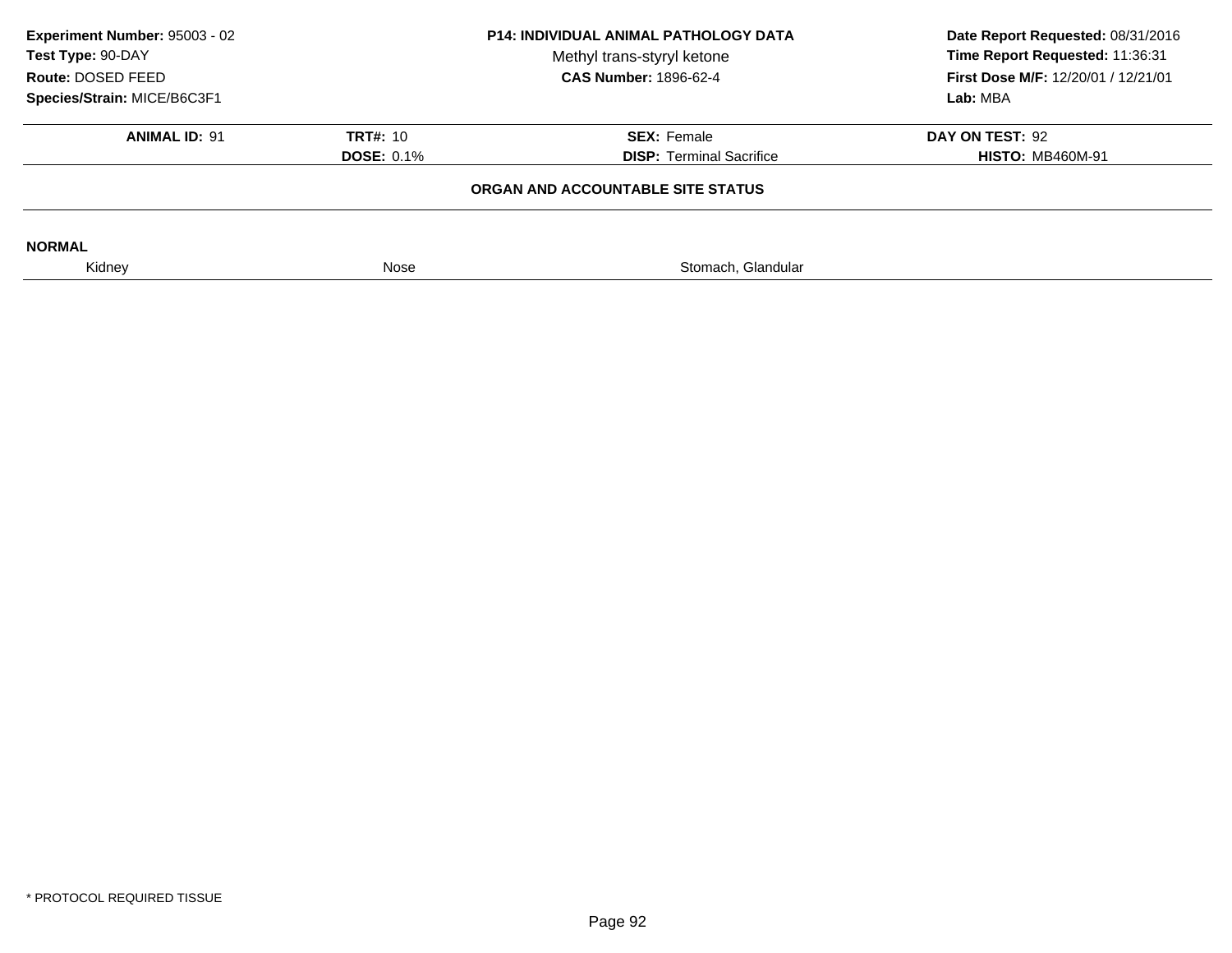| Experiment Number: 95003 - 02<br>Test Type: 90-DAY<br>Route: DOSED FEED<br>Species/Strain: MICE/B6C3F1 |                                      | <b>P14: INDIVIDUAL ANIMAL PATHOLOGY DATA</b><br>Methyl trans-styryl ketone<br><b>CAS Number: 1896-62-4</b> | Date Report Requested: 08/31/2016<br>Time Report Requested: 11:36:31<br>First Dose M/F: 12/20/01 / 12/21/01<br>Lab: MBA |
|--------------------------------------------------------------------------------------------------------|--------------------------------------|------------------------------------------------------------------------------------------------------------|-------------------------------------------------------------------------------------------------------------------------|
| <b>ANIMAL ID: 92</b>                                                                                   | <b>TRT#: 10</b><br><b>DOSE: 0.1%</b> | <b>SEX: Female</b><br><b>DISP: Terminal Sacrifice</b>                                                      | DAY ON TEST: 92<br><b>HISTO: MB460M-92</b>                                                                              |
|                                                                                                        |                                      | ORGAN AND ACCOUNTABLE SITE STATUS                                                                          |                                                                                                                         |
| <b>NORMAL</b>                                                                                          |                                      |                                                                                                            |                                                                                                                         |
| Kidney                                                                                                 | Nose                                 | Stomach, Glandular                                                                                         |                                                                                                                         |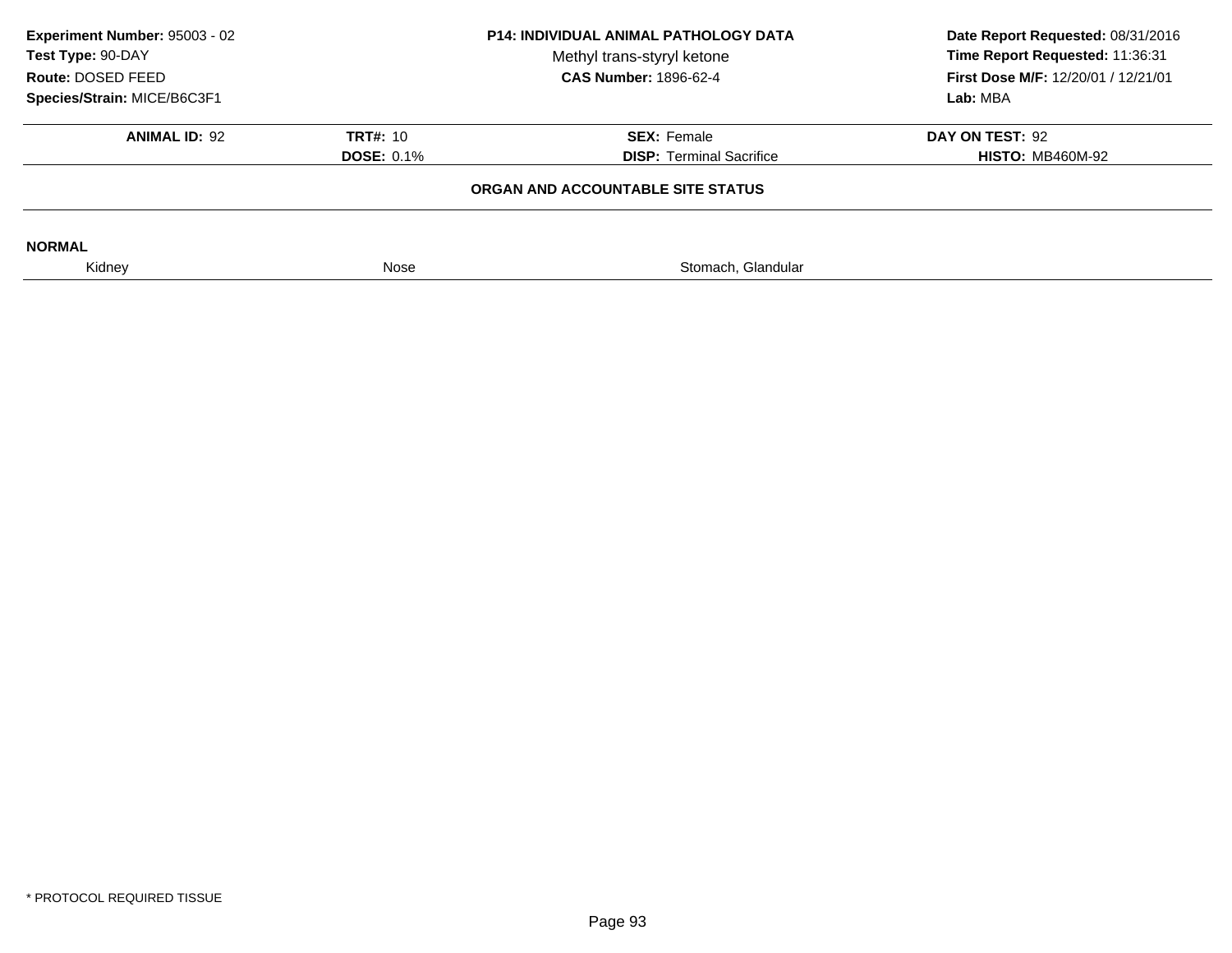| Experiment Number: 95003 - 02<br>Test Type: 90-DAY<br>Route: DOSED FEED<br>Species/Strain: MICE/B6C3F1 |                                      | <b>P14: INDIVIDUAL ANIMAL PATHOLOGY DATA</b><br>Methyl trans-styryl ketone<br><b>CAS Number: 1896-62-4</b> | Date Report Requested: 08/31/2016<br>Time Report Requested: 11:36:31<br>First Dose M/F: 12/20/01 / 12/21/01<br>Lab: MBA |
|--------------------------------------------------------------------------------------------------------|--------------------------------------|------------------------------------------------------------------------------------------------------------|-------------------------------------------------------------------------------------------------------------------------|
| <b>ANIMAL ID: 93</b>                                                                                   | <b>TRT#: 10</b><br><b>DOSE: 0.1%</b> | <b>SEX: Female</b><br><b>DISP: Terminal Sacrifice</b>                                                      | DAY ON TEST: 92<br><b>HISTO: MB460M-93</b>                                                                              |
|                                                                                                        |                                      | ORGAN AND ACCOUNTABLE SITE STATUS                                                                          |                                                                                                                         |
| <b>NORMAL</b>                                                                                          |                                      |                                                                                                            |                                                                                                                         |
| Kidney                                                                                                 | Nose                                 | Stomach, Glandular                                                                                         |                                                                                                                         |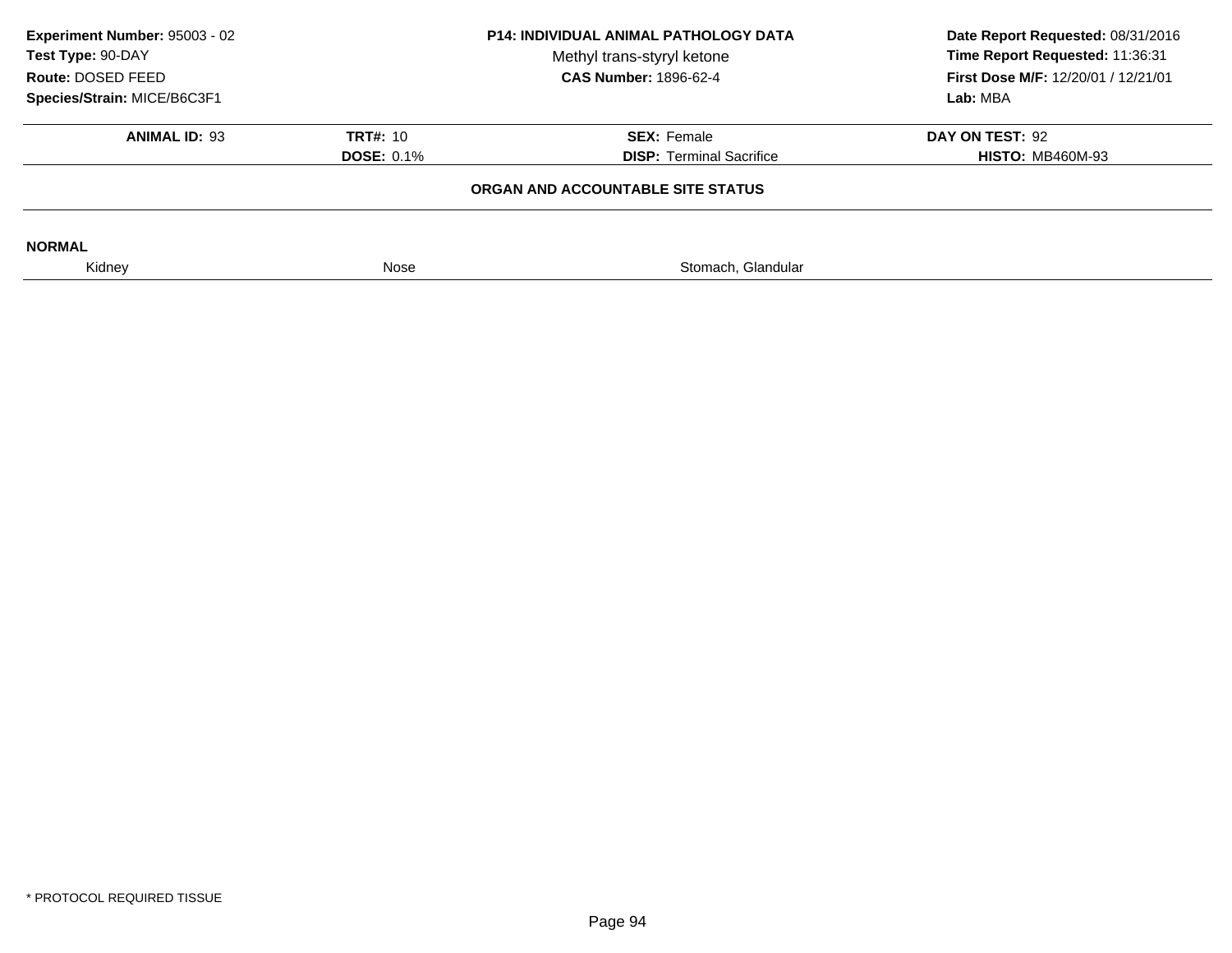| Experiment Number: 95003 - 02<br>Test Type: 90-DAY<br>Route: DOSED FEED<br>Species/Strain: MICE/B6C3F1 |                                      | <b>P14: INDIVIDUAL ANIMAL PATHOLOGY DATA</b><br>Methyl trans-styryl ketone<br><b>CAS Number: 1896-62-4</b> | Date Report Requested: 08/31/2016<br>Time Report Requested: 11:36:31<br><b>First Dose M/F: 12/20/01 / 12/21/01</b><br>Lab: MBA |
|--------------------------------------------------------------------------------------------------------|--------------------------------------|------------------------------------------------------------------------------------------------------------|--------------------------------------------------------------------------------------------------------------------------------|
| <b>ANIMAL ID: 94</b>                                                                                   | <b>TRT#: 10</b><br><b>DOSE: 0.1%</b> | <b>SEX: Female</b><br><b>DISP:</b> Terminal Sacrifice                                                      | DAY ON TEST: 92<br><b>HISTO: MB460M-94</b>                                                                                     |
|                                                                                                        |                                      | ORGAN AND ACCOUNTABLE SITE STATUS                                                                          |                                                                                                                                |
| <b>NORMAL</b>                                                                                          |                                      |                                                                                                            |                                                                                                                                |
| Kidney                                                                                                 | Nose                                 | Stomach, Glandular                                                                                         |                                                                                                                                |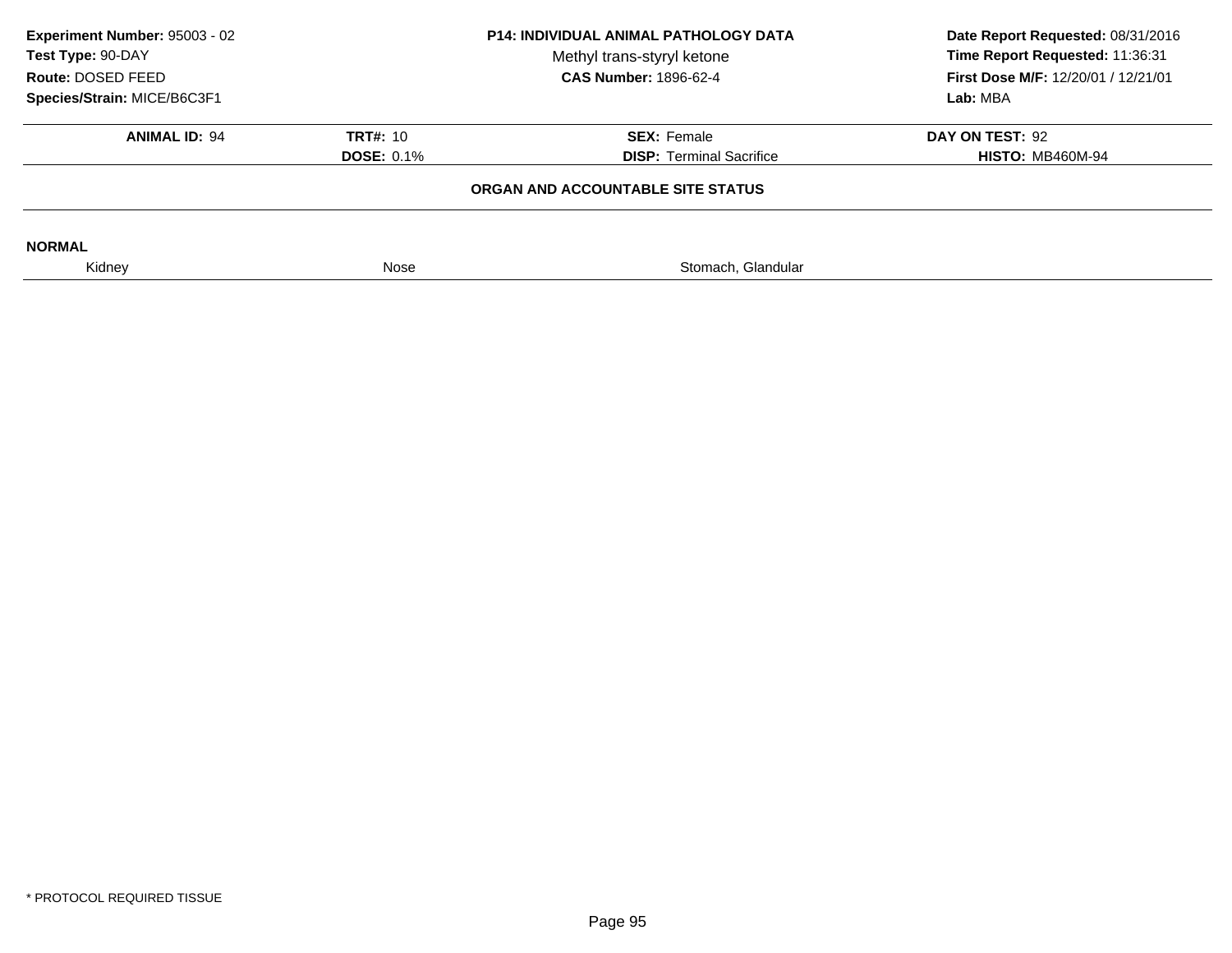| Experiment Number: 95003 - 02<br>Test Type: 90-DAY<br>Route: DOSED FEED<br>Species/Strain: MICE/B6C3F1 |                                      | <b>P14: INDIVIDUAL ANIMAL PATHOLOGY DATA</b><br>Methyl trans-styryl ketone<br><b>CAS Number: 1896-62-4</b> | Date Report Requested: 08/31/2016<br>Time Report Requested: 11:36:31<br>First Dose M/F: 12/20/01 / 12/21/01<br>Lab: MBA |
|--------------------------------------------------------------------------------------------------------|--------------------------------------|------------------------------------------------------------------------------------------------------------|-------------------------------------------------------------------------------------------------------------------------|
| <b>ANIMAL ID: 95</b>                                                                                   | <b>TRT#: 10</b><br><b>DOSE: 0.1%</b> | <b>SEX: Female</b><br><b>DISP:</b> Terminal Sacrifice                                                      | DAY ON TEST: 92<br><b>HISTO: MB460M-95</b>                                                                              |
|                                                                                                        |                                      | ORGAN AND ACCOUNTABLE SITE STATUS                                                                          |                                                                                                                         |
| <b>NORMAL</b>                                                                                          |                                      |                                                                                                            |                                                                                                                         |
| Kidney                                                                                                 | Nose                                 | Stomach, Glandular                                                                                         |                                                                                                                         |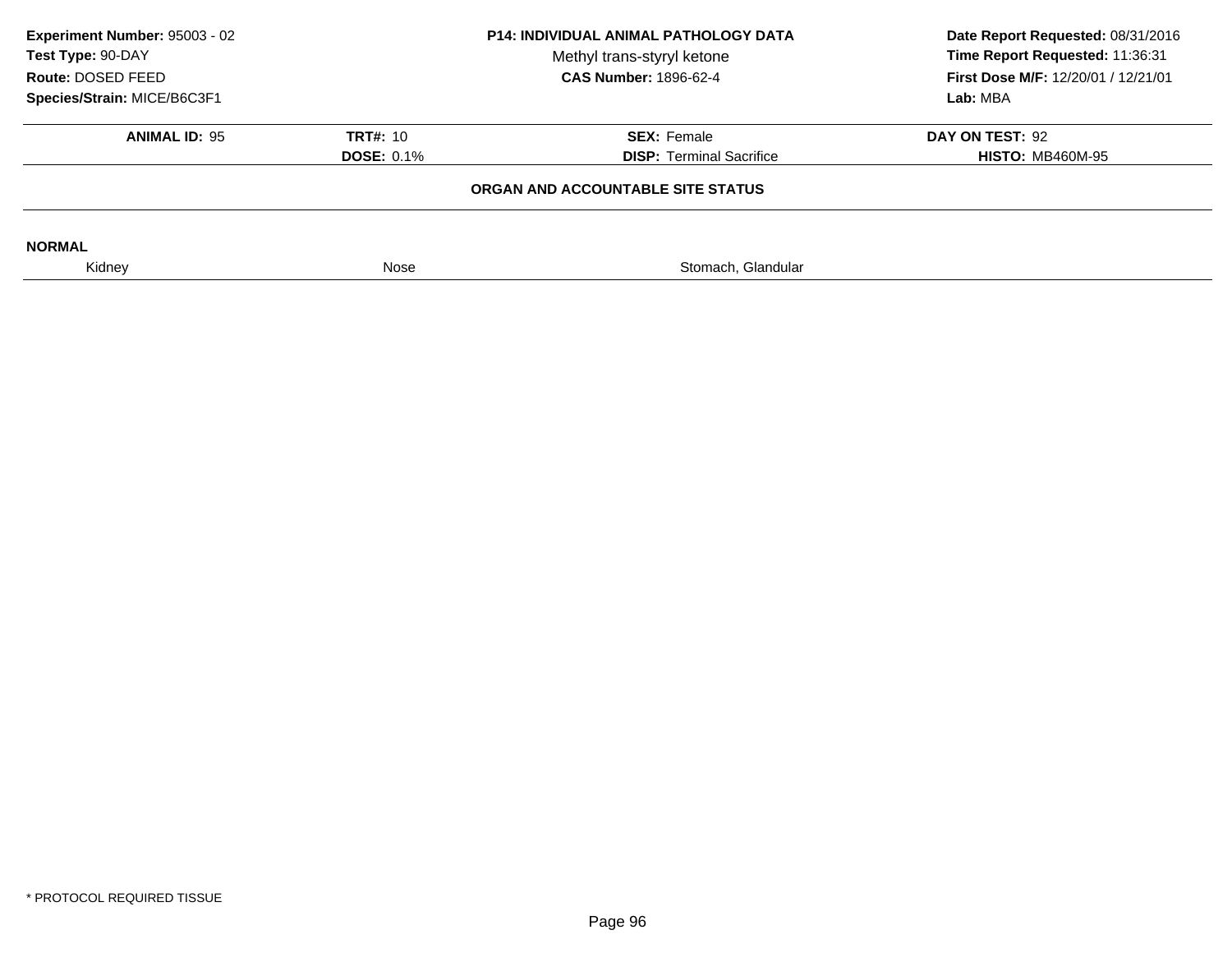| Experiment Number: 95003 - 02<br>Test Type: 90-DAY<br>Route: DOSED FEED<br>Species/Strain: MICE/B6C3F1 | <b>P14: INDIVIDUAL ANIMAL PATHOLOGY DATA</b><br>Methyl trans-styryl ketone<br><b>CAS Number: 1896-62-4</b> |                                                       | Date Report Requested: 08/31/2016<br>Time Report Requested: 11:36:31<br>First Dose M/F: 12/20/01 / 12/21/01<br>Lab: MBA |
|--------------------------------------------------------------------------------------------------------|------------------------------------------------------------------------------------------------------------|-------------------------------------------------------|-------------------------------------------------------------------------------------------------------------------------|
| <b>ANIMAL ID: 96</b>                                                                                   | <b>TRT#: 10</b><br><b>DOSE: 0.1%</b>                                                                       | <b>SEX: Female</b><br><b>DISP: Terminal Sacrifice</b> | DAY ON TEST: 92<br><b>HISTO: MB460M-96</b>                                                                              |
|                                                                                                        |                                                                                                            | ORGAN AND ACCOUNTABLE SITE STATUS                     |                                                                                                                         |
| <b>NORMAL</b>                                                                                          |                                                                                                            |                                                       |                                                                                                                         |
| Kidney                                                                                                 | Nose                                                                                                       | Stomach, Glandular                                    |                                                                                                                         |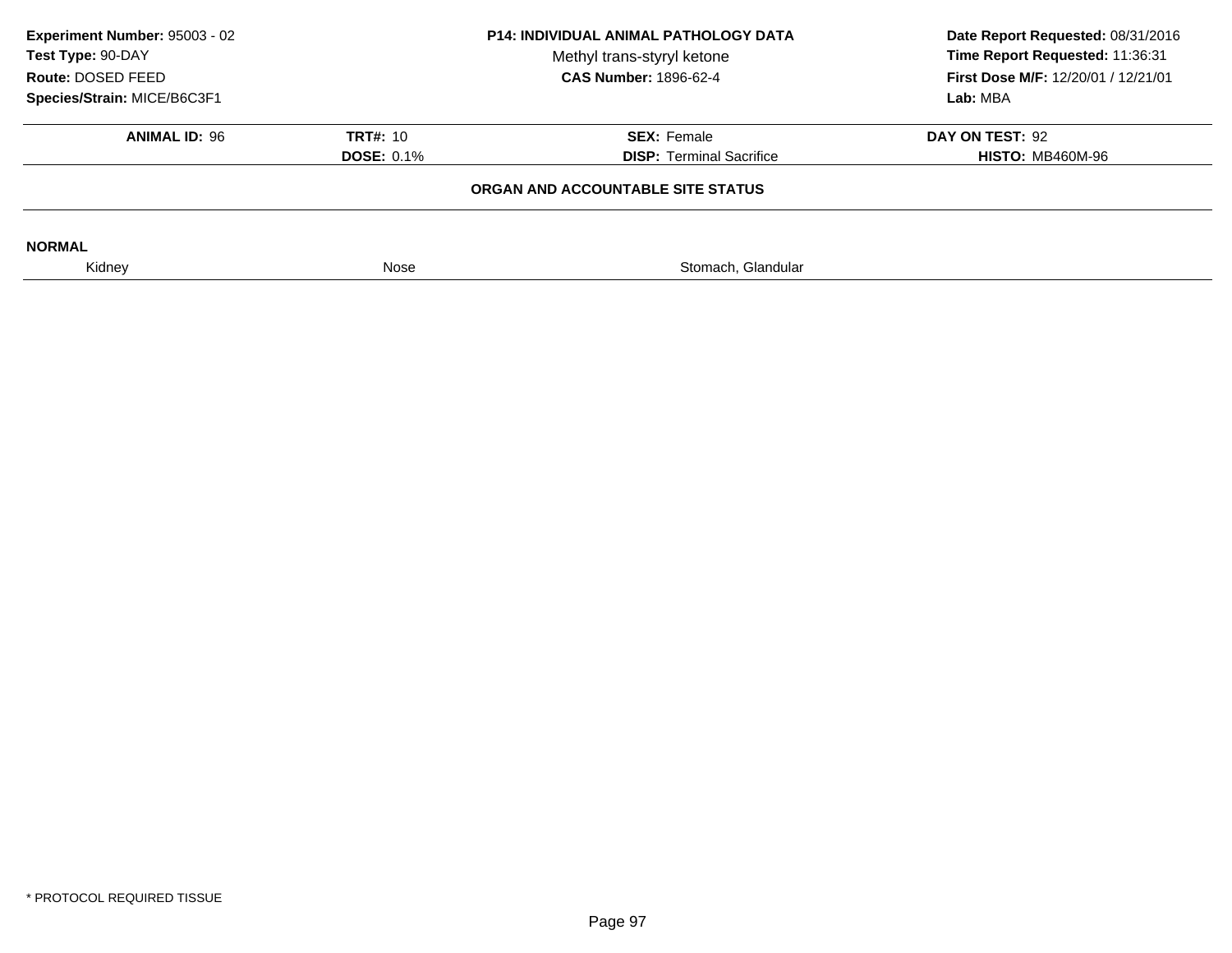| <b>P14: INDIVIDUAL ANIMAL PATHOLOGY DATA</b><br>Methyl trans-styryl ketone<br><b>CAS Number: 1896-62-4</b> |                                 | Date Report Requested: 08/31/2016<br>Time Report Requested: 11:36:31<br><b>First Dose M/F: 12/20/01 / 12/21/01</b><br>Lab: MBA |
|------------------------------------------------------------------------------------------------------------|---------------------------------|--------------------------------------------------------------------------------------------------------------------------------|
| <b>TRT#: 10</b>                                                                                            | <b>SEX: Female</b>              | DAY ON TEST: 92                                                                                                                |
| <b>DOSE: 0.1%</b>                                                                                          | <b>DISP: Terminal Sacrifice</b> | <b>HISTO: MB460M-97</b>                                                                                                        |
|                                                                                                            |                                 |                                                                                                                                |
|                                                                                                            |                                 |                                                                                                                                |
| Nose                                                                                                       | Stomach, Glandular              |                                                                                                                                |
|                                                                                                            |                                 | ORGAN AND ACCOUNTABLE SITE STATUS                                                                                              |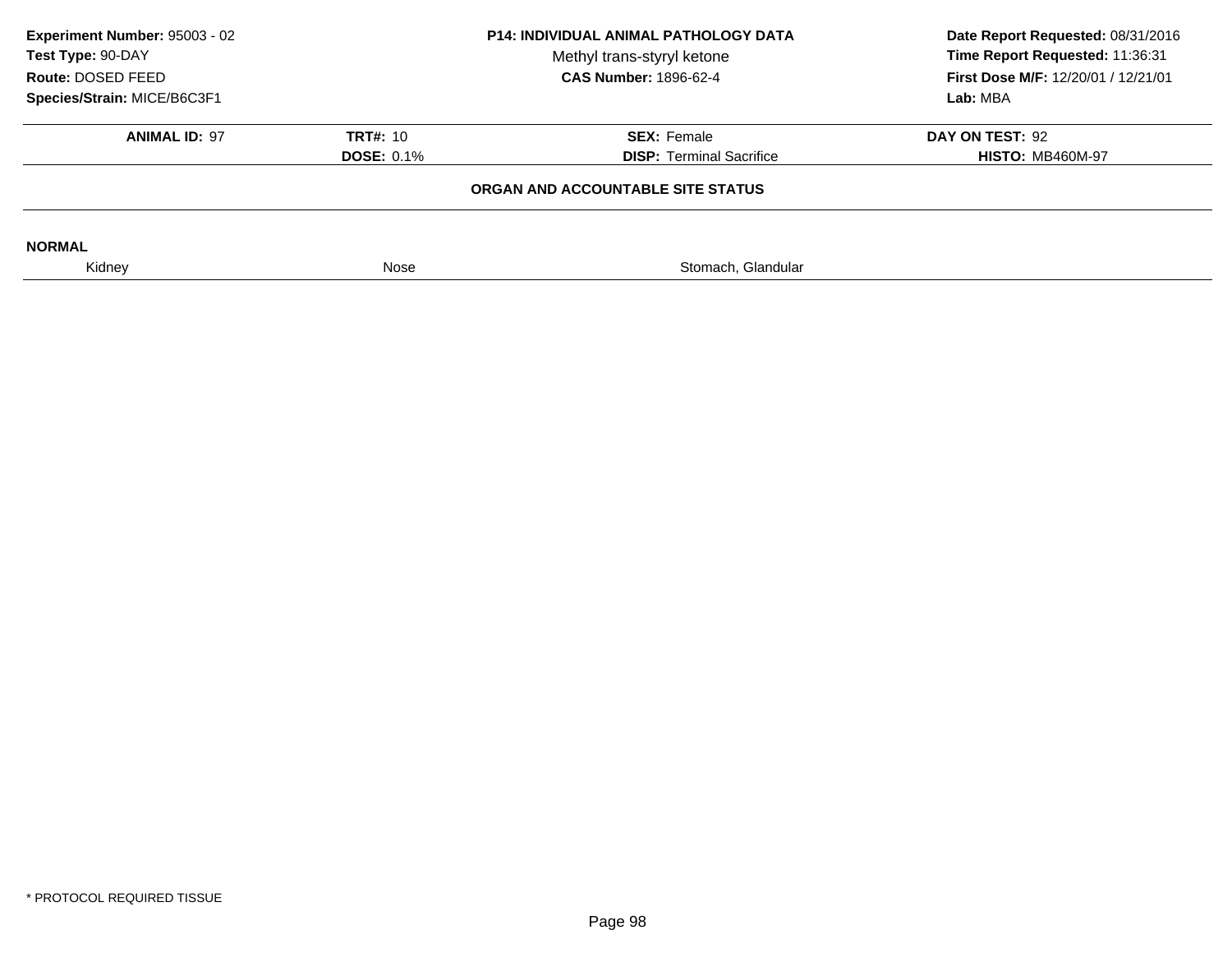| Experiment Number: 95003 - 02<br>Test Type: 90-DAY<br>Route: DOSED FEED<br>Species/Strain: MICE/B6C3F1 | <b>P14: INDIVIDUAL ANIMAL PATHOLOGY DATA</b><br>Methyl trans-styryl ketone<br><b>CAS Number: 1896-62-4</b> |                                                       | Date Report Requested: 08/31/2016<br>Time Report Requested: 11:36:31<br>First Dose M/F: 12/20/01 / 12/21/01<br>Lab: MBA |
|--------------------------------------------------------------------------------------------------------|------------------------------------------------------------------------------------------------------------|-------------------------------------------------------|-------------------------------------------------------------------------------------------------------------------------|
| <b>ANIMAL ID: 98</b>                                                                                   | <b>TRT#: 10</b><br><b>DOSE: 0.1%</b>                                                                       | <b>SEX: Female</b><br><b>DISP: Terminal Sacrifice</b> | DAY ON TEST: 92<br><b>HISTO: MB460M-98</b>                                                                              |
|                                                                                                        |                                                                                                            | ORGAN AND ACCOUNTABLE SITE STATUS                     |                                                                                                                         |
| <b>NORMAL</b>                                                                                          |                                                                                                            |                                                       |                                                                                                                         |
| Kidney                                                                                                 | Nose                                                                                                       | Stomach, Glandular                                    |                                                                                                                         |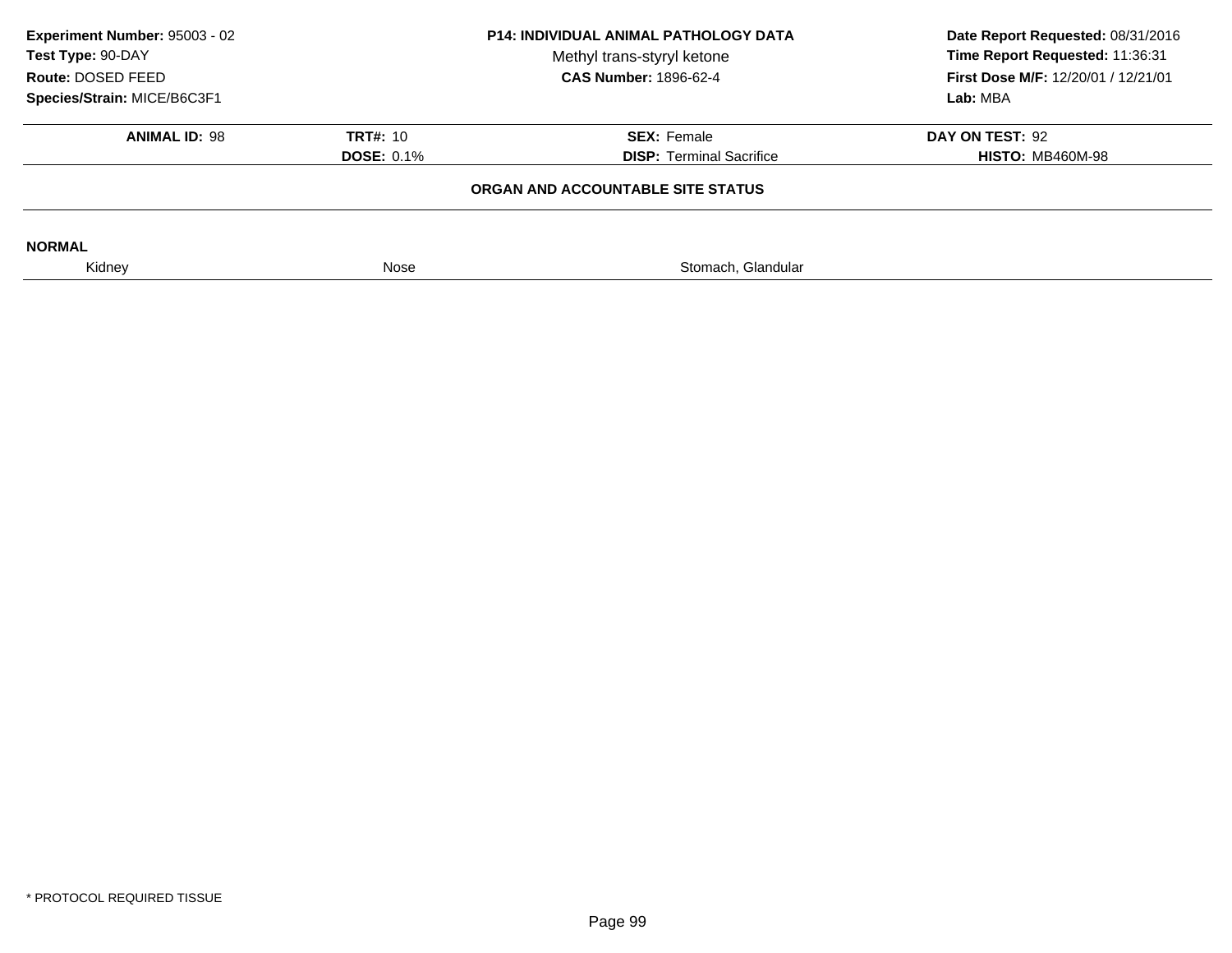| Experiment Number: 95003 - 02<br>Test Type: 90-DAY<br>Route: DOSED FEED<br>Species/Strain: MICE/B6C3F1 | <b>P14: INDIVIDUAL ANIMAL PATHOLOGY DATA</b><br>Methyl trans-styryl ketone<br><b>CAS Number: 1896-62-4</b> |                                                       | Date Report Requested: 08/31/2016<br>Time Report Requested: 11:36:31<br><b>First Dose M/F: 12/20/01 / 12/21/01</b><br>Lab: MBA |
|--------------------------------------------------------------------------------------------------------|------------------------------------------------------------------------------------------------------------|-------------------------------------------------------|--------------------------------------------------------------------------------------------------------------------------------|
| <b>ANIMAL ID: 99</b>                                                                                   | <b>TRT#: 10</b><br><b>DOSE: 0.1%</b>                                                                       | <b>SEX: Female</b><br><b>DISP:</b> Terminal Sacrifice | DAY ON TEST: 92<br><b>HISTO: MB460M-99</b>                                                                                     |
|                                                                                                        |                                                                                                            | ORGAN AND ACCOUNTABLE SITE STATUS                     |                                                                                                                                |
| <b>NORMAL</b>                                                                                          |                                                                                                            |                                                       |                                                                                                                                |
| Kidney                                                                                                 | Nose                                                                                                       | Stomach, Glandular                                    |                                                                                                                                |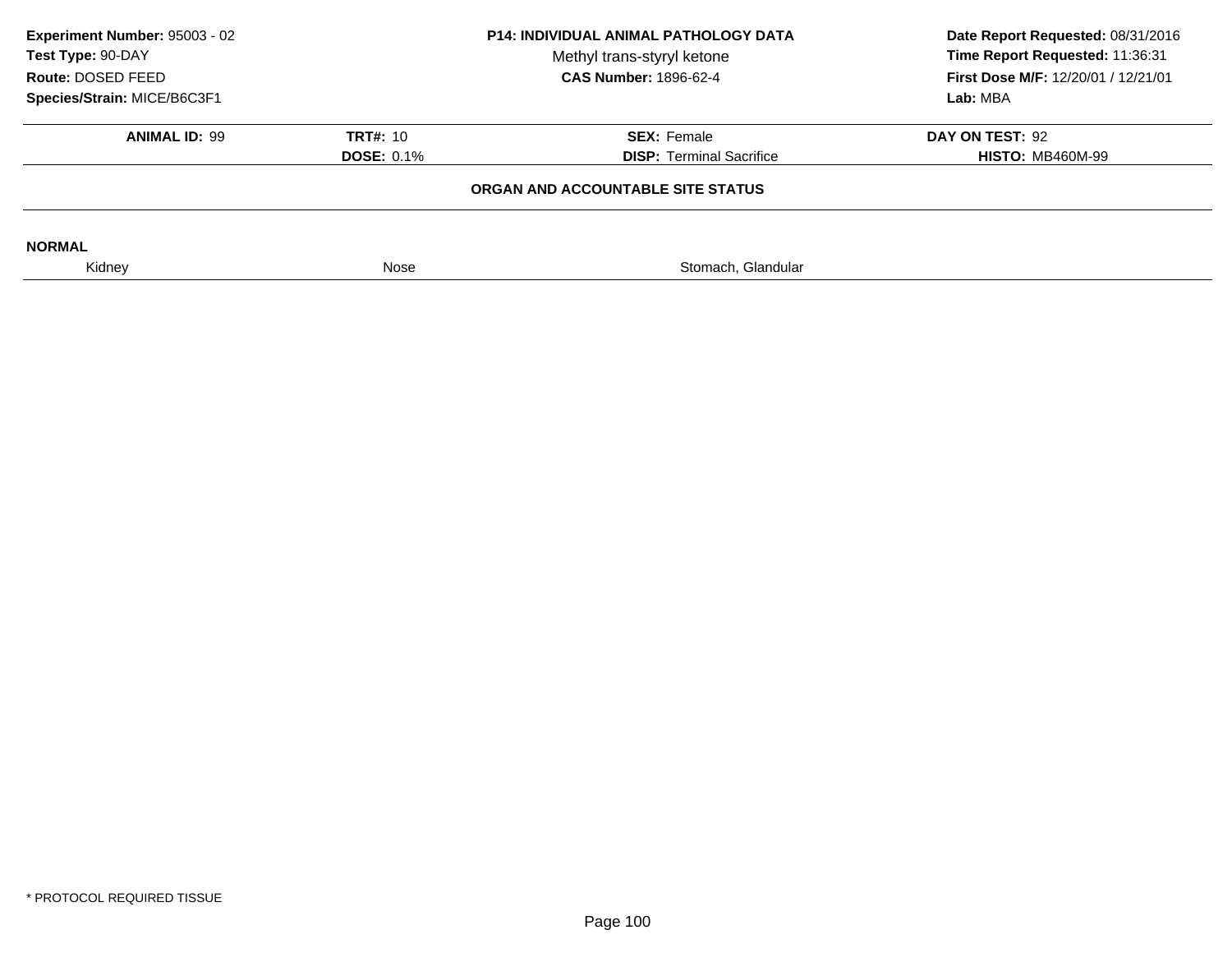| Experiment Number: 95003 - 02<br>Test Type: 90-DAY<br>Route: DOSED FEED<br>Species/Strain: MICE/B6C3F1 | <b>P14: INDIVIDUAL ANIMAL PATHOLOGY DATA</b><br>Methyl trans-styryl ketone<br><b>CAS Number: 1896-62-4</b> |                                                       | Date Report Requested: 08/31/2016<br>Time Report Requested: 11:36:31<br><b>First Dose M/F: 12/20/01 / 12/21/01</b><br>Lab: MBA |
|--------------------------------------------------------------------------------------------------------|------------------------------------------------------------------------------------------------------------|-------------------------------------------------------|--------------------------------------------------------------------------------------------------------------------------------|
| <b>ANIMAL ID: 100</b>                                                                                  | <b>TRT#: 10</b><br><b>DOSE: 0.1%</b>                                                                       | <b>SEX: Female</b><br><b>DISP:</b> Terminal Sacrifice | DAY ON TEST: 92<br><b>HISTO: MB460M-100</b>                                                                                    |
|                                                                                                        | ORGAN AND ACCOUNTABLE SITE STATUS                                                                          |                                                       |                                                                                                                                |
| <b>NORMAL</b>                                                                                          |                                                                                                            |                                                       |                                                                                                                                |
| Kidney                                                                                                 | Nose                                                                                                       | Stomach, Glandular                                    |                                                                                                                                |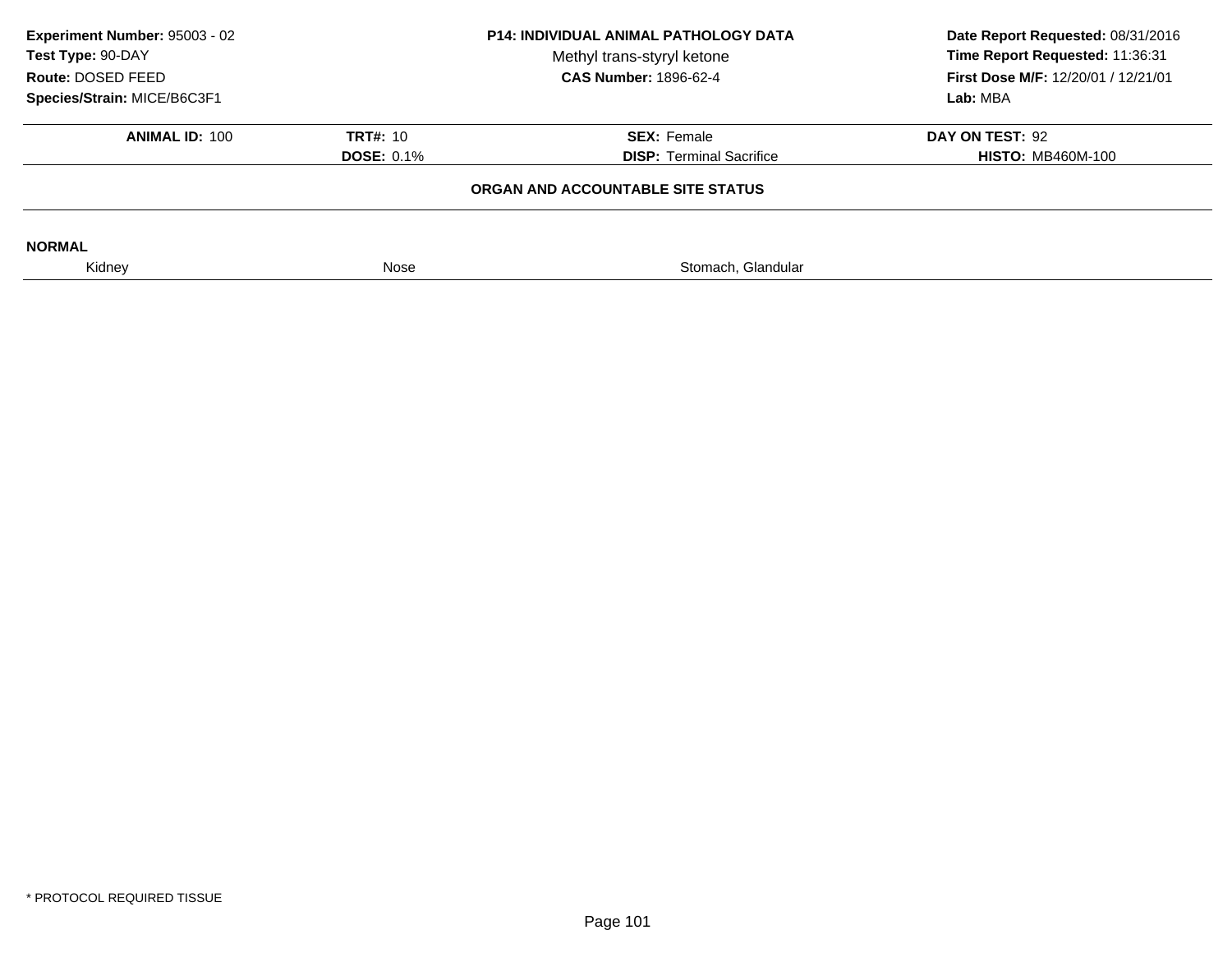| Experiment Number: 95003 - 02<br><b>P14: INDIVIDUAL ANIMAL PATHOLOGY DATA</b><br>Test Type: 90-DAY<br>Methyl trans-styryl ketone<br><b>CAS Number: 1896-62-4</b><br>Route: DOSED FEED |                                   | Date Report Requested: 08/31/2016<br>Time Report Requested: 11:36:31<br><b>First Dose M/F: 12/20/01 / 12/21/01</b> |                          |  |
|---------------------------------------------------------------------------------------------------------------------------------------------------------------------------------------|-----------------------------------|--------------------------------------------------------------------------------------------------------------------|--------------------------|--|
| Species/Strain: MICE/B6C3F1                                                                                                                                                           |                                   |                                                                                                                    | Lab: MBA                 |  |
| <b>ANIMAL ID: 101</b>                                                                                                                                                                 | <b>TRT#: 11</b>                   | <b>SEX: Female</b>                                                                                                 | DAY ON TEST: 92          |  |
|                                                                                                                                                                                       | <b>DOSE: 0.2%</b>                 | <b>DISP: Terminal Sacrifice</b>                                                                                    | <b>HISTO: MB460M-101</b> |  |
|                                                                                                                                                                                       | ORGAN AND ACCOUNTABLE SITE STATUS |                                                                                                                    |                          |  |
| <b>NORMAL</b>                                                                                                                                                                         |                                   |                                                                                                                    |                          |  |
| Kidney                                                                                                                                                                                | Nose                              | Stomach, Glandular                                                                                                 |                          |  |
|                                                                                                                                                                                       |                                   |                                                                                                                    |                          |  |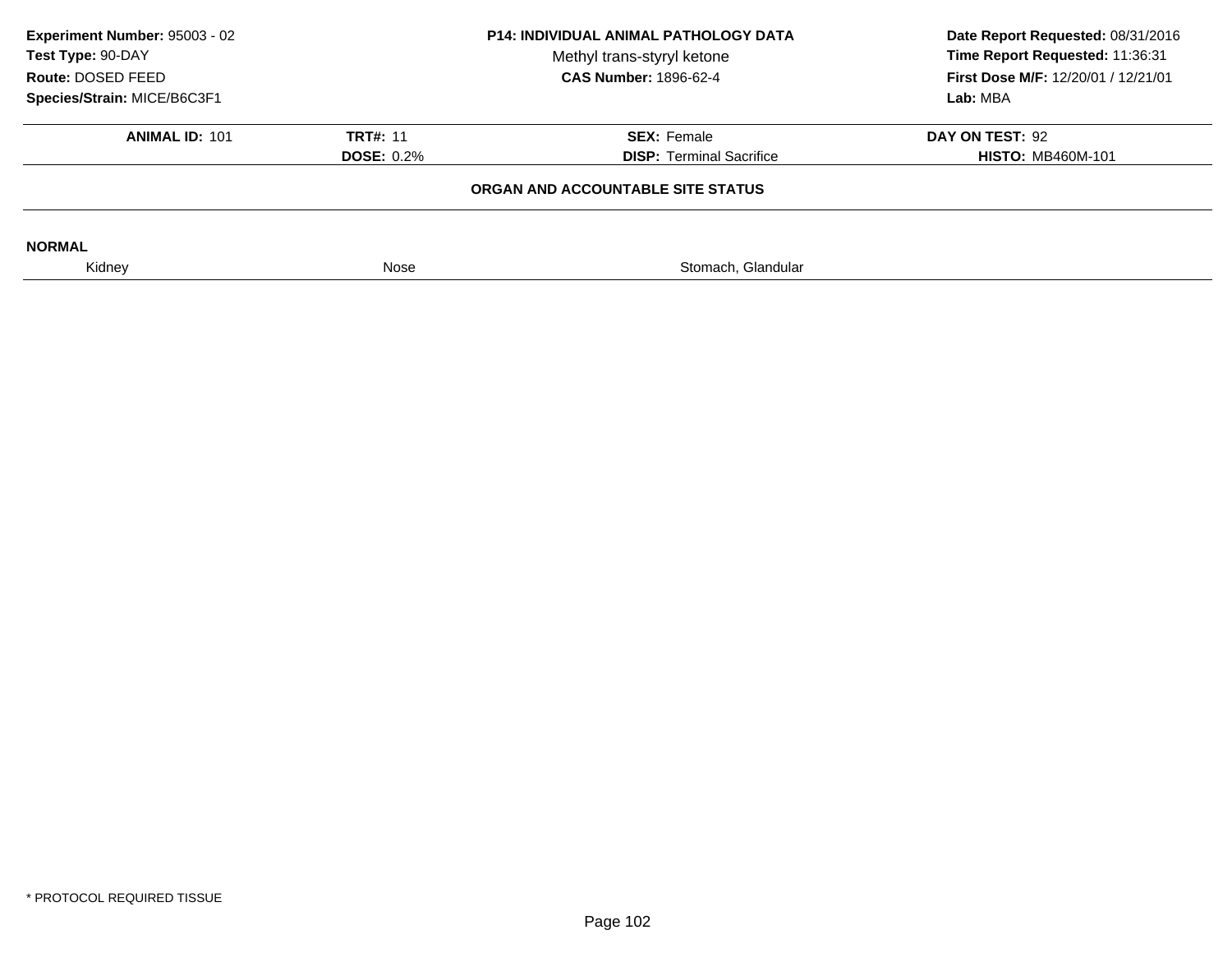| Experiment Number: 95003 - 02<br>Test Type: 90-DAY<br>Route: DOSED FEED<br>Species/Strain: MICE/B6C3F1 | <b>P14: INDIVIDUAL ANIMAL PATHOLOGY DATA</b><br>Methyl trans-styryl ketone<br><b>CAS Number: 1896-62-4</b> |                                                                                            | Date Report Requested: 08/31/2016<br>Time Report Requested: 11:36:31<br><b>First Dose M/F: 12/20/01 / 12/21/01</b><br>Lab: MBA |
|--------------------------------------------------------------------------------------------------------|------------------------------------------------------------------------------------------------------------|--------------------------------------------------------------------------------------------|--------------------------------------------------------------------------------------------------------------------------------|
| <b>ANIMAL ID: 102</b>                                                                                  | <b>TRT#: 11</b><br><b>DOSE: 0.2%</b>                                                                       | <b>SEX: Female</b><br><b>DISP: Terminal Sacrifice</b><br>ORGAN AND ACCOUNTABLE SITE STATUS | DAY ON TEST: 92<br><b>HISTO: MB460M-102</b>                                                                                    |
|                                                                                                        |                                                                                                            |                                                                                            |                                                                                                                                |
| <b>NORMAL</b>                                                                                          |                                                                                                            |                                                                                            |                                                                                                                                |
| Kidney                                                                                                 | Nose                                                                                                       | Stomach, Glandular                                                                         |                                                                                                                                |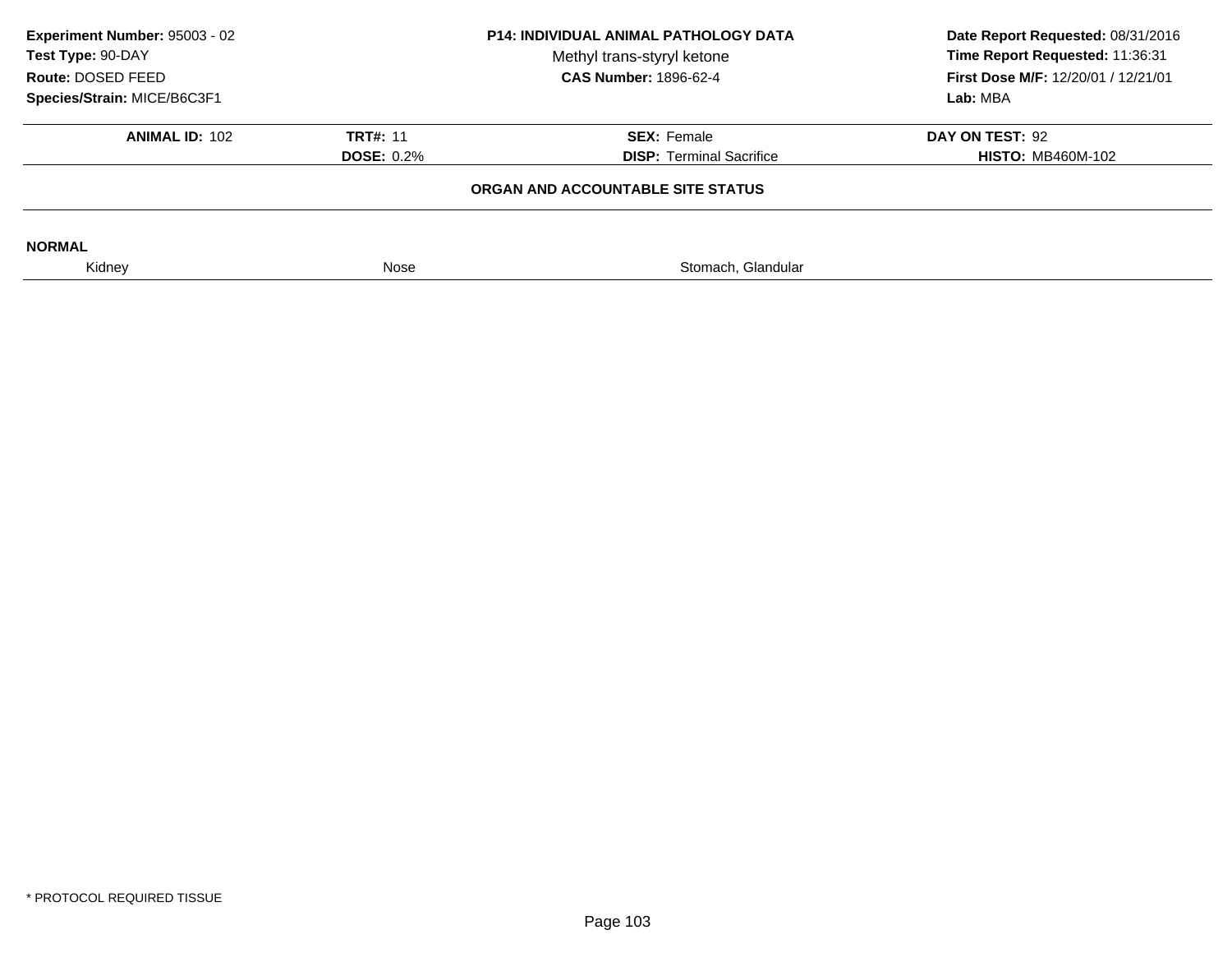| Experiment Number: 95003 - 02<br>Test Type: 90-DAY<br>Route: DOSED FEED<br>Species/Strain: MICE/B6C3F1 | <b>P14: INDIVIDUAL ANIMAL PATHOLOGY DATA</b><br>Methyl trans-styryl ketone<br><b>CAS Number: 1896-62-4</b> |                                                       | Date Report Requested: 08/31/2016<br>Time Report Requested: 11:36:31<br><b>First Dose M/F: 12/20/01 / 12/21/01</b><br>Lab: MBA |
|--------------------------------------------------------------------------------------------------------|------------------------------------------------------------------------------------------------------------|-------------------------------------------------------|--------------------------------------------------------------------------------------------------------------------------------|
| <b>ANIMAL ID: 103</b>                                                                                  | <b>TRT#: 11</b><br><b>DOSE: 0.2%</b>                                                                       | <b>SEX: Female</b><br><b>DISP: Terminal Sacrifice</b> | DAY ON TEST: 92<br><b>HISTO: MB460M-103</b>                                                                                    |
|                                                                                                        |                                                                                                            | ORGAN AND ACCOUNTABLE SITE STATUS                     |                                                                                                                                |
| <b>NORMAL</b>                                                                                          |                                                                                                            |                                                       |                                                                                                                                |
| Kidney                                                                                                 | Nose                                                                                                       | Stomach, Glandular                                    |                                                                                                                                |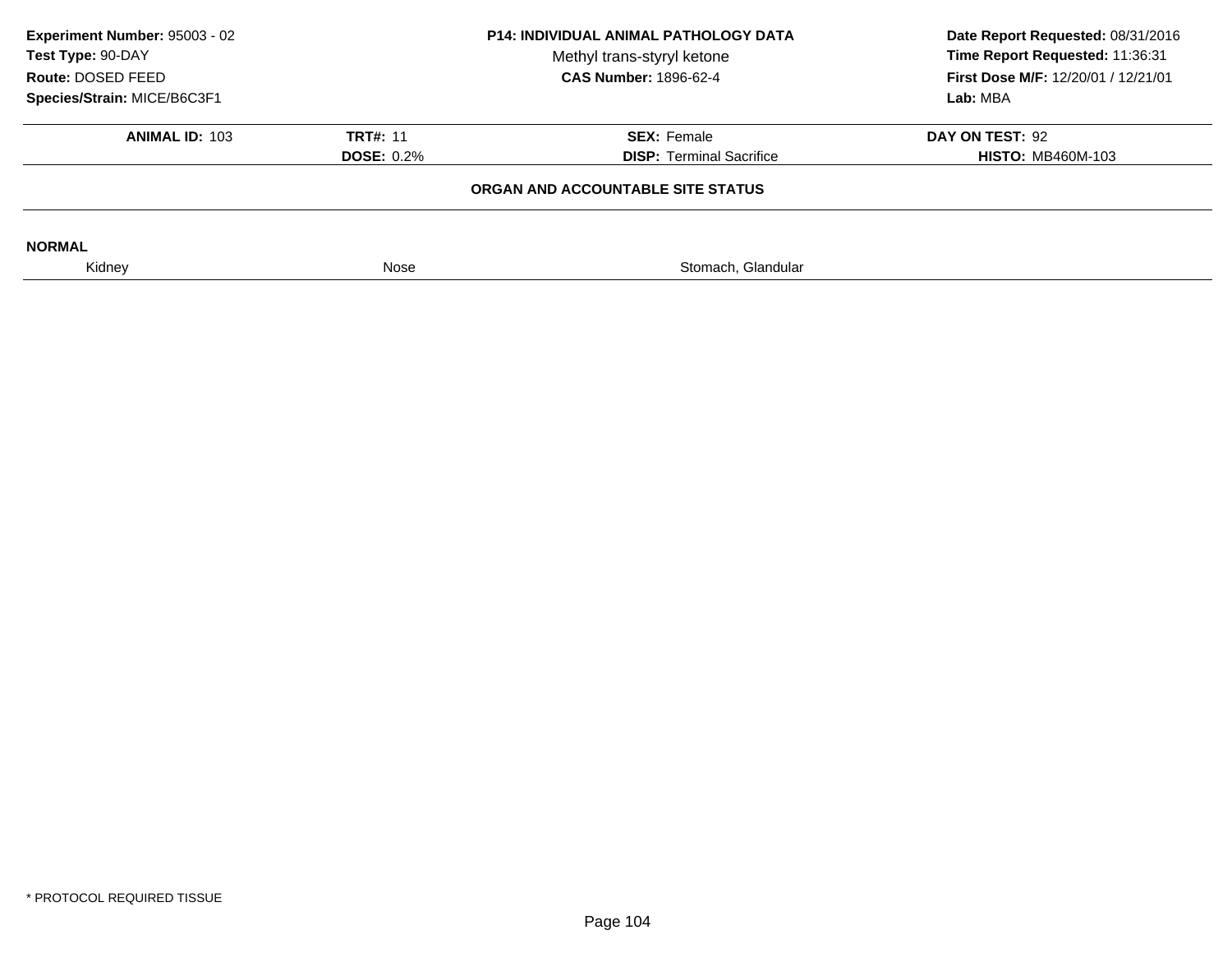| Experiment Number: 95003 - 02<br>Test Type: 90-DAY<br>Route: DOSED FEED<br>Species/Strain: MICE/B6C3F1 | <b>P14: INDIVIDUAL ANIMAL PATHOLOGY DATA</b><br>Methyl trans-styryl ketone<br><b>CAS Number: 1896-62-4</b> |                                                       |                                             |  | Date Report Requested: 08/31/2016<br>Time Report Requested: 11:36:31<br><b>First Dose M/F: 12/20/01 / 12/21/01</b><br>Lab: MBA |
|--------------------------------------------------------------------------------------------------------|------------------------------------------------------------------------------------------------------------|-------------------------------------------------------|---------------------------------------------|--|--------------------------------------------------------------------------------------------------------------------------------|
| <b>ANIMAL ID: 104</b>                                                                                  | <b>TRT#: 11</b><br><b>DOSE: 0.2%</b>                                                                       | <b>SEX: Female</b><br><b>DISP: Terminal Sacrifice</b> | DAY ON TEST: 92<br><b>HISTO: MB460M-104</b> |  |                                                                                                                                |
|                                                                                                        |                                                                                                            | ORGAN AND ACCOUNTABLE SITE STATUS                     |                                             |  |                                                                                                                                |
| <b>NORMAL</b>                                                                                          |                                                                                                            |                                                       |                                             |  |                                                                                                                                |
| Kidney                                                                                                 | Nose                                                                                                       | Stomach, Glandular                                    |                                             |  |                                                                                                                                |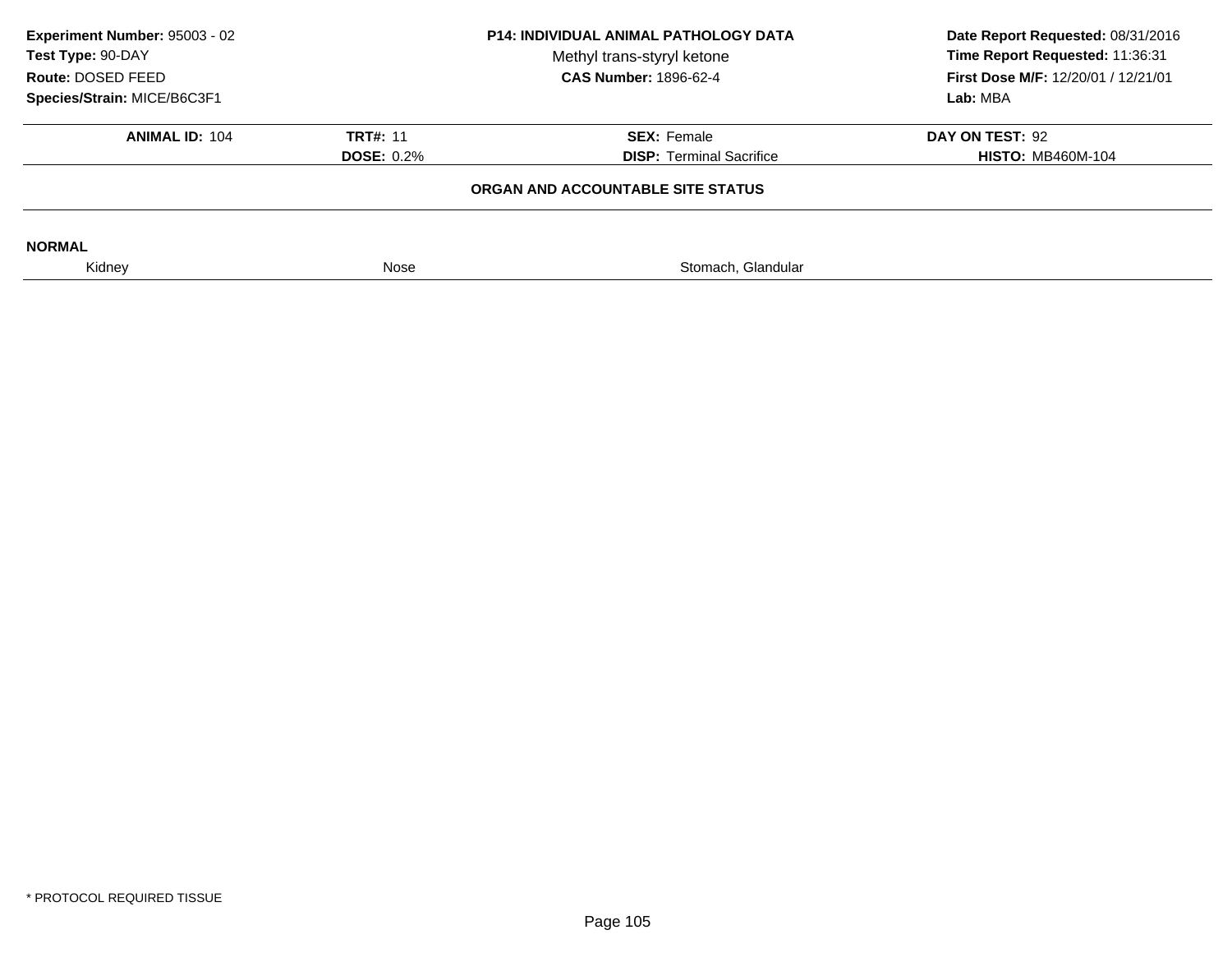| Experiment Number: 95003 - 02<br>Test Type: 90-DAY<br>Route: DOSED FEED<br>Species/Strain: MICE/B6C3F1 | <b>P14: INDIVIDUAL ANIMAL PATHOLOGY DATA</b><br>Methyl trans-styryl ketone<br><b>CAS Number: 1896-62-4</b> |                                                       | Date Report Requested: 08/31/2016<br>Time Report Requested: 11:36:31<br><b>First Dose M/F: 12/20/01 / 12/21/01</b><br>Lab: MBA |
|--------------------------------------------------------------------------------------------------------|------------------------------------------------------------------------------------------------------------|-------------------------------------------------------|--------------------------------------------------------------------------------------------------------------------------------|
| <b>ANIMAL ID: 105</b>                                                                                  | <b>TRT#: 11</b><br><b>DOSE: 0.2%</b>                                                                       | <b>SEX: Female</b><br><b>DISP: Terminal Sacrifice</b> | DAY ON TEST: 92<br><b>HISTO: MB460M-105</b>                                                                                    |
|                                                                                                        |                                                                                                            | ORGAN AND ACCOUNTABLE SITE STATUS                     |                                                                                                                                |
| <b>NORMAL</b>                                                                                          |                                                                                                            |                                                       |                                                                                                                                |
| Kidney                                                                                                 | Nose                                                                                                       | Stomach, Glandular                                    |                                                                                                                                |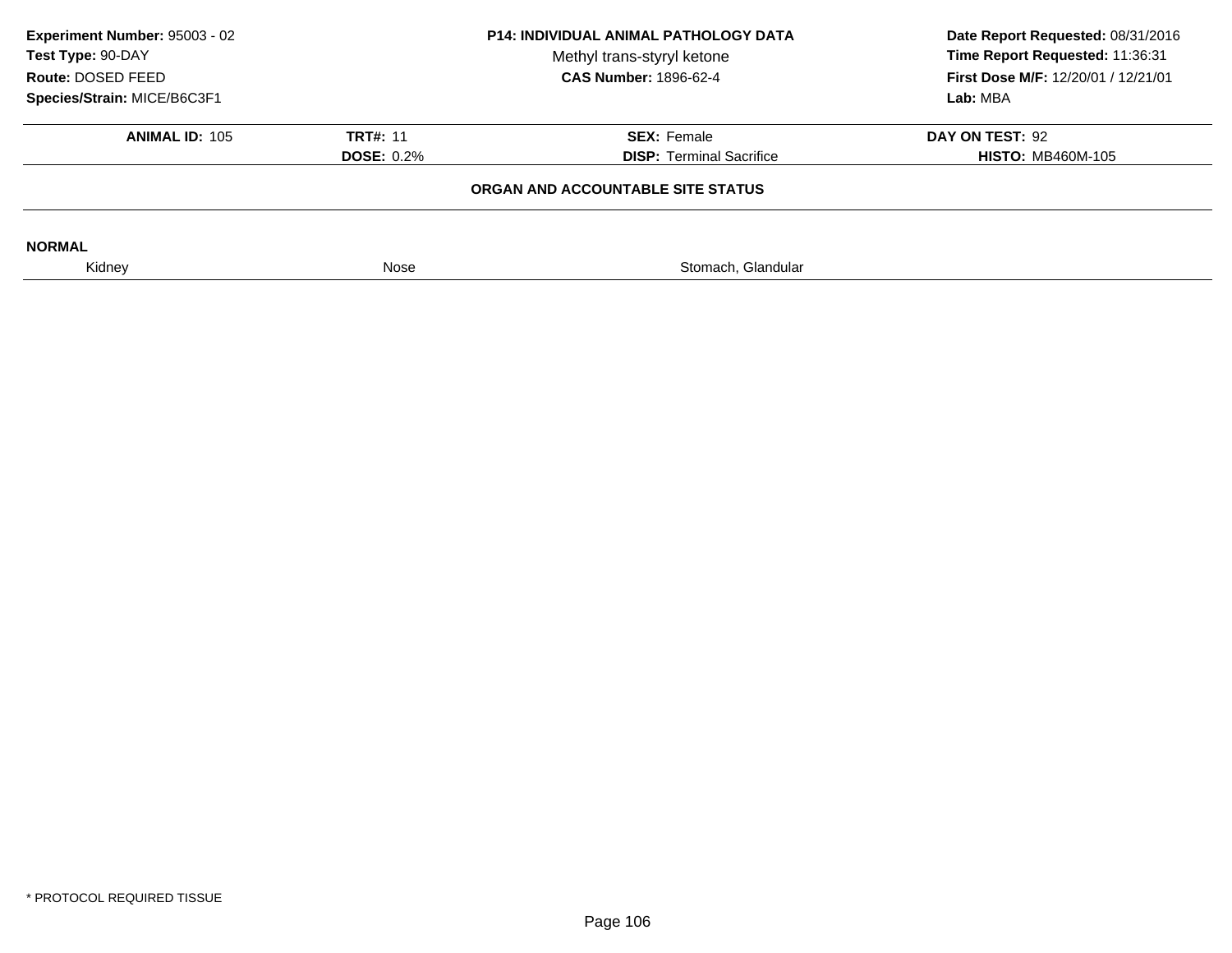| Experiment Number: 95003 - 02<br>Test Type: 90-DAY<br>Route: DOSED FEED<br>Species/Strain: MICE/B6C3F1 | <b>P14: INDIVIDUAL ANIMAL PATHOLOGY DATA</b><br>Methyl trans-styryl ketone<br><b>CAS Number: 1896-62-4</b> |                                                       |                                             |  | Date Report Requested: 08/31/2016<br>Time Report Requested: 11:36:31<br><b>First Dose M/F: 12/20/01 / 12/21/01</b><br>Lab: MBA |
|--------------------------------------------------------------------------------------------------------|------------------------------------------------------------------------------------------------------------|-------------------------------------------------------|---------------------------------------------|--|--------------------------------------------------------------------------------------------------------------------------------|
| <b>ANIMAL ID: 106</b>                                                                                  | <b>TRT#: 11</b><br><b>DOSE: 0.2%</b>                                                                       | <b>SEX: Female</b><br><b>DISP:</b> Terminal Sacrifice | DAY ON TEST: 92<br><b>HISTO: MB460M-106</b> |  |                                                                                                                                |
|                                                                                                        | ORGAN AND ACCOUNTABLE SITE STATUS                                                                          |                                                       |                                             |  |                                                                                                                                |
| <b>NORMAL</b>                                                                                          |                                                                                                            |                                                       |                                             |  |                                                                                                                                |
| Kidney                                                                                                 | Nose                                                                                                       | Stomach, Glandular                                    |                                             |  |                                                                                                                                |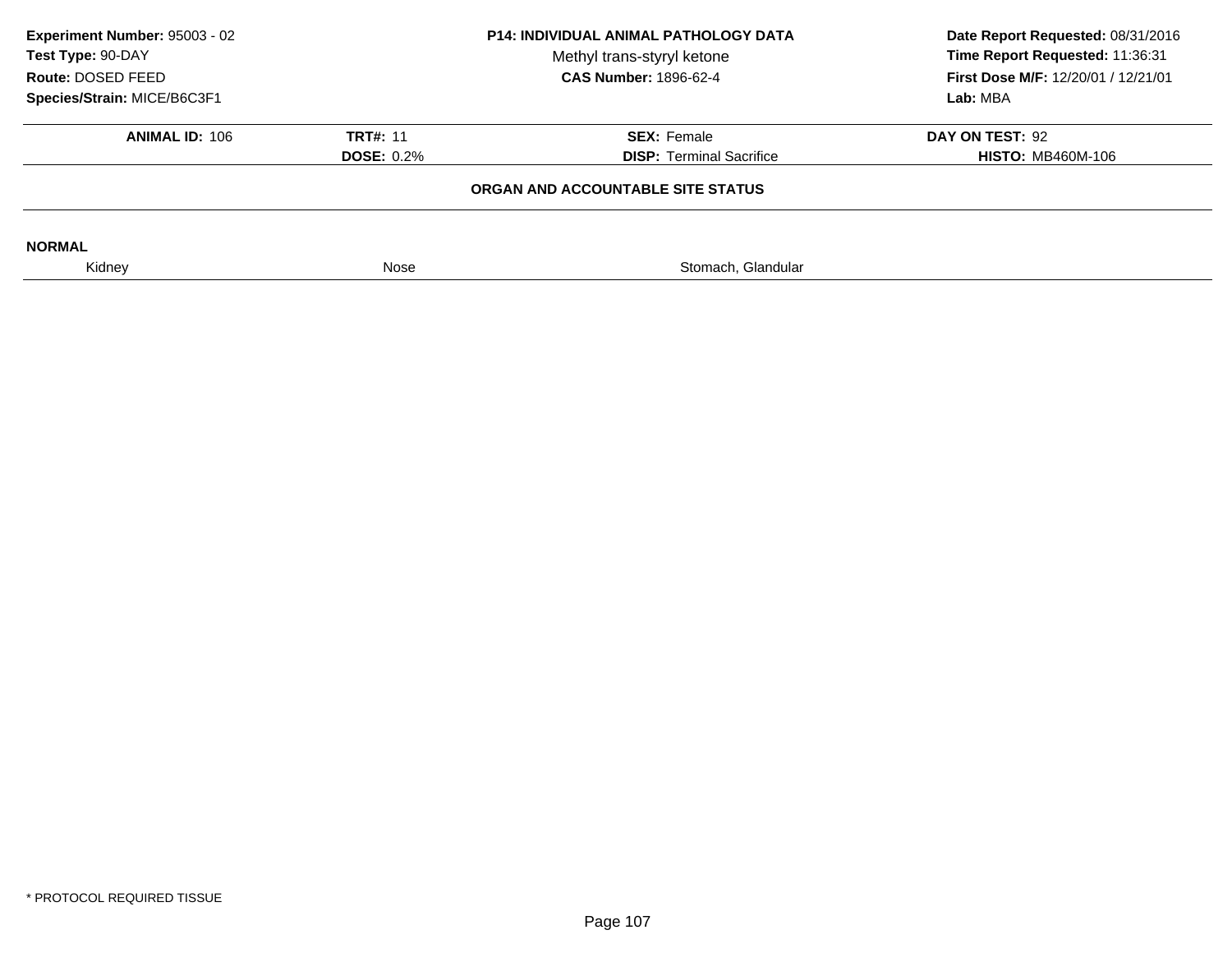| Experiment Number: 95003 - 02<br><b>P14: INDIVIDUAL ANIMAL PATHOLOGY DATA</b><br>Test Type: 90-DAY<br>Methyl trans-styryl ketone<br><b>CAS Number: 1896-62-4</b><br>Route: DOSED FEED |                                   | Date Report Requested: 08/31/2016<br>Time Report Requested: 11:36:31<br><b>First Dose M/F: 12/20/01 / 12/21/01</b> |                          |  |
|---------------------------------------------------------------------------------------------------------------------------------------------------------------------------------------|-----------------------------------|--------------------------------------------------------------------------------------------------------------------|--------------------------|--|
| Species/Strain: MICE/B6C3F1                                                                                                                                                           |                                   |                                                                                                                    | Lab: MBA                 |  |
| <b>ANIMAL ID: 107</b>                                                                                                                                                                 | <b>TRT#: 11</b>                   | <b>SEX: Female</b>                                                                                                 | DAY ON TEST: 92          |  |
|                                                                                                                                                                                       | <b>DOSE: 0.2%</b>                 | <b>DISP: Terminal Sacrifice</b>                                                                                    | <b>HISTO: MB460M-107</b> |  |
|                                                                                                                                                                                       | ORGAN AND ACCOUNTABLE SITE STATUS |                                                                                                                    |                          |  |
| <b>NORMAL</b>                                                                                                                                                                         |                                   |                                                                                                                    |                          |  |
| Kidney                                                                                                                                                                                | Nose                              | Stomach, Glandular                                                                                                 |                          |  |
|                                                                                                                                                                                       |                                   |                                                                                                                    |                          |  |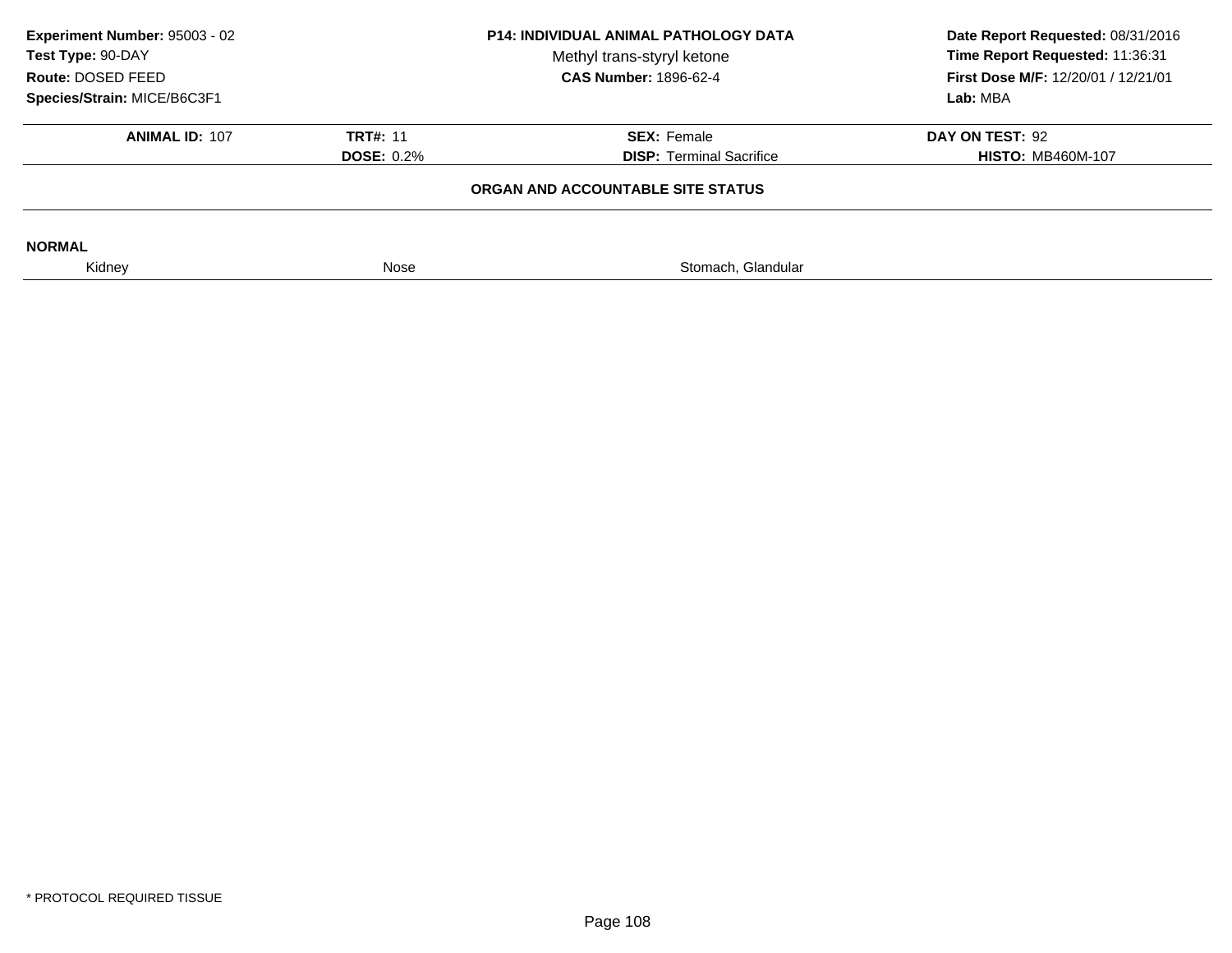| Experiment Number: 95003 - 02<br>Test Type: 90-DAY<br>Route: DOSED FEED | <b>P14: INDIVIDUAL ANIMAL PATHOLOGY DATA</b><br>Methyl trans-styryl ketone<br><b>CAS Number: 1896-62-4</b> |                                   |                          |  | Date Report Requested: 08/31/2016<br>Time Report Requested: 11:36:31<br><b>First Dose M/F: 12/20/01 / 12/21/01</b> |
|-------------------------------------------------------------------------|------------------------------------------------------------------------------------------------------------|-----------------------------------|--------------------------|--|--------------------------------------------------------------------------------------------------------------------|
| Species/Strain: MICE/B6C3F1                                             |                                                                                                            |                                   | Lab: MBA                 |  |                                                                                                                    |
| <b>ANIMAL ID: 108</b>                                                   | <b>TRT#: 11</b>                                                                                            | <b>SEX: Female</b>                | DAY ON TEST: 92          |  |                                                                                                                    |
|                                                                         | <b>DOSE: 0.2%</b>                                                                                          | <b>DISP: Terminal Sacrifice</b>   | <b>HISTO: MB460M-108</b> |  |                                                                                                                    |
|                                                                         |                                                                                                            | ORGAN AND ACCOUNTABLE SITE STATUS |                          |  |                                                                                                                    |
| <b>NORMAL</b>                                                           |                                                                                                            |                                   |                          |  |                                                                                                                    |
| Kidney                                                                  | Nose                                                                                                       | Stomach, Glandular                |                          |  |                                                                                                                    |
|                                                                         |                                                                                                            |                                   |                          |  |                                                                                                                    |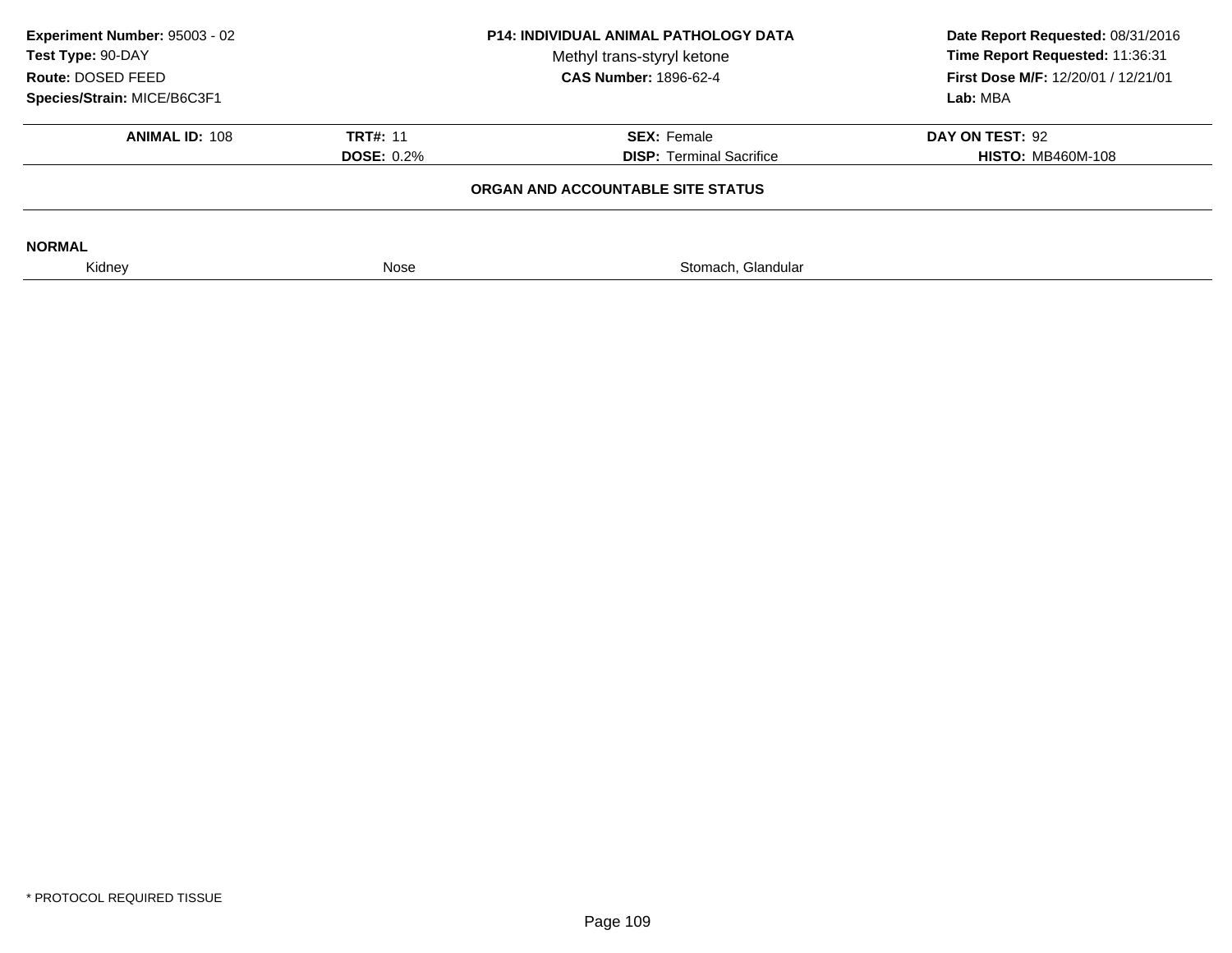| Experiment Number: 95003 - 02<br>Test Type: 90-DAY<br>Route: DOSED FEED<br>Species/Strain: MICE/B6C3F1 | <b>P14: INDIVIDUAL ANIMAL PATHOLOGY DATA</b><br>Methyl trans-styryl ketone<br><b>CAS Number: 1896-62-4</b><br><b>TRT#: 11</b><br><b>SEX: Female</b><br><b>DISP: Terminal Sacrifice</b><br><b>DOSE: 0.2%</b> |                                   |                                             |  | Date Report Requested: 08/31/2016<br>Time Report Requested: 11:36:31<br><b>First Dose M/F: 12/20/01 / 12/21/01</b><br>Lab: MBA |
|--------------------------------------------------------------------------------------------------------|-------------------------------------------------------------------------------------------------------------------------------------------------------------------------------------------------------------|-----------------------------------|---------------------------------------------|--|--------------------------------------------------------------------------------------------------------------------------------|
| <b>ANIMAL ID: 109</b>                                                                                  |                                                                                                                                                                                                             |                                   | DAY ON TEST: 92<br><b>HISTO: MB460M-109</b> |  |                                                                                                                                |
|                                                                                                        |                                                                                                                                                                                                             | ORGAN AND ACCOUNTABLE SITE STATUS |                                             |  |                                                                                                                                |
| <b>NORMAL</b>                                                                                          |                                                                                                                                                                                                             |                                   |                                             |  |                                                                                                                                |
| Kidney                                                                                                 | Nose                                                                                                                                                                                                        | Stomach, Glandular                |                                             |  |                                                                                                                                |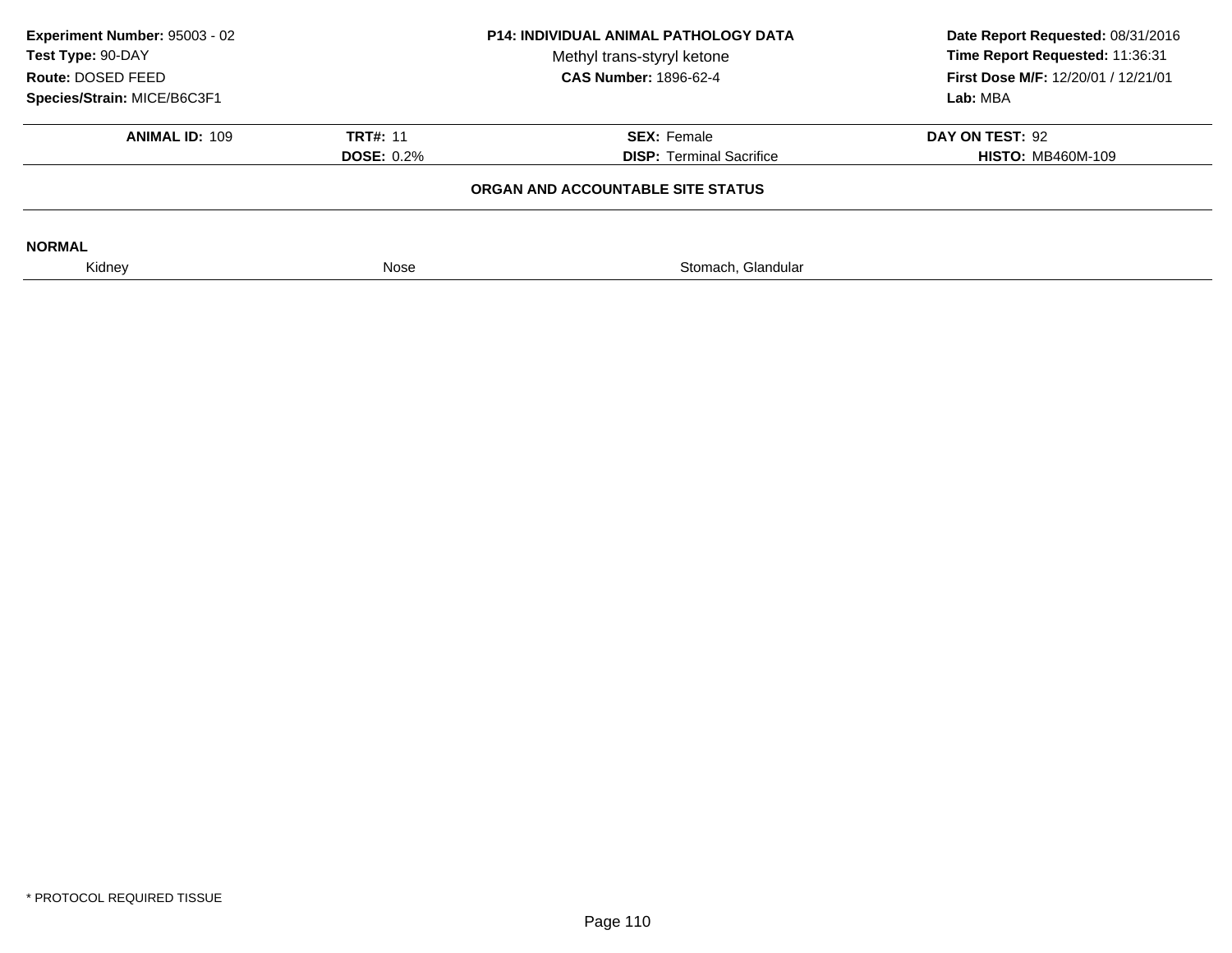| Experiment Number: 95003 - 02<br>Test Type: 90-DAY<br>Route: DOSED FEED<br>Species/Strain: MICE/B6C3F1 | <b>P14: INDIVIDUAL ANIMAL PATHOLOGY DATA</b><br>Methyl trans-styryl ketone<br><b>CAS Number: 1896-62-4</b> |                    | Date Report Requested: 08/31/2016<br>Time Report Requested: 11:36:31<br><b>First Dose M/F: 12/20/01 / 12/21/01</b><br>Lab: MBA |
|--------------------------------------------------------------------------------------------------------|------------------------------------------------------------------------------------------------------------|--------------------|--------------------------------------------------------------------------------------------------------------------------------|
| <b>ANIMAL ID: 110</b>                                                                                  | <b>TRT#: 11</b><br><b>SEX: Female</b><br><b>DISP: Terminal Sacrifice</b><br><b>DOSE: 0.2%</b>              |                    | DAY ON TEST: 92<br><b>HISTO: MB460M-110</b>                                                                                    |
|                                                                                                        |                                                                                                            |                    |                                                                                                                                |
| <b>NORMAL</b>                                                                                          |                                                                                                            |                    |                                                                                                                                |
| Kidney                                                                                                 | Nose                                                                                                       | Stomach, Glandular |                                                                                                                                |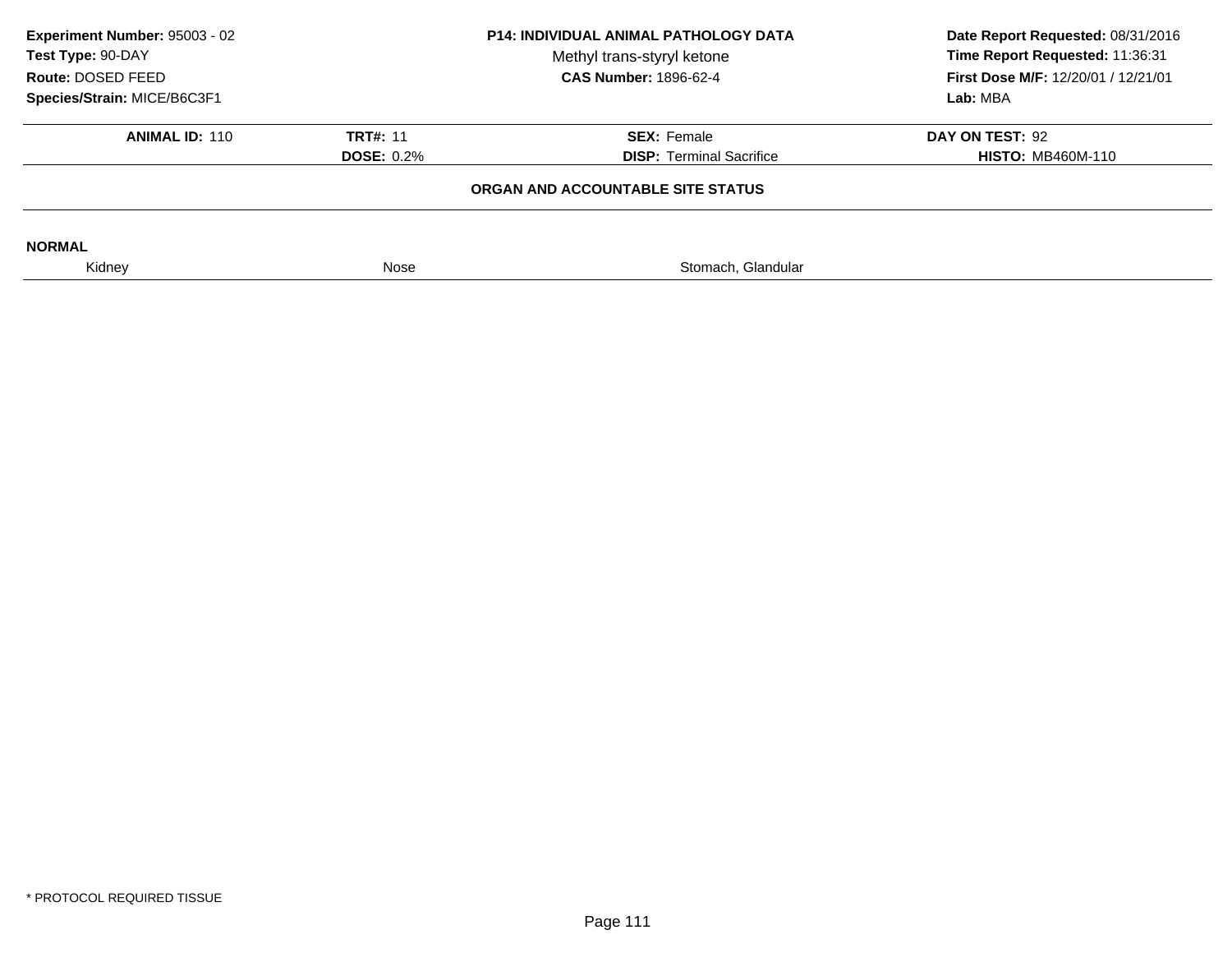| <b>P14: INDIVIDUAL ANIMAL PATHOLOGY DATA</b><br>Experiment Number: 95003 - 02<br>Test Type: 90-DAY<br>Methyl trans-styryl ketone<br>Route: DOSED FEED<br><b>CAS Number: 1896-62-4</b><br>Species/Strain: MICE/B6C3F1 |                                      | Date Report Requested: 08/31/2016<br>Time Report Requested: 11:36:31<br>First Dose M/F: 12/20/01 / 12/21/01<br>Lab: MBA |                                             |
|----------------------------------------------------------------------------------------------------------------------------------------------------------------------------------------------------------------------|--------------------------------------|-------------------------------------------------------------------------------------------------------------------------|---------------------------------------------|
| <b>ANIMAL ID: 111</b>                                                                                                                                                                                                | <b>TRT#: 12</b><br><b>DOSE: 0.4%</b> | <b>SEX: Female</b><br><b>DISP: Terminal Sacrifice</b>                                                                   | DAY ON TEST: 92<br><b>HISTO: MB460M-111</b> |
|                                                                                                                                                                                                                      |                                      | ORGAN AND ACCOUNTABLE SITE STATUS                                                                                       |                                             |
| <b>NORMAL</b>                                                                                                                                                                                                        |                                      |                                                                                                                         |                                             |
| * Adrenal Medulla                                                                                                                                                                                                    | * Blood Vessel                       | <b>Bone</b>                                                                                                             | * Bone Marrow                               |
| * Brain                                                                                                                                                                                                              | * Clitoral Gland                     | * Esophagus                                                                                                             | * Eye                                       |
| * Gallbladder                                                                                                                                                                                                        | * Harderian Gland                    | * Heart                                                                                                                 | * Intestine Large, Cecum                    |
| * Intestine Large, Colon                                                                                                                                                                                             | * Intestine Large, Rectum            | Intestine Small, Duodenum                                                                                               | * Intestine Small, Ileum                    |
| * Intestine Small, Jejunum                                                                                                                                                                                           | * Islets, Pancreatic                 | * Kidney                                                                                                                | * Liver                                     |
| * Lung                                                                                                                                                                                                               | * Lymph Node, Mandibular             | * Lymph Node, Mesenteric                                                                                                | * Mammary Gland                             |
| * Ovary                                                                                                                                                                                                              | * Pancreas                           | Parathyroid Gland                                                                                                       | * Pituitary Gland                           |
| * Salivary Glands                                                                                                                                                                                                    | * Skin                               | * Spleen                                                                                                                | * Stomach, Forestomach                      |
| * Stomach, Glandular                                                                                                                                                                                                 | * Thymus                             | * Thyroid Gland                                                                                                         | * Tongue                                    |
| * Trachea                                                                                                                                                                                                            | * Urinary Bladder                    |                                                                                                                         |                                             |
| <b>OBSERVATIONS</b>                                                                                                                                                                                                  |                                      |                                                                                                                         |                                             |
| * Adrenal Cortex                                                                                                                                                                                                     | Subcapsular                          | Hyperplasia                                                                                                             | Focal, Minimal                              |
| * Nose                                                                                                                                                                                                               | Olfactory Epi                        | Atrophy                                                                                                                 | Minimal                                     |
| * Uterus                                                                                                                                                                                                             | Endometrium                          | Hyperplasia                                                                                                             | Cystic, Minimal                             |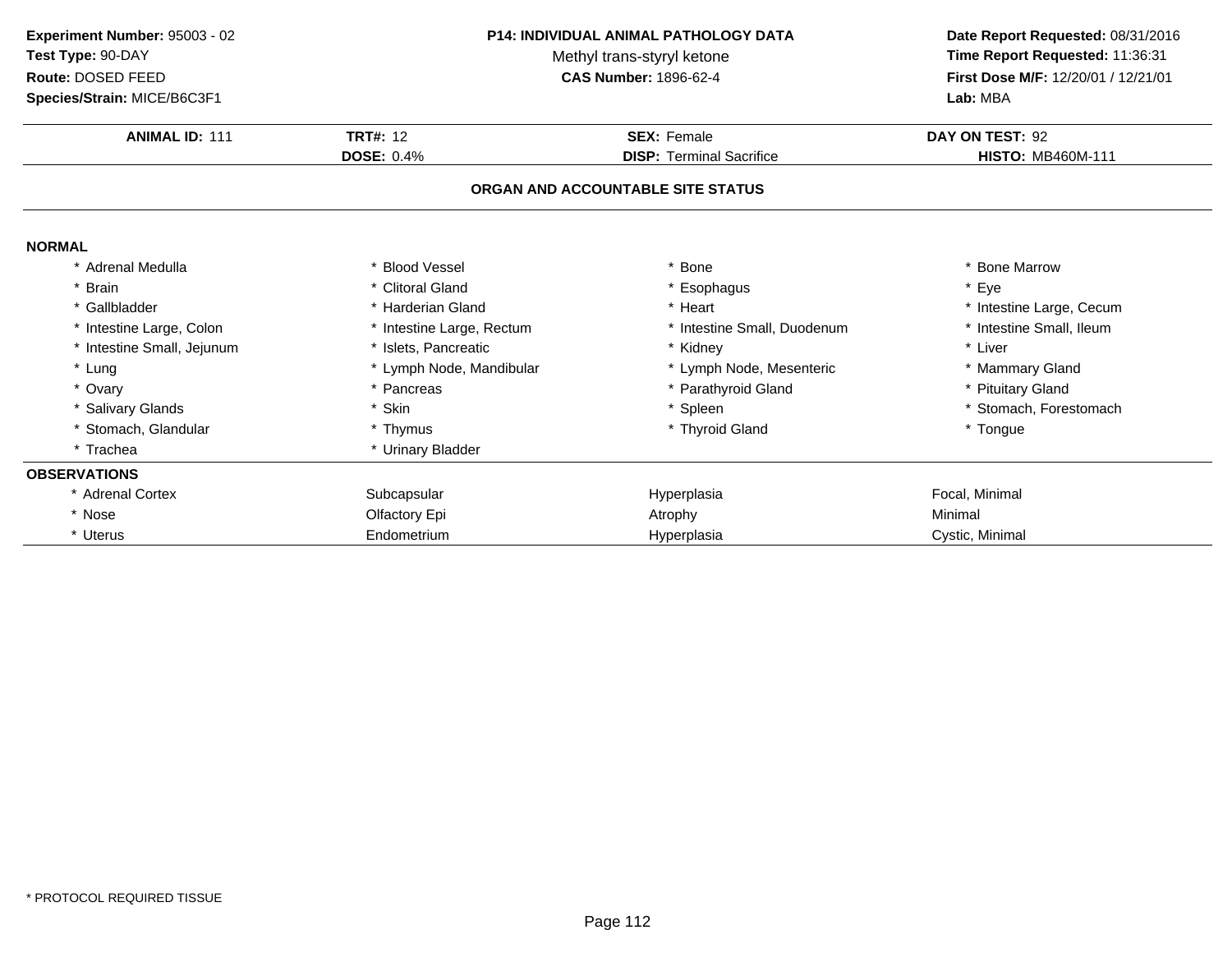| Experiment Number: 95003 - 02<br>Test Type: 90-DAY<br>Route: DOSED FEED<br>Species/Strain: MICE/B6C3F1 | <b>P14: INDIVIDUAL ANIMAL PATHOLOGY DATA</b><br>Methyl trans-styryl ketone<br><b>CAS Number: 1896-62-4</b> |                                   | Date Report Requested: 08/31/2016<br>Time Report Requested: 11:36:31<br>First Dose M/F: 12/20/01 / 12/21/01<br>Lab: MBA |  |
|--------------------------------------------------------------------------------------------------------|------------------------------------------------------------------------------------------------------------|-----------------------------------|-------------------------------------------------------------------------------------------------------------------------|--|
| <b>ANIMAL ID: 112</b>                                                                                  | <b>TRT#: 12</b>                                                                                            | <b>SEX: Female</b>                | DAY ON TEST: 92                                                                                                         |  |
|                                                                                                        | <b>DOSE: 0.4%</b>                                                                                          | <b>DISP: Terminal Sacrifice</b>   | <b>HISTO: MB460M-112</b>                                                                                                |  |
|                                                                                                        |                                                                                                            | ORGAN AND ACCOUNTABLE SITE STATUS |                                                                                                                         |  |
| <b>NORMAL</b>                                                                                          |                                                                                                            |                                   |                                                                                                                         |  |
| * Adrenal Medulla                                                                                      | <b>Blood Vessel</b>                                                                                        | * Bone                            | * Bone Marrow                                                                                                           |  |
| * Brain                                                                                                | * Clitoral Gland                                                                                           | * Esophagus                       | * Eye                                                                                                                   |  |
| * Gallbladder                                                                                          | * Harderian Gland                                                                                          | * Heart                           | * Intestine Large, Cecum                                                                                                |  |
| * Intestine Large, Colon                                                                               | * Intestine Large, Rectum                                                                                  | * Intestine Small, Duodenum       | * Intestine Small, Ileum                                                                                                |  |
| * Intestine Small, Jejunum                                                                             | * Islets, Pancreatic                                                                                       | * Kidney                          | * Liver                                                                                                                 |  |
| * Lung                                                                                                 | * Lymph Node, Mandibular                                                                                   | * Lymph Node, Mesenteric          | * Mammary Gland                                                                                                         |  |
| * Ovary                                                                                                | * Pancreas                                                                                                 | * Parathyroid Gland               | * Pituitary Gland                                                                                                       |  |
| * Salivary Glands                                                                                      | * Skin                                                                                                     | * Spleen                          | * Stomach, Forestomach                                                                                                  |  |
| * Stomach, Glandular                                                                                   | * Thyroid Gland                                                                                            | * Tongue                          | * Trachea                                                                                                               |  |
| * Urinary Bladder                                                                                      |                                                                                                            |                                   |                                                                                                                         |  |
| <b>OBSERVATIONS</b>                                                                                    |                                                                                                            |                                   |                                                                                                                         |  |
| * Adrenal Cortex                                                                                       | Subcapsular                                                                                                | Hyperplasia                       | Focal, Minimal                                                                                                          |  |
| * Nose                                                                                                 | Olfactory Epi                                                                                              | Atrophy                           | Minimal                                                                                                                 |  |
| * Thymus                                                                                               |                                                                                                            | <b>Necrosis</b>                   | Minimal                                                                                                                 |  |
| Note: increased tingible bodies                                                                        |                                                                                                            |                                   |                                                                                                                         |  |
| * Uterus                                                                                               | Endometrium                                                                                                | Hyperplasia                       | Cystic, Minimal                                                                                                         |  |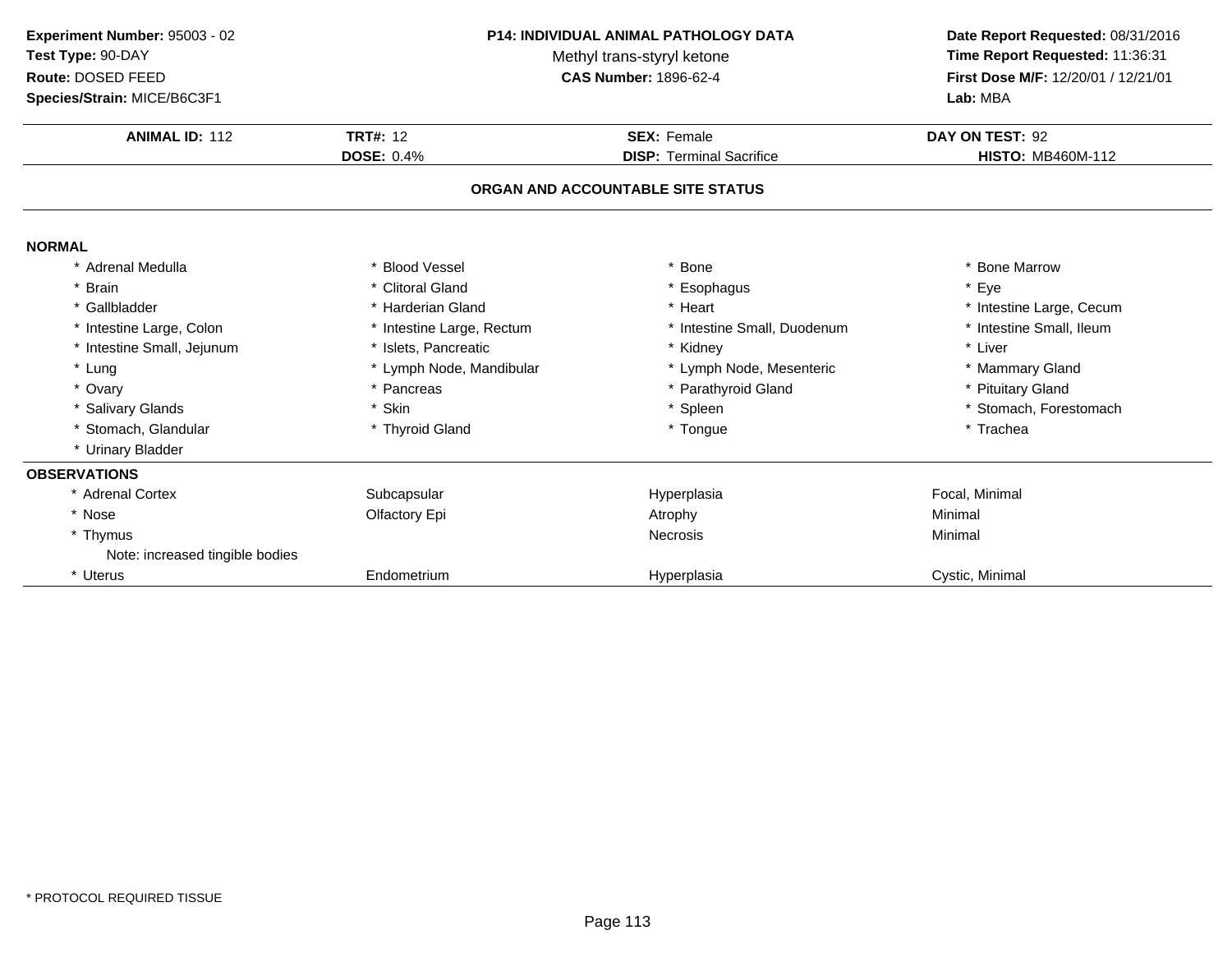| P14: INDIVIDUAL ANIMAL PATHOLOGY DATA<br>Experiment Number: 95003 - 02<br>Test Type: 90-DAY<br>Methyl trans-styryl ketone<br>Route: DOSED FEED<br><b>CAS Number: 1896-62-4</b><br>Species/Strain: MICE/B6C3F1 |                                                                                               | Date Report Requested: 08/31/2016<br>Time Report Requested: 11:36:31<br>First Dose M/F: 12/20/01 / 12/21/01<br>Lab: MBA |                                             |
|---------------------------------------------------------------------------------------------------------------------------------------------------------------------------------------------------------------|-----------------------------------------------------------------------------------------------|-------------------------------------------------------------------------------------------------------------------------|---------------------------------------------|
| <b>ANIMAL ID: 113</b>                                                                                                                                                                                         | <b>TRT#: 12</b><br><b>SEX: Female</b><br><b>DOSE: 0.4%</b><br><b>DISP: Terminal Sacrifice</b> |                                                                                                                         | DAY ON TEST: 92<br><b>HISTO: MB460M-113</b> |
|                                                                                                                                                                                                               |                                                                                               | ORGAN AND ACCOUNTABLE SITE STATUS                                                                                       |                                             |
| <b>NORMAL</b>                                                                                                                                                                                                 |                                                                                               |                                                                                                                         |                                             |
| * Adrenal Medulla                                                                                                                                                                                             | <b>Blood Vessel</b>                                                                           | <b>Bone</b>                                                                                                             | * Bone Marrow                               |
| * Brain                                                                                                                                                                                                       | * Clitoral Gland                                                                              | * Esophagus                                                                                                             | * Eye                                       |
| * Gallbladder                                                                                                                                                                                                 | * Harderian Gland                                                                             | * Heart                                                                                                                 | * Intestine Large, Cecum                    |
| * Intestine Large, Colon                                                                                                                                                                                      | * Intestine Large, Rectum                                                                     | * Intestine Small, Duodenum                                                                                             | * Intestine Small, Ileum                    |
| * Intestine Small, Jejunum                                                                                                                                                                                    | * Islets, Pancreatic                                                                          | * Kidney                                                                                                                | * Liver                                     |
| * Lung                                                                                                                                                                                                        | * Lymph Node, Mandibular                                                                      | * Lymph Node, Mesenteric                                                                                                | * Mammary Gland                             |
| * Ovary                                                                                                                                                                                                       | * Pancreas                                                                                    | * Parathyroid Gland                                                                                                     | * Salivary Glands                           |
| * Skin                                                                                                                                                                                                        | * Spleen                                                                                      | * Stomach, Forestomach                                                                                                  | * Stomach, Glandular                        |
| * Thyroid Gland                                                                                                                                                                                               | * Tongue                                                                                      | * Trachea                                                                                                               | * Urinary Bladder                           |
| <b>INSUFFICIENT TISSUE</b>                                                                                                                                                                                    |                                                                                               |                                                                                                                         |                                             |
| * Pituitary Gland                                                                                                                                                                                             |                                                                                               |                                                                                                                         |                                             |
| <b>OBSERVATIONS</b>                                                                                                                                                                                           |                                                                                               |                                                                                                                         |                                             |
| * Adrenal Cortex                                                                                                                                                                                              | Subcapsular                                                                                   | Hyperplasia                                                                                                             | Focal, Minimal                              |
| * Nose                                                                                                                                                                                                        | Olfactory Epi                                                                                 | Atrophy                                                                                                                 | Minimal                                     |
| * Thymus                                                                                                                                                                                                      |                                                                                               | <b>Necrosis</b>                                                                                                         | Minimal                                     |
| Note: increased tingible bodies                                                                                                                                                                               |                                                                                               |                                                                                                                         |                                             |
| * Uterus                                                                                                                                                                                                      | Endometrium                                                                                   | Hyperplasia                                                                                                             | Cystic, Minimal                             |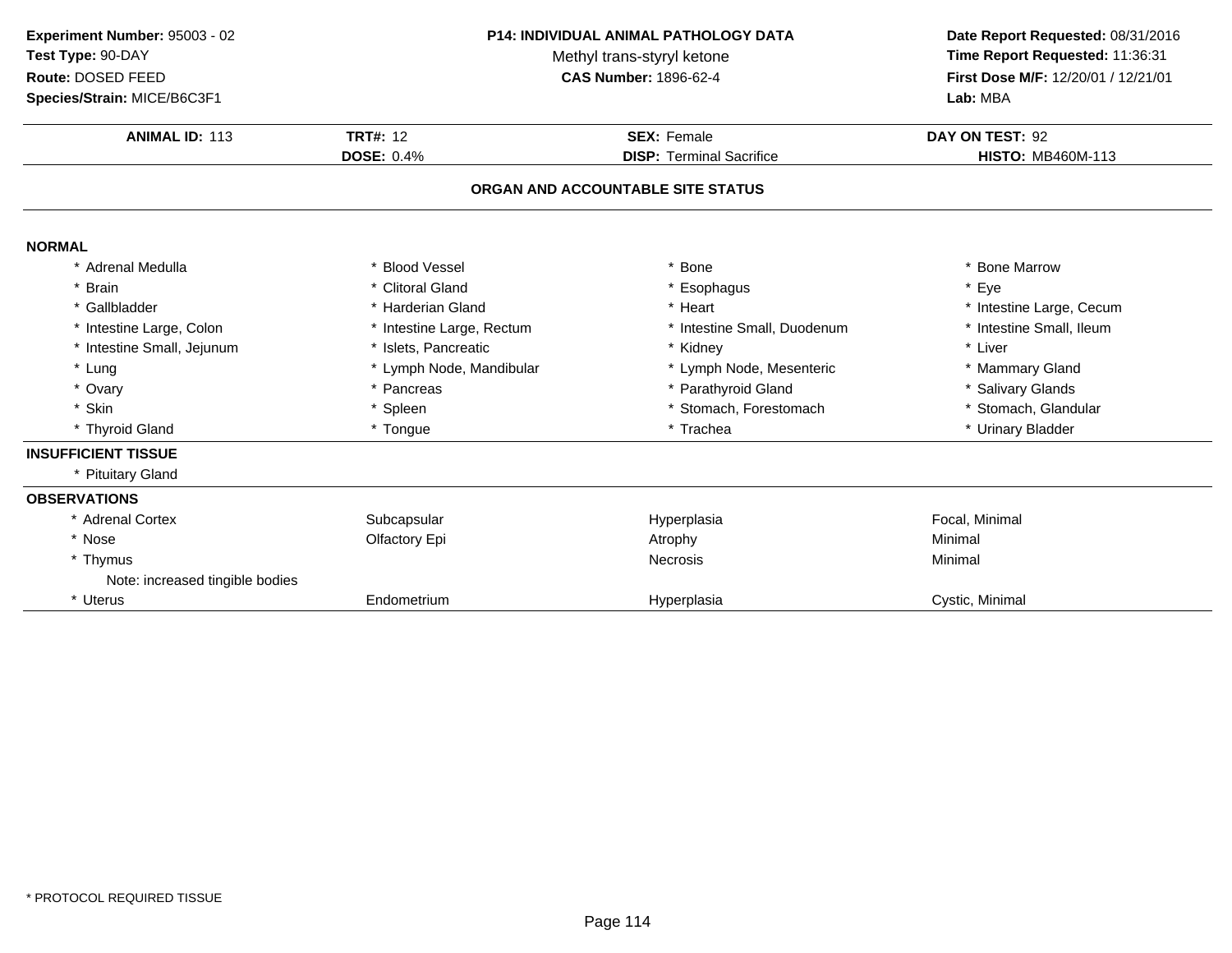| Experiment Number: 95003 - 02<br><b>P14: INDIVIDUAL ANIMAL PATHOLOGY DATA</b><br>Test Type: 90-DAY<br>Methyl trans-styryl ketone<br>Route: DOSED FEED<br><b>CAS Number: 1896-62-4</b><br>Species/Strain: MICE/B6C3F1 |                                      | Date Report Requested: 08/31/2016<br>Time Report Requested: 11:36:31<br>First Dose M/F: 12/20/01 / 12/21/01<br>Lab: MBA |                                             |
|----------------------------------------------------------------------------------------------------------------------------------------------------------------------------------------------------------------------|--------------------------------------|-------------------------------------------------------------------------------------------------------------------------|---------------------------------------------|
| <b>ANIMAL ID: 114</b>                                                                                                                                                                                                | <b>TRT#: 12</b><br><b>DOSE: 0.4%</b> | <b>SEX: Female</b><br><b>DISP: Terminal Sacrifice</b>                                                                   | DAY ON TEST: 92<br><b>HISTO: MB460M-114</b> |
|                                                                                                                                                                                                                      |                                      | ORGAN AND ACCOUNTABLE SITE STATUS                                                                                       |                                             |
| <b>NORMAL</b>                                                                                                                                                                                                        |                                      |                                                                                                                         |                                             |
| * Adrenal Medulla                                                                                                                                                                                                    | * Blood Vessel                       | Bone                                                                                                                    | * Bone Marrow                               |
| * Brain                                                                                                                                                                                                              | * Clitoral Gland                     | * Esophagus                                                                                                             | * Eye                                       |
| * Gallbladder                                                                                                                                                                                                        | * Harderian Gland                    | * Heart                                                                                                                 | * Intestine Large, Cecum                    |
| * Intestine Large, Colon                                                                                                                                                                                             | * Intestine Large, Rectum            | * Intestine Small, Duodenum                                                                                             | * Intestine Small, Ileum                    |
| * Intestine Small, Jejunum                                                                                                                                                                                           | * Islets, Pancreatic                 | * Kidney                                                                                                                | * Liver                                     |
| * Lymph Node, Mandibular                                                                                                                                                                                             | * Lymph Node, Mesenteric             | * Mammary Gland                                                                                                         | * Ovary                                     |
| * Pancreas                                                                                                                                                                                                           | * Salivary Glands                    | * Skin                                                                                                                  | * Spleen                                    |
| * Stomach, Forestomach                                                                                                                                                                                               | * Stomach, Glandular                 | * Thyroid Gland                                                                                                         | * Tongue                                    |
| * Trachea                                                                                                                                                                                                            | * Urinary Bladder                    |                                                                                                                         |                                             |
| <b>MISSING</b>                                                                                                                                                                                                       |                                      |                                                                                                                         |                                             |
| * Parathyroid Gland                                                                                                                                                                                                  |                                      |                                                                                                                         |                                             |
| <b>INSUFFICIENT TISSUE</b>                                                                                                                                                                                           |                                      |                                                                                                                         |                                             |
| * Pituitary Gland                                                                                                                                                                                                    |                                      |                                                                                                                         |                                             |
| <b>OBSERVATIONS</b>                                                                                                                                                                                                  |                                      |                                                                                                                         |                                             |
| * Adrenal Cortex                                                                                                                                                                                                     | Subcapsular                          | Hyperplasia                                                                                                             | Focal, Minimal                              |
| * Lung                                                                                                                                                                                                               | Perivascular                         | Inflammation                                                                                                            | Chronic Active, Mild                        |
| * Nose                                                                                                                                                                                                               | Olfactory Epi                        | Atrophy                                                                                                                 | Minimal                                     |
| * Thymus                                                                                                                                                                                                             |                                      | Atrophy                                                                                                                 | Minimal                                     |
| Note: increased tingible bodies                                                                                                                                                                                      |                                      |                                                                                                                         |                                             |
| * Uterus                                                                                                                                                                                                             | Endometrium                          | Hyperplasia                                                                                                             | Cystic, Minimal                             |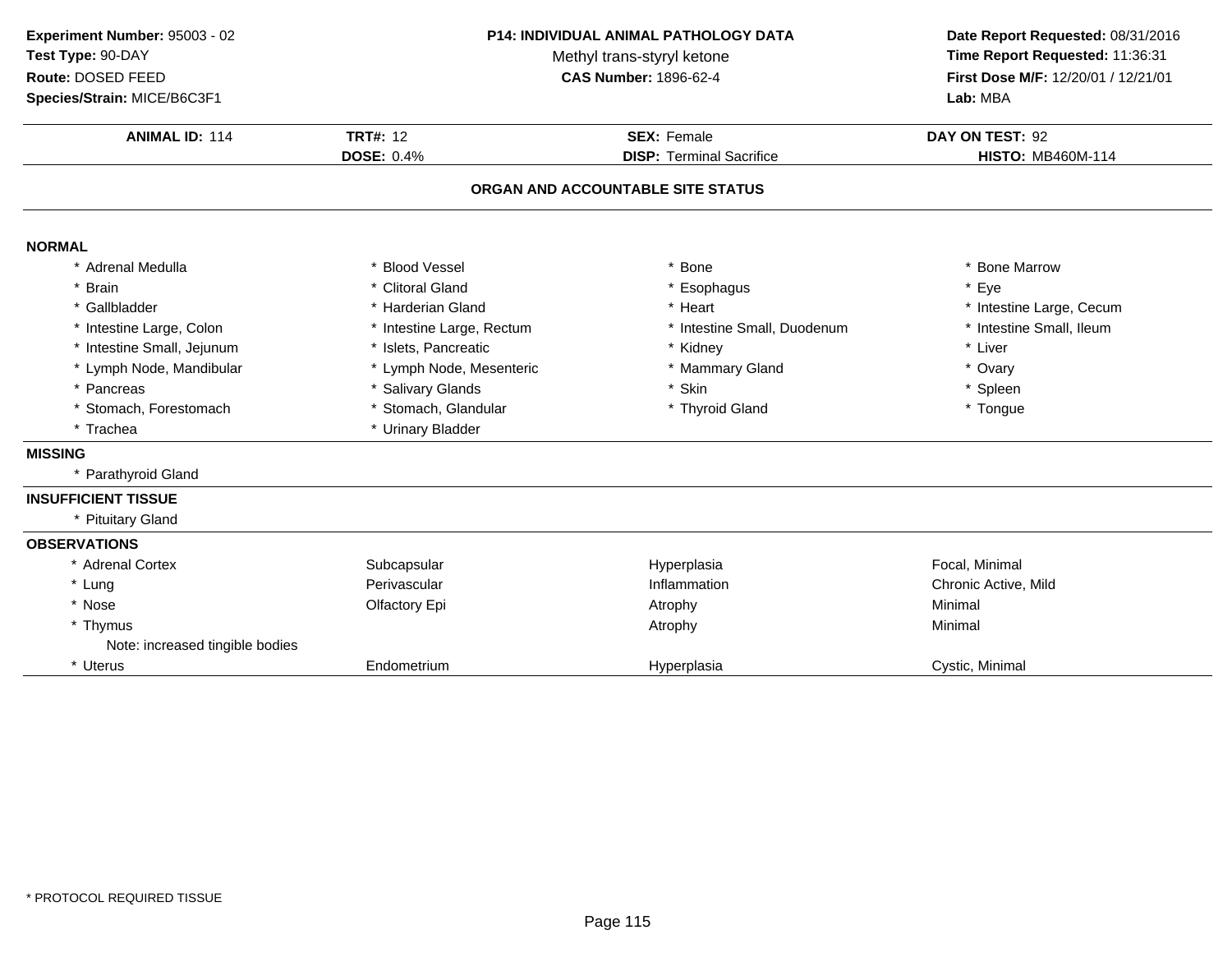| Experiment Number: 95003 - 02<br>Test Type: 90-DAY<br>Route: DOSED FEED<br>Species/Strain: MICE/B6C3F1 |                                      | <b>P14: INDIVIDUAL ANIMAL PATHOLOGY DATA</b><br>Methyl trans-styryl ketone<br><b>CAS Number: 1896-62-4</b> | Date Report Requested: 08/31/2016<br>Time Report Requested: 11:36:31<br>First Dose M/F: 12/20/01 / 12/21/01<br>Lab: MBA |
|--------------------------------------------------------------------------------------------------------|--------------------------------------|------------------------------------------------------------------------------------------------------------|-------------------------------------------------------------------------------------------------------------------------|
| <b>ANIMAL ID: 115</b>                                                                                  | <b>TRT#: 12</b><br><b>DOSE: 0.4%</b> | <b>SEX: Female</b><br><b>DISP: Terminal Sacrifice</b>                                                      | DAY ON TEST: 92<br><b>HISTO: MB460M-115</b>                                                                             |
|                                                                                                        |                                      | ORGAN AND ACCOUNTABLE SITE STATUS                                                                          |                                                                                                                         |
| <b>NORMAL</b>                                                                                          |                                      |                                                                                                            |                                                                                                                         |
| * Adrenal Medulla                                                                                      | <b>Blood Vessel</b>                  | <b>Bone</b>                                                                                                | * Bone Marrow                                                                                                           |
| * Brain                                                                                                | Esophagus                            | * Eye                                                                                                      | * Harderian Gland                                                                                                       |
| * Heart                                                                                                | * Intestine Large, Cecum             | * Intestine Large, Colon                                                                                   | * Intestine Large, Rectum                                                                                               |
| * Intestine Small, Duodenum                                                                            | * Intestine Small, Ileum             | * Intestine Small, Jejunum                                                                                 | * Islets, Pancreatic                                                                                                    |
| * Kidney                                                                                               | * Liver                              | * Lung                                                                                                     | * Lymph Node, Mandibular                                                                                                |
| * Lymph Node, Mesenteric                                                                               | * Mammary Gland                      | * Ovary                                                                                                    | * Pancreas                                                                                                              |
| * Pituitary Gland                                                                                      | * Salivary Glands                    | * Skin                                                                                                     | * Spleen                                                                                                                |
| * Stomach, Forestomach                                                                                 | * Thymus                             | * Thyroid Gland                                                                                            | * Tongue                                                                                                                |
| * Trachea                                                                                              | * Urinary Bladder                    | * Uterus                                                                                                   |                                                                                                                         |
| <b>MISSING</b>                                                                                         |                                      |                                                                                                            |                                                                                                                         |
| * Clitoral Gland                                                                                       | * Gallbladder                        | * Parathyroid Gland                                                                                        | * Stomach, Glandular                                                                                                    |
| <b>OBSERVATIONS</b>                                                                                    |                                      |                                                                                                            |                                                                                                                         |
| * Adrenal Cortex                                                                                       | Subcapsular                          | Hyperplasia                                                                                                | Focal, Minimal                                                                                                          |
| * Nose                                                                                                 | Olfactory Epi                        | Atrophy                                                                                                    | Minimal                                                                                                                 |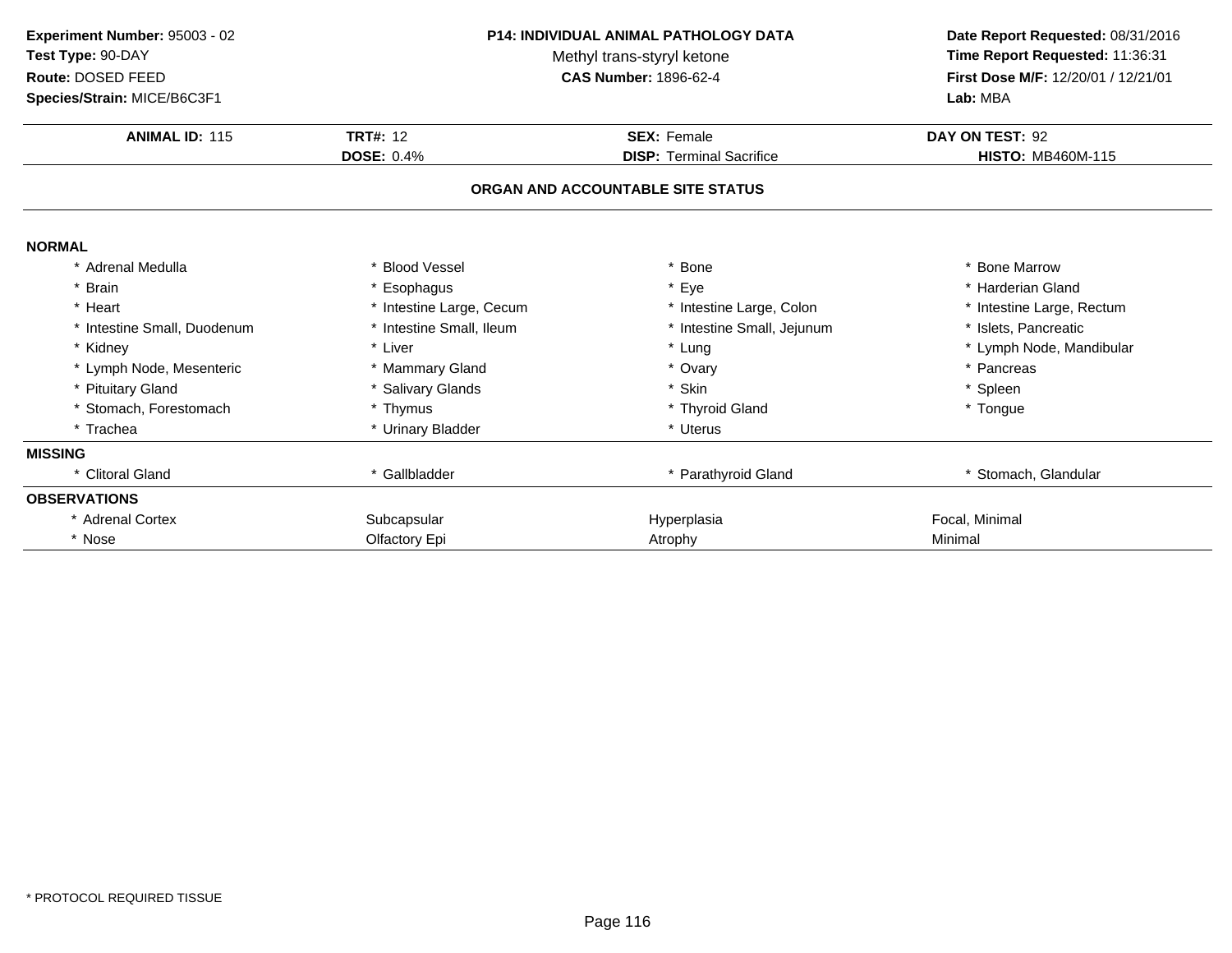| Experiment Number: 95003 - 02<br>Test Type: 90-DAY<br>Route: DOSED FEED<br>Species/Strain: MICE/B6C3F1 | <b>P14: INDIVIDUAL ANIMAL PATHOLOGY DATA</b><br>Methyl trans-styryl ketone<br><b>CAS Number: 1896-62-4</b> |                                   | Date Report Requested: 08/31/2016<br>Time Report Requested: 11:36:31<br>First Dose M/F: 12/20/01 / 12/21/01<br>Lab: MBA |  |
|--------------------------------------------------------------------------------------------------------|------------------------------------------------------------------------------------------------------------|-----------------------------------|-------------------------------------------------------------------------------------------------------------------------|--|
| <b>ANIMAL ID: 116</b>                                                                                  | <b>TRT#: 12</b>                                                                                            | <b>SEX: Female</b>                | DAY ON TEST: 92                                                                                                         |  |
|                                                                                                        | <b>DOSE: 0.4%</b>                                                                                          | <b>DISP: Terminal Sacrifice</b>   | <b>HISTO: MB460M-116</b>                                                                                                |  |
|                                                                                                        |                                                                                                            | ORGAN AND ACCOUNTABLE SITE STATUS |                                                                                                                         |  |
| <b>NORMAL</b>                                                                                          |                                                                                                            |                                   |                                                                                                                         |  |
| * Adrenal Medulla                                                                                      | * Blood Vessel                                                                                             | * Bone                            | * Bone Marrow                                                                                                           |  |
| * Brain                                                                                                | * Clitoral Gland                                                                                           | * Esophagus                       | * Eye                                                                                                                   |  |
| * Gallbladder                                                                                          | * Harderian Gland                                                                                          | * Heart                           | * Intestine Large, Cecum                                                                                                |  |
| * Intestine Large, Colon                                                                               | * Intestine Large, Rectum                                                                                  | * Intestine Small, Duodenum       | * Intestine Small, Ileum                                                                                                |  |
| * Intestine Small, Jejunum                                                                             | * Islets, Pancreatic                                                                                       | * Kidney                          | * Liver                                                                                                                 |  |
| * Lung                                                                                                 | * Lymph Node, Mandibular                                                                                   | * Lymph Node, Mesenteric          | * Mammary Gland                                                                                                         |  |
| * Ovary                                                                                                | * Pancreas                                                                                                 | * Parathyroid Gland               | * Pituitary Gland                                                                                                       |  |
| * Salivary Glands                                                                                      | * Skin                                                                                                     | * Spleen                          | * Stomach, Forestomach                                                                                                  |  |
| * Stomach, Glandular                                                                                   | * Thymus                                                                                                   | * Thyroid Gland                   | * Tongue                                                                                                                |  |
| * Urinary Bladder                                                                                      |                                                                                                            |                                   |                                                                                                                         |  |
| <b>INSUFFICIENT TISSUE</b>                                                                             |                                                                                                            |                                   |                                                                                                                         |  |
| * Trachea                                                                                              |                                                                                                            |                                   |                                                                                                                         |  |
| <b>OBSERVATIONS</b>                                                                                    |                                                                                                            |                                   |                                                                                                                         |  |
| * Adrenal Cortex                                                                                       | Subcapsular                                                                                                | Hyperplasia                       | Focal, Minimal                                                                                                          |  |
| * Nose                                                                                                 | Olfactory Epi                                                                                              | Atrophy                           | Minimal                                                                                                                 |  |
| * Uterus                                                                                               | Endometrium                                                                                                | Hyperplasia                       | Cystic, Minimal                                                                                                         |  |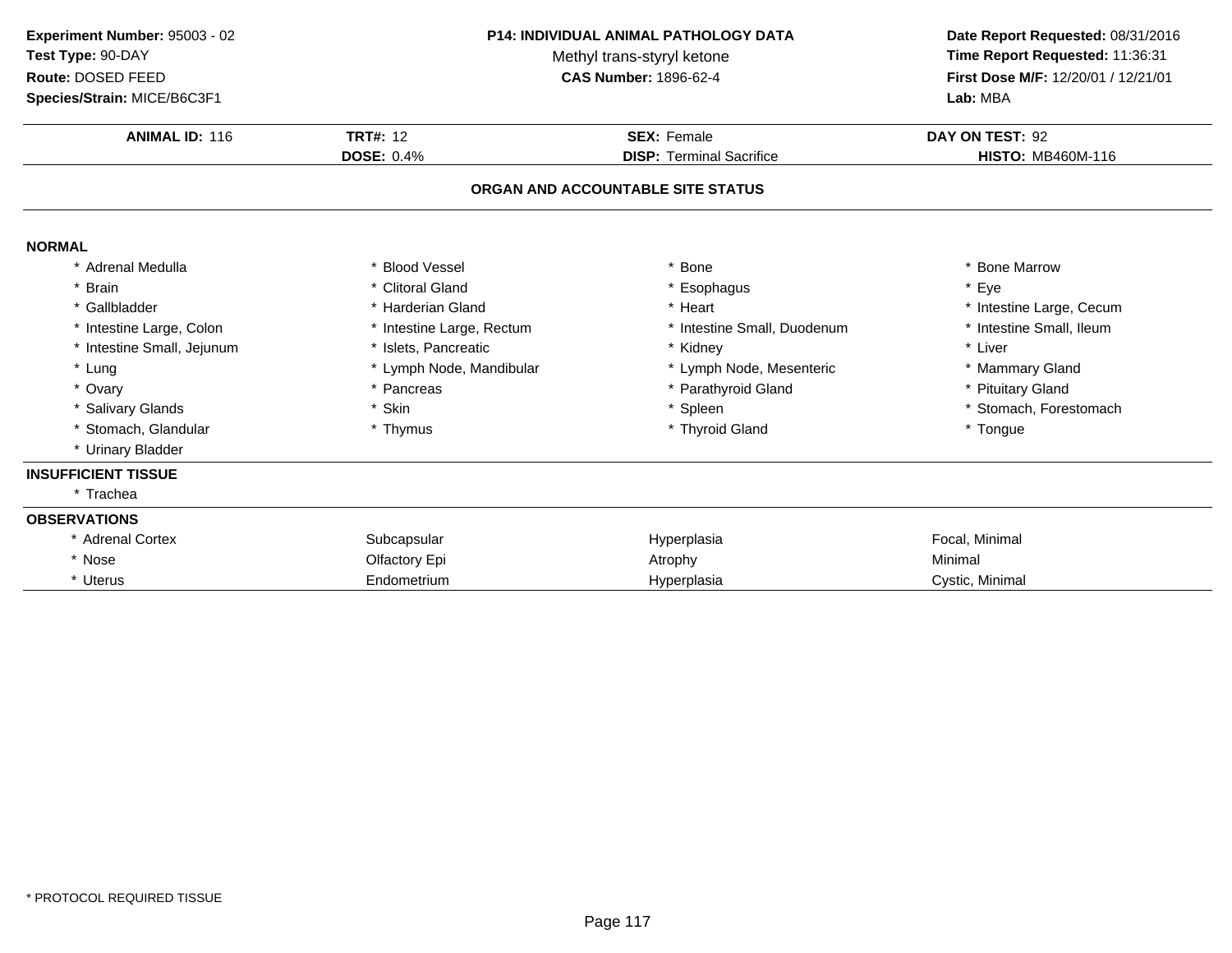| Experiment Number: 95003 - 02<br>Test Type: 90-DAY<br>Route: DOSED FEED<br>Species/Strain: MICE/B6C3F1<br><b>ANIMAL ID: 117</b> | <b>P14: INDIVIDUAL ANIMAL PATHOLOGY DATA</b><br>Methyl trans-styryl ketone<br><b>CAS Number: 1896-62-4</b> |                                                       | Date Report Requested: 08/31/2016<br>Time Report Requested: 11:36:31<br>First Dose M/F: 12/20/01 / 12/21/01<br>Lab: MBA |
|---------------------------------------------------------------------------------------------------------------------------------|------------------------------------------------------------------------------------------------------------|-------------------------------------------------------|-------------------------------------------------------------------------------------------------------------------------|
|                                                                                                                                 | <b>TRT#: 12</b><br><b>DOSE: 0.4%</b>                                                                       | <b>SEX: Female</b><br><b>DISP: Terminal Sacrifice</b> | DAY ON TEST: 92<br><b>HISTO: MB460M-117</b>                                                                             |
|                                                                                                                                 |                                                                                                            | ORGAN AND ACCOUNTABLE SITE STATUS                     |                                                                                                                         |
| <b>NORMAL</b>                                                                                                                   |                                                                                                            |                                                       |                                                                                                                         |
| * Adrenal Medulla                                                                                                               | * Blood Vessel                                                                                             | * Bone                                                | * Bone Marrow                                                                                                           |
| * Brain                                                                                                                         | * Clitoral Gland                                                                                           | * Esophagus                                           | * Eye                                                                                                                   |
| * Harderian Gland                                                                                                               | * Heart                                                                                                    | * Intestine Large, Cecum                              | * Intestine Large, Colon                                                                                                |
| * Intestine Large, Rectum                                                                                                       | * Intestine Small, Duodenum                                                                                | * Intestine Small, Ileum                              | * Intestine Small, Jejunum                                                                                              |
| * Islets. Pancreatic                                                                                                            | * Kidney                                                                                                   | * Liver                                               | * Lung                                                                                                                  |
| * Lymph Node, Mandibular                                                                                                        | * Lymph Node, Mesenteric                                                                                   | * Mammary Gland                                       | * Ovary                                                                                                                 |
| * Pancreas                                                                                                                      | * Parathyroid Gland                                                                                        | Pituitary Gland                                       | * Salivary Glands                                                                                                       |
| * Skin                                                                                                                          | * Spleen                                                                                                   | * Stomach, Forestomach                                | * Stomach, Glandular                                                                                                    |
| * Thymus                                                                                                                        | * Thyroid Gland                                                                                            | * Tongue                                              | * Trachea                                                                                                               |
| * Urinary Bladder                                                                                                               |                                                                                                            |                                                       |                                                                                                                         |
| <b>INSUFFICIENT TISSUE</b>                                                                                                      |                                                                                                            |                                                       |                                                                                                                         |
| * Gallbladder                                                                                                                   |                                                                                                            |                                                       |                                                                                                                         |
| <b>OBSERVATIONS</b>                                                                                                             |                                                                                                            |                                                       |                                                                                                                         |
| * Adrenal Cortex                                                                                                                | Subcapsular                                                                                                | Hyperplasia                                           | Focal, Minimal                                                                                                          |
| * Nose                                                                                                                          | Olfactory Epi                                                                                              | Atrophy                                               | Minimal                                                                                                                 |
| * Uterus                                                                                                                        | Endometrium                                                                                                | Hyperplasia                                           | Cystic, Minimal                                                                                                         |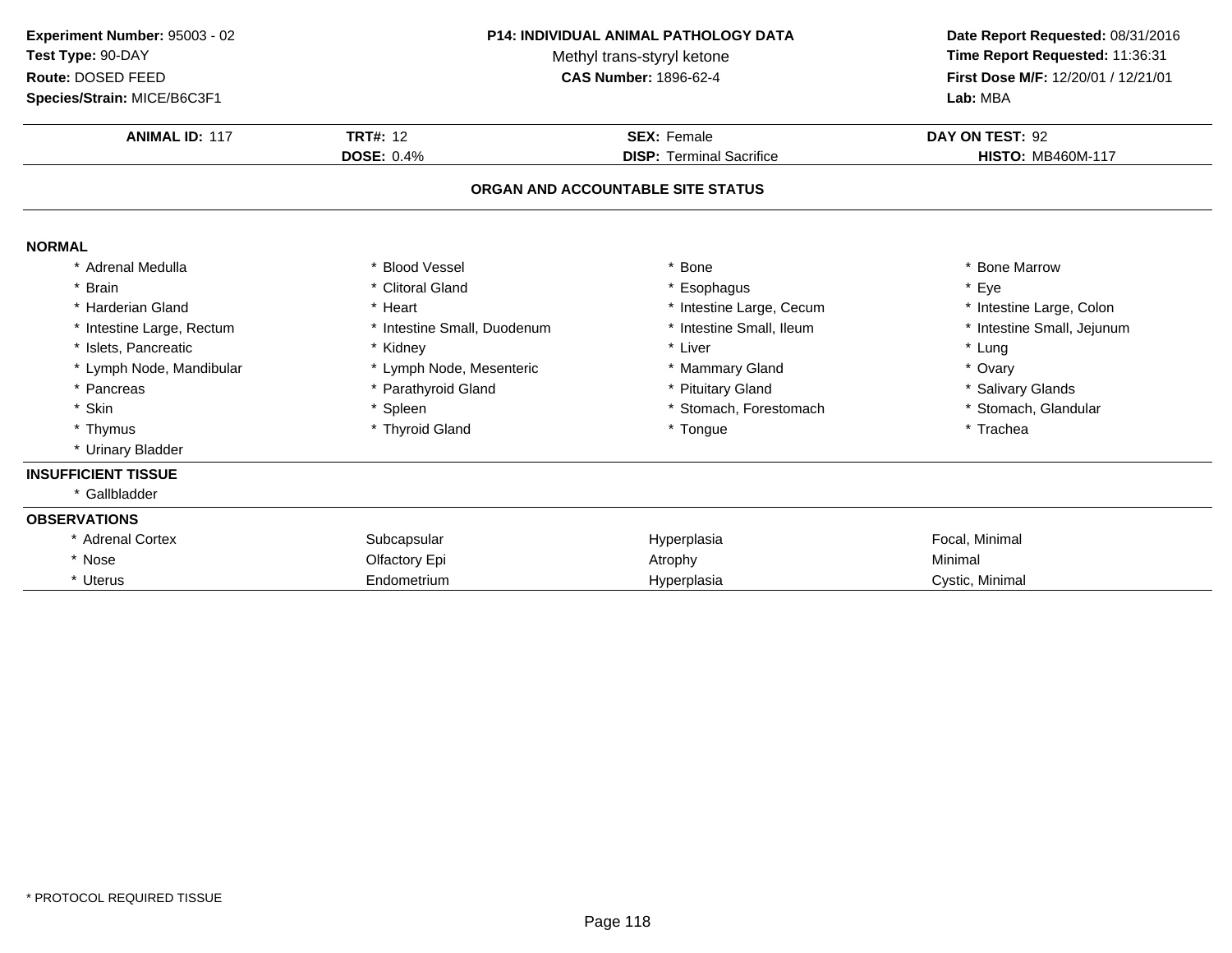| Experiment Number: 95003 - 02<br>Test Type: 90-DAY<br>Route: DOSED FEED |                           | P14: INDIVIDUAL ANIMAL PATHOLOGY DATA<br>Methyl trans-styryl ketone<br><b>CAS Number: 1896-62-4</b> | Date Report Requested: 08/31/2016<br>Time Report Requested: 11:36:31<br>First Dose M/F: 12/20/01 / 12/21/01 |
|-------------------------------------------------------------------------|---------------------------|-----------------------------------------------------------------------------------------------------|-------------------------------------------------------------------------------------------------------------|
| Species/Strain: MICE/B6C3F1                                             |                           |                                                                                                     | Lab: MBA                                                                                                    |
| <b>ANIMAL ID: 118</b>                                                   | <b>TRT#: 12</b>           | <b>SEX: Female</b>                                                                                  | DAY ON TEST: 92                                                                                             |
|                                                                         | <b>DOSE: 0.4%</b>         | <b>DISP: Terminal Sacrifice</b>                                                                     | <b>HISTO: MB460M-118</b>                                                                                    |
|                                                                         |                           | ORGAN AND ACCOUNTABLE SITE STATUS                                                                   |                                                                                                             |
| <b>NORMAL</b>                                                           |                           |                                                                                                     |                                                                                                             |
| * Adrenal Medulla                                                       | * Blood Vessel            | * Bone                                                                                              | <b>Bone Marrow</b>                                                                                          |
| * Brain                                                                 | * Clitoral Gland          | * Esophagus                                                                                         | Eye                                                                                                         |
| * Gallbladder                                                           | * Harderian Gland         | * Heart                                                                                             | * Intestine Large, Cecum                                                                                    |
| * Intestine Large, Colon                                                | * Intestine Large, Rectum | * Intestine Small, Duodenum                                                                         | * Intestine Small, Ileum                                                                                    |
| * Intestine Small, Jejunum                                              | * Islets, Pancreatic      | * Kidney                                                                                            | * Liver                                                                                                     |
| * Lung                                                                  | * Lymph Node, Mandibular  | * Lymph Node, Mesenteric                                                                            | * Mammary Gland                                                                                             |
| * Ovary                                                                 | * Pancreas                | * Parathyroid Gland                                                                                 | * Salivary Glands                                                                                           |
| * Skin                                                                  | * Spleen                  | * Stomach, Forestomach                                                                              | * Stomach, Glandular                                                                                        |
| * Thyroid Gland                                                         | * Tongue                  | * Trachea                                                                                           | * Urinary Bladder                                                                                           |
| <b>INSUFFICIENT TISSUE</b>                                              |                           |                                                                                                     |                                                                                                             |
| * Pituitary Gland                                                       |                           |                                                                                                     |                                                                                                             |
| <b>OBSERVATIONS</b>                                                     |                           |                                                                                                     |                                                                                                             |
| * Adrenal Cortex                                                        | Subcapsular               | Hyperplasia                                                                                         | Focal, Minimal                                                                                              |
| * Eye                                                                   |                           |                                                                                                     |                                                                                                             |
| Note: no optic nerve in sections                                        |                           |                                                                                                     |                                                                                                             |
| * Nose                                                                  | Olfactory Epi             | Atrophy                                                                                             | Minimal                                                                                                     |
| * Thymus                                                                |                           | Atrophy                                                                                             | Minimal                                                                                                     |
| Note: increased tingible bodies                                         |                           |                                                                                                     |                                                                                                             |
| * Uterus                                                                | Endometrium               | Hyperplasia                                                                                         | Cystic, Minimal                                                                                             |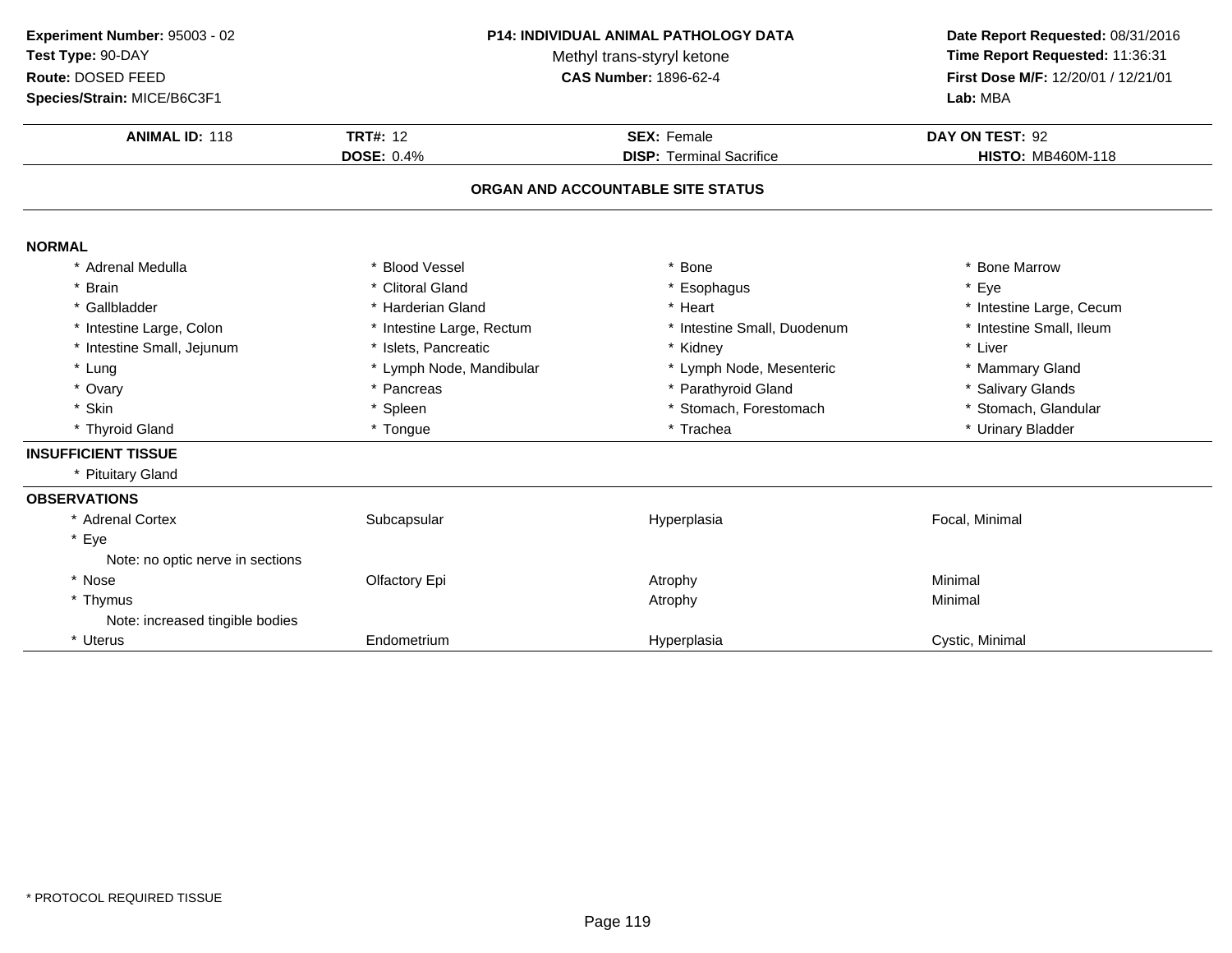| Experiment Number: 95003 - 02<br>Test Type: 90-DAY<br>Route: DOSED FEED<br>Species/Strain: MICE/B6C3F1 | <b>P14: INDIVIDUAL ANIMAL PATHOLOGY DATA</b><br>Methyl trans-styryl ketone<br><b>CAS Number: 1896-62-4</b> |                                                       | Date Report Requested: 08/31/2016<br>Time Report Requested: 11:36:31<br>First Dose M/F: 12/20/01 / 12/21/01<br>Lab: MBA |  |
|--------------------------------------------------------------------------------------------------------|------------------------------------------------------------------------------------------------------------|-------------------------------------------------------|-------------------------------------------------------------------------------------------------------------------------|--|
| <b>ANIMAL ID: 119</b>                                                                                  | <b>TRT#: 12</b><br><b>DOSE: 0.4%</b>                                                                       | <b>SEX: Female</b><br><b>DISP: Terminal Sacrifice</b> | DAY ON TEST: 92<br><b>HISTO: MB460M-119</b>                                                                             |  |
|                                                                                                        |                                                                                                            |                                                       |                                                                                                                         |  |
|                                                                                                        |                                                                                                            | ORGAN AND ACCOUNTABLE SITE STATUS                     |                                                                                                                         |  |
| <b>NORMAL</b>                                                                                          |                                                                                                            |                                                       |                                                                                                                         |  |
| * Adrenal Medulla                                                                                      | * Blood Vessel                                                                                             | <b>Bone</b>                                           | <b>Bone Marrow</b>                                                                                                      |  |
| * Brain                                                                                                | * Clitoral Gland                                                                                           | Esophagus                                             | * Eye                                                                                                                   |  |
| * Gallbladder                                                                                          | * Harderian Gland                                                                                          | * Heart                                               | * Intestine Large, Cecum                                                                                                |  |
| * Intestine Large, Colon                                                                               | * Intestine Large, Rectum                                                                                  | * Intestine Small, Duodenum                           | * Intestine Small, Ileum                                                                                                |  |
| * Intestine Small, Jejunum                                                                             | * Islets, Pancreatic                                                                                       | * Lung                                                | * Lymph Node, Mandibular                                                                                                |  |
| * Lymph Node, Mesenteric                                                                               | * Mammary Gland                                                                                            | * Ovary                                               | * Pancreas                                                                                                              |  |
| * Parathyroid Gland                                                                                    | * Pituitary Gland                                                                                          | * Salivary Glands                                     | * Skin                                                                                                                  |  |
| * Spleen                                                                                               | * Stomach, Forestomach                                                                                     | * Stomach, Glandular                                  | * Thyroid Gland                                                                                                         |  |
| * Tongue                                                                                               | * Trachea                                                                                                  | * Urinary Bladder                                     |                                                                                                                         |  |
| <b>OBSERVATIONS</b>                                                                                    |                                                                                                            |                                                       |                                                                                                                         |  |
| * Adrenal Cortex                                                                                       | Subcapsular                                                                                                | Hyperplasia                                           | Focal, Minimal                                                                                                          |  |
| * Kidney                                                                                               | <b>Renal Tubule</b>                                                                                        | Nephropathy                                           | Minimal                                                                                                                 |  |
| * Liver                                                                                                | Hepatocyte                                                                                                 | Necrosis                                              | Focal, Minimal                                                                                                          |  |
| * Nose                                                                                                 | Olfactory Epi                                                                                              | Atrophy                                               | Minimal                                                                                                                 |  |
| * Thymus                                                                                               |                                                                                                            | Atrophy                                               | Minimal                                                                                                                 |  |
| Note: increased tingible bodies                                                                        |                                                                                                            |                                                       |                                                                                                                         |  |
| * Uterus                                                                                               | Endometrium                                                                                                | Hyperplasia                                           | Cystic, Minimal                                                                                                         |  |